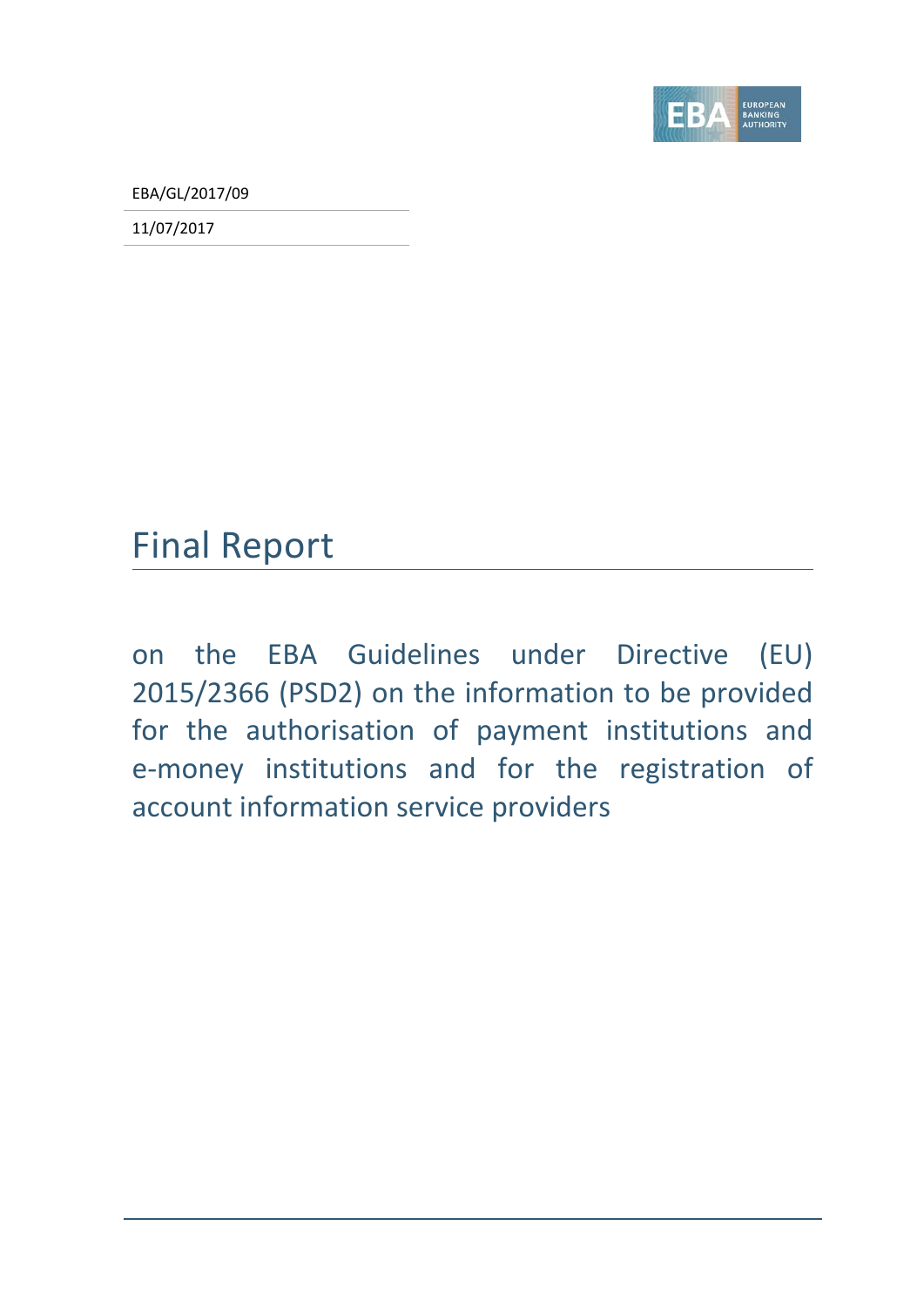

# Abbreviations

| <b>AIS</b>       | Account information services                                        |
|------------------|---------------------------------------------------------------------|
| <b>AISP</b>      | Account information service provider                                |
| <b>ASPSP</b>     | Account servicing payment service provider                          |
| CA               | <b>Competent Authority</b>                                          |
| <b>CP</b>        | <b>Consultation Paper</b>                                           |
| <b>CRDIV</b>     | Directive (EU) 2013/36/EU (Capital Requirements Directive)          |
| <b>EMD</b>       | Directive 2009/110/EC (Electronic Money Directive)                  |
| <b>EMI</b>       | E-money institution                                                 |
| GL               | Guideline                                                           |
| <b>PI</b>        | Payment institution                                                 |
| <b>PISP</b>      | Payment initiation service provider                                 |
| PII              | Professional indemnity insurance                                    |
| <b>PIS</b>       | Payment initiation services                                         |
| PSD <sub>2</sub> | Directive (EU) 2015/2366 on payment services in the internal market |
| <b>PSP</b>       | Payment service provider                                            |
|                  |                                                                     |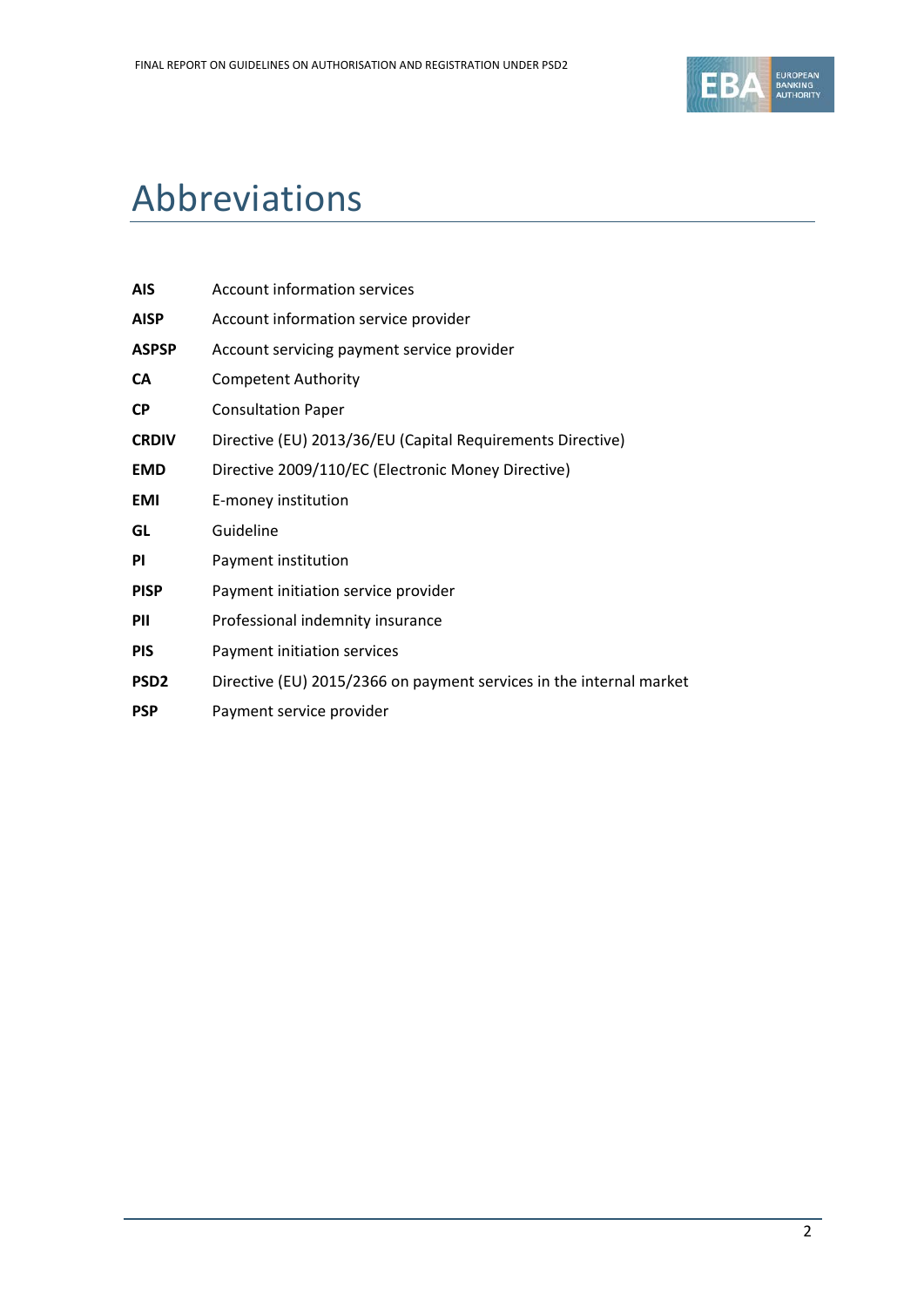

# **Contents**

| 1. Executive summary                                                                                                                                             |                   |
|------------------------------------------------------------------------------------------------------------------------------------------------------------------|-------------------|
| 2. Background and rationale                                                                                                                                      | 5                 |
| 3. Guidelines                                                                                                                                                    | $12 \overline{ }$ |
| Guidelines on the information required from applicants for authorisation as<br>payment institutions for the provision of services 1-8 of Annex I to PSD2         | 18                |
| Guidelines on the information required from applicants for registration for the<br>provision of only service 8 of Annex I to PSD2 (account information services) | 38                |
| Guidelines on the information requirements from applicants for authorisation as<br>electronic money institutions                                                 | 50                |
| Guidelines regarding the assessment of completeness of the application                                                                                           | 71                |
| 4. Accompanying documents                                                                                                                                        | 72                |
| 4.1 Draft cost-benefit analysis/impact assessment                                                                                                                | 72                |
| 4.2 Feedback table                                                                                                                                               | 77                |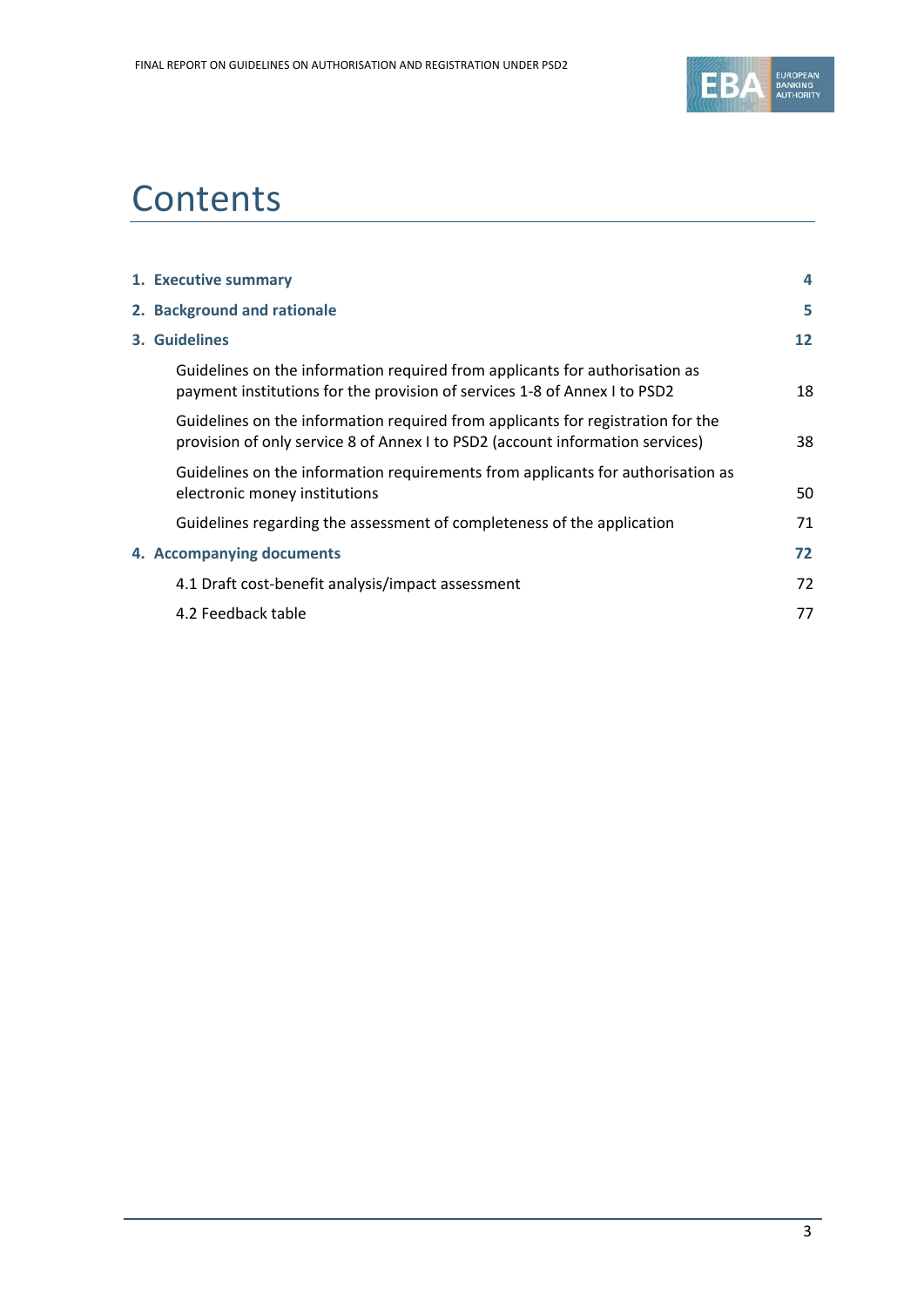

# <span id="page-3-0"></span>1.Executive summary

The EBA published a Consultation Paper (CP) on 3 November 2016 for a three-month consultation period in order to gather views from the industry, and received 23 responses. The EBA has reviewed and assessed the responses and identified several issues and requests for clarification by respondents, such as the level of detail of the guidelines (GLs); the proportionality of the GLs; the interest of respondents for the EBA to further clarify the addressees of each specific set of GLs; and the transitional provisions.

The EBA agrees with some of the proposals made by respondents and has made a number of changes to the draft GLs as a result. The GLs specify the type of information that applicants are required to submit to fulfil the requirements set out in Directive (EU) 2015/2366 on payment services in the internal market (PSD2), including those in respect of the applicant's programme of operations; its business plan; the measures taken for safeguarding payment service users' funds; its internal control mechanisms for the purpose of anti-money laundering (AML) obligations; the applicant's structural organisation; the identity of statutory auditors; the identity of persons holding qualifying holdings; and the identity of directors and persons responsible for the management of the payment institution (PI) and, where relevant, persons responsible for the management of the payment service activities of the PI.

The GLs have been separated into four different sets, the first three of which apply to PIs, account information service providers (AISPs) and electronic money institutions (EMIs) respectively. The fourth set of GLs, in turn, provides clarity to applicants in respect of the completeness of the application.

### **Next steps**

The final GLs will be translated into the official languages of the European Union (EU). Competent authorities (CAs) will have two months from the publication date of the translation to notify the EBA of whether or not they comply or intend to comply with the GLs, and, if not, to provide reasons for non-compliance.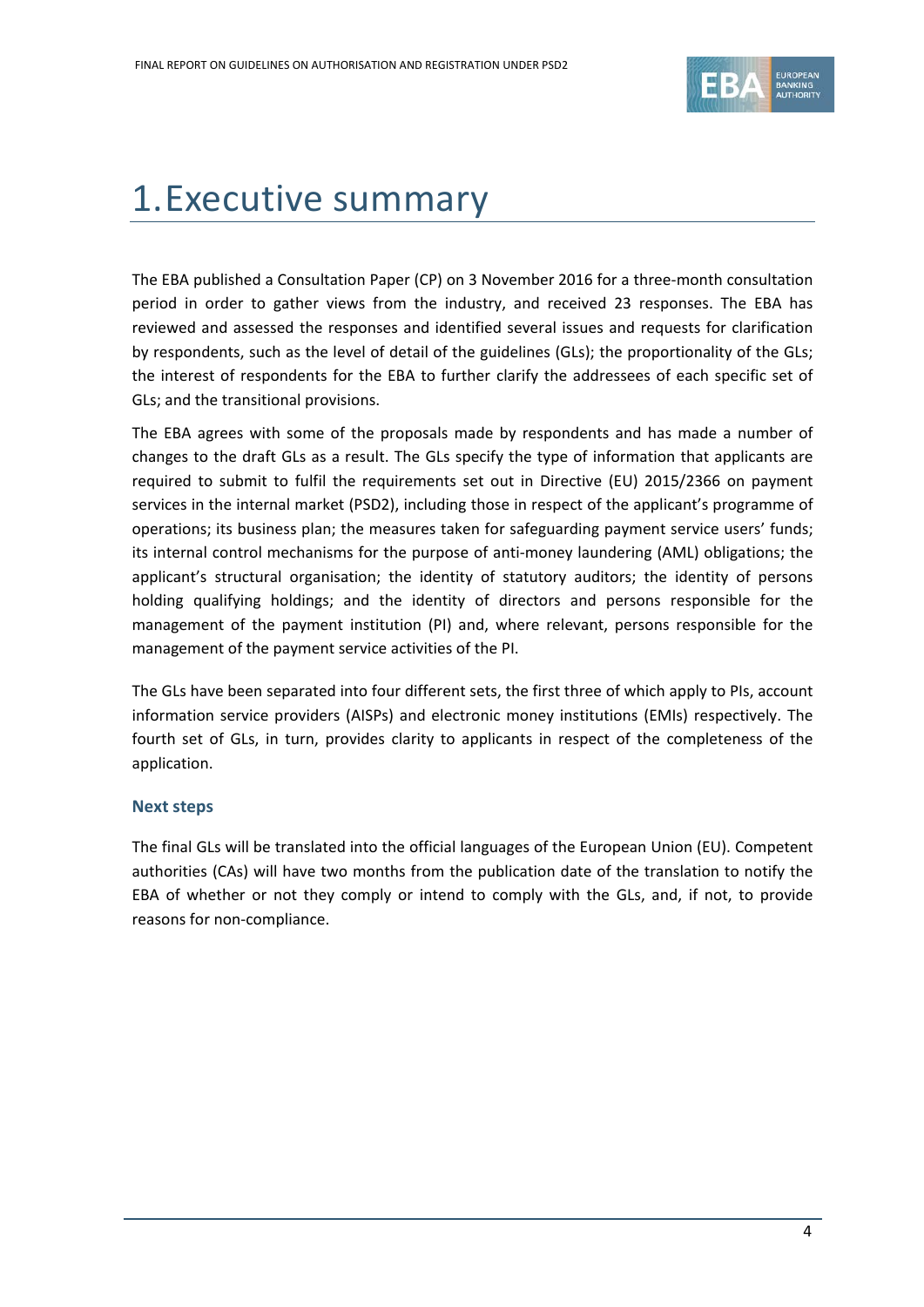

# <span id="page-4-0"></span>2.Background and rationale

## 2.1 Background

1

- 1. On 13 January 2016, Directive (EU) 2015/2366 (PSD2) entered into force in the EU. PSD2 aims in particular to enhance competition in the payment services market and, in so doing, increase choice for consumers. In order to support the transposition of the Directive by 13 January 2018, PSD2 confers on the EBA the mandate to develop six technical standards and five sets of GLs.
- 2. One of these mandates is set out in Article 5(5) of PSD2, which confers on the EBA the mandate to:

"issue guidelines […] concerning the information to be provided to the competent authorities in the application for the authorisation of payment institutions, including the requirements laid down in points (a), (b), (c), (e) and (g) to (j) of the first subparagraph of paragraph 1 of this Article."

- 3. On 3 November 2016, the EBA published a CP containing its proposals for the fulfilment of this mandate.<sup>[1](#page-4-1)</sup> In the CP, the EBA also set out the scope of the GLs as provided for in PSD2, which states that the GLs should apply:
	- to applicants intending to obtain authorisation as a payment institution under PSD2 (chapter 4.1), including applicants that intend to provide only payment initiation services (PIS). However, given that these payment institutions do not enter in possession of funds, some specific provisions of the GLs do not apply to them;
	- to applicants that intend to provide only account information services (AIS, chapter 4.2);
	- to those payment service providers (PSPs) under Article 32 of PSD2 or Article 9 of Directive 2009/110/EC (EMD) that have not been exempted from all of the information requirements under Article 5 of PSD2, but only regarding those specific, non-exempted requirements;
	- to electronic money institutions, in line with Article 3(1) of Directive (EU) 2009/110, the E-Money Directive (EMD), which states that Article 5 of PSD2 shall apply to electronic money institutions *mutatis mutandis* (chapter 4.3).

<span id="page-4-1"></span><sup>1</sup> See http://www.eba.europa.eu/regulation-and-policy/payment-services-and-electronic-money/guidelines-onauthorisation-and-registration-under-psd2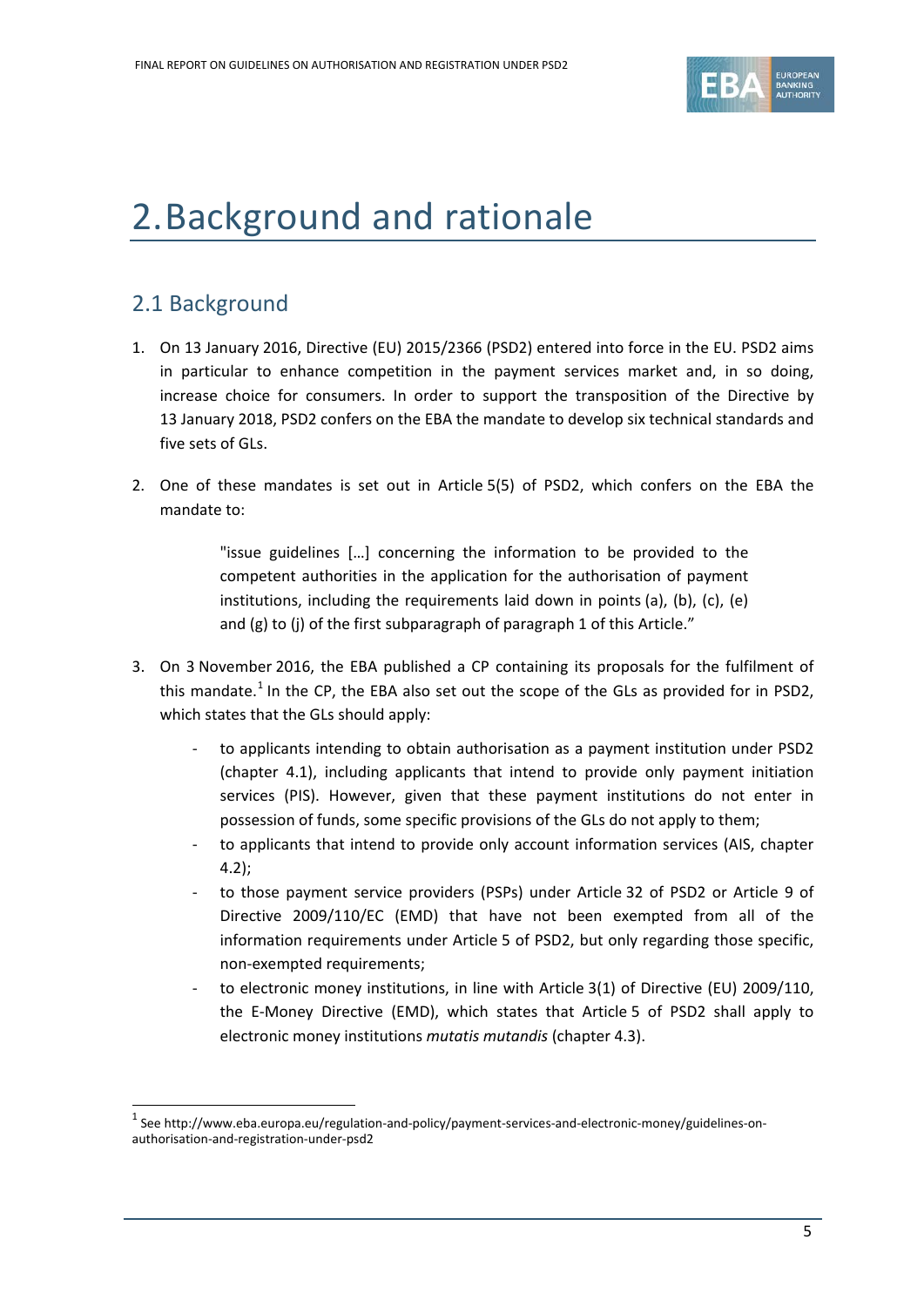

4. The EBA received 23 responses to its consultation, which the EBA assessed to decide which, if any, changes should be made before finalising the GLs. The rationale section (section 2.2) below assesses four concerns that were raised particularly often by respondents, which is followed by the final GLs in Chapter 3. Chapter 4 provides an exhaustive and comprehensive assessment of all of the comments that the EBA had received.

## 2.2 Rationale

- 5. Overall, the respondents agreed with the objectives of the GLs set out by the EBA in the CP (for applicants; for CAs and Member States; for payment service users; and for the EBA). In addition, a few respondents requested that a further objective for account information service providers should be added, specifically that the GLs seek to strengthen the liability regime governing the interactions between the different actors involved in electronic payment transactions. In the respondents' view, from the perspective of account servicing payment service providers (ASPSPs), the GLs should contain clear and precise rules to increase the certainty with which ASPSPs can make decisions and, ultimately, the GLs should strengthen the principle of legal certainty.
- 6. The EBA agrees with this proposal and to add this objective to those that the EBA had set out in the CP. However, the EBA clarifies that the rules on rights, obligations and the liability regime among PSPs are set out in Title IV of PSD2 itself, whereas the GLs that the EBA has been mandated to develop under Article 5 merely specify the information to be submitted in the application for authorisation as PIs. The GLs therefore contribute to providing certainty to market participants only indirectly. When assessing the responses, the following four concerns emerged as particularly noteworthy: the scope of the GLs, the great level of detail of the information that is to be provided, the potentially disproportionate impact of the GLs on smaller and/or less complex applicants, and the transitional provisions.

### **Scope of the guidelines**

- 7. Some respondents had doubts about the scope of application of the GLs, specifically if they were also addressed to credit institutions that provide AIS or PIS, and also queried which set of GLs apply to applicants that intend to provide both AIS and PIS. The EBA hereby clarifies that credit institutions are outside the scope of the GLs. Applicants that apply for both AIS and PIS are subject to the first set of GLs set out in this document, i.e. Guidelines on information required from applicants for authorisation as PIs for the provision of services 1-8 of Annex I to PSD2.
- 8. The EBA has further clarified the scope by introducing a new paragraph 1 to GL 1 of each of the three sets of GLs applicable to PIs, AISPs and EMIs.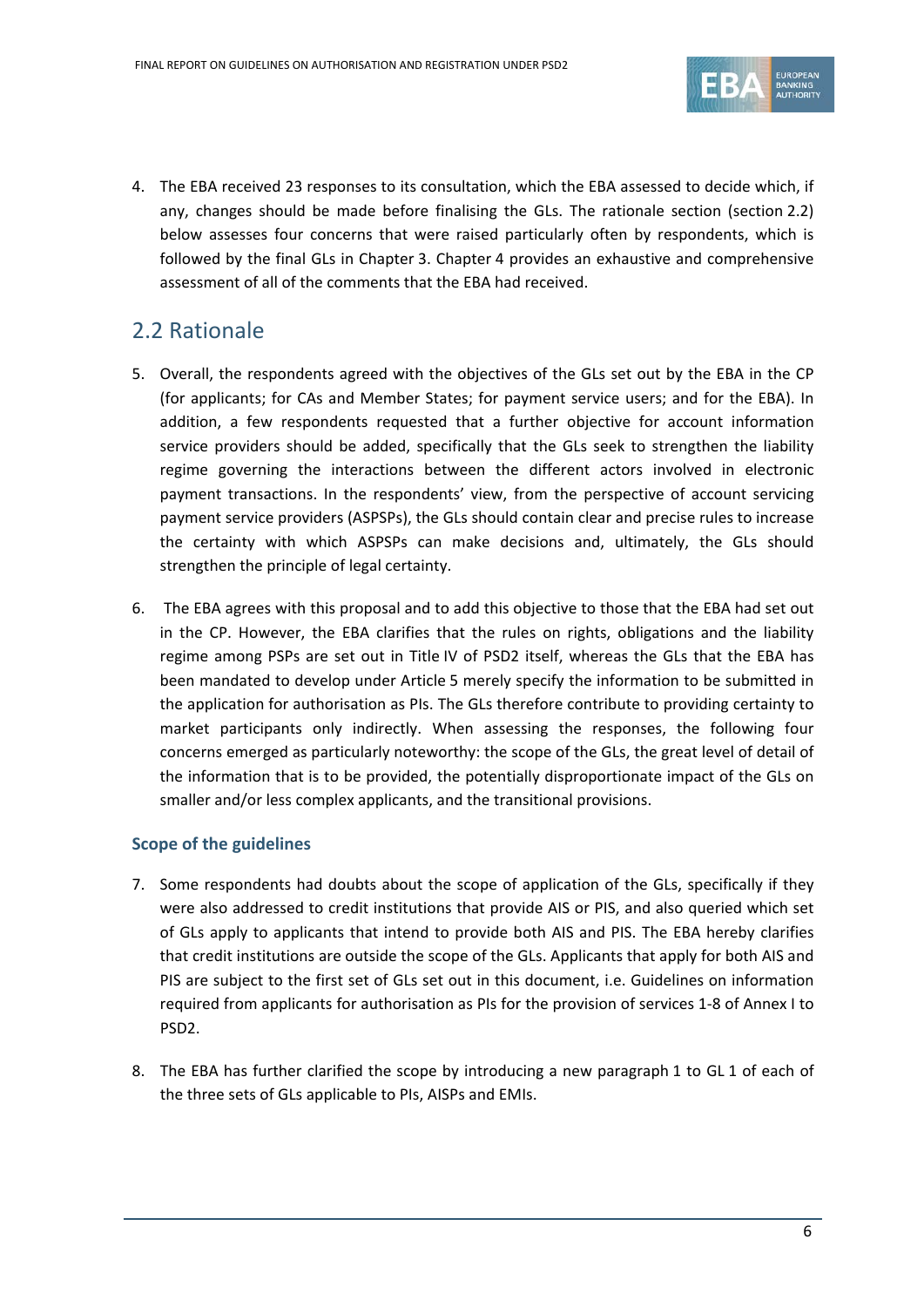

### **Level of detail of the guidelines**

- 9. Several respondents considered that the proposed GLs were too detailed, which in their view could have the effect of discouraging new entrants from applying, increasing the time required by authorities to assess applications, and adding to the ongoing regulatory burden as information needs to be updated.
- 10. Respondents also considered that the level of detail could provide information on ways in which the organisation could be attacked by those trying to gain a foothold onto the networks of the organisation. In addition, respondents were of the view that the excessive level of detail could also potentially prevent or deter innovative solutions.
- 11. Respondents were also of the view that there is a lack of clarity about the basis upon which the CA will decide whether or not to grant authorisation and they raise the concern that there is a risk of a race to the bottom or of regulatory arbitrage if there is not sufficient detail on how regulators in Member States are supposed to make judgements on all of the required documentation.
- 12. The EBA assessed the merits of this concern but concluded that the level of detail is necessary given the fully harmonised nature of Article 5 of PSD2 which prevents national competent authorities (CASs) from maintaining provisions other than those in the Directive. If the guidelines are not sufficiently comprehensive, there would be a lack of certainty for PIs as to the expectations of CAs.
- 13. Moreover, the EBA is of the view that detailed requirements, as opposed to general principles, reduce the margin of discretion of CASs when assessing applications, and hence mitigate the race-to-the-bottom issue raised by some respondents and contribute to a level playing field among applicants across Member States.
- 14. The EBA also considers that the level of detail contributes to transparency for applicants, will help them better prepare for their application and will prevent follow-up requests for additional information at a later stage.
- 15. However, and in application of proportionality considerations based on the lower risk associated with the activities of PIs than with the activities of credit institutions, the EBA has decided to streamline the information requirements, without prejudice to the compliance with the EU requirement that is applicable to credit institutions and PIs alike. The EBA has therefore streamlined and/or removed the following GLs from the first set of GLs (and corresponding GLs in the second and third sets):
	- **GL 1**
	- $GL 2(h)$  and  $(i)$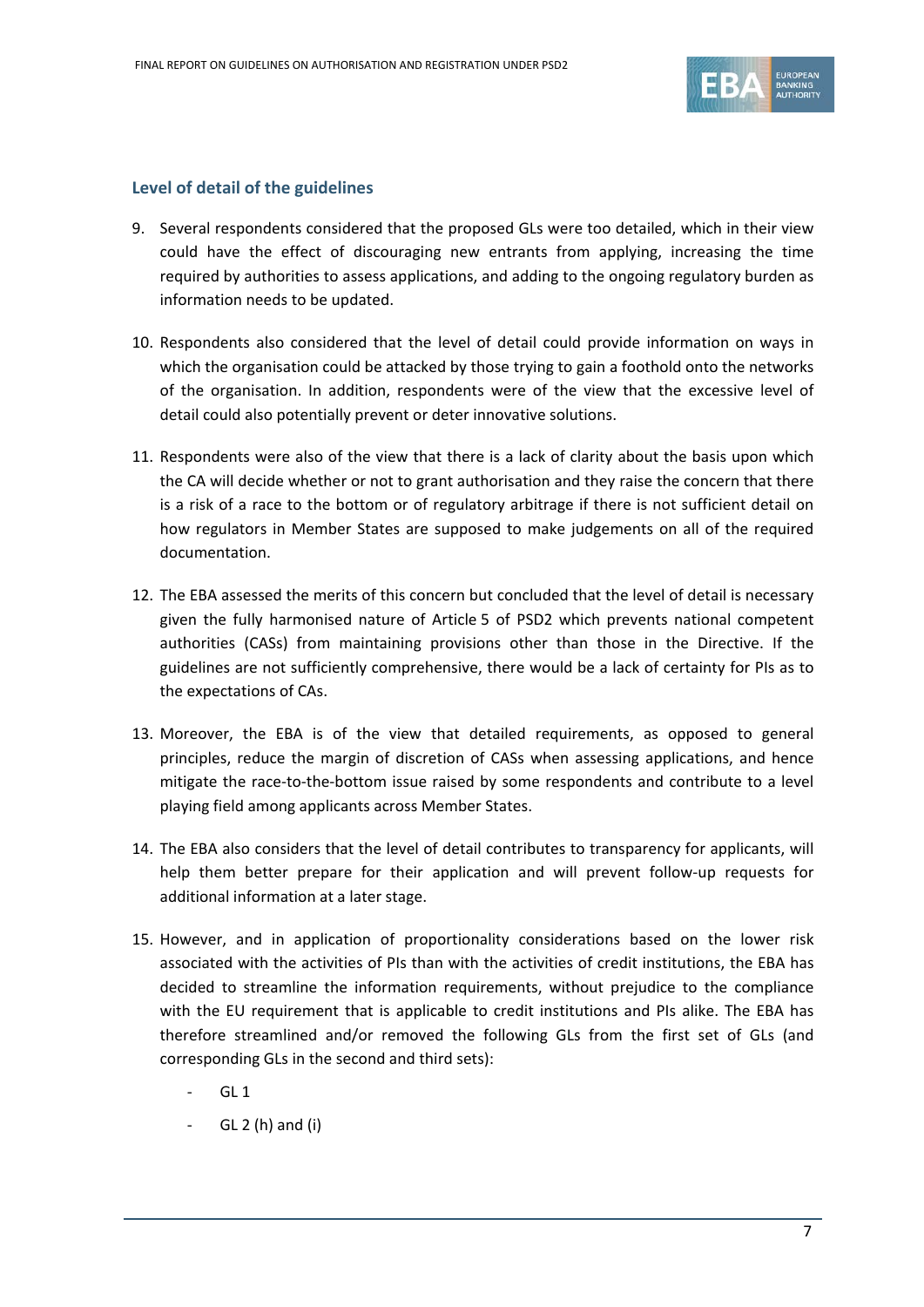

- GL 3 (a), (b), (c), (e), (i) and (j)
- GL 4 (a), (c)(iii), (d) and (e)
- $GL 5 (b)$ ,  $(c)$ ,  $(e)$  $(ii)$  and  $(iii)$
- $-GL 7$  (b), (d) and a new point (e)
- GL 8 (b), (c), (f), (i) and (j)
- $-$  GL 9
- $-$  GL 10 (a) and (e)
- GL 11 (e)
- GL 12 (g), (h) and (i)
- $-$  GL 13 (c) and (j)
- $-$  GL 14 (c)
- GL 15 (1), 15(2), 15(3), 15(5)(b) and (f), and 15(6)
- GL 16 (a), (i), (b), (c) and (e)
- GL 17
- GL 18.

### **The potentially disproportionate impact of the guidelines on smaller and/or less complex applicants**

- 16. Some respondents raised the concern that the level of information required for small payment institutions, payment initiation service providers (PISPs) and AISPs is disproportionate and will result in a significant burden, especially for small entities that could, as a result, be discouraged from entering the market.
- 17. The EBA has assessed this concern and would like to recall that:
	- i. A significant degree of proportionality is already achieved through the Directive itself, specifically in Article 32 for small payment institutions and Article 33 for AISPs.
	- ii. Notwithstanding, the EBA acknowledges that, while the applicants have to comply with all of the requirements, the level of detail provided can plausibly vary depending on a number of factors.
- 18. To that end, the EBA has modified GL 1 to clarify that the information provided by applicants should be true, complete, accurate and up to date, and the level of detail should be proportionate and adjusted to the particular service or services that the applicant intends to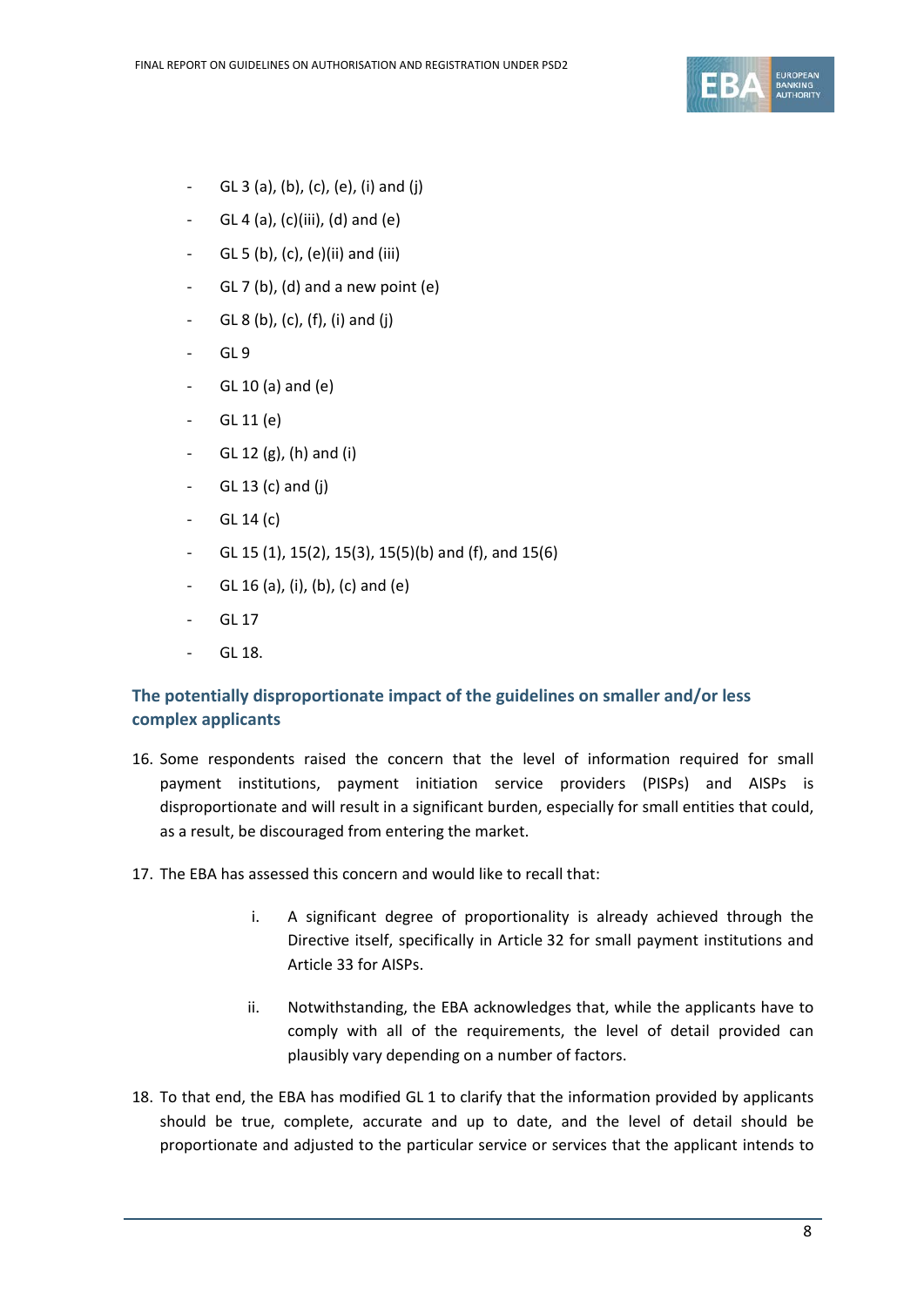

provide, namely their nature, scope, complexity and riskiness, and to the institution's size and internal organisation.

- 19. The EBA then assessed the extent to which additional elements of proportionality could be introduced into the GLs, for example for particular types of legal entities such as applicants below a particular size, AISPs, PISPs, distributors (but not agents) and PIs (but not credit institutions). The EBA has also considered proportionality overall and has assessed whether or not some requirements could be removed for all applicants regardless of their nature.
- 20. As regards additional proportionality for smaller applicants, the EBA assessed the option of removing specific pieces of information, for example by setting a specific threshold for a particular criterion (such as the volume of transactions) below which the entity would need to provide less information, while still complying with all the requirements of Article 5 of PSD2.
- 21. However, the EBA arrived at the conclusion that this option is not viable because Article 5 of PSD2 does not allow for any type of PSP to be exempted from any of the requirements listed therein, and because, from a practical perspective, the imposition of a threshold would require the PSP to provide additional documents to the CAS. In addition, PSD2 already provides for exemptions under certain thresholds; therefore, proportionality for smaller players is already provided in PSD2 itself.
- 22. Such is the case for natural or legal persons providing payment services as referred to in points (1) to (6) of Annex I; such persons can be exempted at national level from the application of all or part of the procedure and conditions set out in Sections 1, 2 and 3. This applies with the exception of Articles 14, 15, 22, 24, 25 and 26, where the monthly average of the preceding 12 months' total value of payment transactions executed by the person concerned, including any agent for which it assumes full responsibility, does not exceed a limit set by the Member State but that, in any event, amounts to no more than EUR 3 million; and where none of the natural persons responsible for the management or operation of the business has been convicted of offences relating to money laundering or terrorist financing or other financial crimes.
- 23. As regards additional proportionality for AISPs and PISPs, the EBA assessed the possibility of exempting these providers from certain information requirements. As a result, the EBA decided to make several changes, specifically exempting AISPs from the requirement on the description of the mitigation measures to be adopted by the applicant, in case of termination of its payment service activities, in order to avoid adverse effects on payment systems and on the payment service users, ensuring execution of pending payment transactions and termination of existing contracts; and the requirement on the framework contract, and the information regarding any trade association the applicant plans to join. The rationale behind this is the specificity of the business model.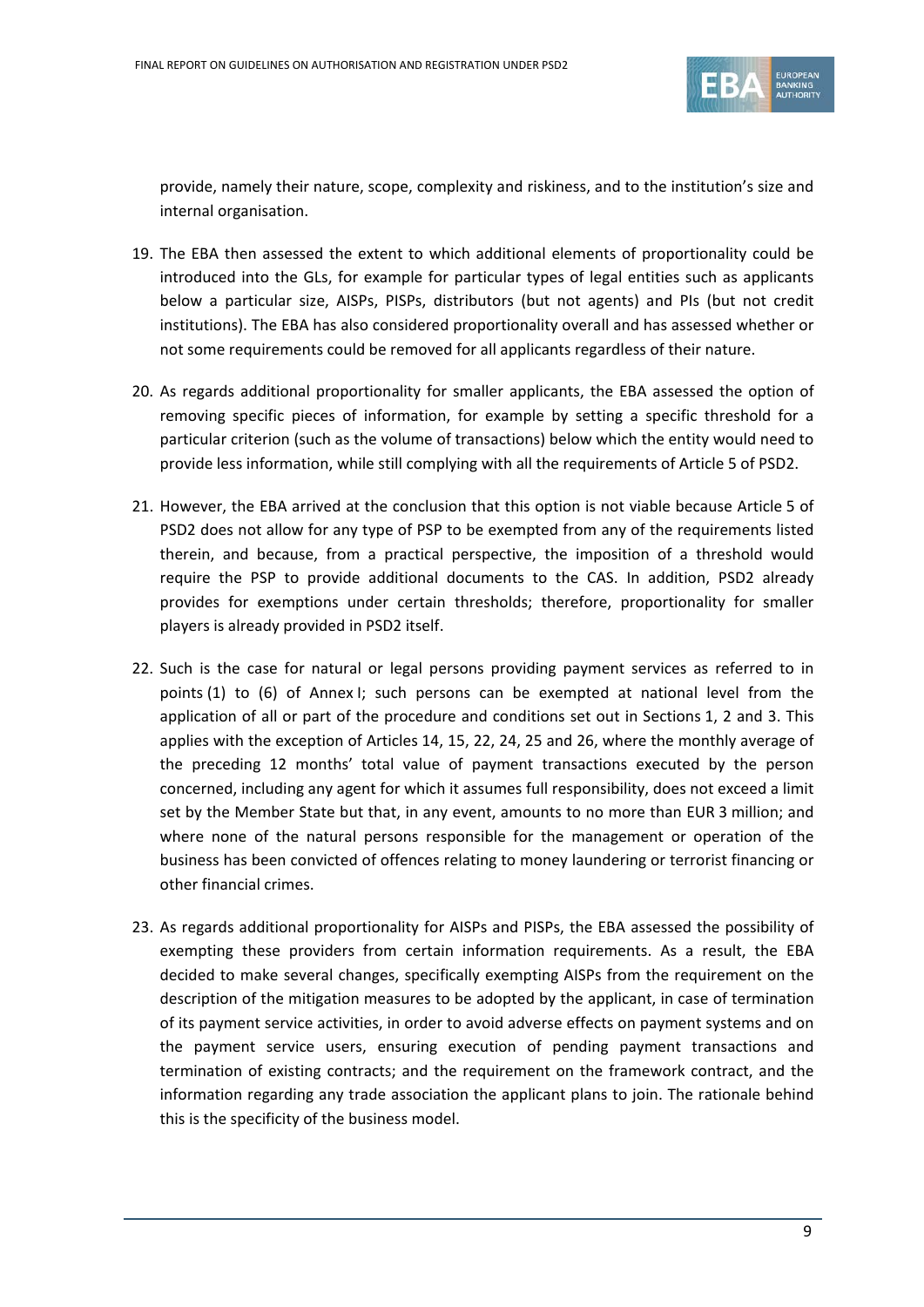

- 24. In a further effort to streamline the GLs, the EBA has removed GLs 5(1) (e) and 5(2) (e) from the second set of GLs, which had required undertakings to provide information regarding their access to payment systems. This is because the EBA could not identify a plausible scenario under which AISPs would have access to such systems.
- 25. The EBA arrived at the conclusion that no further changes should be made because such exemptions are already provided in PSD2 itself, through Article 33 of PSD2 for AISPs (for example the requirements related to AML and statutory auditors), which are accordingly reflected in the GLs, too.
- 26. As for PISPs, the GLs already take into account that these providers do not enter into possession of funds and that, accordingly, all the information related to this is not required. The EBA therefore considers the level of information requested from these providers to be proportionate to their business model.
- 27. As regards more proportionality for distributors than for agents, PSD2 is not conclusive as to whether distributors and agents should be subject to the same requirements. Article 111(1)(a) of PSD2 provides that Article 5 of PSD2 is applicable *mutatis mutandis* to EMIs as a result of which the third set of GLs in the CP applies to EMIs. Following this *mutatis mutandis* principle, references to distributors of electronic money were added in all the GLs that refer to agents:
	- GL 5(e), which relates to Article 5(I) of PSD2;
	- GL 8(h), which relates to Article 5(e) of PSD2;
	- GL 12(b), which relates to Article 5(i) of PSD2;
	- GL 14(c), (d) and (g), which relate to Article 5(k) of PSD2.
- 28. The EBA assessed whether some of the information requirements above could be deleted on the grounds of being disproportionate for distributors compared with agents. The assessment started with the information required on the structural organisation of PIs/EMIs, the description of the intended use of agents and the at least annual on-site and off-site checks that the applicant undertakes to perform on them. However, the EBA concluded that distributors should be considered as part of the structural organisation of EMIs in the same way agents are, and are therefore to be included in the description of its structural organisation by the EMI.
- 29. Regarding proportionality for PIs as compared with credit institutions, the EBA has assessed all pieces of information and compared them with those required for credit institutions under Directive (EU) 2013/36/EU (CRD IV) in order to ensure that the requirements are not disproportionate compared with those applicable to credit institutions when providing payment services. The EBA concluded that some requirements are indeed too specific to the prudential regulation of credit institutions, that they would therefore not be proportionate for PIs, and that they could therefore be removed or streamlined. The EBA therefore removed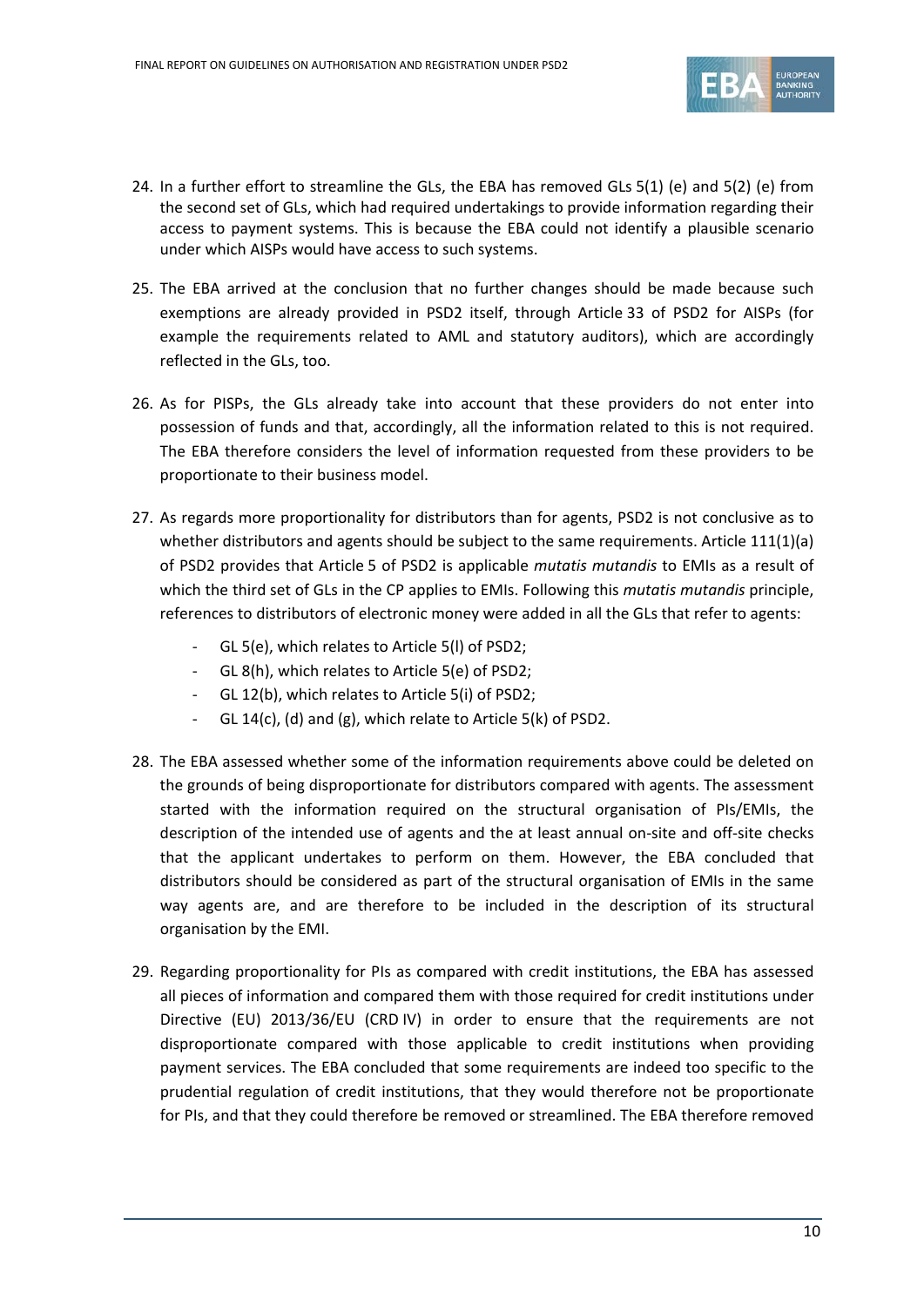

from the GLs several requirements, such as GL 16.1(c) that relates to information on financial and non-financial interests.

30. Finally, the EBA has removed GL 10.1(j): 'any other information relevant to the risks arising from the specific activities of the applicant' which was considered too open and hence disproportionate for the applicant.

### **Transitional provisions**

- 31. Several respondents have raised concerns with regard to transitional issues that may arise and have requested the EBA to clarify , among other things, the following:
	- a. whether or not existing addressees of the GLs that are already licensed need to reapply for a licence;
	- b. when, in time, existing providers of AIS and PIS need to apply for authorisation.
- 32. Transitional provisions are regulated in PSD2, specifically in Articles 109 and 115.5 of PSD2. Hence, the clarification of these is out of the scope of the GLs. The EBA will explore which, if any, EBA measures are available to provide clarity to the market later in the year.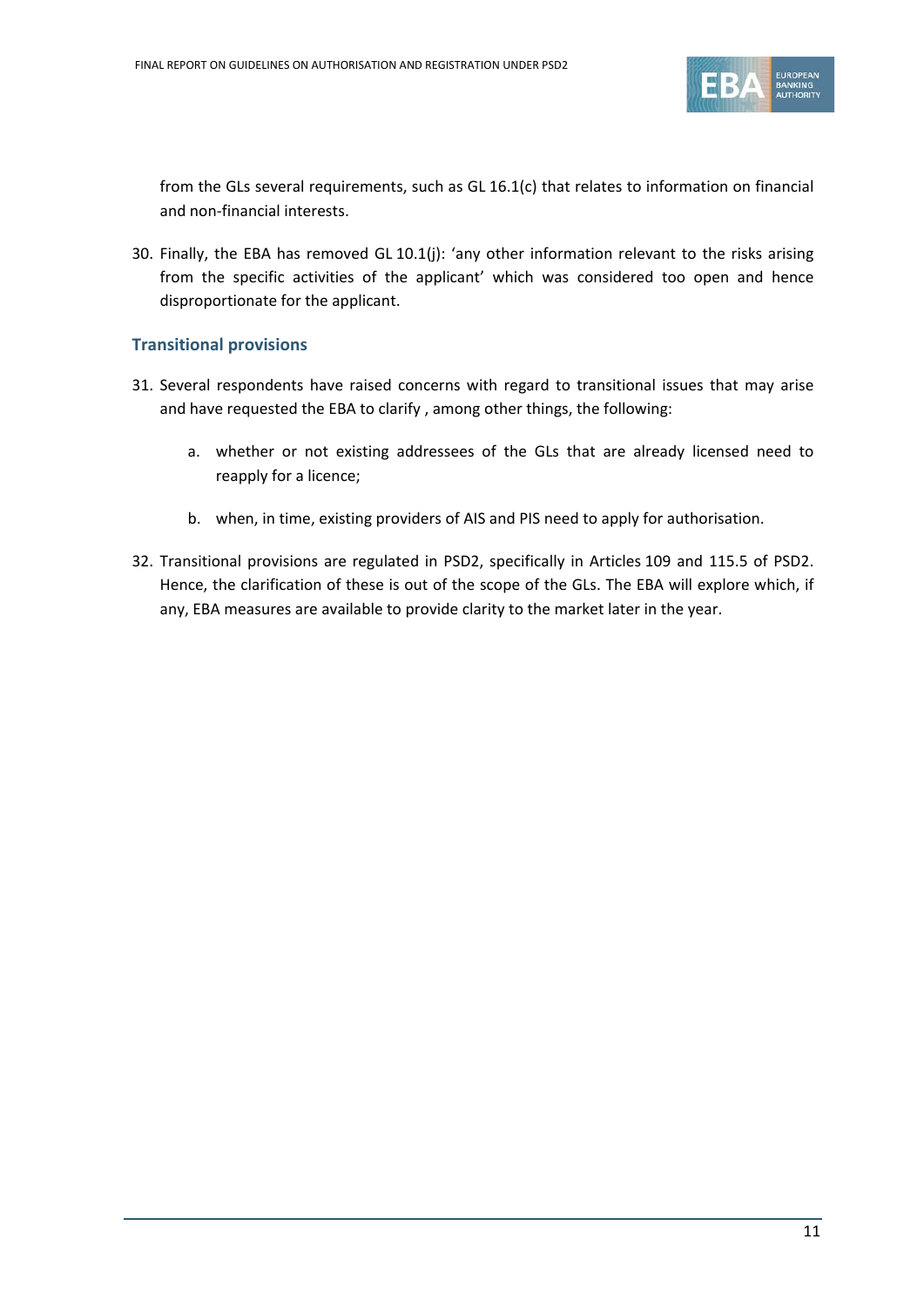

# <span id="page-11-0"></span>3. Guidelines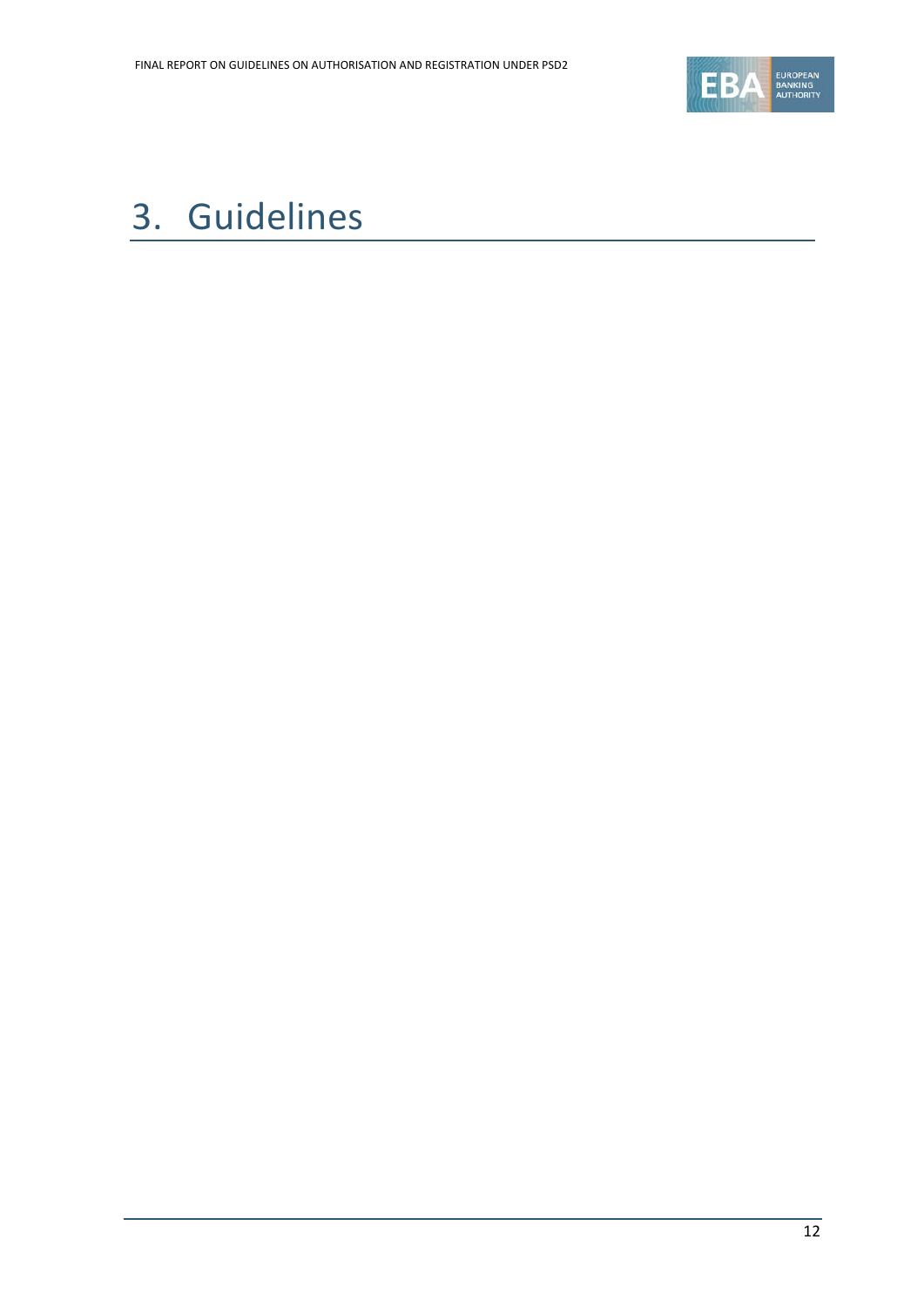

EBA/GL/2017/09

11/07/2017

Guidelines

on the information to be provided for the authorisation of payment institutions and e-money institutions and for the registration of account information service providers under Article 5(5) of Directive (EU) 2015/2366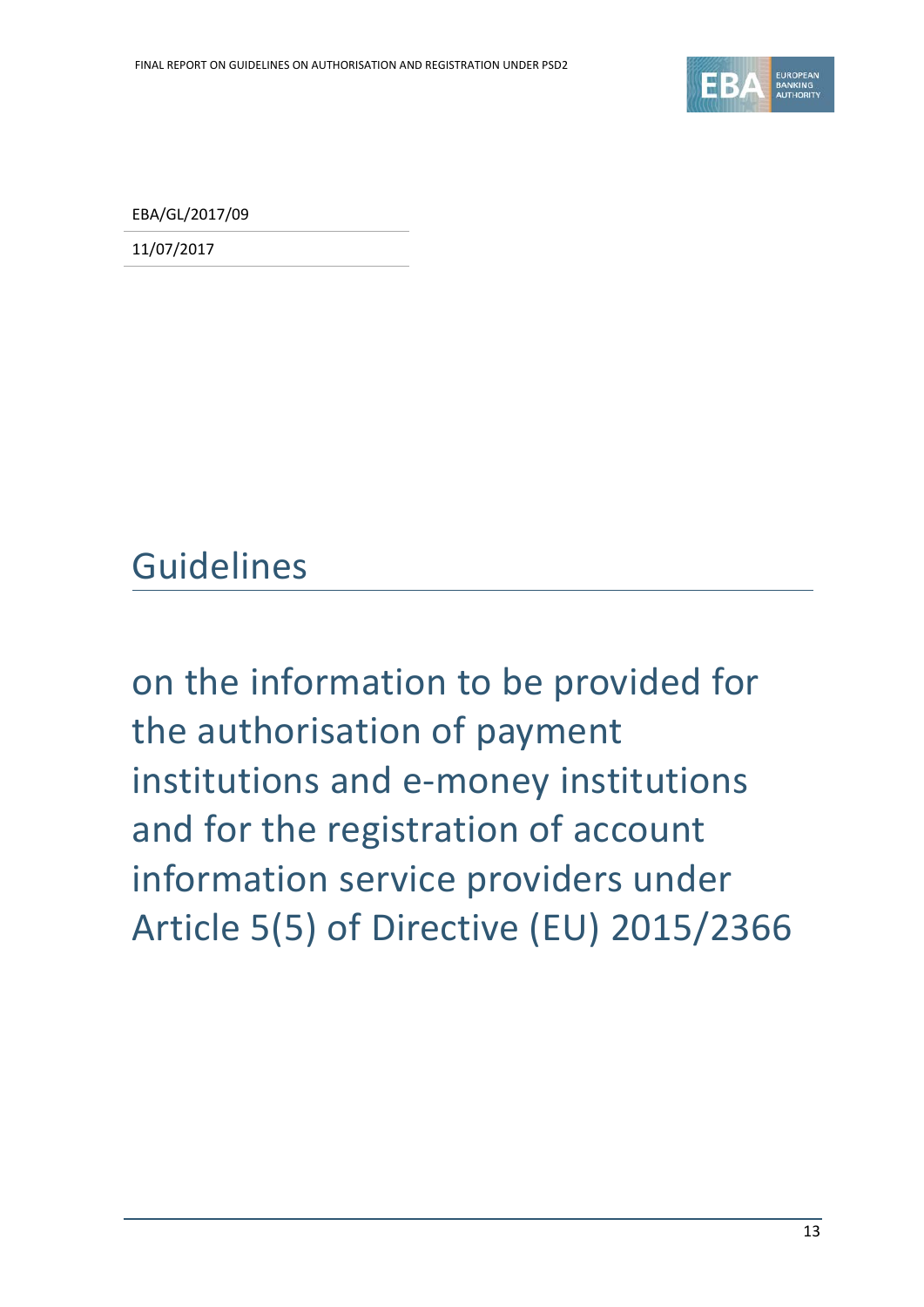

## 1.Compliance and reporting obligations

## Status of these guidelines

- 1. This document contains guidelines issued pursuant to Article 16 of Regulation (EU) No 1093/[2](#page-13-0)010<sup>2</sup>. In accordance with Article 16(3) of Regulation (EU) No 1093/2010, competent authorities and financial institutions must make every effort to comply with the guidelines.
- 2. Guidelines set out the EBA's view of appropriate supervisory practices within the European System of Financial Supervision or of how Union law should be applied in a particular area. Competent authorities as defined in Article 4(2) of Regulation (EU) No 1093/2010 to whom guidelines apply should comply by incorporating them into their practices as appropriate (e.g. by amending their legal framework or their supervisory processes), including where guidelines are directed primarily at institutions.

## Reporting requirements

 $\overline{a}$ 

- 3. In accordance with Article 16(3) of Regulation (EU) No 1093/2010, competent authorities must notify the EBA that they comply or intend to comply with these guidelines, or otherwise give reasons for non-compliance, by two months after publication of all the translations in all EU languages. In the absence of any notification by this deadline, competent authorities will be considered by the EBA to be non-compliant. Notifications should be sent by submitting the form available on the EBA website to [compliance@eba.europa.eu](mailto:compliance@eba.europa.eu) with the reference 'EBA/GL/2017/09'. Notifications should be submitted by persons with appropriate authority to report compliance on behalf of their competent authorities. Any change in the status of compliance must also be reported to the EBA.
- 4. Notifications will be published on the EBA website, in line with Article 16(3).

<span id="page-13-0"></span><sup>&</sup>lt;sup>2</sup> Regulation (EU) No 1093/2010 of the European Parliament and of the Council of 24 November 2010 establishing a European Supervisory Authority (European Banking Authority), amending Decision No 716/2009/EC and repealing Commission Decision 2009/78/EC (OJ L 331, 15.12.2010, p. 12).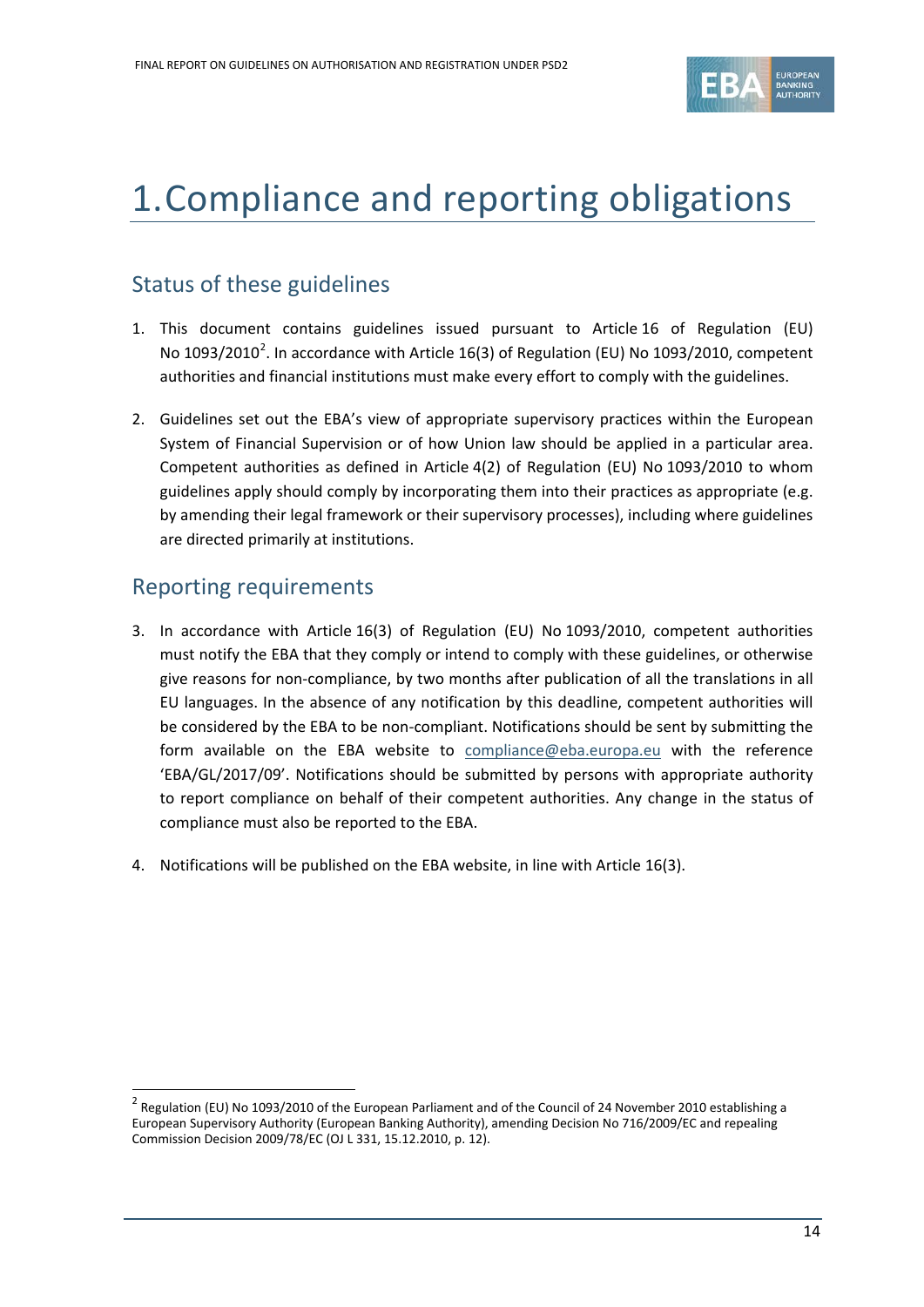

# 2.Subject matter, scope and definitions

## Subject matter

5. These guidelines set out the information to be provided to the competent authorities in the application for the authorisation of payment institutions, in the application for registration of account information service providers and in the application for authorisation of electronic money institutions.

## Scope of application

6. These guidelines apply in relation to: (a) applications for authorisation as a payment institution in accordance with Article 5 of Directive (EU) 2015/2366; (b) registration as an account information service provider, in accordance with Article 5 and Article 33 of Directive (EU) 2015/2366; and (c) applications for authorisation as an electronic money institution, by virtue of the application *mutatis mutandis* of Article 5 of Directive (EU) 2015/2366 to electronic money institutions, in accordance with Article 3(1) of Directive 2009/110/EC.

### Addressees

7. These guidelines are addressed to competent authorities, as defined in point (i) of Article 4(2) of Regulation (EU) No 1093/2010, and to the following financial institutions: payment institutions as defined in point (4) of Article 4 of Directive (EU) 2015/2366; electronic money institutions as defined in point (1) of Article 2 of Directive 2009/110/EC; and account information service providers as defined in point (19) of Article 4 of Directive (EU) 2015/2366.

### Definitions

8. The terms used and defined in Directive (EU) 2015/2366 and Directive 2009/110/EC have the same meaning in the guidelines.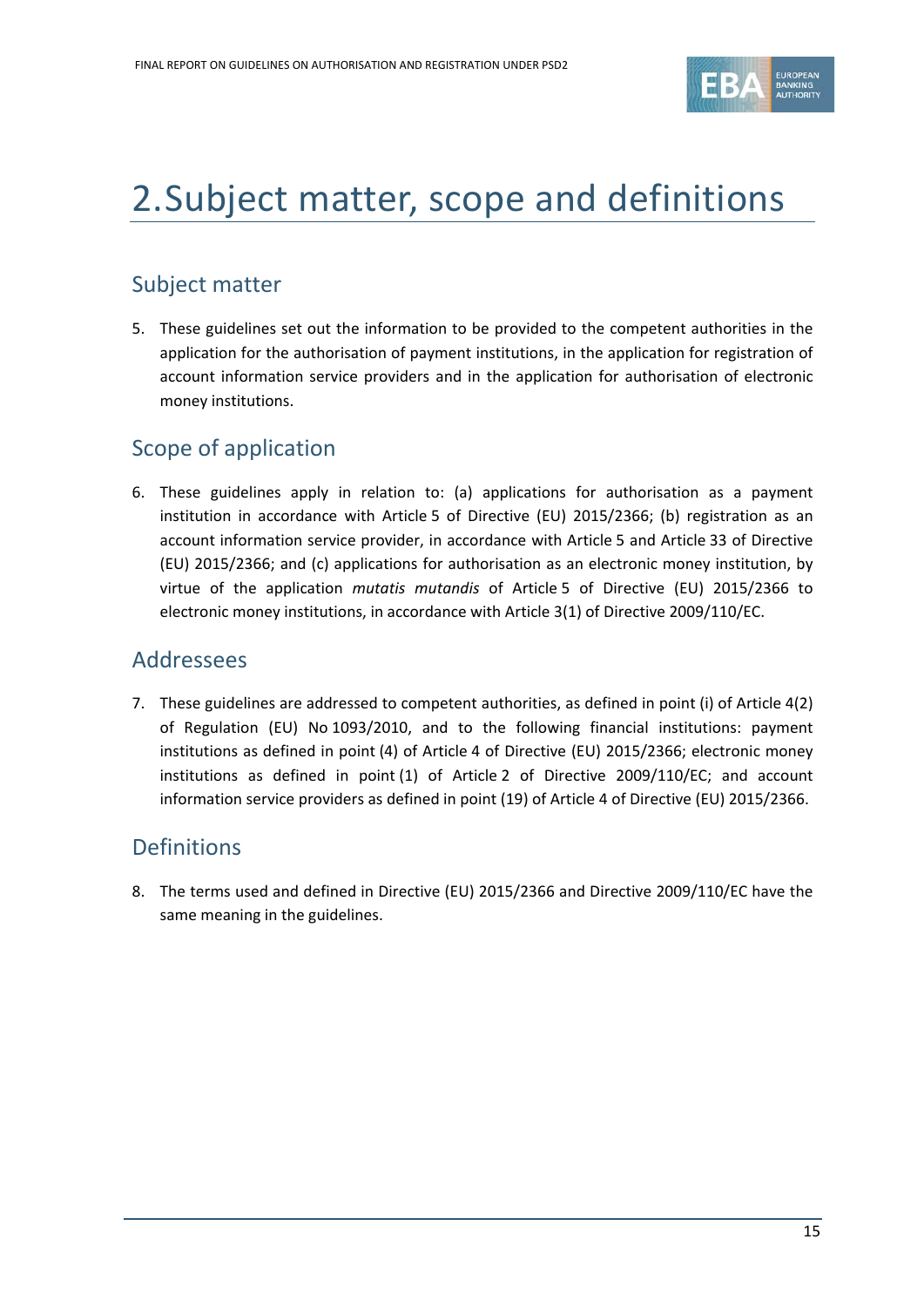

# 3. Implementation

## Date of application

9. These guidelines apply from 13 January 2018.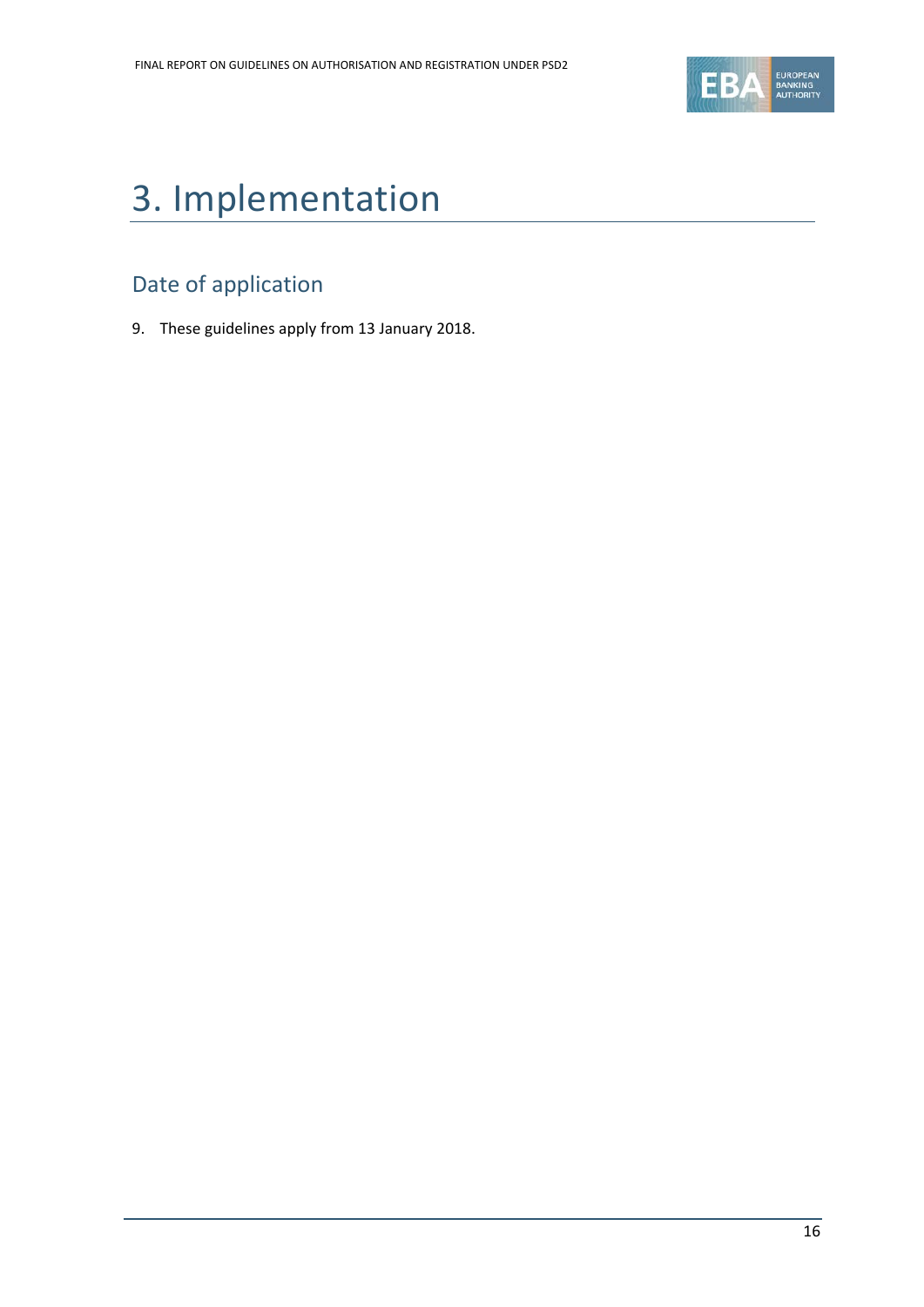

4. Four sets of Guidelines, applicable to payment institutions (PIS), account information services providers (AISPs), electronic money institutions (EMIs), and competent authorities (CAs) respectively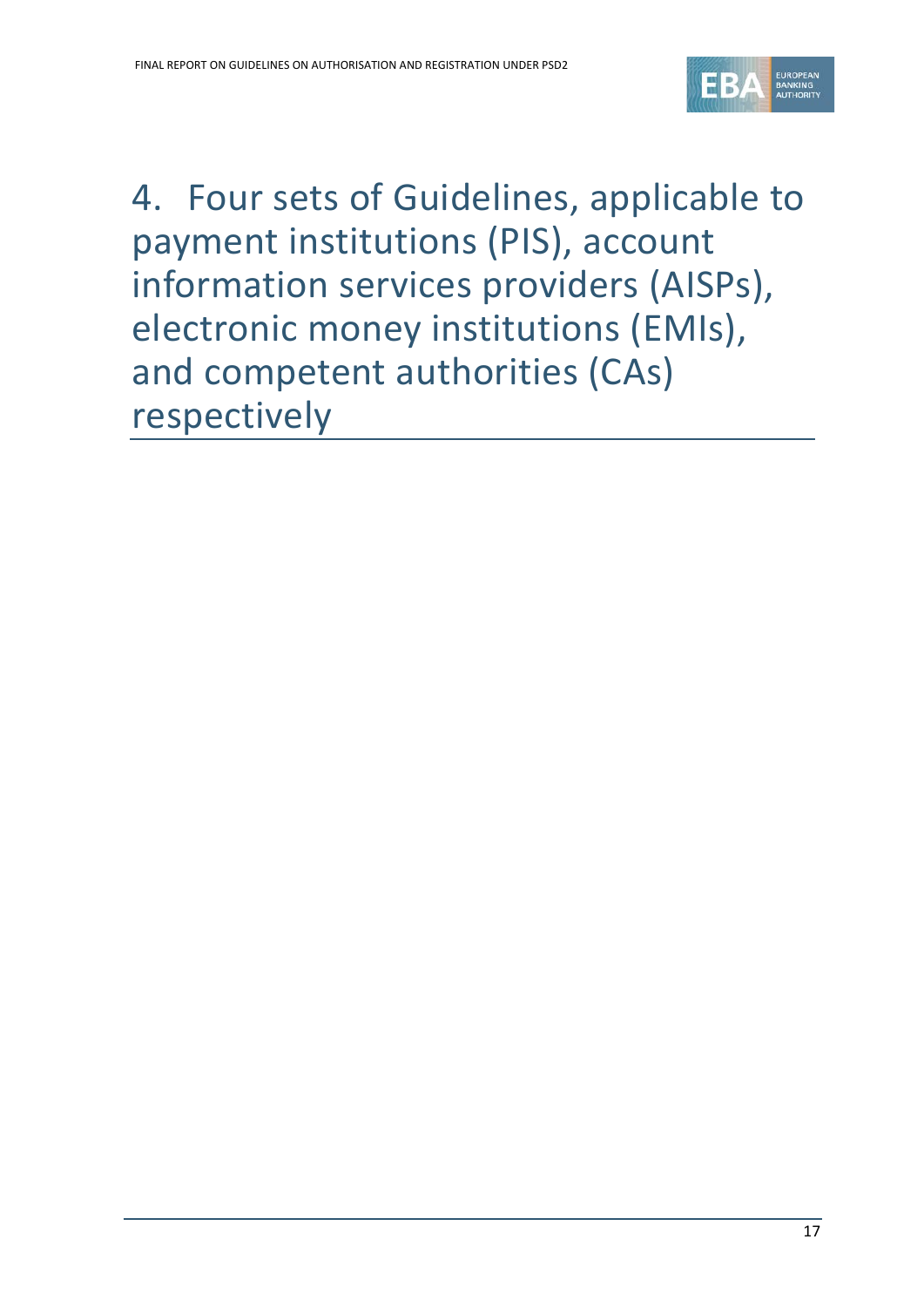

# 4.1. Guidelines on the information required from applicants for authorisation as payment institutions for the provision of services 1-8 of Annex I to Directive (EU) 2015/2366

### **Guideline 1: General principles**

- 1.1 This set of guidelines applies to applicants for authorisation as payment institutions (PIs). This includes applicants that intend to provide any service(s) referred to in points 1-7 of Annex I to PSD2 or service 8 in combination with other payment services. Applicants that intend to provide only the service referred to in point 8 of Annex I to Directive (EU) 2015/2366 (PSD2) are subject to the specific set of guidelines for account information service providers (AISPs) set out in section 4.2.
- 1.2 The information provided by applicants should be true, complete, accurate and up to date. All applicants should comply with all the provisions in the set of guidelines that applies to them. The level of detail should be proportionate to the applicant's size and internal organisation, and to the nature, scope, complexity and riskiness of the particular service(s) that the applicant intends to provide. In any event, in accordance with Directive (EU) 2015/2366, the directors and the persons responsible for the management of the payment institution are of good repute and possess appropriate knowledge and experience to perform payment services, regardless of the institution's size, internal organisation and the nature, scope and complexity of its activities and the duties and responsibilities of the specific position.
- 1.3 When submitting the information required, the applicant should avoid making references to specific sections of internal procedures/documents. Instead, the applicant should extract the relevant sections and provide these to the competent authority (CA).
- 1.4 Should the CAs require clarifications on the information that has been submitted, the applicant should provide such clarification without delay.
- 1.5 All data requested under these guidelines for authorisations as payment institutions are needed for the assessment of the application and will be treated by the CA in accordance with the professional secrecy obligations set out in PSD2, without prejudice to applicable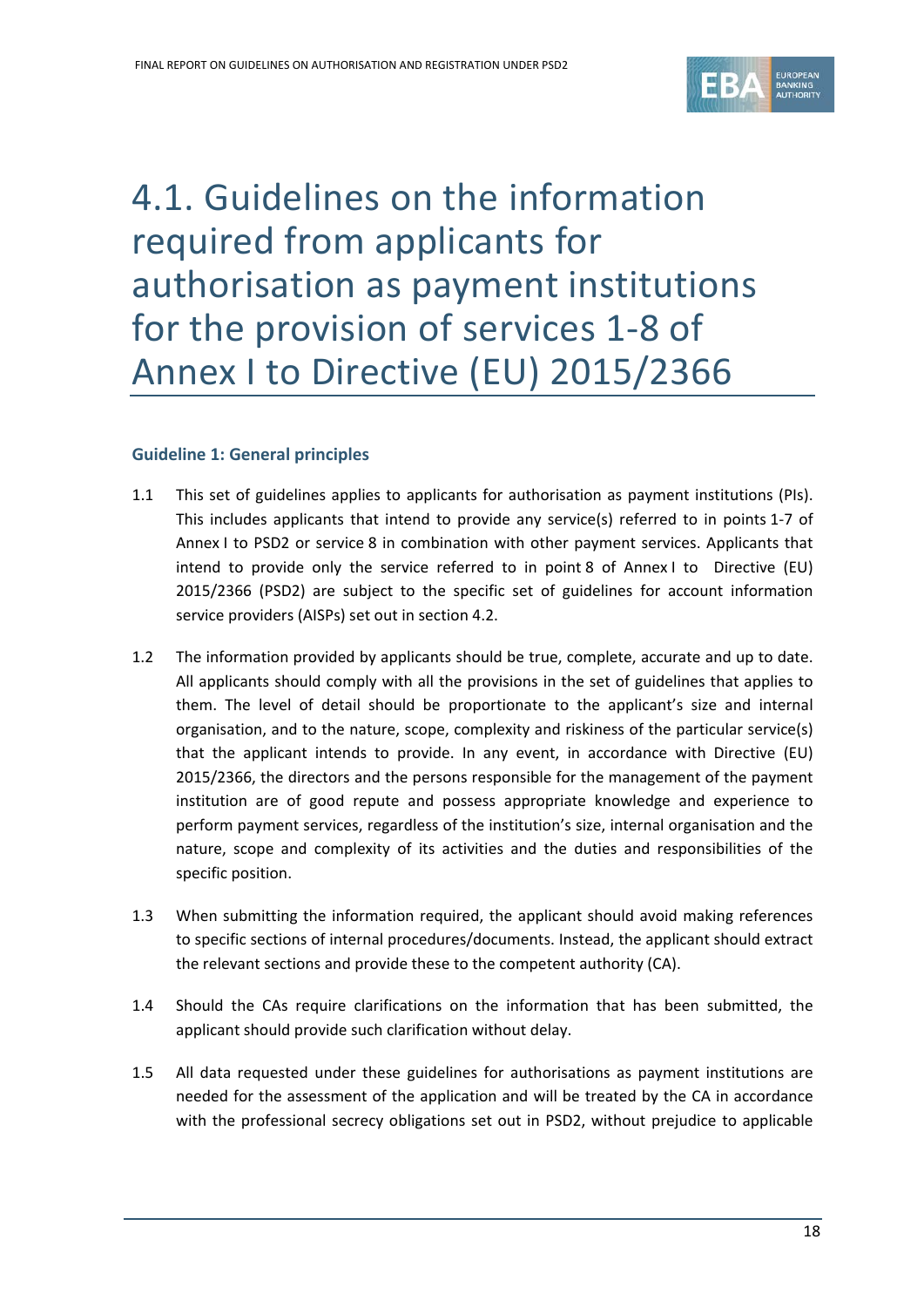

Union law and national requirements and procedures on the exercise of the right to access, rectify, cancel or oppose.

### **Guideline 2: Identification details**

- 2.1 The identification details to be provided by the applicant should contain the following information:
	- a) the applicant's corporate name and, if different, trade name;
	- b) an indication of whether the applicant is already incorporated or in process of incorporation;
	- c) the applicant's national identification number, if applicable;
	- d) the applicant's legal status and (draft) articles of association and/or constitutional documents evidencing the applicant's legal status;
	- e) the address of the applicant's head office and registered office;
	- f) the applicant's electronic address and website, if available;
	- g) the name(s) of the person(s) in charge of dealing with the application file and authorisation procedure, and their contact details;
	- h) an indication of whether or not the applicant has ever been, or is currently being, regulated by a competent authority in the financial services sector;
	- i) any trade association(s) in relation to the provision of payment services that the applicant plans to join, where applicable;
	- j) the register certificate of incorporation or, if applicable, negative certificate of a mercantile register that certifies that the name applied by the company is available;
	- k) evidence of the payment of any fees or of the deposit of funds to file an application for authorisation as a payment institution, where applicable under national law.

#### **Guideline 3: Programme of operations**

- 3.1. The programme of operations to be provided by the applicant should contain the following information:
	- a) a step-by-step description of the type of payment services envisaged, including an explanation of how the activities and the operations that will be provided are identified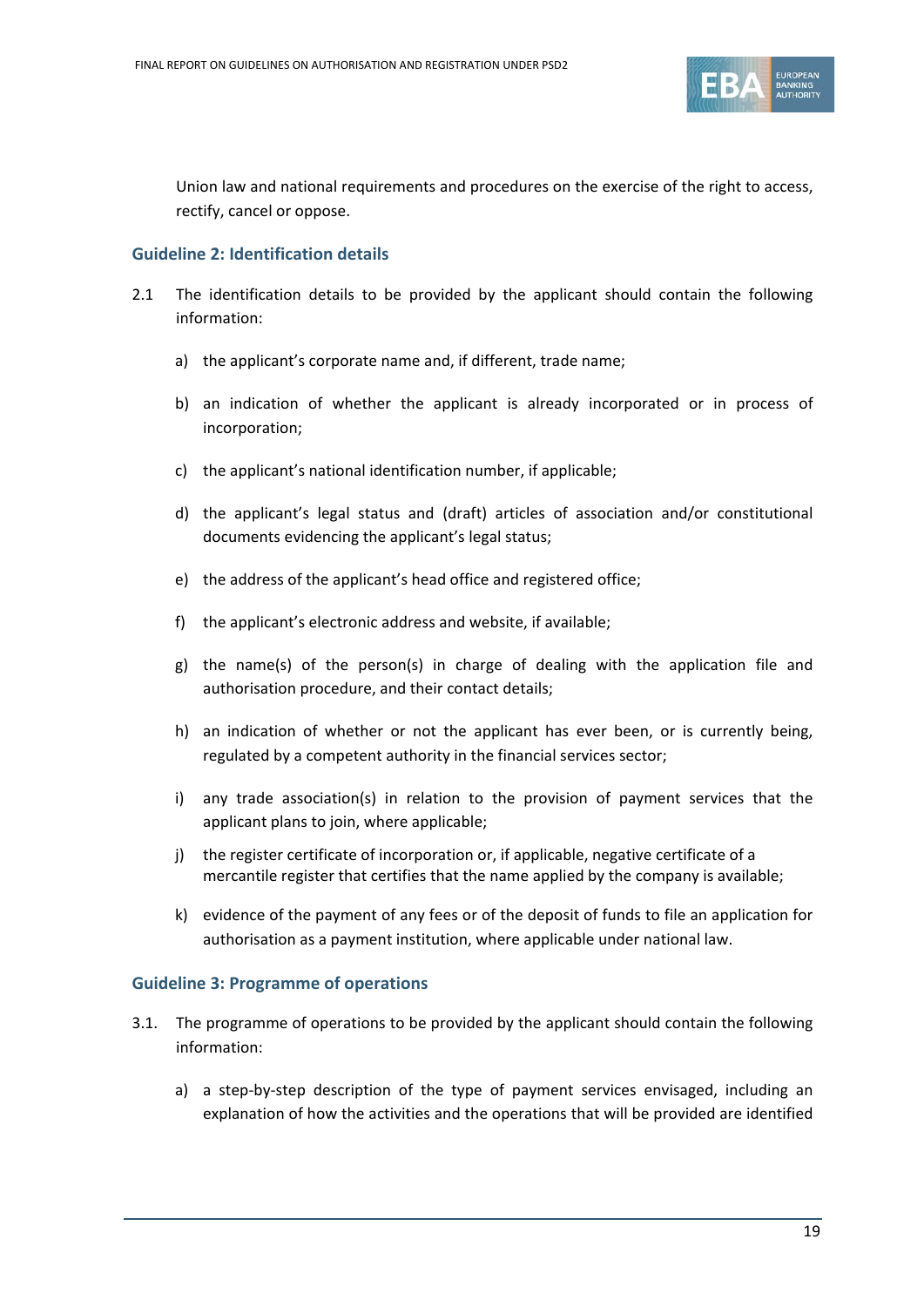

by the applicant as fitting into any of the legal categories of payment services listed in Annex I to PSD2.

- b) a declaration of whether the applicant will at any point enter or not into possession of funds;
- c) a description of the execution of the different payment services, detailing all parties involved, and including for each payment service provided:
	- i. a diagram of flow of funds, unless the applicant intends to provide payment initiation services (PIS) only;
	- ii. settlement arrangements, unless the applicant intends to provide PIS only;
	- iii. draft contracts between all the parties involved in the provision of payment services including those with payment card schemes, if applicable;
	- iv. processing times.
- d) a copy of the draft framework contract, as defined in Article 4(21) of PSD2;
- e) the estimated number of different premises from which the applicant intends to provide the payment services, and/or carry out activities related to the provision of the payment services, if applicable;
- f) a description of any ancillary services to the payment services, if applicable;
- g) a declaration of whether or not the applicant intends to grant credit and, if so, within which limits;
- h) a declaration of whether or not the applicant plans to provide payment services in other Member States or third countries after the granting of the licence;
- i) an indication of whether or not the applicant intends, for the next three years, to provide or already provides other business activities as referred to in Article 18 of Directive (EU) 2015/2366, including a description of the type and expected volume of the activities;
- j) the information specified in the EBA Guidelines on the criteria on how to stipulate the minimum monetary amount of the professional indemnity insurance or other comparable guarantee under Article 5(4) of Directive (EU) 2015/2366 where the applicant intends to provide services 7 and 8 (PIS and account information services (AIS).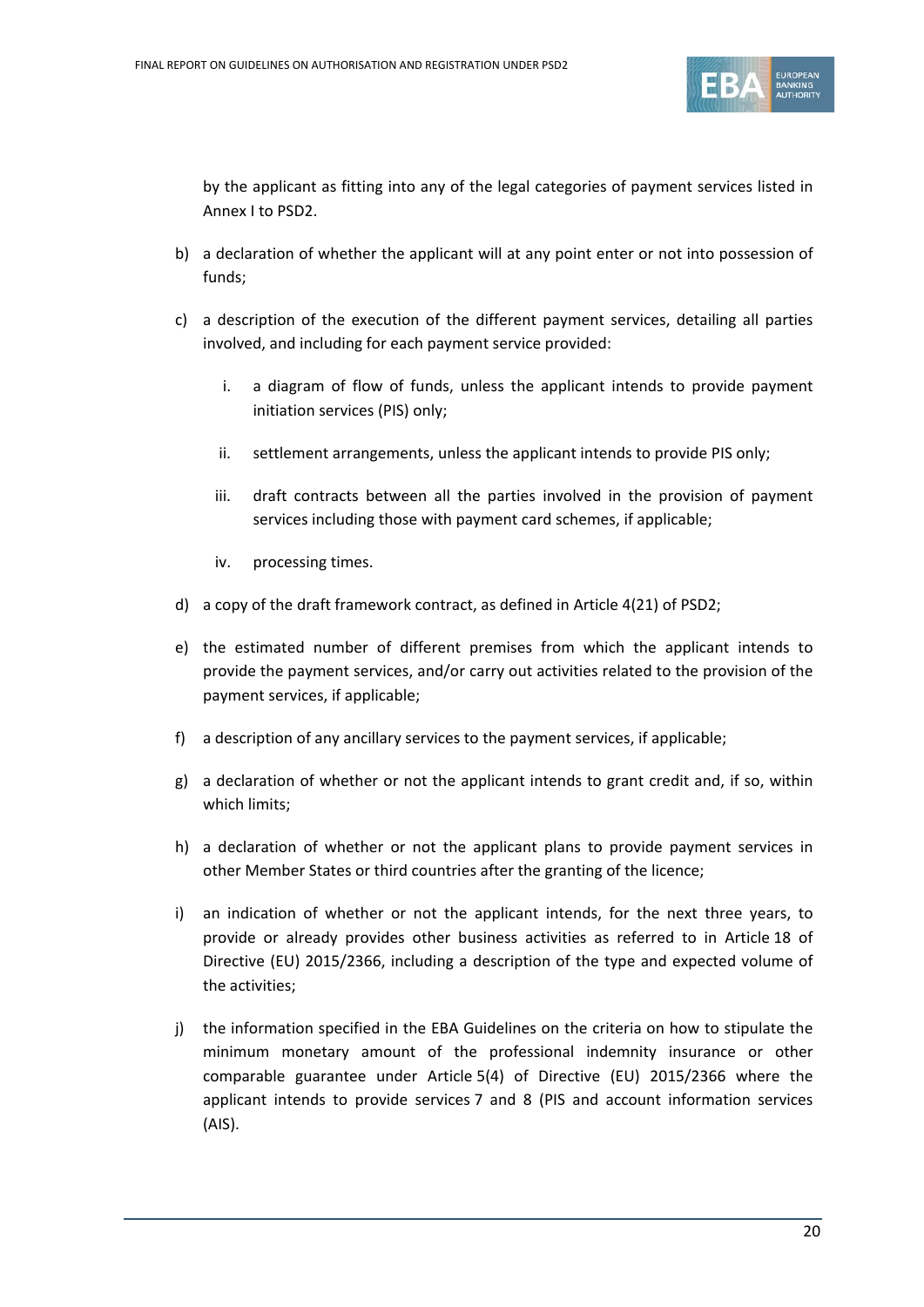

### **Guideline 4: Business plan**

- 4.1. The business plan to be provided by the applicant should contain:
	- a) a marketing plan consisting of:
		- i. an analysis of the company's competitive position in the payment market segment concerned;
		- ii. a description of the payment service users, marketing materials and distribution channels;
	- b) where available for existing companies, certified annual accounts for the previous three years, or a summary of the financial situation for those companies that have not yet produced annual accounts;
	- c) a forecast budget calculation for the first three financial years that demonstrates that the applicant is able to employ appropriate and proportionate systems, resources and procedures that allow the applicant to operate soundly; it should include:
		- i. an income statement and balance-sheet forecast, including target scenarios and stress scenarios as well as their base assumptions, such as volume and value of transactions, number of clients, pricing, average amount per transaction, expected increase in profitability threshold;
		- ii. explanations of the main lines of income and expenses, the financial debts and the capital assets;
		- iii. a diagram and detailed breakdown of the estimated cash flows for the next three years;
	- d) information on own funds, including the amount and detailed breakdown of the composition of initial capital as set out in Article 7 of PSD2;
	- e) information on, and calculation of, minimum own funds requirements in accordance with the method(s) referred to in Article 9 of Directive (EU) 2015/2366 (PSD2) as determined by the competent authority, unless the applicant intends to provide PIS only, including:
		- i. an annual projection of the breakdown of the own funds for three years according to the method used;
		- ii. an annual projection of the own funds for three years according to the other methods.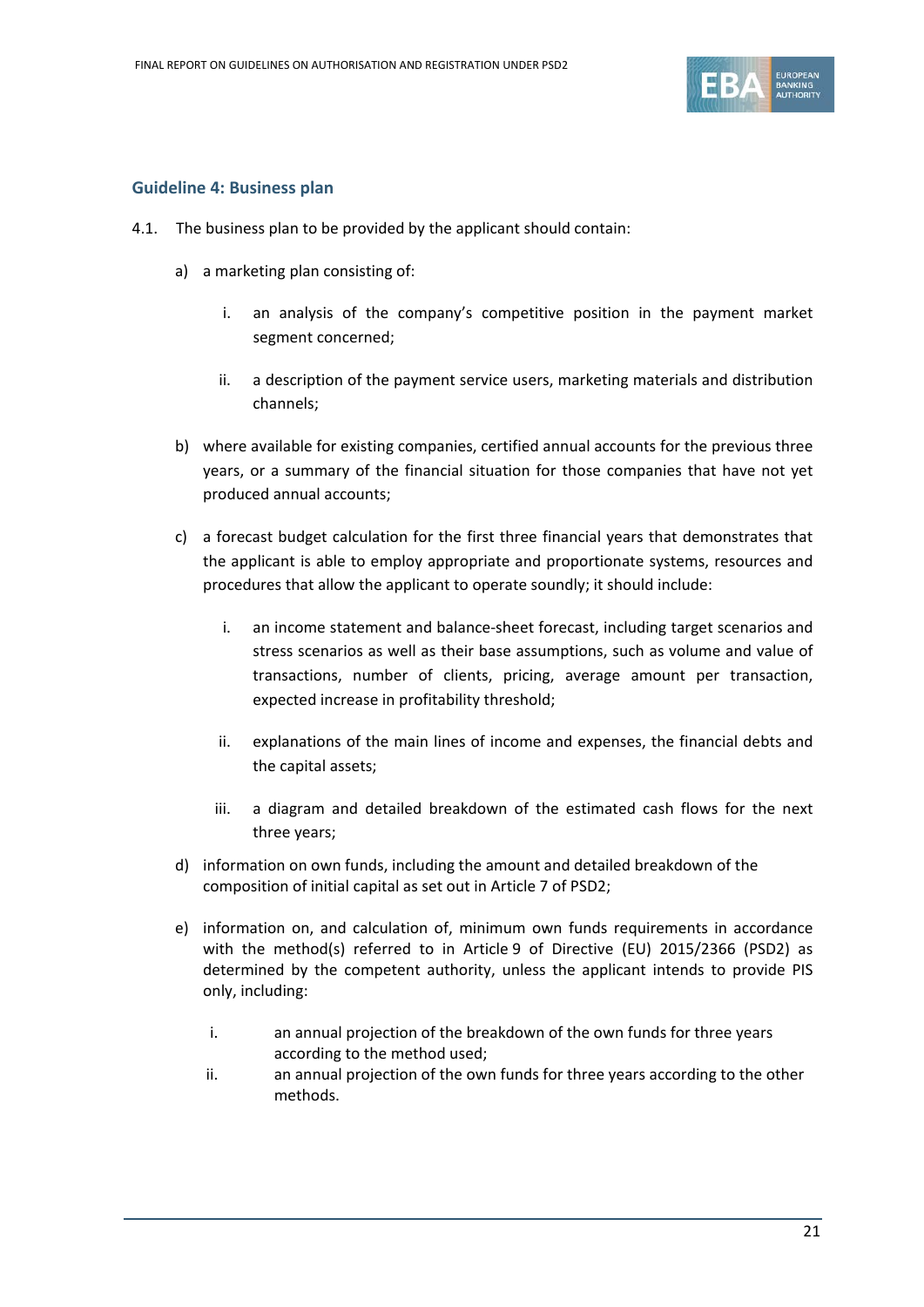

### **Guideline 5: Structural organisation**

- 5.1. The applicant should provide a description of the structural organisation of its undertaking consisting of:
	- a) a detailed organisational chart, showing each division, department or similar structural separation, including the name of the person(s) responsible, in particular those in charge of internal control functions; the chart should be accompanied by descriptions of the functions and responsibilities of each division, department or similar structural separation;
	- b) an overall forecast of the staff numbers for the next three years;
	- c) a description of relevant operational outsourcing arrangements consisting of:
		- i. the identity and geographical location of the outsourcing provider;
		- ii. the identity of the persons within the payment institution that are responsible for each of the outsourced activities;
		- iii. a clear description of the outsourced activities and their main characteristics;
	- d) a copy of draft outsourcing agreements;
	- e) a description of the use of branches and agents, where applicable, including:
		- i. a mapping of the off-site and on-site checks that the applicant intends to perform, at least annually, on branches and agents and their frequency;
		- ii. the IT systems, the processes and the infrastructure that are used by the applicant's agents to perform activities on behalf of the applicant;
		- iii. in the case of agents, the selection policy, monitoring procedures and agents' training and, where available, the draft terms of engagement;
		- iv. an indication of the national and/or international payment system that the applicant will access, if applicable;
	- f) a list of all natural or legal persons that have close links with the applicant, indicating their identities and the nature of those links.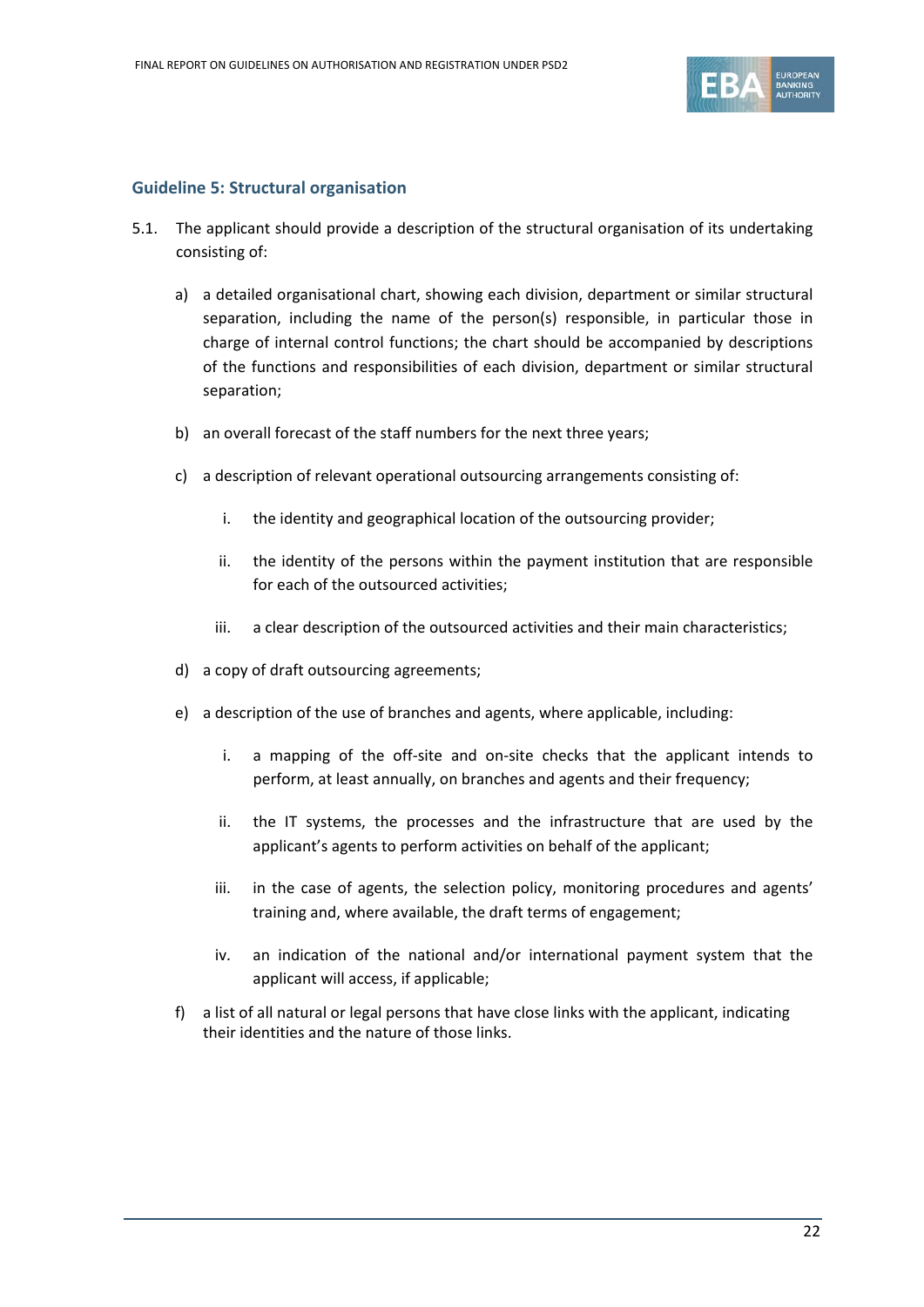

### **Guideline 6: Evidence of initial capital**

- 6.1. For the evidence of initial capital to be provided by the applicant (of EUR 125 000 for services 1-5 of Annex I to PSD2; EUR 20 000 for service 6; and EUR 50 000 for service 7), the applicant should submit the following documents:
	- a) for existing undertakings, an audited account statement or public register certifying the amount of capital of the applicant;
	- b) for undertakings in the process of being incorporated, a bank statement issued by a bank certifying that the funds are deposited in the applicant's bank account.

### **Guideline 7: Measures to safeguard the funds of payment service users (applicable to payment services 1-6 only)**

- 7.1. Where the applicant safeguards the payment service users' funds through depositing funds in a separate account in a credit institution or through an investment in secure, liquid, lowrisk assets, the description of the safeguarding measures should contain:
	- a) a description of the investment policy to ensure the assets chosen are liquid, secure and low risk, if applicable;
	- b) the number of persons that have access to the safeguarding account and their functions;
	- c) a description of the administration and reconciliation process to ensure that payment service users' funds are insulated in the interest of payment service users against the claims of other creditors of the payment institution, in particular in the event of insolvency;
	- d) a copy of the draft contract with the credit institution;
	- e) an explicit declaration by the payment institution of compliance with Article 10 of PSD2.
- 7.2. Where the applicant safeguards the funds of the payment service user through an insurance policy or comparable guarantee from an insurance company or a credit institution, the description of the safeguarding measures should contain the following:
	- a) a confirmation that the insurance policy or comparable guarantee from an insurance company or a credit institution is from an entity that is not part of the same group of firms as the applicant;
	- b) details of the reconciliation process in place to ensure that the insurance policy or comparable guarantee is sufficient to meet the applicant's safeguarding obligations at all times;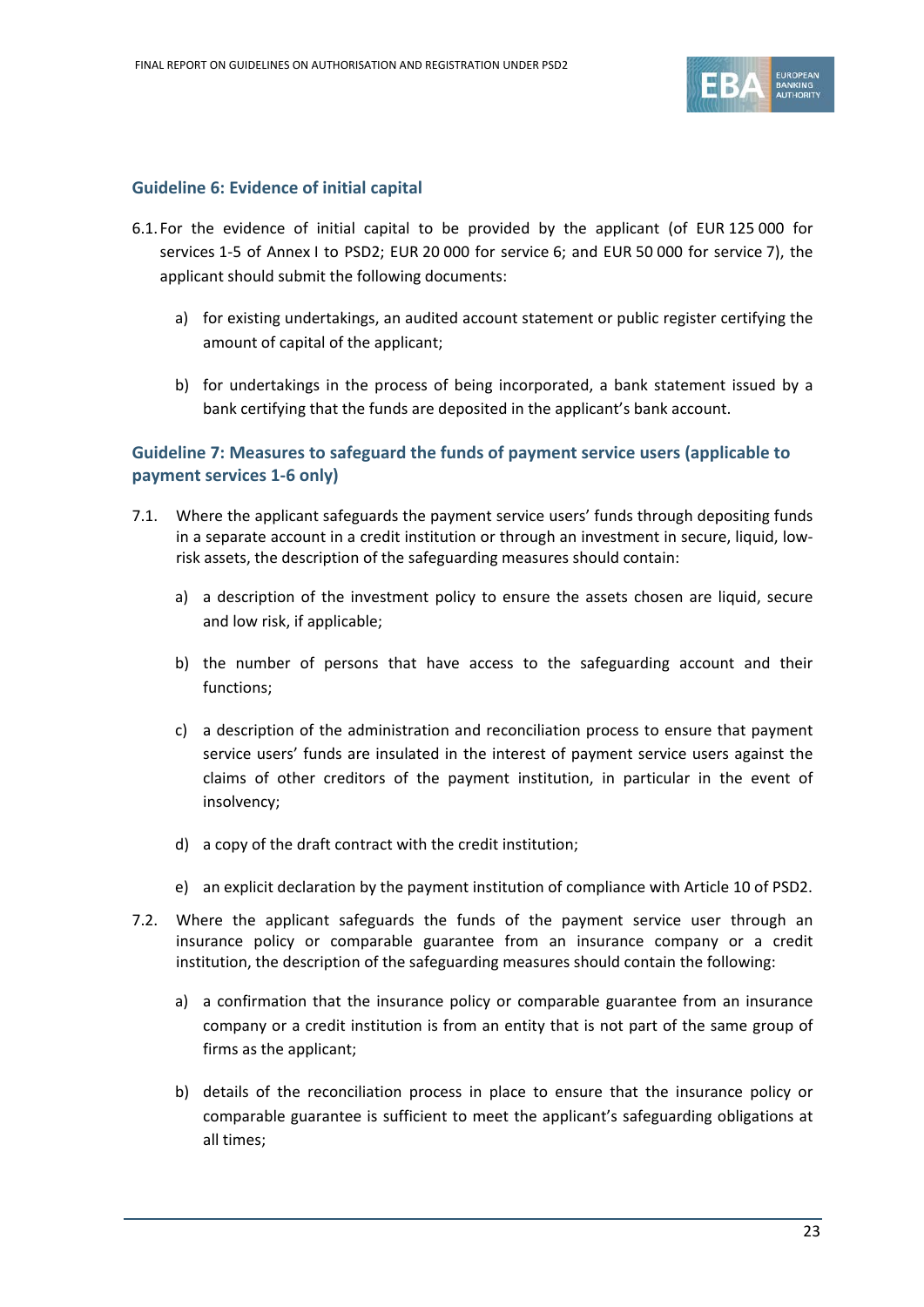

- c) duration and renewal of the coverage;
- d) a copy of the (draft) insurance agreement or the (draft) comparable guarantee.

#### **Guideline 8: Governance arrangements and internal control mechanisms**

- 8.1. The applicant should provide a description of the governance arrangement and the internal control mechanisms consisting of:
	- a) a mapping of the risks identified by the applicant, including the type of risks and the procedures the applicant will put in place to assess and prevent such risks;
	- b) the different procedures to carry out periodical and permanent controls including the frequency and the human resources allocated;
	- c) the accounting procedures by which the applicant will record and report its financial information;
	- d) the identity of the person(s) responsible for the internal control functions, including for periodic, permanent and compliance control, as well as an up-to-date curriculum vitae;
	- e) the identity of any auditor that is not a statutory auditor pursuant to Directive 2006/43/EC;
	- f) the composition of the management body and, if applicable, of any other oversight body or committee;
	- g) a description of the way outsourced functions are monitored and controlled so as to avoid an impairment in the quality of the payment institution's internal controls;
	- h) a description of the way any agents and branches are monitored and controlled within the framework of the applicant's internal controls;
	- i) where the applicant is the subsidiary of a regulated entity in another EU Member State, a description of the group governance.

### **Guideline 9: Procedure for monitoring, handling and following up on security incidents and security-related customer complaints**

- 9.1. The applicant should provide a description of the procedure in place to monitor, handle and follow up on security incidents and security-related customer complaints to be provided by the applicant, which should contain:
	- a) organisational measures and tools for the prevention of fraud;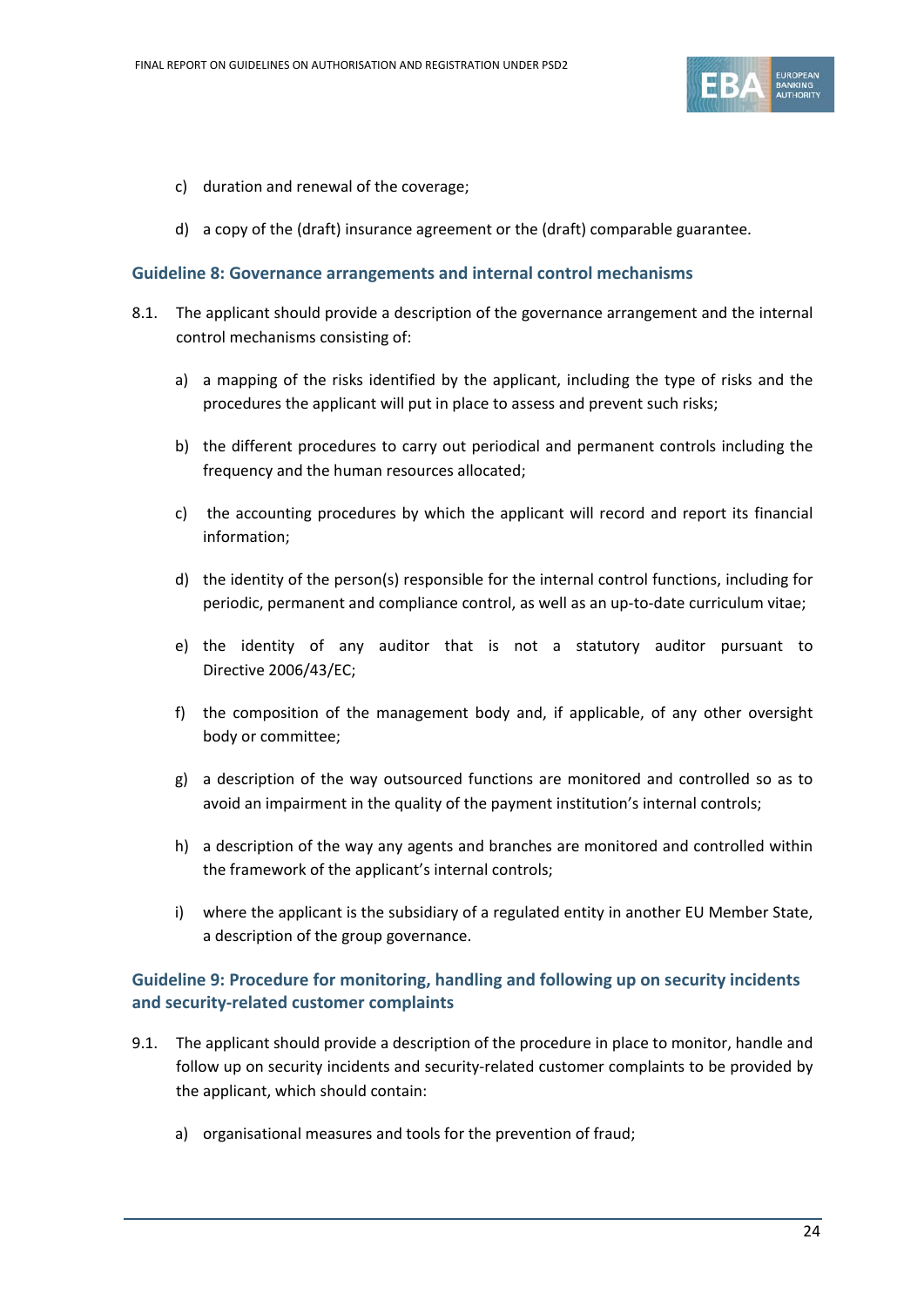

- b) details of the individual(s) and bodies responsible for assisting customers in cases of fraud, technical issues and/or claim management;
- c) reporting lines in cases of fraud;
- d) the contact point for customers, including a name and email address;
- e) the procedures for the reporting of incidents, including the communication of these reports to internal or external bodies, including notification of major incidents to national competent authorities under Article 96 of PSD2, and in line with the EBA guidelines on incident reporting under the referred Article.
- f) the monitoring tools used and the follow-up measures and procedures in place to mitigate security risks.

### **Guideline 10: Process for filing, monitoring, tracking and restricting access to sensitive payment data**

- 10.1. The applicant should provide a description of the process in place to file, monitor, track and restrict access to sensitive payment data consisting of:
	- a) a description of the flows of data classified as sensitive payment data in the context of the payment institution's business model;
	- b) the procedures in place to authorise access to sensitive payment data;
	- c) a description of the monitoring tool;
	- d) the access right policy, detailing access to all relevant infrastructure components and systems, including databases and back-up infrastructures;
	- e) unless the applicant intends to provide PIS only, a description of how the collected data are filed;
	- f) unless the applicant intends to provide PIS only, the expected internal and/or external use of the collected data, including by counterparties;
	- g) the IT system and technical security measures that have been implemented including encryption and/or tokenisation;
	- h) identification of the individuals, bodies and/or committees with access to the sensitive payment data;
	- i) an explanation of how breaches will be detected and addressed;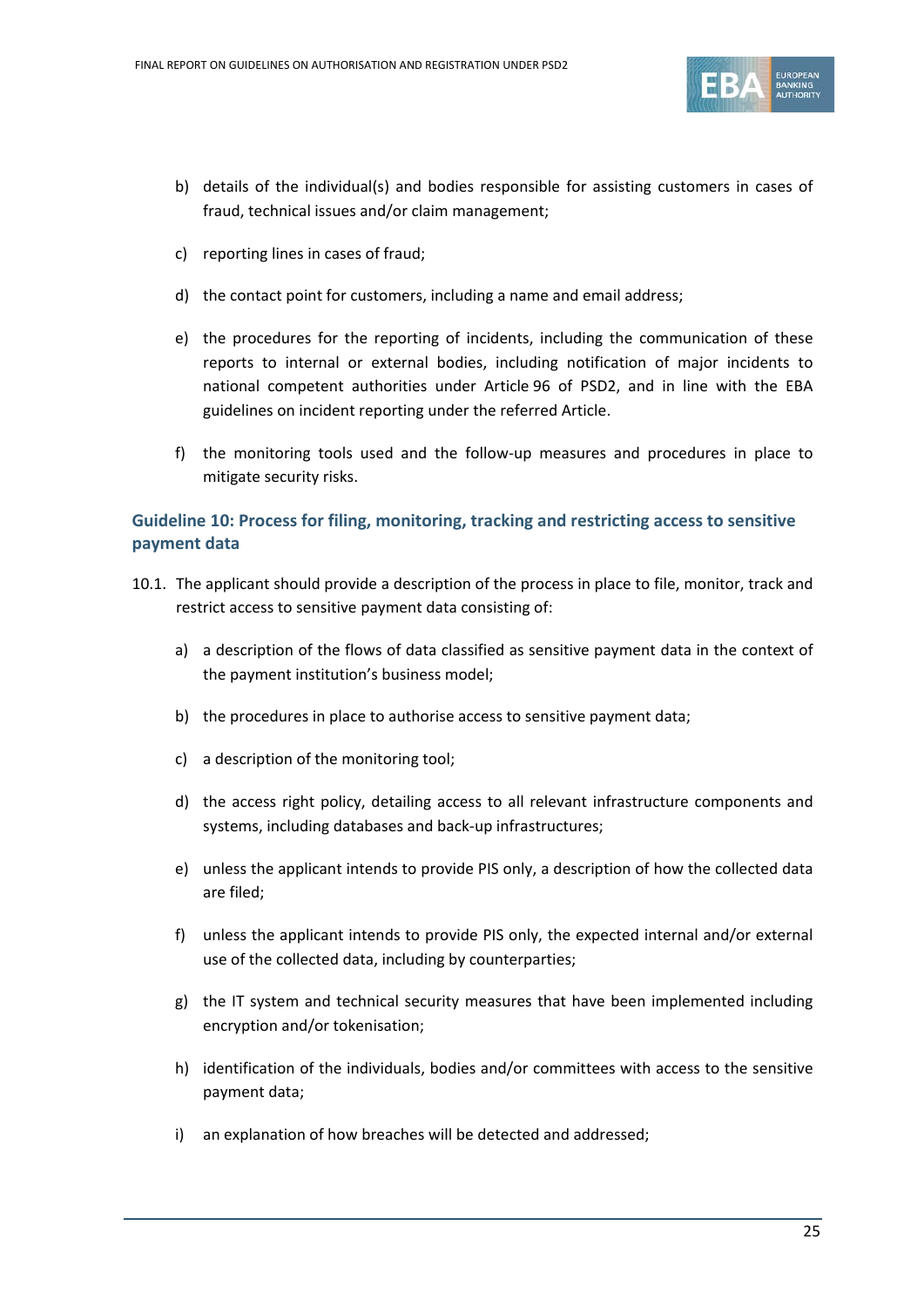

j) an annual internal control programme in relation to the safety of the IT systems.

#### **Guideline 11: Business continuity arrangements**

- 11.1. The applicant should provide a description of the business continuity arrangements consisting of the following information:
	- a) a business impact analysis, including the business processes and recovery objectives, such as recovery time objectives, recovery point objectives and protected assets;
	- b) the identification of the back-up site, access to IT infrastructure, and the key software and data to recover from a disaster or disruption;
	- c) an explanation of how the applicant will deal with significant continuity events and disruptions, such as the failure of key systems; the loss of key data; the inaccessibility of the premises; and the loss of key persons;
	- d) the frequency with which the applicant intends to test the business continuity and disaster recovery plans, including how the results of the testing will be recorded;
	- e) a description of the mitigation measures to be adopted by the applicant, in cases of the termination of its payment services, ensuring the execution of pending payment transactions and the termination of existing contracts.

### **Guideline 12: The principles and definitions applicable to the collection of statistical data on performance, transactions and fraud**

- 12.1. The applicant should provide a description of the principles and definitions applicable to the collection of the statistical data on performance, transactions and fraud consisting of the following information:
	- a) the type of data that is collected, in relation to customers, type of payment service, channel, instrument, jurisdictions and currencies;
	- b) the scope of the collection, in terms of the activities and entities concerned, including branches and agents;
	- c) the means of collection;
	- d) the purpose of collection;
	- e) the frequency of collection;
	- f) supporting documents, such as a manual, that describe how the system works.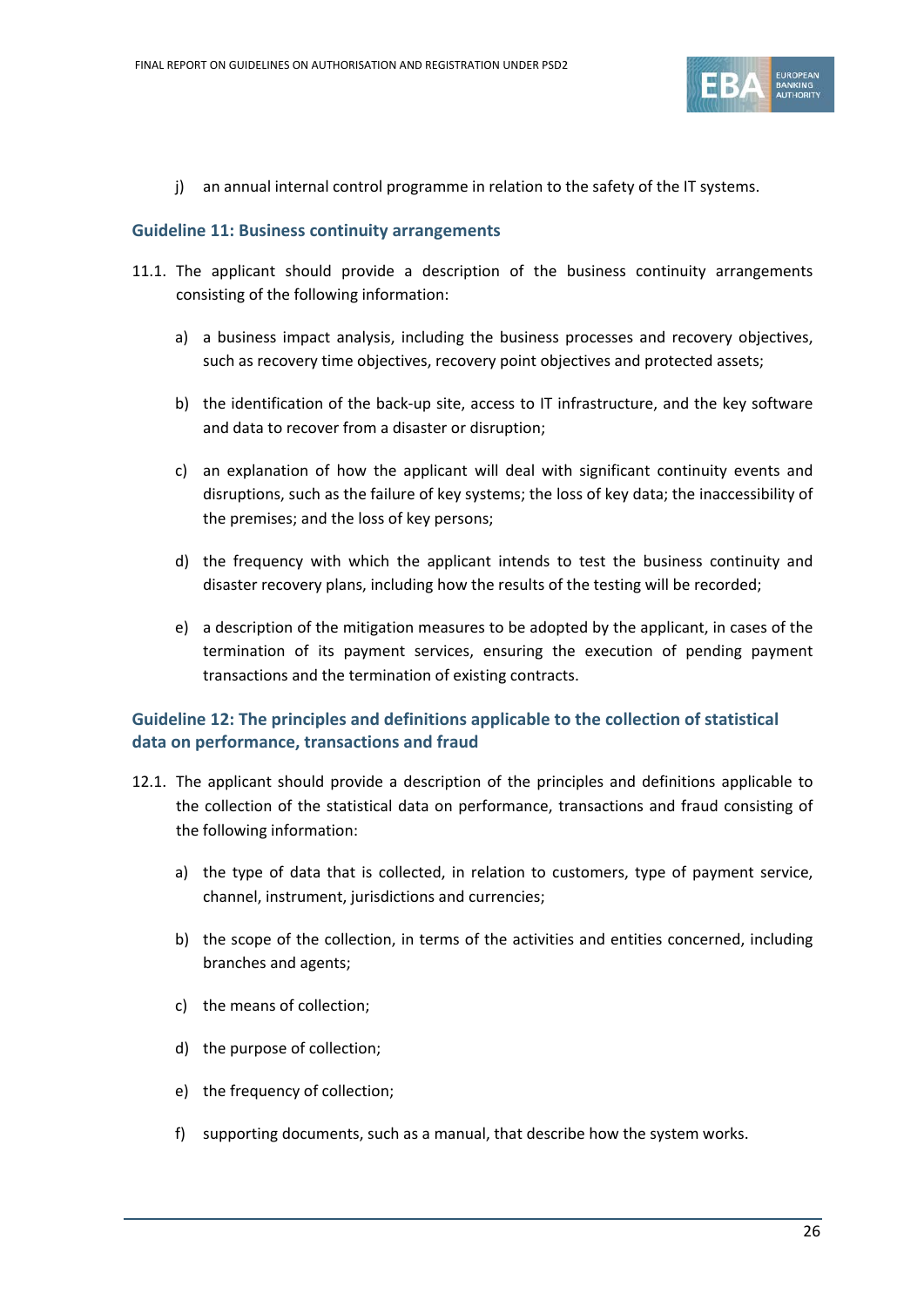

### **Guideline 13: Security policy document**

- 13.1. The applicant should provide a security policy document containing the following information:
	- a) a detailed risk assessment of the payment service(s) the applicant intends to provide, which should include risks of fraud and the security control and mitigation measures taken to adequately protect payment service users against the risks identified;
	- b) a description of the IT systems, which should include:
		- i. the architecture of the systems and their network elements;
		- ii. the business IT systems supporting the business activities provided, such as the applicant's website, wallets, the payment engine, the risk and fraud management engine, and customer accounting;
		- iii. the support IT systems used for the organisation and administration of the applicant, such as accounting, legal reporting systems, staff management, customer relationship management, e-mail servers and internal file servers;
		- iv. information on whether those systems are already used by the applicant or its group, and the estimated date of implementation, if applicable;
	- c) the type of authorised connections from outside, such as with partners, service providers, entities of the group and employees working remotely, including the rationale for such connections;
	- d) for each of the connections listed under point c), the logical security measures and mechanisms in place, specifying the control the applicant will have over such access as well as the nature and frequency of each control, such as technical versus organisational; preventative versus detective; and real-time monitoring versus regular reviews, such as the use of an active directory separate from the group, the opening/closing of communication lines, security equipment configuration, generation of keys or client authentication certificates, system monitoring, authentication, confidentiality of communication, intrusion detection, antivirus systems and logs;
	- e) the logical security measures and mechanisms that govern the internal access to IT systems, which should include:
		- i. the technical and organisational nature and frequency of each measure, such as whether it is preventative or detective and whether or not it is carried out in real time;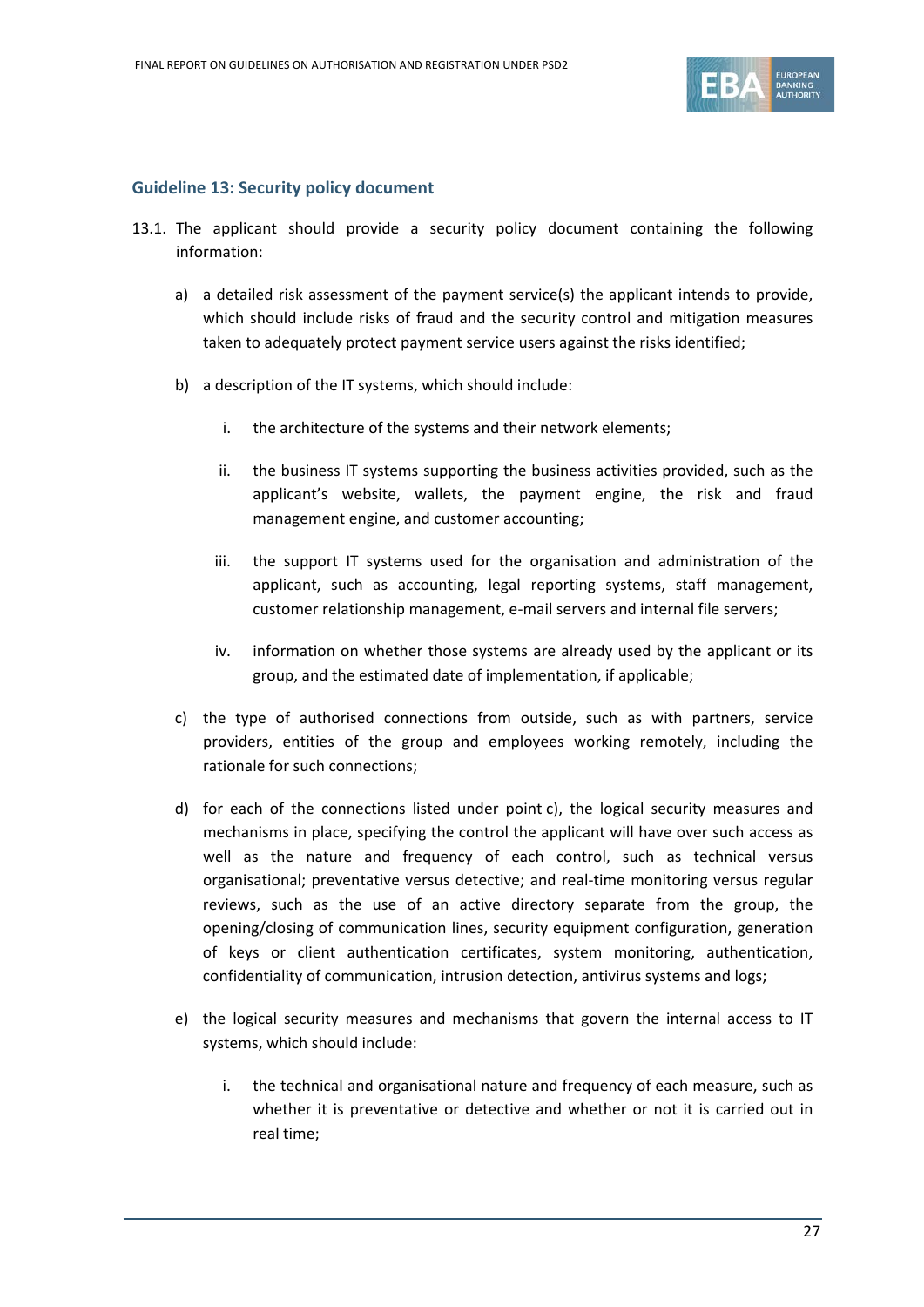

- ii. how the issue of client environment segregation is dealt with in cases where the applicant's IT resources are shared;
- f) the physical security measures and mechanisms of the premises and the data centre of the applicant, such as access controls and environmental security;
- g) the security of the payment processes, which should include:
	- i. the customer authentication procedure used for both consultative and transactional access, and for all underlying payment instruments;
	- ii. an explanation of how safe delivery to the legitimate payment service user and the integrity of authentication factors, such as hardware tokens and mobile applications, are ensured, at the time of both initial enrolment and renewal;
	- iii. a description of the systems and procedures that the applicant has in place for transaction analysis and the identification of suspicious or unusual transactions;
- h) a detailed risk assessment in relation to its payment services, including fraud, with a link to the control and mitigation measures explained in the application file, demonstrating that the risks are addressed;
- i) a list of the main written procedures in relation to the applicant's IT systems or, for procedures that have not yet been formalised, an estimated date for their finalisation.

### **Guideline 14: Internal control mechanisms to comply with obligations in relation to money laundering and terrorist financing (AML/CFT obligations)**

- 14.1. The description of the internal control mechanisms that the applicant has established in order to comply, where applicable, with those obligations should contain the following information:
	- a) the applicant's assessment of the money laundering and terrorist financing risks associated with its business, including the risks associated with the applicant's customer base, the products and services provided, the distribution channels used and the geographical areas of operation;
	- b) the measures the applicant has or will put in place to mitigate the risks and comply with applicable anti-money laundering and counter terrorist financing obligations, including the applicant's risk assessment process, the policies and procedures to comply with customer due diligence requirements, and the policies and procedures to detect and report suspicious transactions or activities;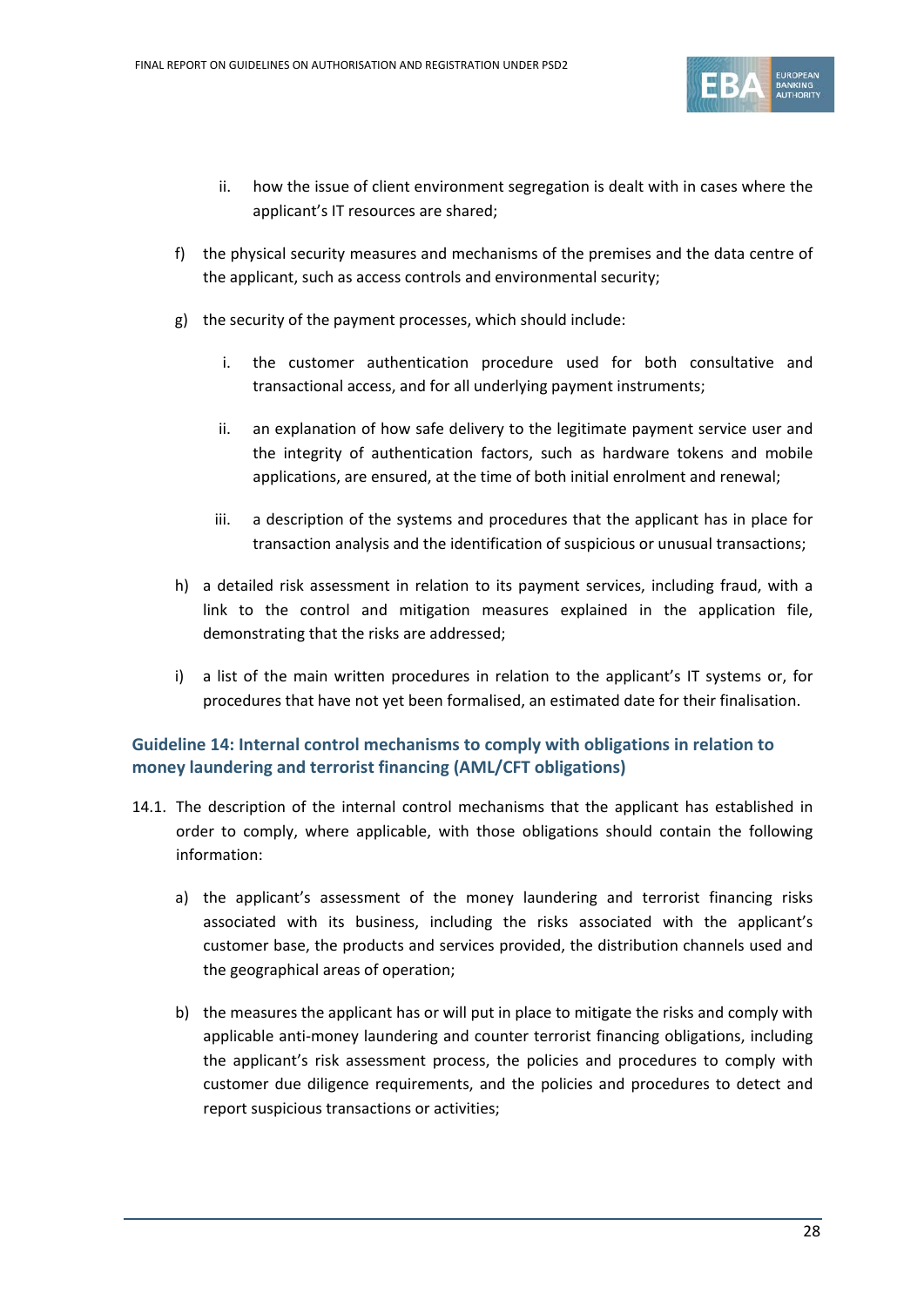

- c) the systems and controls the applicant has or will put in place to ensure that its branches and agents comply with applicable anti-money laundering and counter terrorist financing requirements, including in cases where the agent or branch is located in another Member State;
- d) arrangements the applicant has or will put in place to ensure that staff and agents are appropriately trained in anti-money laundering and counter terrorist financing matters;
- e) the identity of the person in charge of ensuring the applicant's compliance with antimoney laundering and counter-terrorism obligations, and evidence that their antimoney laundering and counter-terrorism expertise is sufficient to enable them to fulfil this role effectively;
- f) the systems and controls the applicant has or will put in place to ensure that its antimoney laundering and counter terrorist financing policies and procedures remain up to date, effective and relevant;
- g) the systems and controls the applicant has or will put in place to ensure that the agents do not expose the applicant to increased money laundering and terrorist financing risk;
- h) the anti-money laundering and counter terrorism manual for the staff of the applicant.

### **Guideline 15: Identity and suitability assessment of persons with qualifying holdings in the applicant**

- 15.1 For the purposes of the identity and evidence of the suitability of persons with qualifying holdings in the applicant payment institution, without prejudice to the assessment in accordance with the criteria, as relevant, introduced with Directive 2007/44/EC and specified in the joint guidelines for the prudential assessment of acquisitions of qualifying holdings (JC/GL/2016/01), the applicant should submit the following information:
	- a) a description of the group to which the applicant belongs and an indication of the parent undertaking, where applicable;
	- b) a chart setting out the shareholder structure of the applicant, including:
		- i) the name and the percentage holding (capital/voting right) of each person that has or will have a direct holding in the share capital of the applicant, identifying those that are considered as qualifying holders and the reason for such qualifications;
		- ii) the name and the percentage holding (capital/voting rights) of each person that has or will have an indirect holding in the share capital of the applicant,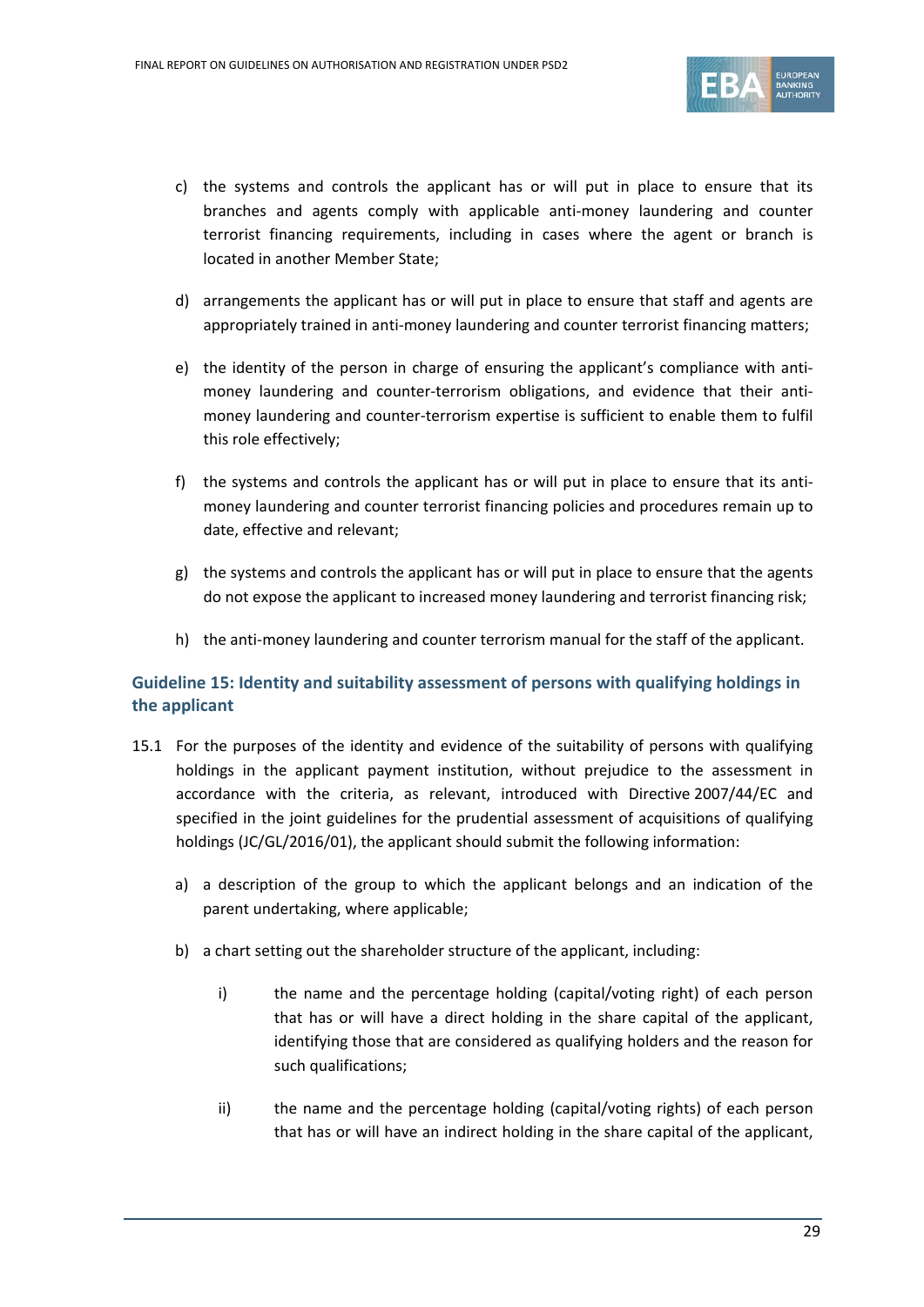

identifying those that are considered as indirect qualifying holders and the reason for such qualification;

- c) a list of the names of all persons and other entities that have or, in the case of authorisation, will have qualifying holdings in the applicant's capital, indicating for each such person or entity:
	- i. the number and type of shares or other holdings subscribed or to be subscribed;
	- ii. the nominal value of such shares or other holdings.
- 15.2 Where a person who has or, in the case of authorisation, will have a qualifying holding in the applicant's capital is a natural person, the application should set out all of the following information relating to the identity and suitability of that person:
	- a) the person's name and name at birth, date and place of birth, citizenship (current and previous), identification number (where available) or passport number, address and a copy of an official identity document;
	- b) a detailed curriculum vitae stating the education and training, previous professional experience and any professional activities or other functions currently performed;
	- c) a statement, accompanied by supporting documents, containing the following information concerning the person:
		- i. subject to national legislative requirements concerning the disclosure of spent convictions, any criminal conviction or proceedings where the person has been found against and which were not set aside;
		- ii. any civil or administrative decisions in matters of relevance to the assessment or authorisation process where the person has been found against and any administrative sanctions or measures imposed as a consequence of a breach of laws or regulations (including disqualification as a company director), in each case which were not set aside and against which no appeal is pending or may be filed;
		- iii. any bankruptcy, insolvency or similar procedures;
		- iv. any pending criminal investigations;
		- v. any civil or administrative investigations, enforcement proceedings, sanctions or other enforcement decisions against the person concerning matters that may be considered relevant to the authorisation to commence the activity of a payment institution or to the sound and prudent management of a payment institution;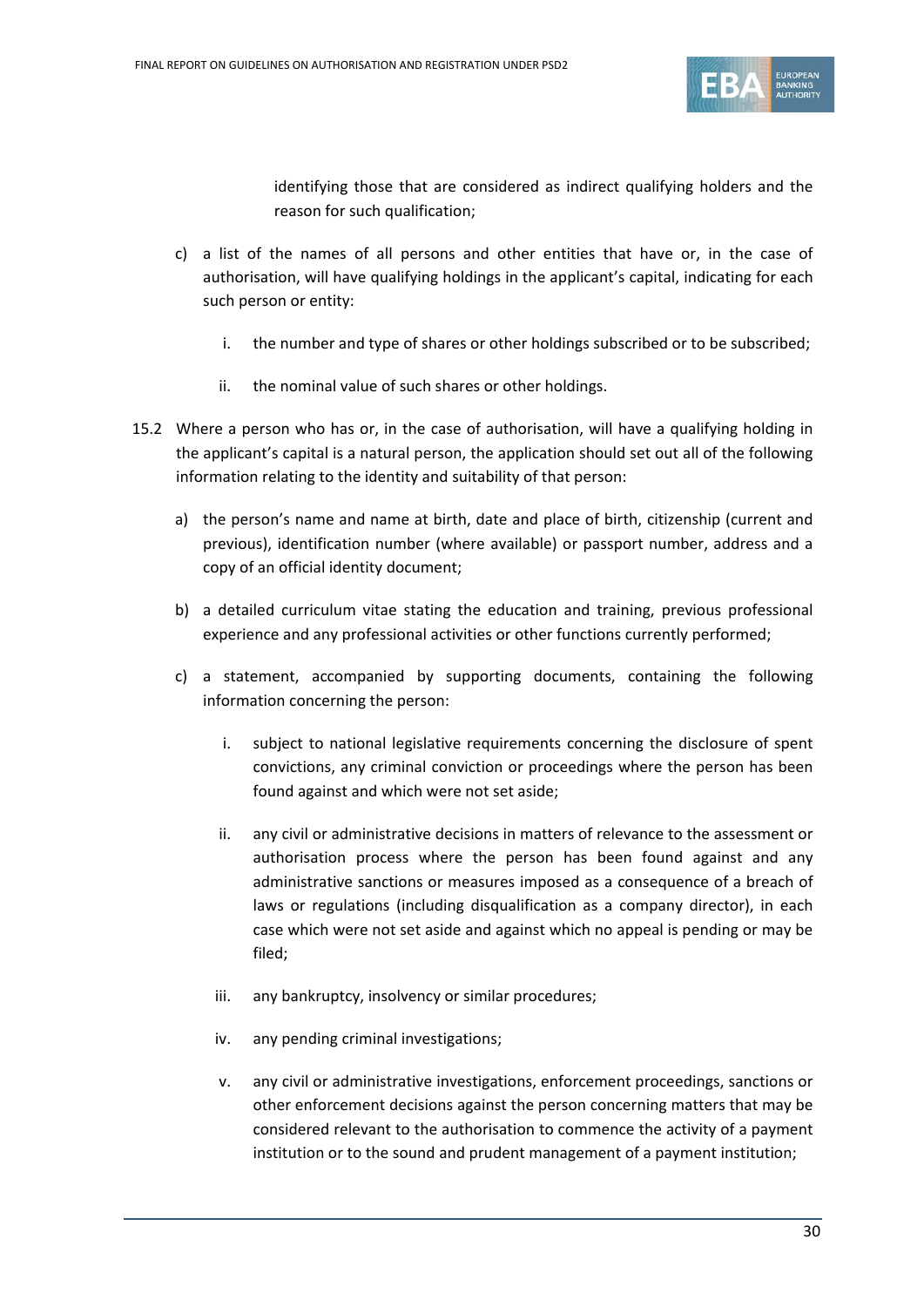

- vi. where such documents can be obtained, an official certificate or any other equivalent document evidencing whether or not any of the events set out in sub-paragraphs (i)-(v) has occurred in respect of the relevant person;
- vii. any refusal of registration, authorisation, membership or licence to carry out trade, business or a profession;
- viii. any withdrawal, revocation or termination of a registration, authorisation, membership or licence to carry out trade, business or a profession;
- ix. any expulsion by an authority or public sector entity in the financial services sector or by a professional body or association;
- x. any position of responsibility with an entity subject to any criminal conviction or proceedings, administrative investigations, sanctions or other enforcement decisions for conduct failings, including in respect of fraud, dishonesty, corruption, money laundering, terrorist financing or other financial crime, or of failure to put in place adequate policies and procedures to prevent such events, held at the time when the alleged conduct occurred, together with details of such occurrences and of the person's involvement, if any, in them;
- xi. any dismissal from employment or a position of trust, any removal from a fiduciary relationship (other than as a result of the relevant relationship coming to an end by passage of time) and any similar situation;
- d) a list of undertakings that the person directs or controls and of which the applicant is aware of after due and careful enquiry; the percentage of control either direct or indirect in these companies; their status (whether or not they are active, dissolved, etc.); and a description of insolvency or similar procedures;
- e) where an assessment of reputation of the person has already been conducted by a competent authority in the financial services sector, the identity of that authority and the outcome of the assessment;
- f) the current financial position of the person, including details concerning sources of revenues, assets and liabilities, security interests and guarantees, whether granted or received;
- g) a description of any links to politically exposed persons, as defined in Article 3(9) of Directive (EU)  $2015/849^3$  $2015/849^3$ .

 $\overline{a}$ 

<span id="page-30-0"></span> $3$  Directive (EU) 2015/849 of the European Parliament and of the Council of 20 May 2015 on the prevention of the use of the financial system for the purposes of money laundering or terrorist financing (OJ L 141, 5.6.2015, p. 73).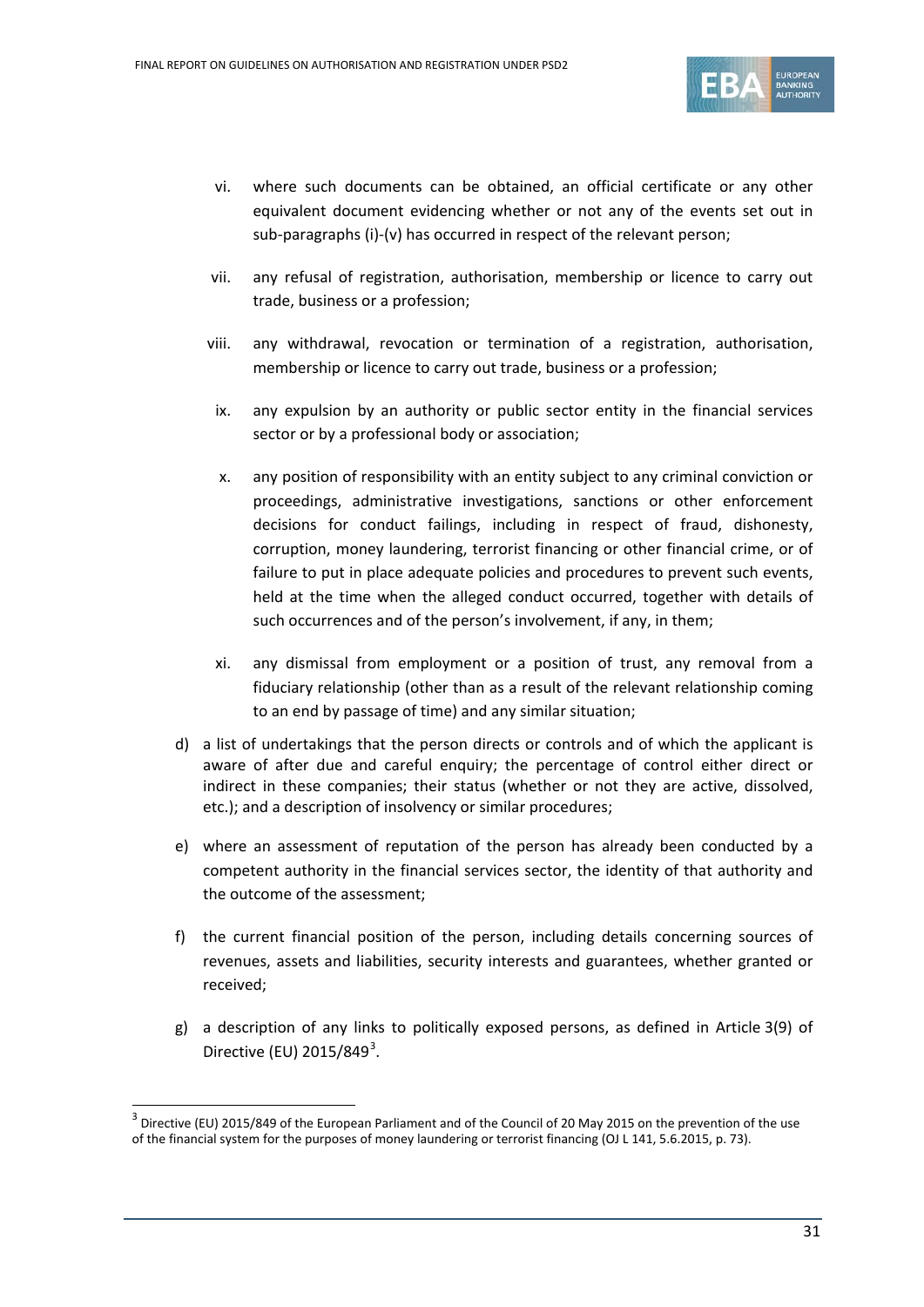

- 15.3 Where a person or entity who has or, in the case of authorisation, will have a qualifying holding in the applicant's capital (including entities that are not a legal person and which hold or should hold the participation in their own name), the application should contain the following information relating to the identity and suitability of that legal person or entity:
	- a) name;
	- b) where the legal person or entity is registered in a central register, commercial register, companies register or similar register that has the same purposes of those aforementioned, a copy of the good standing, if possible, or otherwise a registration certificate;
	- c) the addresses of its registered office and, where different, of its head office, and principal place of business;
	- d) contact details;
	- e) corporate documents or, where the person or entity is registered in another Member State, a summary explaining the main legal features of the legal form or the entity;
	- f) whether or not the legal person or entity has ever been or is regulated by a competent authority in the financial services sector or other government body;
	- g) where such documents can be obtained, an official certificate or any other equivalent document evidencing the information set out in paragraphs (a) to (e) issued by the relevant competent authority;
	- h) the information referred to in Guideline 15(2)(c),15(2)(d) 15(2)(e), 15(2)(f),and 15(2)(g) in relation to the legal person or entity;
	- i) a list containing details of each person who effectively directs the business of the legal person or entity, including their name, date and place of birth, address, their national identification number, where available, and a detailed curriculum vitae (stating relevant education and training, previous professional experience, any professional activities or other relevant functions currently performed), together with the information referred to in Guideline 15(2)(c) and 15(2)(d) in respect of each such person;
	- j) the shareholding structure of the legal person, including at least their name, date and place of birth, address and, where available, personal identification number or registration number, and the respective share of capital and voting rights of direct or indirect shareholders or members and beneficial owners, as defined in Article 3(6) of Directive (EU) 2015/849;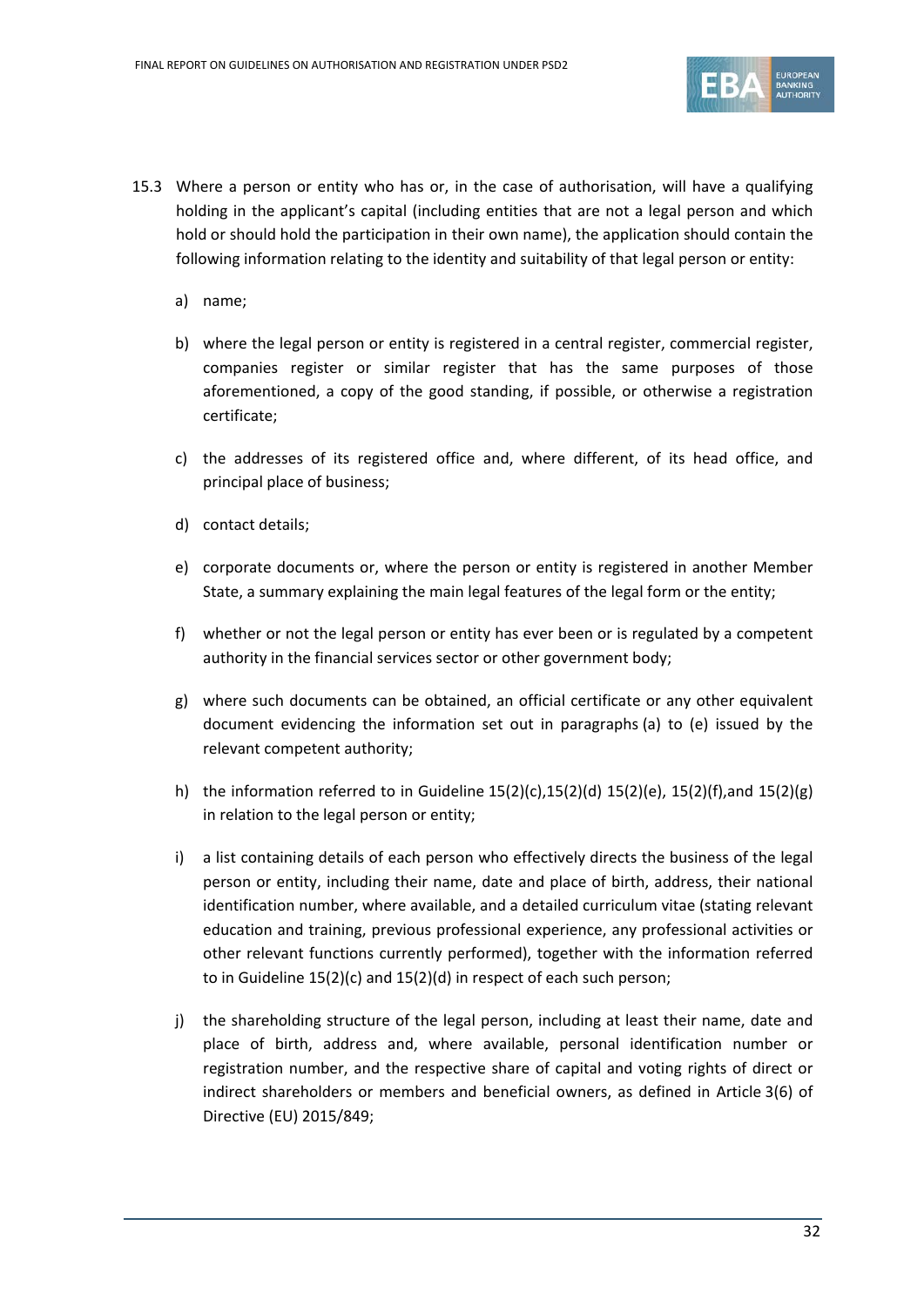

- k) a description of the regulated financial group of which applicant is a part, or may become a part, indicating the parent undertaking and the credit, insurance and security entities within the group; the name of their competent authorities (on an individual or consolidated basis); and
- l) annual financial statements, at the individual and, where applicable, the consolidated and sub-consolidated group levels, for the last three financial years, where the legal person or entity has been in operation for that period (or, if less than three years, the period for which the legal person or entity has been in operation and for which financial statements have been prepared), approved by the statutory auditor or audit firm within the meaning of Directive 2006/[4](#page-32-0)3/EC<sup>4</sup>, where applicable, including each of the following items:
	- i. the balance sheet;

 $\overline{a}$ 

- ii. the profit-and-loss accounts or income statement;
- iii. the annual reports and financial annexes and any other documents registered with the relevant registry or competent authority of the legal person;
- m) where the legal person has not been operating for a sufficient period to be required to prepare financial statements for the three financial years immediately prior to the date of the application, the application shall set out the existing financial statements (if any);
- n) where the legal person or entity has its head office in a third country, general information on the regulatory regime of that third country as applicable to the legal person or entity, including information on the extent to which the third country's antimoney laundering and counter-terrorist financing regime is consistent with the Financial Action Task Force Recommendations;
- o) for entities that do not have legal personality such as a collective investment undertaking, a sovereign wealth fund or a trust, the application shall set out the following information:
	- i. the identity of the persons who manage assets and of the persons who are beneficiaries or subscribers;
	- ii. a copy of the document establishing and governing the entity including the investment policy and any restrictions on investment applicable to the entity.

<span id="page-32-0"></span> $4$  Directive 2006/43/EC of the European Parliament and of the Council of 17 May 2006 on statutory audits of annual accounts and consolidated accounts, amending Council Directives 78/660/EEC and 83/349/EEC and repealing Council Directive 84/253/EEC (OJ L 157, 9.6.2006, p. 87-107).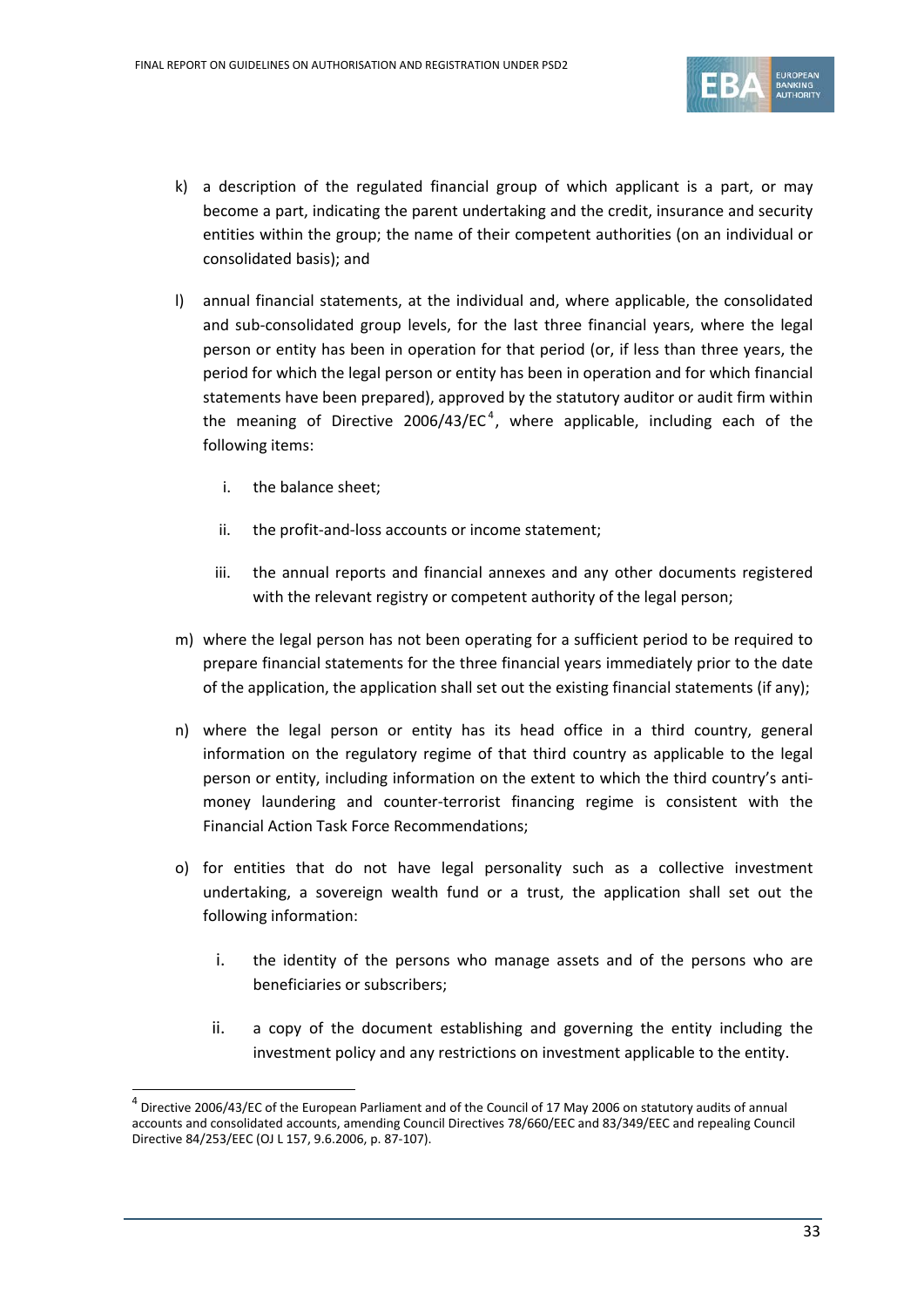

- 15.4. The application shall set out all of the following information for each natural or legal person or entity who has or, in the case of authorisation, will have a qualifying holding in the capital of the applicant:
	- a) details of that person's or entity's financial or business reasons for owning that holding and the person's or the entity's strategy regarding the holding, including the period for which the person or the entity intends to hold the holding and any intention to increase, reduce or maintain the level of the holding in the foreseeable future;
	- b) details of the person's or the entity's intentions in respect of the applicant and of the influence the person or the entity intends to exercise over the applicant, including in respect of the dividend policy, the strategic development and the allocation of resources of the applicant, whether or not it intends to act as an active minority shareholder, and the rationale for such intention;
	- c) information on the person's or the entity's willingness to support the applicant with additional own funds if needed for the development of its activities or in the case of financial difficulties;
	- d) the content of any intended shareholder's or member's agreements with other shareholders or members in relation to the applicant;
	- e) an analysis as to whether or not the qualifying holding will impact in any way, including as a result of the person's close links to the applicant, on the ability of the applicant to provide timely and accurate information to the competent authorities;
	- f) the identity of each member of the management body or of senior management who will direct the business of the applicant and will have been appointed by, or following a nomination from, such shareholders or members, together with, to the extent not already provided, the information set out in Guideline 16.
- 15.5. The application should set out a detailed explanation of the specific sources of funding for the participation of each person or entity having a qualifying holding in the applicant's capital, which should include:
	- a) details on the use of private financial resources, including their availability and (so as to ensure that the competent authority is satisfied that the activity that generated the funds is legitimate) source;
	- b) details on access to financial markets, including details of financial instruments to be issued;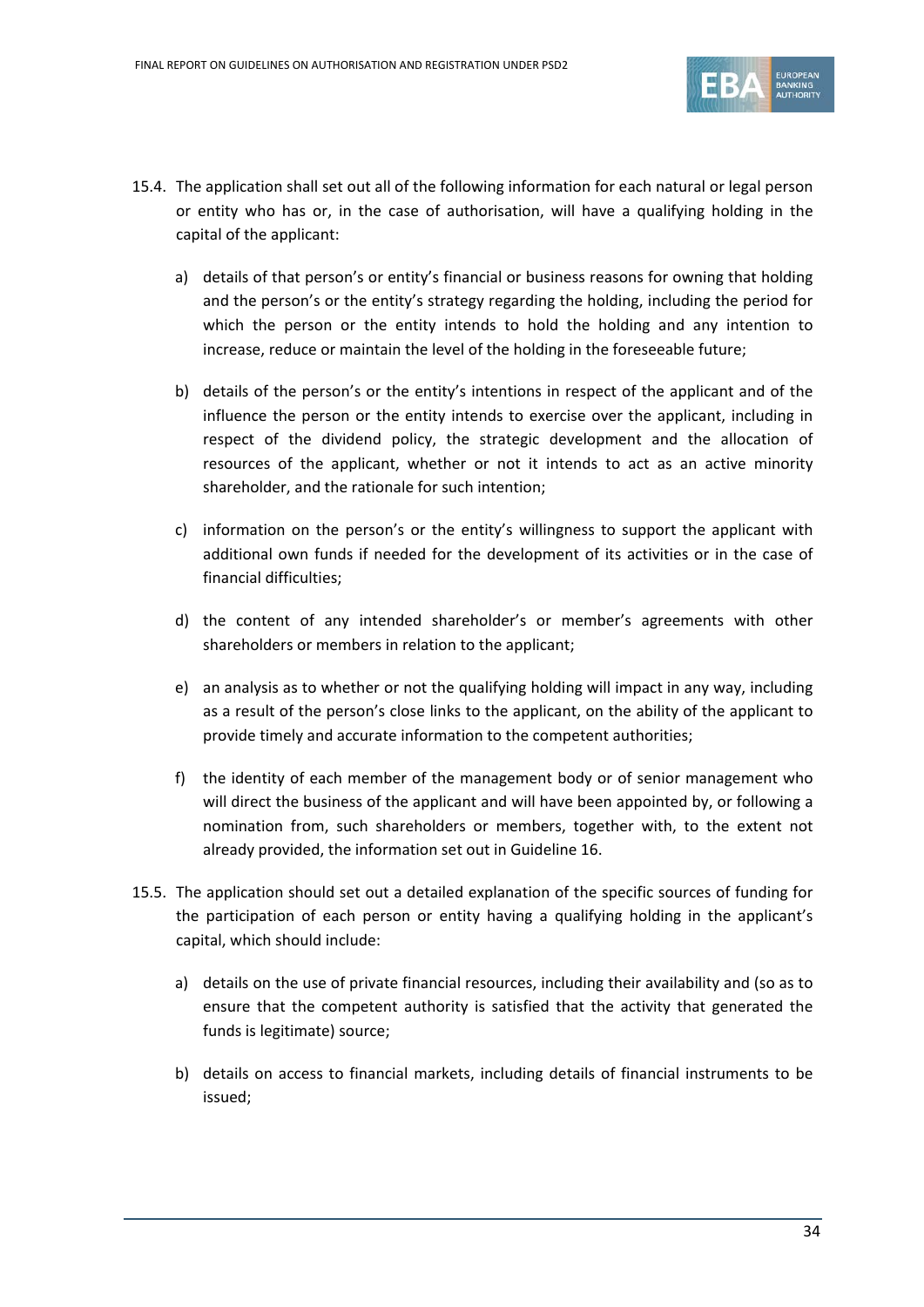

- c) information on the use of borrowed funds, including the name of the lenders and details of the facilities granted, such as maturities, terms, security interests and guarantees, as well as information on the source of revenue to be used to repay such borrowings; where the lender is not a credit institution or a financial institution authorised to grant credit, the applicant should provide to the competent authorities information on the origin of the borrowed funds;
- d) information on any financial arrangement with other persons who are shareholders or members of the applicant.

### **Guideline 16: Identity and suitability assessment of directors and persons responsible for the management of the payment institution**

- 16.1. For the purposes of the identity and suitability assessment of directors and persons responsible for the management of the payment institution, the applicant should provide the following information:
	- a) personal details, including:
		- i. their full name, gender, place and date of birth, address and nationality, and personal identification number or copy of ID card or equivalent;
		- ii. details of the position for which the assessment is sought, whether or not the management body position is executive or non-executive. This should also include the following details:
			- the letter of appointment, contract, offer of employment or relevant drafts, as applicable;
			- the planned start date and duration of the mandate;
			- a description of the individual's key duties and responsibilities;
	- b) where applicable, information on the suitability assessment carried out by the applicant, which should include details of the result of any assessment of the suitability of the individual performed by the institution, such as relevant board minutes or suitability assessment reports or other documents;
	- c) evidence of knowledge, skills and experience, which should include a curriculum vitae containing details of education and professional experience, including academic qualifications, other relevant training, the name and nature of all organisations for which the individual works or has worked, and the nature and duration of the functions performed, in particular highlighting any activities within the scope of the position sought;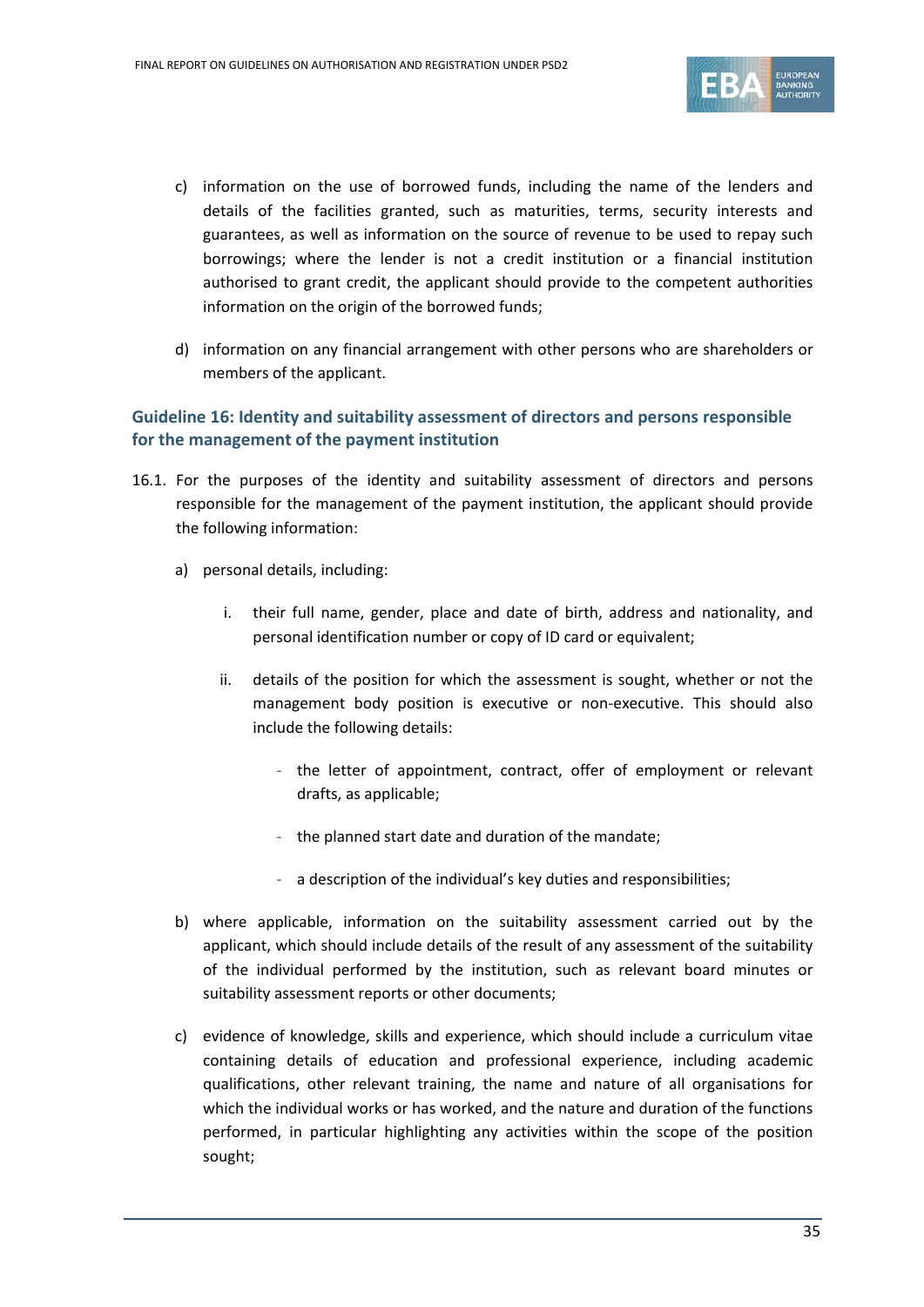

- d) evidence of reputation, honesty and integrity, which should include:
	- i. criminal records and relevant information on criminal investigations and proceedings, relevant civil and administrative cases, and disciplinary actions, including disqualification as a company director, bankruptcy, insolvency and similar procedures, notably through an official certificate or any objectively reliable source of information concerning the absence of criminal conviction, investigations and proceedings, such as third-party investigations and testimonies made by a lawyer or a notary established in the European Union;
	- ii. a statement as to whether criminal proceedings are pending or the person or any organisation managed by him or her has been involved as a debtor in insolvency proceedings or comparable proceedings;
	- iii. information concerning the following:
		- investigations, enforcement proceedings or sanctions by a supervisory authority that the individual has been directly or indirectly involved in;
		- refusal of registration, authorisation, membership or licence to carry out a trade, business or profession; the withdrawal, revocation or termination of registration, authorisation, membership or licence; or expulsion by a regulatory or government body or by a professional body or association;
		- dismissal from employment or a position of trust, fiduciary relationship or similar situation, or having been asked to resign from employment in such a position, excluding redundancies;
		- whether or not an assessment of reputation of the individual as an acquirer or a person who directs the business of an institution has already been conducted by another competent authority, including the identity of that authority, the date of the assessment and evidence of the outcome of this assessment, and the consent of the individual, where required, to seek and process such information and use the provided information for the suitability assessment;
		- whether or not any previous assessment of the individual, on authority from another, non-financial sector, has already been conducted, including the identity of that authority and evidence of the outcome of such an assessment.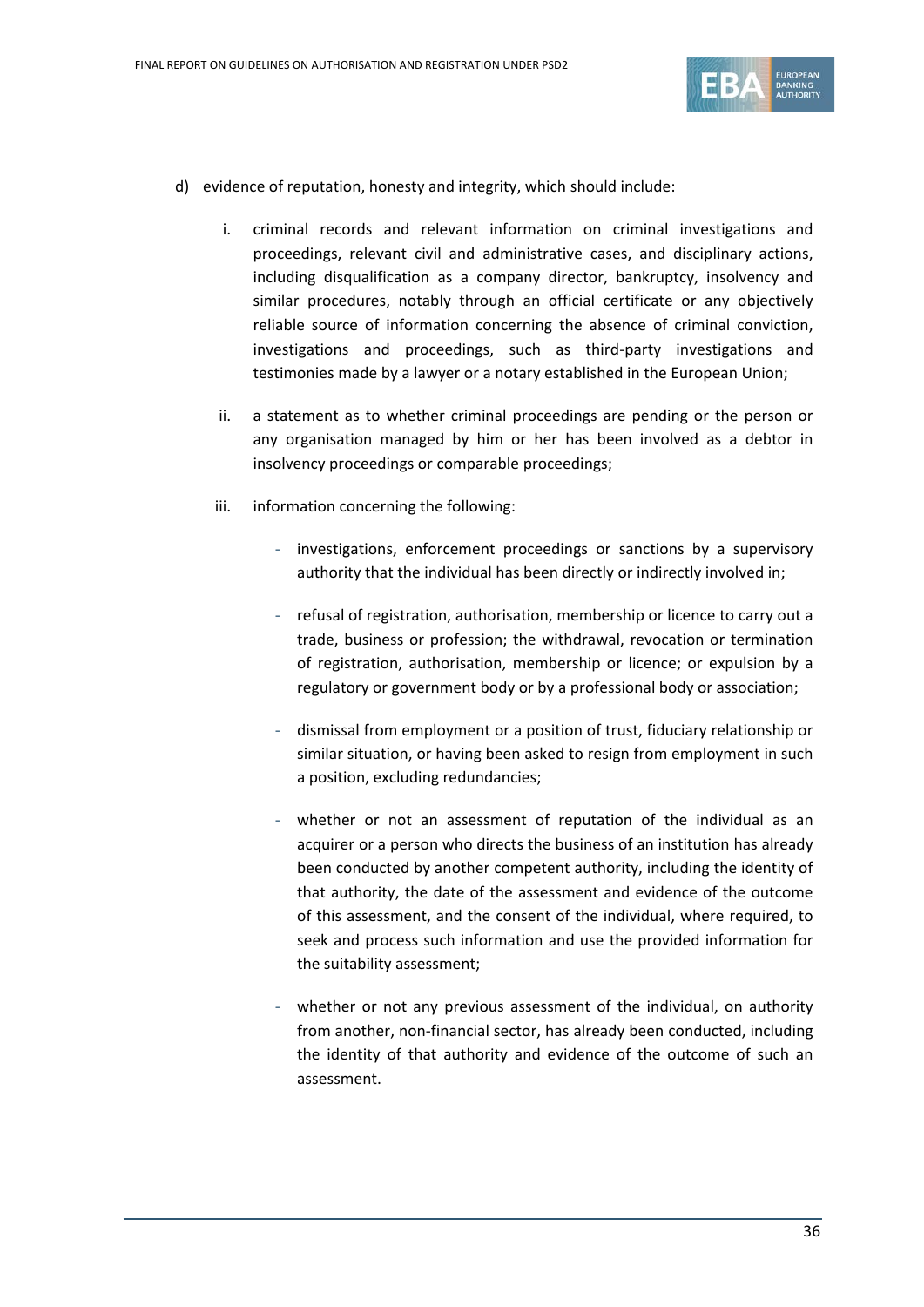

#### **Guideline 17: Identity of statutory auditors and audit firms**

The identity of statutory auditors and audit firms as defined in Directive 2006/43/EC to be provided by the applicant, where relevant, should contain the names, addresses and contact details of auditors.

## **Guideline 18: Professional indemnity insurance or a comparable guarantee for payment initiation services and account information services**

As evidence of a professional indemnity insurance or comparable guarantee that is compliant with EBA Guidelines on the criteria on how to stipulate the minimum monetary amount of the professional insurance or other comparable guarantee (EBA/GL/2017/08) and Article 5(2) and 5(3) of PSD2, the applicant for the provision of PIS or AIS should provide the following information:

- a) an insurance contract or other equivalent document confirming the existence of professional indemnity insurance or a comparable guarantee, with a cover amount that is compliant with the referred EBA Guidelines, showing the coverage of the relevant liabilities;
- b) documentation of how the applicant has calculated the minimum amount in a way that is compliant with the referred EBA Guidelines, including all applicable components of the formula specified therein.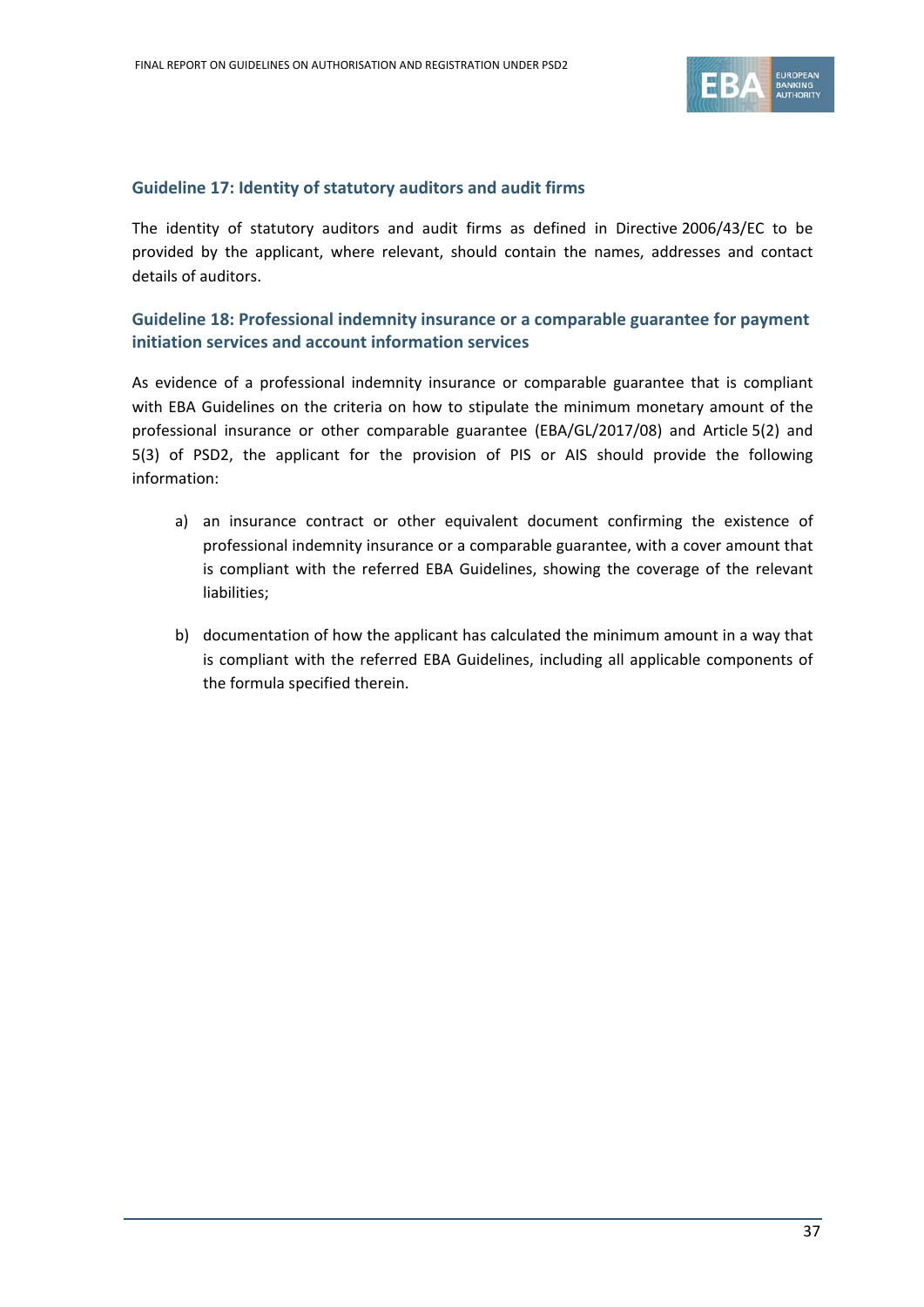

# 4.2. Guidelines on the information required from applicants for registration for the provision of only service 8 of Annex I to Directive (EU) 2015/2366 (account information services)

## **Guideline 1: General principles**

- 1.1 This set of guidelines applies to applicants for registration as account information service providers (AISPs). This refers to applicants that intend to provide only account information services (AIS). Should the applicant intend to provide additional services to those of AIS they should apply for authorisation and refer to the guidelines set out in section 4.1 for payment institutions (PIs).
- 1.2 The information provided by applicants should be true, complete, accurate and up to date. All applicants should comply with all the provisions in the set of guidelines that applies to them. The level of detail required to be compliant should be proportionate to the applicant's size and internal organisation, and to the nature, scope, complexity and riskiness of the particular service(s) that the applicant intends to provide. In any event, in accordance with Directive EU 2015/2366, the directors and the persons responsible for the management of the payment institution are of good repute and possess appropriate knowledge and experience to perform payment services, regardless of the institution's size, internal organisation and the nature, scope and complexity of its activities and the duties and responsibilities of the specific position.
- 1.3 When submitting the information required, the applicant should avoid making references to specific sections of internal procedures/documents. Instead, the applicant should extract the relevant sections and provide these to the competent authority (CA).
- 1.4 Should the CAs require clarifications on the information that has been submitted, the applicant should provide such clarification without delay.
- 1.5 All data requested under these guidelines for registration as account information service providers (AISPs) are needed for the assessment of the application and will be treated by the competent authority in accordance with the professional secrecy obligations set out in PSD2, without prejudice to applicable Union law and national requirements and procedures on the exercise of the right to access, rectify, cancel or oppose.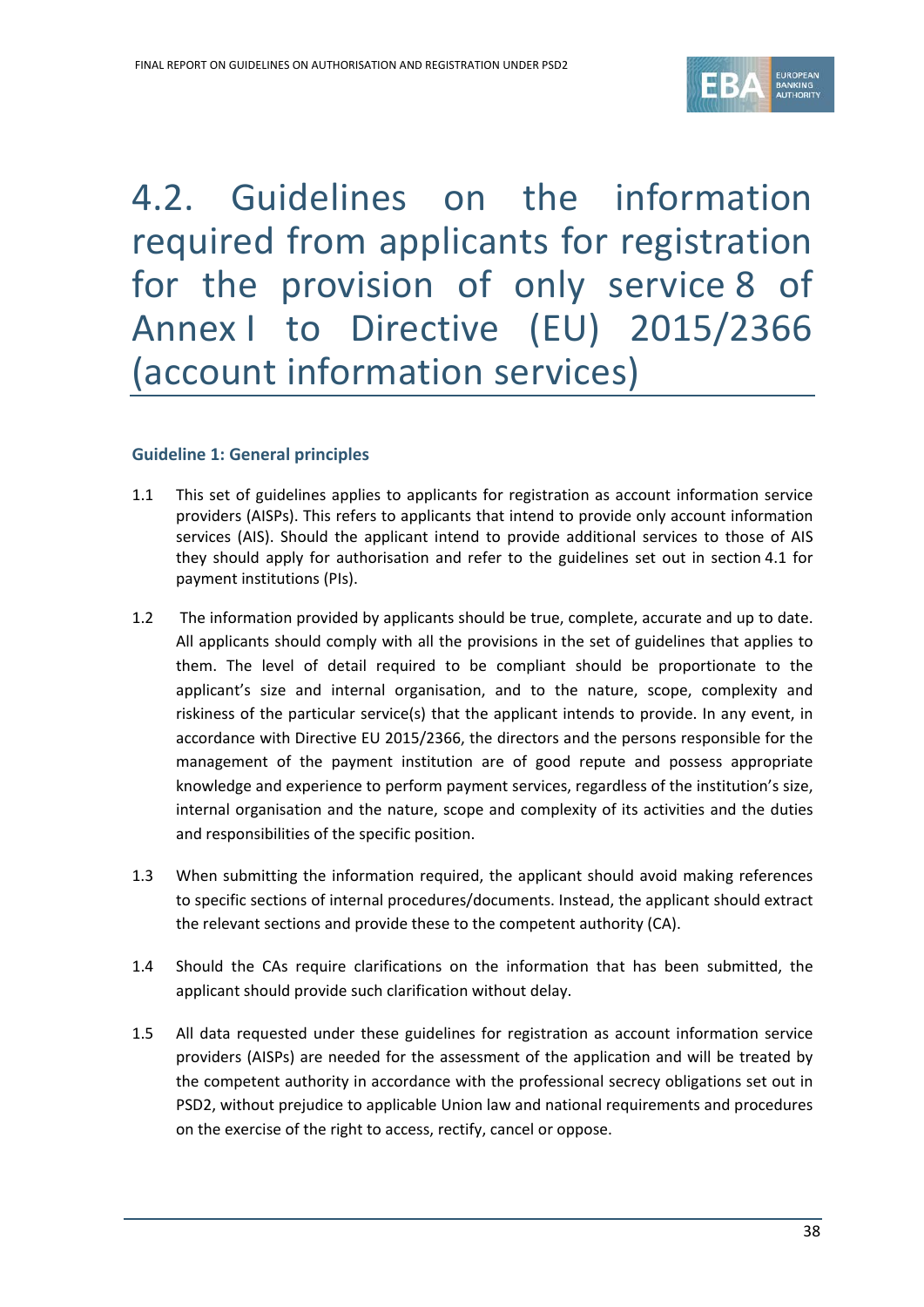

#### **Guideline 2: Identification details**

- 2.1 If the applicant is a natural person, the identification details to be provided by the applicant should contain the following information:
	- a) name, address, nationality and date and place of birth;
	- b) a copy of the identity card or equivalent piece of identification;
	- c) an updated curriculum vitae;
	- d) a criminal record check not older than 3 months;
	- e) the name(s) of the person(s) in charge of dealing with the application file and authorisation procedure, and their contact details.
- 2.2 If the applicant is a legal person, the identification details to be provided by the applicant should contain the following information:
	- a) the applicant's corporate name and, if different, trade name;
	- b) an indication of whether the applicant is already incorporated or in process of incorporation;
	- c) the applicant's national identification number, if applicable;
	- d) the applicant's legal status and (draft) articles of association and/or constitutional documents evidencing the applicant's legal status;
	- e) the address of the applicant's head office and registered office;
	- f) the applicant's electronic address and website, if available;
	- g) the name of the person(s) in charge of dealing with the application file and authorisation procedure, and their contact details;
	- h) an indication of whether or not the applicant has ever been, or is currently being, regulated by a competent authority in the financial services sector;
	- i) the register certificate of incorporation or, if applicable, negative certificate of a mercantile register that certifies that the name applied by the company is available;
	- j) evidence of the payment of any fees or of the deposit of funds to file an application for registration as an account information service provider, where applicable under national law.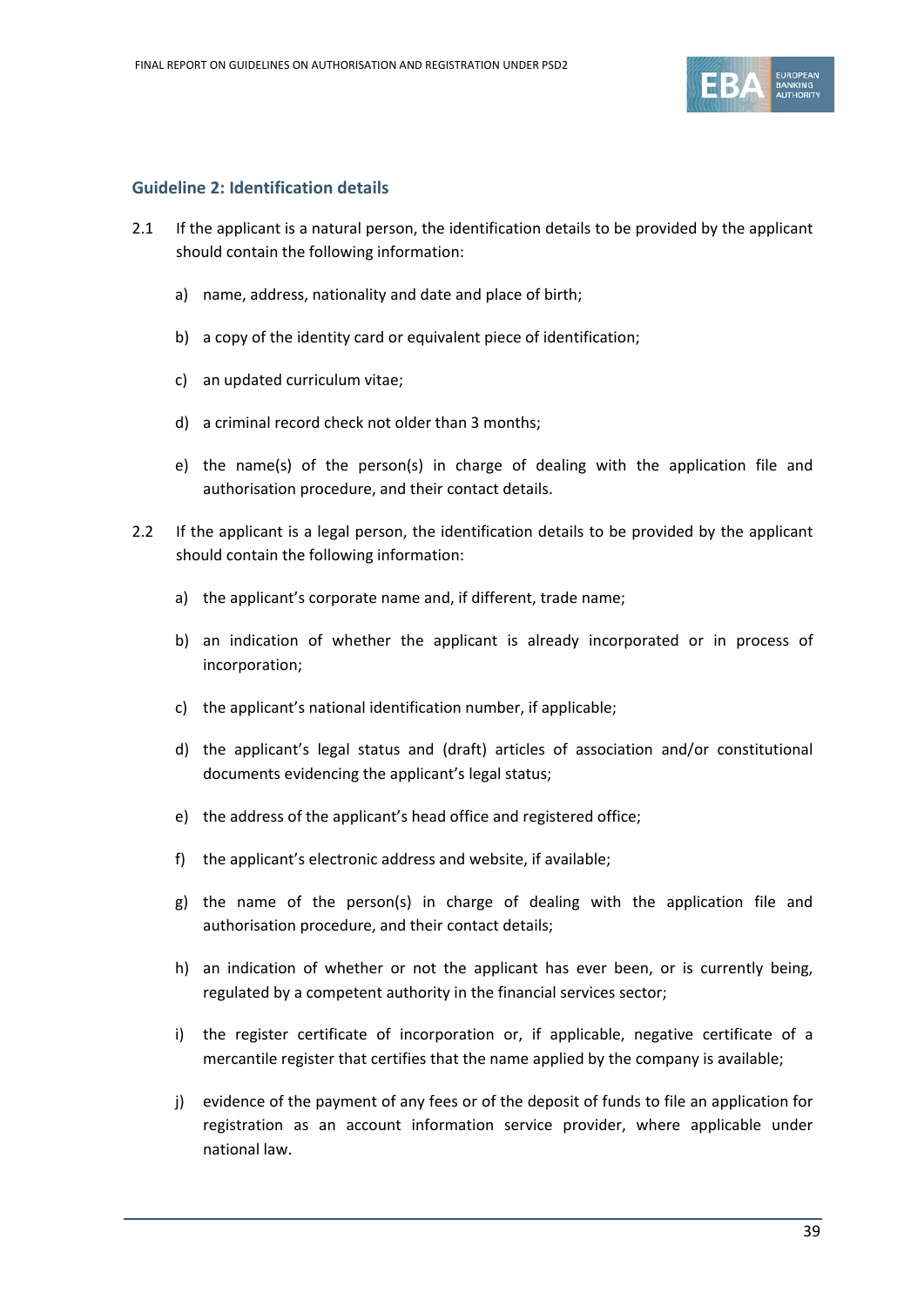

#### **Guideline 3: Programme of operations**

- 3.1.The programme of operations to be provided by the applicant should contain the following information:
	- a) a description of the account information service that is intended to be provided, including an explanation of how the applicant determined that the activity fits the definition of account information services as defined in Article 4(16) of Directive (EU) 2015/2366 (PSD2);
	- b) a declaration of the applicant that they will not enter at any time into possession of funds;
	- c) a description of the provision of the account information service including:
		- i. draft contracts between all the parties involved, if applicable;
		- ii. terms and conditions of the provision of the account information services;
		- iii. processing times;
	- d) the estimated number of different premises from which the applicant intends to provide the services, if applicable;
	- e) a description of any ancillary services to the account information service, if applicable;
	- f) a declaration of whether or not the applicant intends to provide account information services in another EU Member State or another country once registered;
	- g) an indication of whether the applicant intends, for the next three years, to provide, or already provides, business activities other than account information services as referred to in Article 18 of Directive 2015/2366, including a description of the type and expected volume of the activities;
	- h) the information specified in EBA Guidelines on the criteria on how to stipulate the minimum monetary amount of the professional indemnity insurance or other comparable guarantee under Article 5(4) of Directive (EU) 2015/2366 (EBA/GL/2017/08) where the applicant intends to provide only service 8 (AIS).

#### **Guideline 4: Business plan**

- 4.1. The business plan to be provided by the applicant should contain:
	- a) a marketing plan consisting of: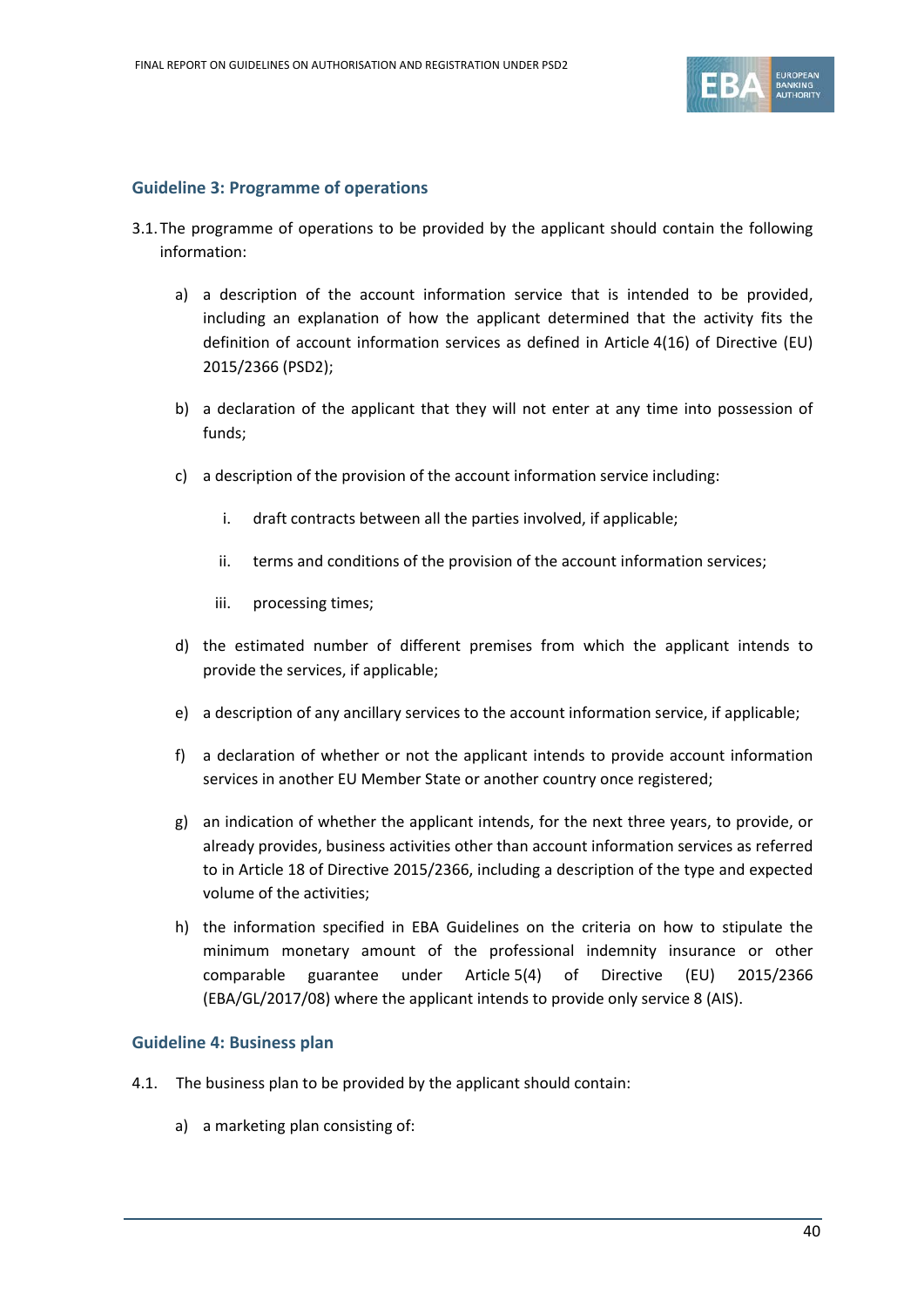

- i. an analysis of the company's competitive position;
- ii. a description of account information service users in the account information market segment concerned, marketing materials and distribution channels;
- b) certified annual accounts for the previous three years, if available, or a summary of the financial situation for those applicants that have not yet produced annual accounts;
- c) a forecast budget calculation for the first three financial years that demonstrates that the applicant is able to employ appropriate and proportionate systems, resources and procedures that allow the applicant to operate soundly; it should include:
	- i. an income statement and balance-sheet forecast, including target scenarios and stress scenarios as well as their base assumptions, such as number of clients, pricing and expected increase in profitability threshold;
	- ii. explanations of the main lines of income and expenses, the financial debts and the capital assets;
	- iii. a diagram and detailed breakdown of the estimated cash flows for the next three years.

#### **Guideline 5: Structural organisation**

- 5.1. If the applicant is a natural person, the description of the structural organisation of the applicant's undertaking should contain the following information:
	- a) an overall forecast of the staff numbers for the next three years;
	- b) a description of the relevant operational outsourcing arrangements consisting of:
		- i. the identity and geographical location of the outsourcing provider;
		- ii. the identities of the persons within the AISP that are responsible for each of the outsourced activities;
		- iii. a detailed description of the outsourced activities and its main characteristics;
	- c) a copy of draft outsourcing agreements;
	- d) if applicable, a description of the use of branches and agents, including:
		- i. a mapping of the off-site and on-site checks that the applicant intends to perform of branches and agents;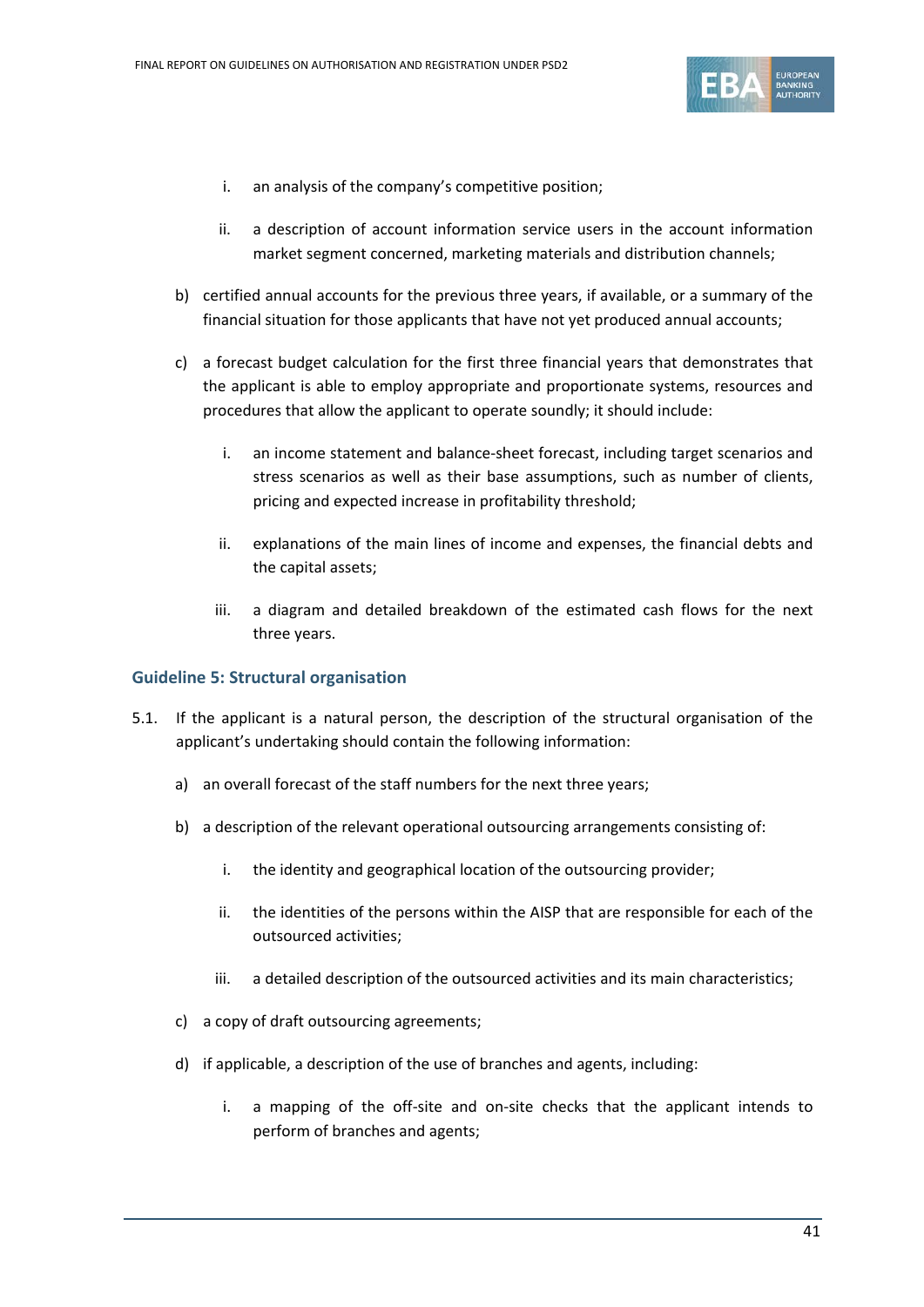

- ii. the IT systems, processes and infrastructure that are used by the applicant's agents to perform activities on behalf of the applicant;
- iii. in the case of agents, the selection policy, monitoring procedures and agents' training and, where available, the draft terms of engagement;
- e) a list of all natural or legal persons that have close links with the applicant AISP, indicating their identity and the nature of those links.
- 5.2. If the applicant is a legal person, the description of the structural organisation of its undertaking should contain the following information:
	- a) a detailed organisational chart, showing each division, department or similar structural separation, including the name of the person(s) responsible, in particular those in charge of internal control functions; the chart should be accompanied by a description of the functions and responsibilities of each division, department or similar structural separation;
	- b) an overall forecast of the staff numbers for the next three years;
	- c) a description of the relevant outsourcing arrangements consisting of:
		- i. the identity and geographical location of the outsourcing provider;
		- ii. the identities of the persons within the AISP that are responsible for each of the outsourced activities;
		- iii. a detailed description of the outsourced activities and its main characteristics;
	- d) a copy of draft outsourcing agreements;
	- e) if applicable, a description of the use of branches and agents, including:
		- i. a mapping of the off-site and on-site checks that the applicant intends to perform of branches and agents;
		- ii. The IT systems, processes and infrastructures that are used by the applicant's agents to perform activities on behalf of the applicant;
		- iii. iii. in the case of agents, the selection policy, monitoring procedures and agents' training and, where available, the draft terms of engagement;
	- f) a list of all natural or legal persons that have close links with the applicant, indicating their identities and the nature of those links.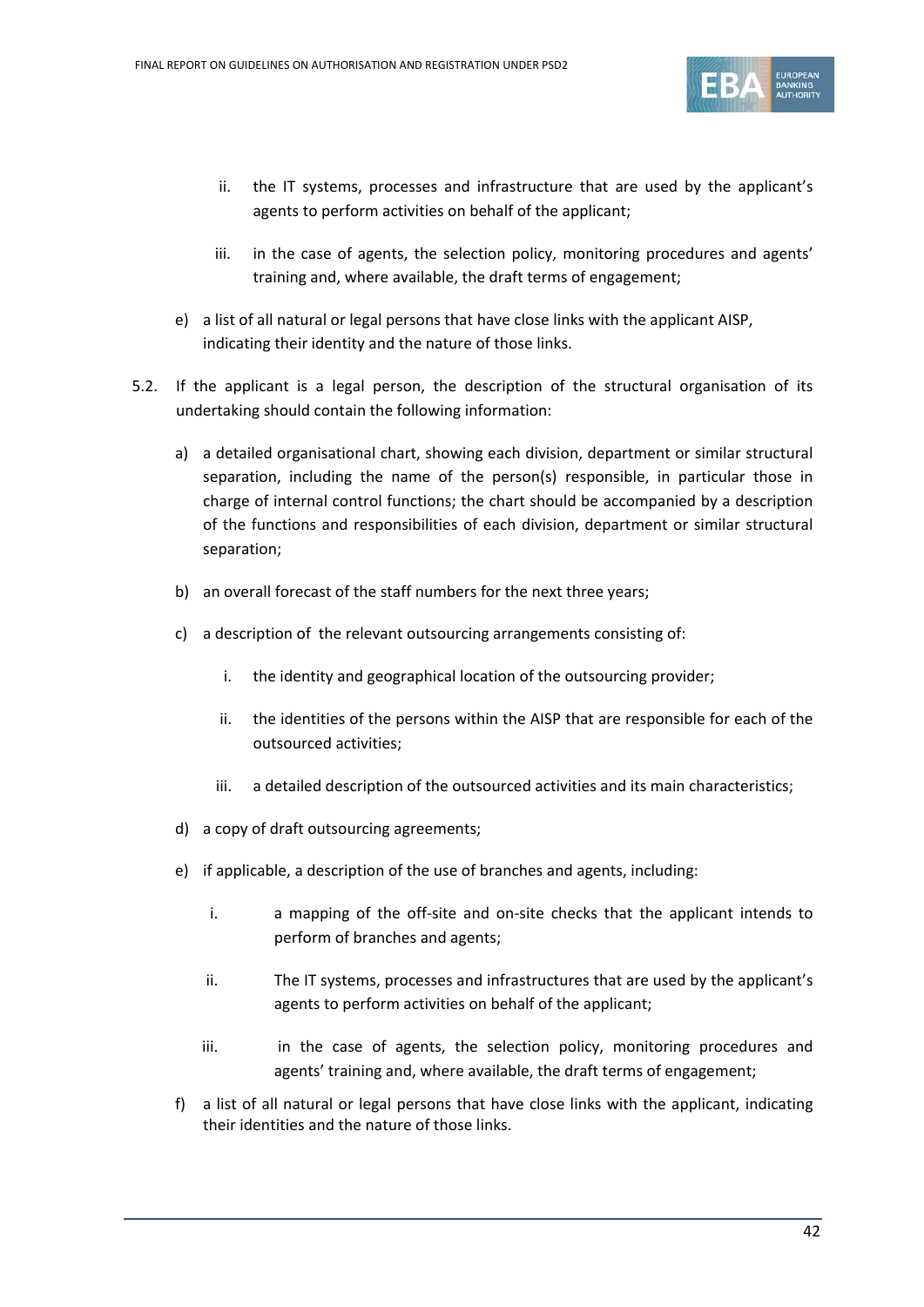

#### **Guideline 6: Governance arrangements and internal control mechanisms**

- 6.1. The applicant should provide a description of the governance arrangement and internal control mechanisms consisting of:
	- a) a mapping of the risks identified by the applicant, including the type of risks and the procedures the applicant will put in place to assess and prevent such risks;
	- b) the different procedures intended to carry out periodical and permanent controls, including the frequency, and the human resources allocated;
	- c) the accounting procedures by which the applicant will record and report its financial information;
	- d) the identity of the person(s) responsible for the internal control functions, including for the periodic, permanent and compliance controls, as well as an up-to-date curriculum vitae;
	- e) the identity of any auditor that is not a statutory auditor pursuant to Directive 2006/43/EC;
	- f) the composition of the management body and, if applicable, any other oversight body or committee;
	- g) a description of the way outsourced functions are monitored and controlled so as to avoid an impairment in the quality of the applicant's internal controls;
	- h) a description of the way any agents and branches are monitored and controlled within the framework of the applicant's internal controls;
	- i) where the applicant is the subsidiary of a regulated entity in another EU Member State, a description of the group governance.

## **Guideline 7: Procedure for monitoring, handling and following up on security incidents and security-related customer complaints**

- 7.1. The applicant should provide a description of the procedure in place to monitor, handle and follow up on security incidents and security-related customer complaints to be provided by the applicant, which should contain:
	- a) organisational measures and tools for the prevention of fraud;
	- b) details of the individuals and bodies responsible for assisting customers in cases of fraud, technical issues and/or claim management;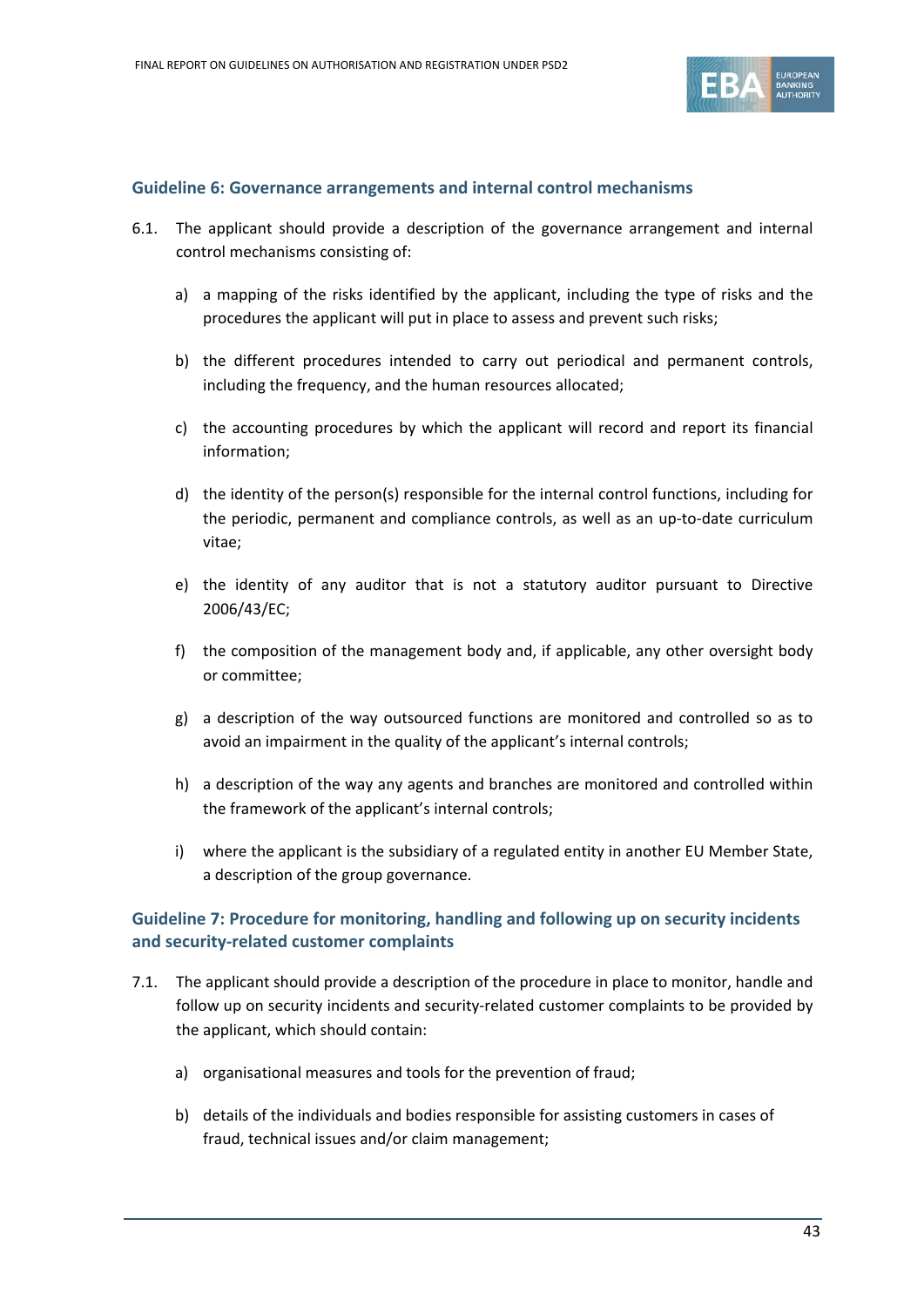

- c) reporting lines in cases of fraud;
- d) the contact point for customers, including a name and email address;
- e) the procedures for the reporting of incidents, including the communication of these reports to internal or external bodies, including the notification of major incidents to national competent authorities under Article 96 of PSD2 and in line with EBA guidelines on incident reporting under the referred Article.
- f) the monitoring tools used and the follow-up measures and procedures in place to mitigate security risks.

# **Guideline 8: Process in place to file, monitor, track and restrict access to sensitive payment data**

- 8.1. The applicant should provide a description of the process in place to file, monitor, track, and restrict access to sensitive payment data consisting of:
	- a) a description of the flow of data classified as sensitive payment data in the context of the AISP's business model;
	- b) the procedures in place to authorise access to the sensitive payment data;
	- c) a description of the monitoring tool;
	- d) the access right policy, detailing access to all relevant infrastructure components and systems, including databases and back-up infrastructures;
	- e) a description of how the collected data are filed;
	- f) the expected internal and/or external use of the collected data, including by counterparties;
	- g) the IT system and technical security measures that have been implemented, including encryption and/or tokenisation;
	- h) identification of the individual(s), bodies and/or committee(s) with access to the sensitive payment data;
	- i) an explanation of how breaches will be detected and addressed;
	- j) an annual internal control programme in relation to the safety of the IT systems.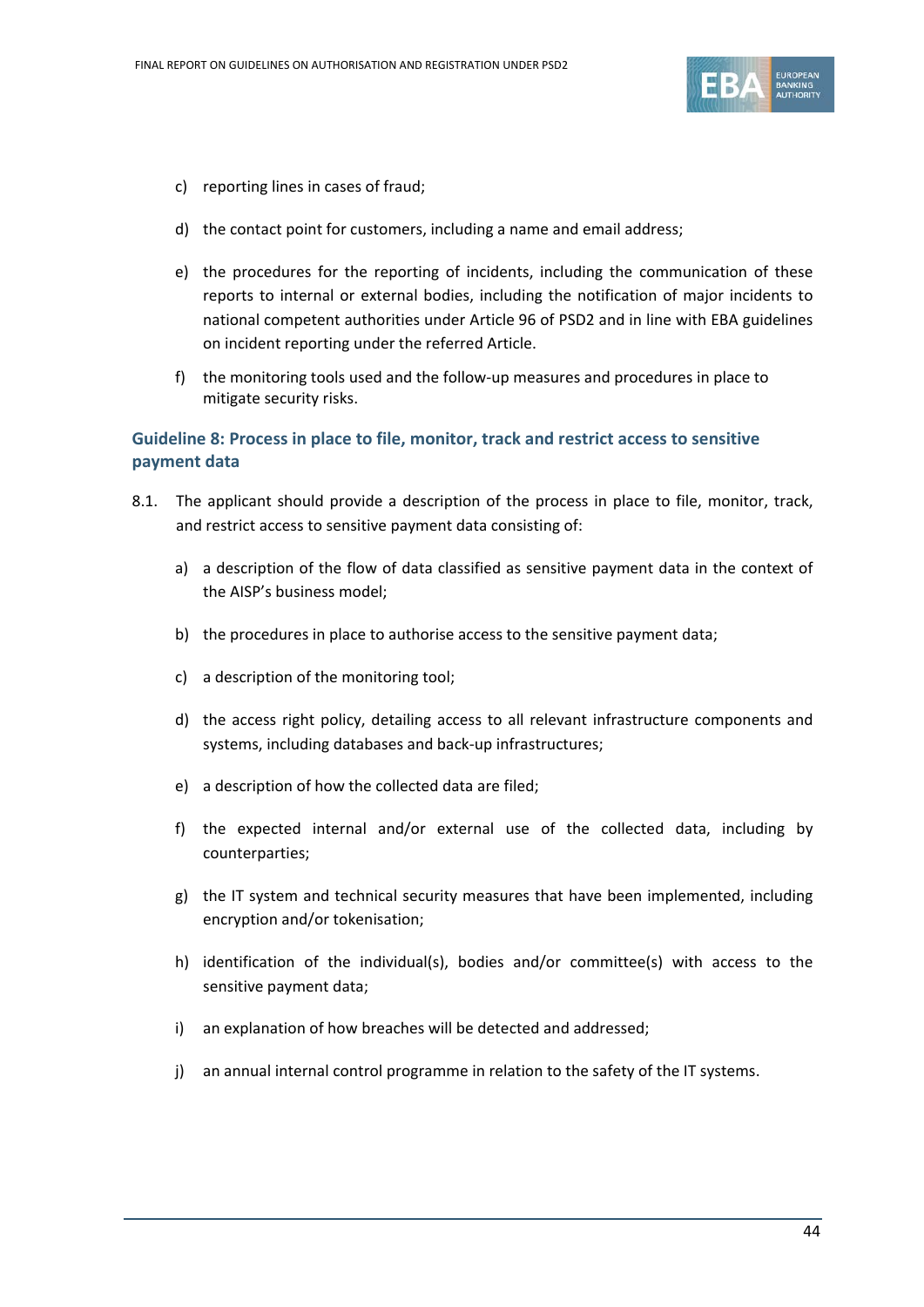

#### **Guideline 9: Business continuity arrangements**

- 9.1. The applicant should provide a description of the business continuity arrangements consisting of the following information:
	- a) a business impact analysis, including the business processes and recovery objectives, such as recovery time objectives, recovery point objectives and protected assets;
	- b) the identification of the back-up site, access to IT infrastructure, and the key software and data to recover from a disaster or disruption;
	- c) an explanation of how the applicant will deal with significant continuity events and disruptions, such as the failure of key systems; the loss of key data; the inaccessibility of the premises; and the loss of key persons;
	- d) the frequency with which the applicant intends to test the business continuity and disaster recovery plans, including how the results of the testing will be recorded.

#### **Guideline 10: Security policy document**

- 10.1. The applicant should provide a security policy document containing the following information:
	- a) a detailed risk assessment of the payment service(s) the applicant intends to provide, which should include risks of fraud and the security control and mitigation measures taken to adequately protect payment service users against the risks identified;
	- b) a description of the IT systems, which should include:
		- i. the architecture of the systems and their network elements;
		- ii. the business IT systems supporting the business activities provided, such as the applicant's website, the risk and fraud management engine, and customer accounting;
		- iii. the support IT systems used for the organisation and administration of the AISP, such as accounting, legal reporting systems, staff management, customer relationship management, e-mail servers and internal file servers;
		- iv. information on whether or not those systems are already used by the AISP or its group, and the estimated date of implementation, if applicable;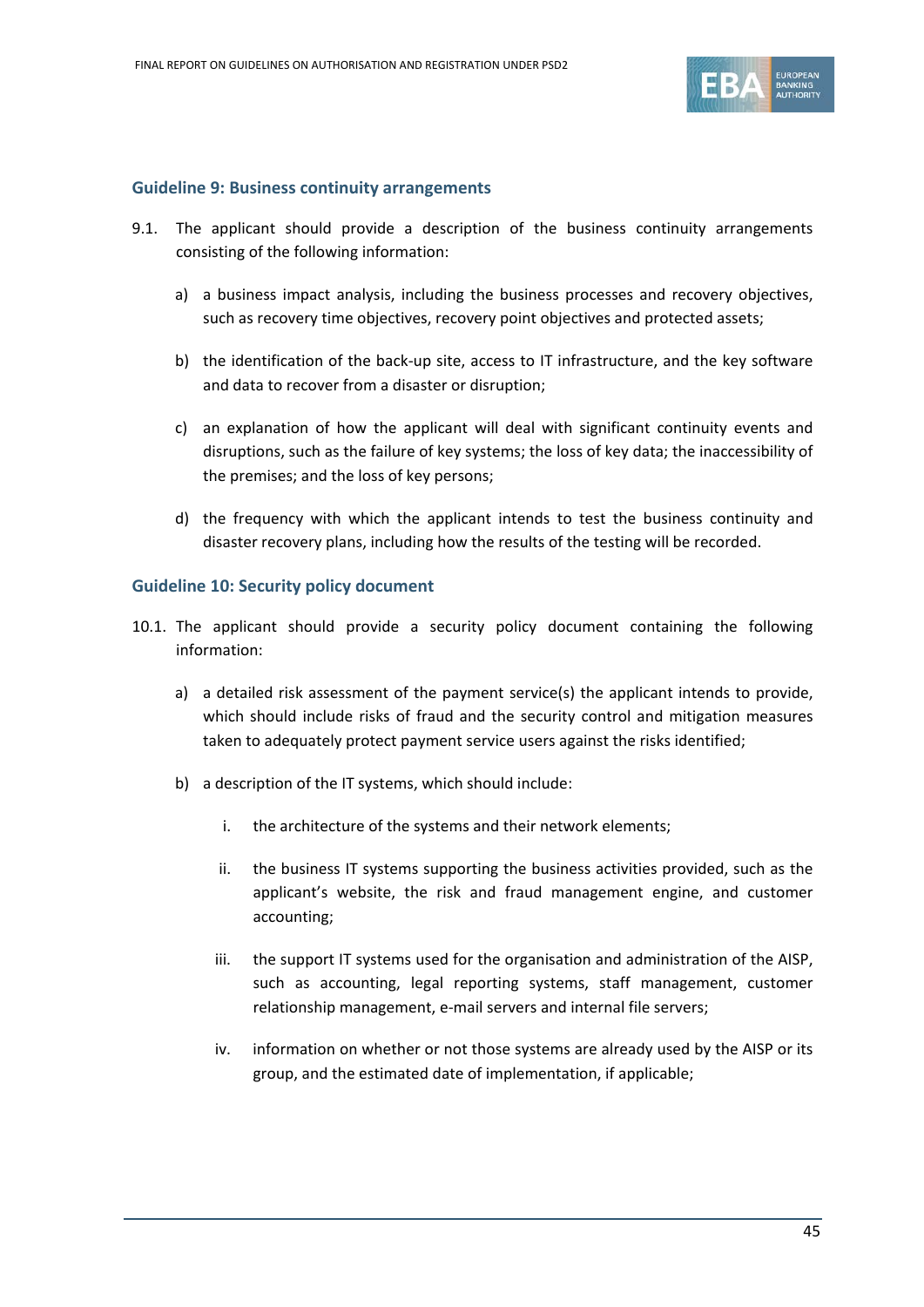

- c) the type of authorised connections from outside, such as with partners, service providers, entities of the group and employees working remotely, including the rationale for such connections;
- d) for each of the connections listed under point c), the logical security measures and mechanisms in place, specifying the control the payment institution will have over such access as well as the nature and frequency of each control, such as technical versus organisational; preventative versus detective; real-time monitoring versus regular reviews, such as the use of an active directory separate from the group, the opening/closing of communication lines, security equipment configuration, generation of keys or client authentication certificates, system monitoring, authentication, confidentiality of communication, intrusion detection, antivirus systems and logs;
- e) the logical security measures and mechanisms that govern the internal access to IT systems, which should include:
	- i. the technical and organisational nature and frequency of each measure, such as whether it is preventative or detective and whether or not it is carried out in real time;
	- ii. how the issue of client environment segregation is dealt with in cases where the applicant's IT resources are shared;
- f) the physical security measures and mechanisms of the premises and the data centre of the applicant, such as access controls and environmental security;
- g) the security of the payment processes, which should include:
	- i. the customer authentication procedure used for both consultative and transactional access;
	- ii. an explanation of how safe delivery to the legitimate payment service user and the integrity of authentication factors, such as hardware tokens and mobile applications, are ensured, at the time of both initial enrolment and renewal;
	- iii. a description of the systems and procedures that the applicant has in place for transaction analysis and the identification of suspicious or unusual transactions.
- h) a detailed risk assessment in relation to its payment services, including fraud, with a link to the control and mitigation measures explained in the application file, demonstrating that the risks are addressed;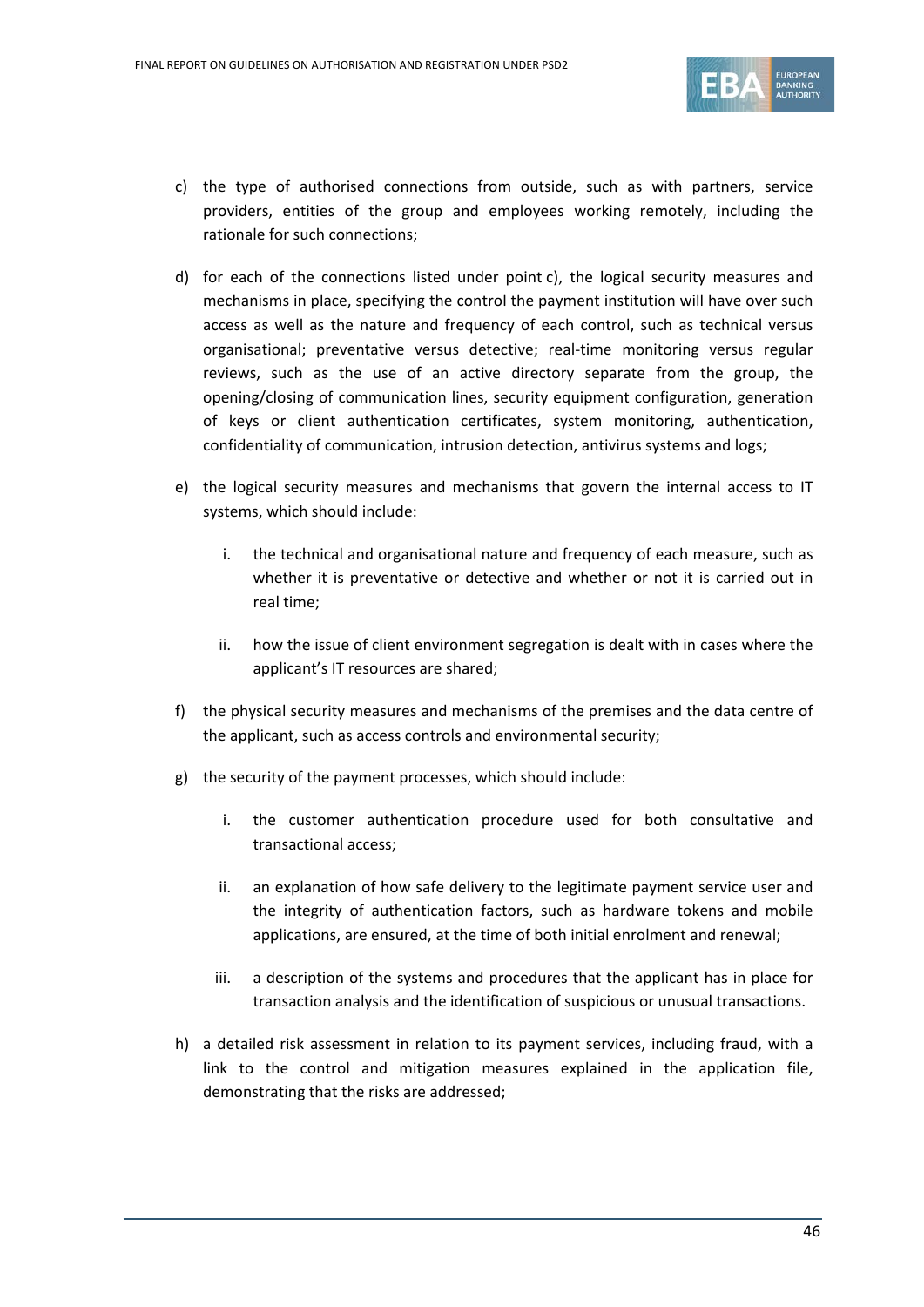

i) a list of the main written procedures in relation to the applicant's IT systems or, for procedures that have not yet been formalised, an estimated date for their finalisation.

# **Guideline 11: Identity and suitability assessment of directors and persons responsible for the management of the account information service provider**

- 11.1. For the purposes of the identity and suitability assessment of directors and persons responsible for the management of the account information service provider, the applicant should provide the following information:
	- a) personal details, which should include:
		- i. the full name, gender, place and date of birth, address and nationality, and personal identification number or copy of ID card or equivalent;
		- ii. details of the position for which the assessment is sought, and whether or not the management body position is executive or non-executive; this should also include the following details:
			- the letter of appointment, contract, offer of employment or relevant drafts, as applicable;
			- the planned start date and duration of the mandate;
			- a description of the individual's key duties and responsibilities;
	- b) where applicable, information on the suitability assessment carried out by the applicant, which should include details of the result of any assessment of the suitability of the individual performed by the institution, such as relevant board minutes or suitability assessment reports or other documents;
	- c) evidence of knowledge, skills and experience, which should include a curriculum vitae containing details of education and professional experience, including academic qualifications, other relevant training, the name and nature of all organisations for which the individual works or has worked, and the nature and duration of the functions performed, in particular highlighting any activities within the scope of the position sought;
	- d) evidence of reputation, honesty and integrity, which should include:
		- i. criminal records and relevant information on criminal investigations and proceedings, relevant civil and administrative cases, and disciplinary actions, including disqualification as a company director, bankruptcy, insolvency and similar procedures, notably through an official certificate or any objectively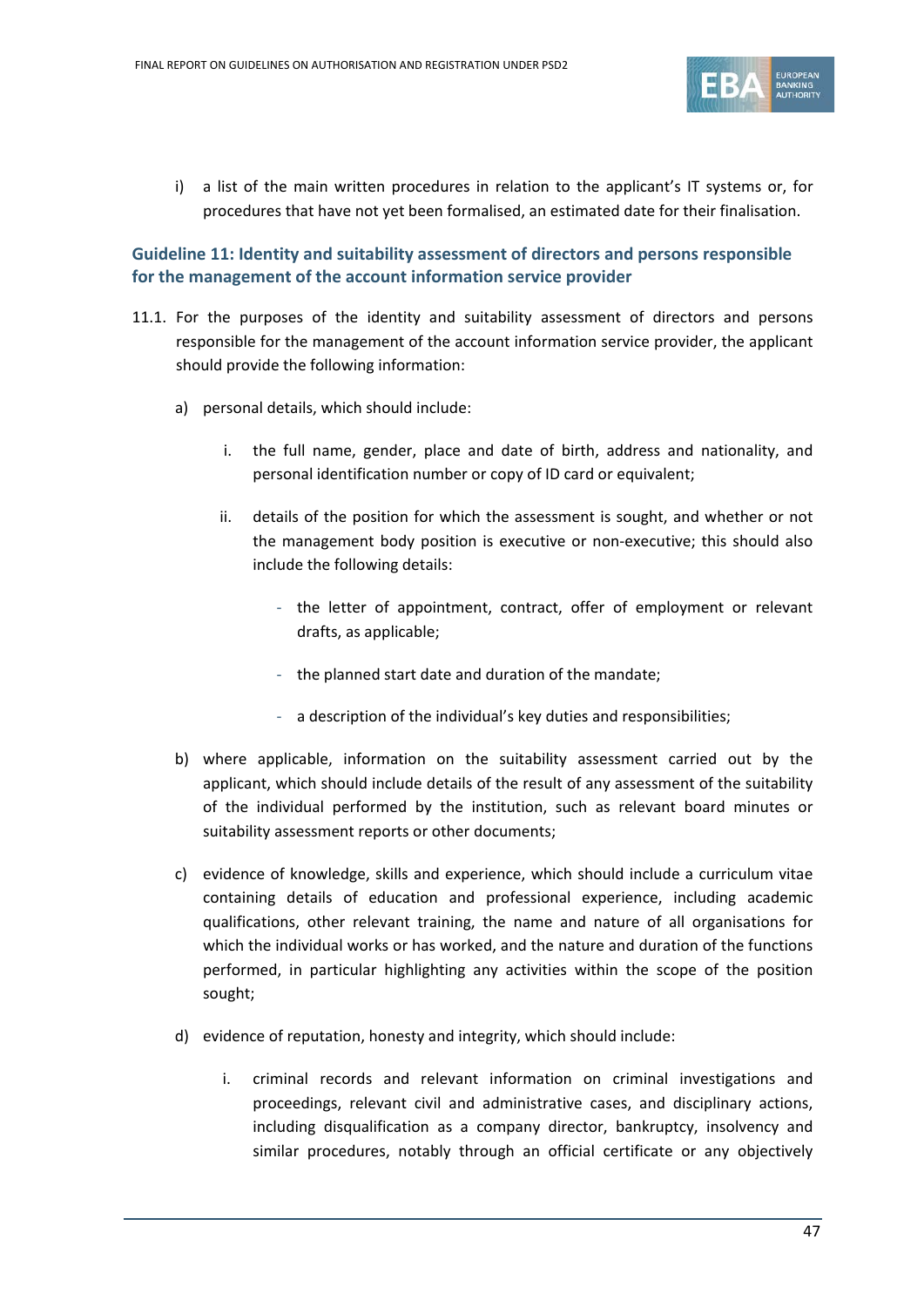

reliable source of information concerning the absence of criminal conviction, investigations and proceedings, such as third-party investigations, testimonies made by a lawyer or a notary established in the European Union;

- ii. a statement as to whether or not criminal proceedings are pending or the person or any organisation managed by him or her has been involved as a debtor in insolvency proceedings or comparable proceedings;
- iii. information concerning the following:
	- investigations, enforcement proceedings or sanctions by a supervisory authority that the individual has been directly or indirectly involved in;
	- refusal of registration, authorisation, membership or licence to carry out a trade, business or profession; the withdrawal, revocation or termination of registration, authorisation, membership or licence; or expulsion by a regulatory or government body or by a professional body or association;
	- dismissal from employment or a position of trust, fiduciary relationship or similar situation, or having been asked to resign from employment in such a position, excluding redundancies;
	- whether or not an assessment of reputation of the individual as an acquirer or a person who directs the business of an institution has already been conducted by another competent authority, including the identity of that authority, the date of the assessment and evidence of the outcome of this assessment, and the consent of the individual, where required, to seek and process such information and use the provided information for the suitability assessment;
	- whether or not any previous assessment of the individual, on authority from another, non-financial sector, has already been conducted, including the identity of that authority and the evidence of the outcome of this assessment.

#### **Guideline 12: Professional indemnity insurance or a comparable guarantee**

- 12.1. As evidence of a professional indemnity insurance or comparable guarantee that is compliant with the EBA Guidelines on Professional Indemnity Insurance (EBA/GL/2017/08) and Articles 5(2)and 5(3) of PSD2 the applicant should provide the following information:
	- a) an insurance contract or other equivalent document confirming the existence of professional indemnity insurance or a comparable guarantee, with a cover amount that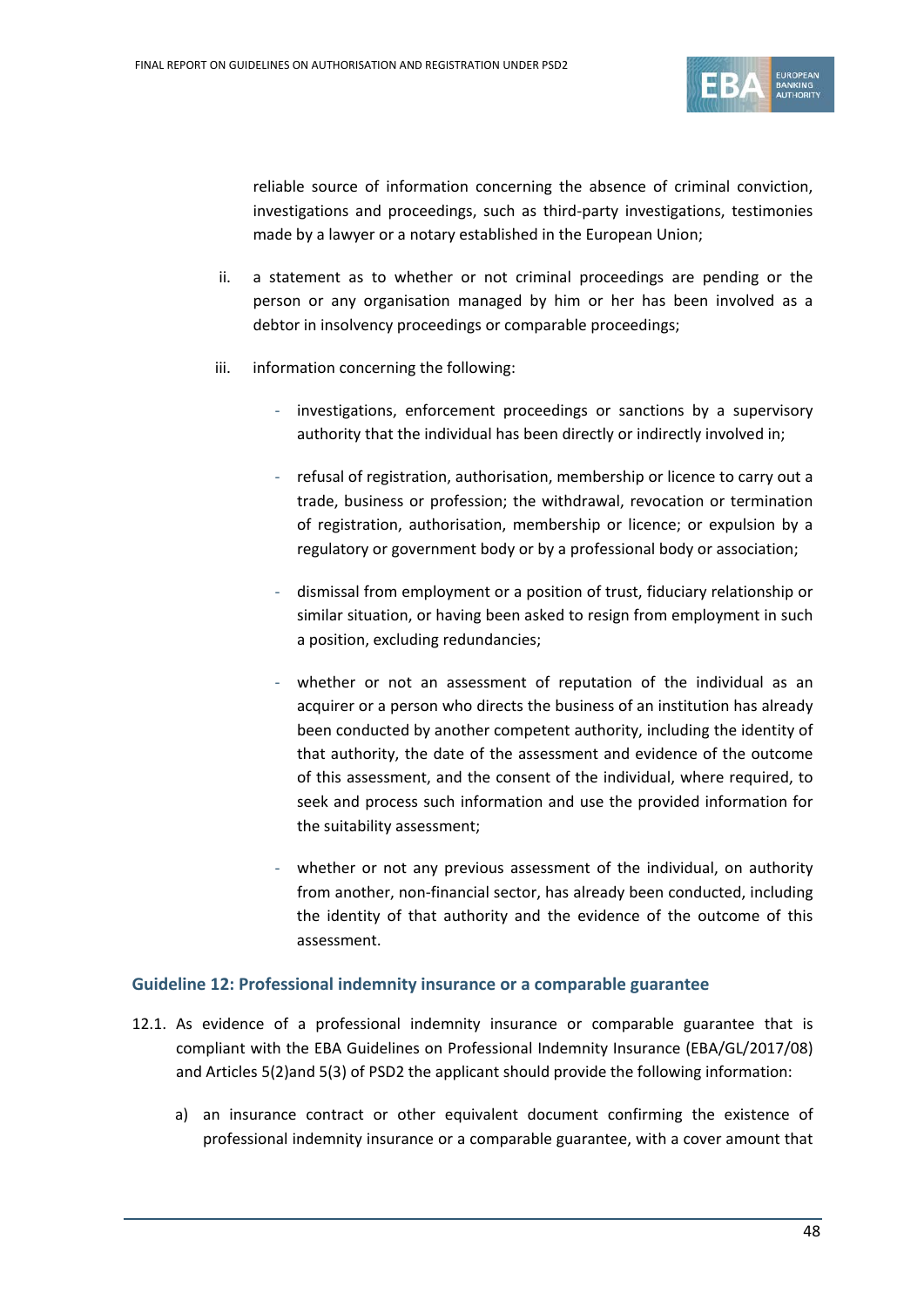

is compliant with the referred EBA Guideline showing the coverage of the relevant liabilities;

b) documentation of how the applicant has calculated the minimum amount in a way that is compliant with the referred EBA Guidelines, including all applicable components of the formula specified therein.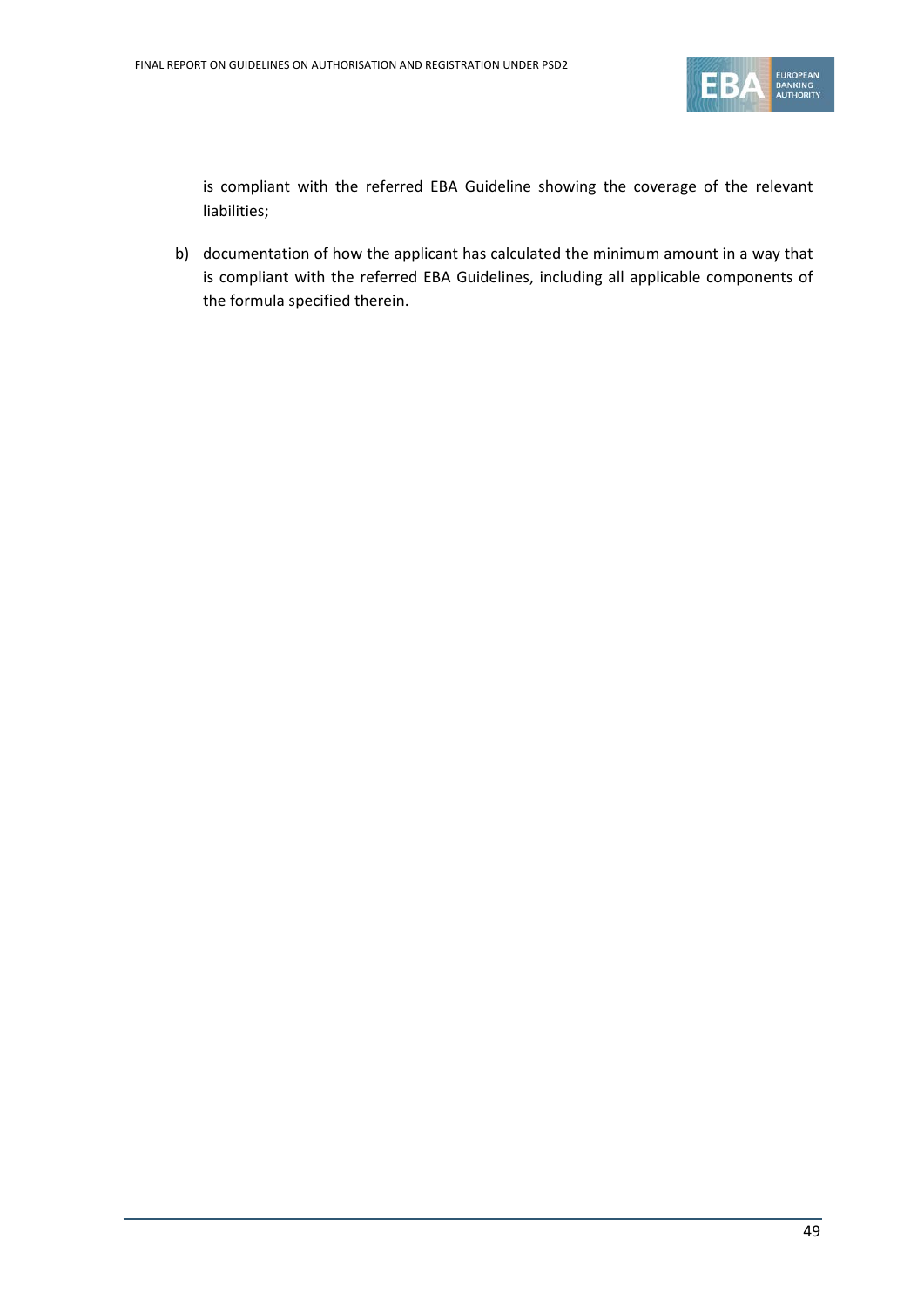

# 4.3. Guidelines on the information requirements from applicants for authorisation as electronic money institutions

#### **Guideline 1: General principles**

- 1.1 This set of guidelines applies to applicants for authorisation as electronic money institutions (EMIs).This refers to applicants that intend to provide e-money services and, if applicable, any payment service(s) referred to in points 1-8 of Annex I to PSD2. Applicants that intend to provide only payment services referred to in points 1-7 of Annex I to PSD2 or service 8 referred to in this Annex in combination with other service(s) referred to in points 1-7 without providing e-money services should refer to the specific set of guidelines on the information required from applicants for authorisation as payment institutions (PIs) set out in section 4.1. Applicants that intend to provide only the payment service referred to in point 8 of Annex I to PSD2 without providing e-money services should refer to the guidelines on the information required from applicants for registration for the provision of only service 8 of Annex I PSD2 set out in section 4.2.
- 1.2 The information provided by applicants should be true, complete, accurate and up to date. All applicants should comply with all the provisions in the set of guidelines that applies to them. The level of detail should be proportionate to the applicant's size and internal organisation, and to the nature, scope, complexity and riskiness of the particular service(s) that the applicant intends to provide. In any event, in accordance with Directive (EU) 2015/2366, the directors and the persons responsible for the management of the electronic money institution are of good repute and possess appropriate knowledge and experience to perform payment services, regardless of the institution's size, internal organisation and the nature, scope and complexity of its activities and the duties and responsibilities of the specific position.
- 1.3 When submitting the information required, the applicant should avoid making references to specific sections of internal procedures/documents. Instead, the applicant should extract the relevant sections and provide these to the competent authority.
- 1.4 Should the competent authorities (CAs) require clarifications on the information that has been submitted, the applicant should provide such clarification without delay.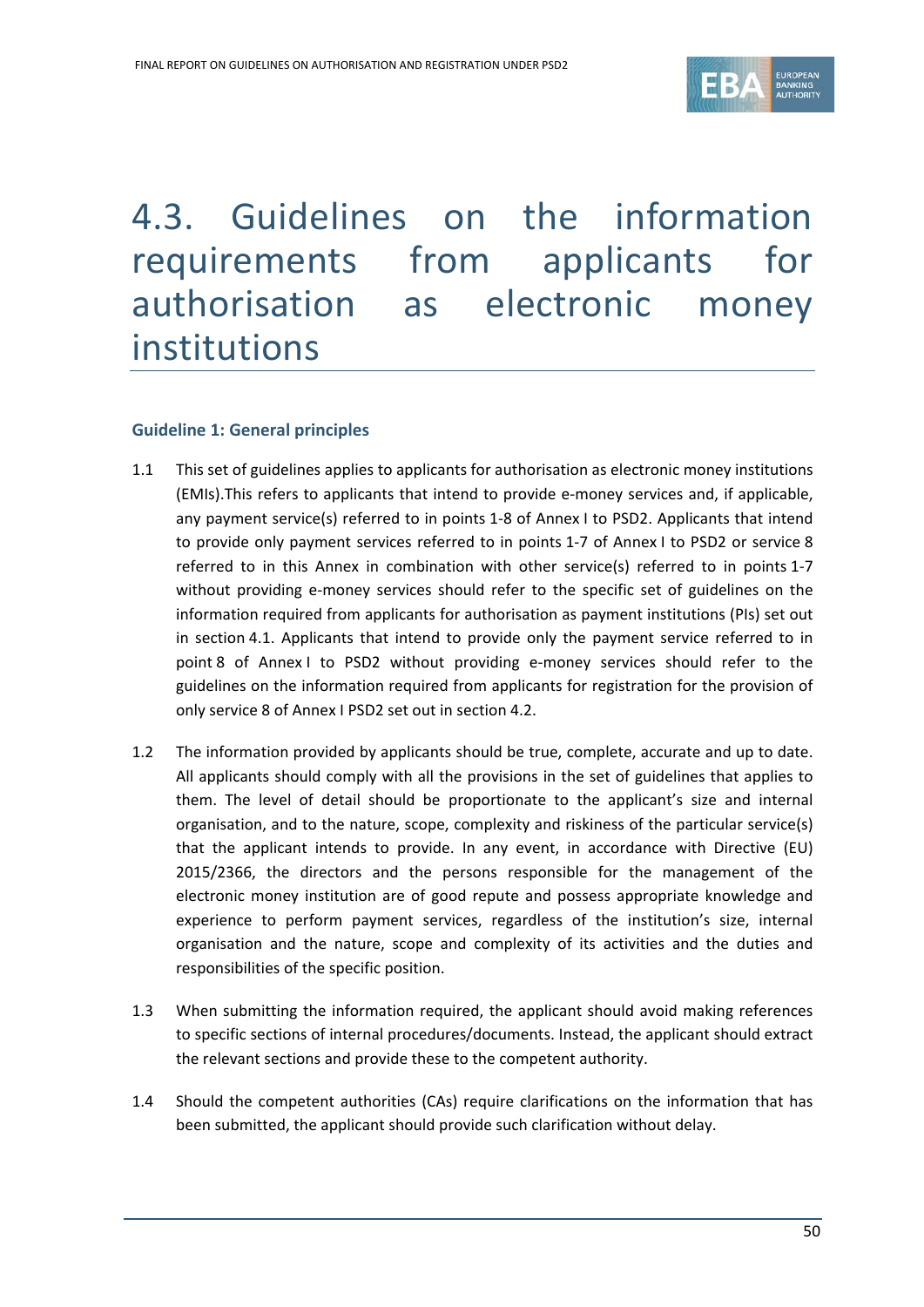

1.5 All data requested under these guidelines for authorisation as EMIs are needed for the assessment of the application and will be treated by the competent authority in accordance with the professional secrecy obligations set out in PSD2, without prejudice to applicable Union law and national requirements and procedures on the exercise of the right to access, rectify, cancel or oppose.

#### **Guideline 2: Identification details**

- 2.1 The identification details to be provided by the applicant should contain the following information:
	- a) the applicant's corporate name and, if different, trade name;
	- b) an indication of whether the applicant is already incorporated or in the process of incorporation;
	- c) the applicant's national identification number, if applicable;
	- d) the applicant's legal status and (draft) articles of association and/or constitutional documents evidencing the applicant's legal status;
	- e) the address of the applicant's head office and registered office;
	- f) the applicant's electronic address and website, if available;
	- g) the name(s) of the person(s) in charge of dealing with the application file and authorisation procedure, and their contact details;
	- h) an indication of whether or not the applicant has ever been, or is currently being, regulated by a competent authority in the financial services sector;
	- i) any trade association(s), in relation to the provision of e-money services and/or payment services, that the applicant plans to join, where applicable;
	- j) the register certificate of incorporation or, if applicable, negative certificate of a mercantile register that certifies that the name applied by the company is available;
	- k) evidence of the payment of any fees or of the deposit of funds to file an application for authorisation as an electronic money institution, where applicable under national law.

#### **Guideline 3: Programme of operations**

3.1 The programme of operations to be provided by the applicant should contain the following information: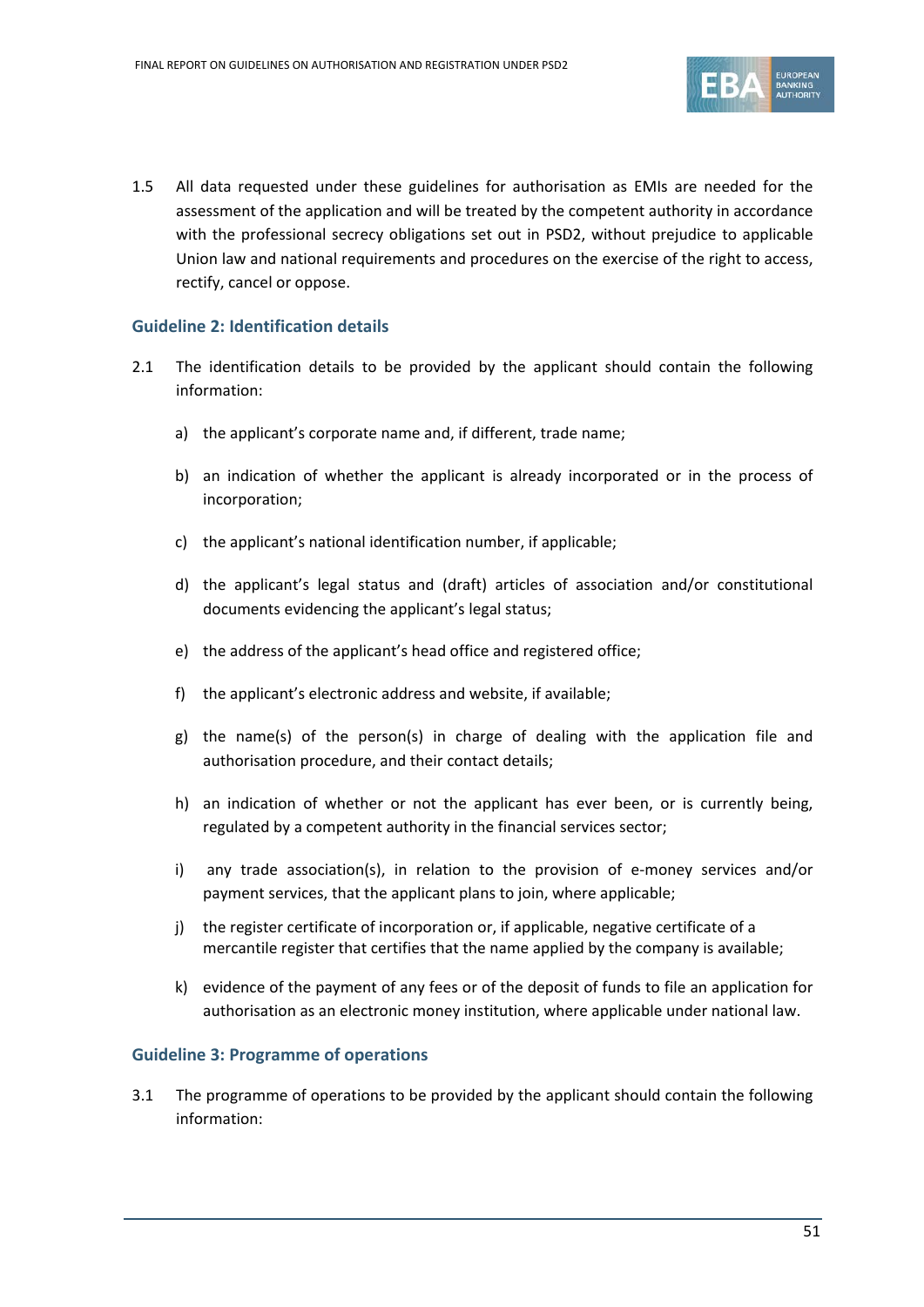

- a) an indication of the e-money services the applicant intends to provide: issuance, redemption, distribution;
- b) if applicable, a step-by-step description of the type of payment services envisaged, including an explanation of how the activities and the operations that will be provided are identified by the applicant as fitting into any of the legal categories of payment services listed in Annex I to PSD2, and an indication of whether these payment services would be provided in addition to electronic money services or whether they are linked to the issuance of electronic money;
- c) a declaration of whether the applicant will at any point enter or not into possession of funds;
- d) if applicable, a description of the execution of the different e-money services and, if applicable, payment services, detailing all parties involved, for each e-money service and, if applicable, each payment service provided:
	- i. a diagram of flow of funds;
	- ii. settlement arrangements;
	- iii. draft contracts between all the parties involved in the provision of payment services including those with payment card schemes, if applicable;
	- iv. processing times;
- e) a copy of the draft contract between the electronic money issuer and the electronic money holder and the draft framework contract, as defined in Article 4(21) of PSD2 if the applicant pretends to provide payment services in addition to e-money services;
- f) the estimated number of different premises from which the applicant intends to provide the services, if applicable;
- g) a description of any ancillary services to e-money services and, if applicable, to payment services;
- h) when the applicant intends to provide payment services in addition to e-money services, a declaration of whether or not the applicant intends to grant credit and, if so, within which limits;
- i) a declaration of whether or not the applicant plans to provide e-money services and, if applicable, payment services in other EU Member States or third countries after the granting of the licence;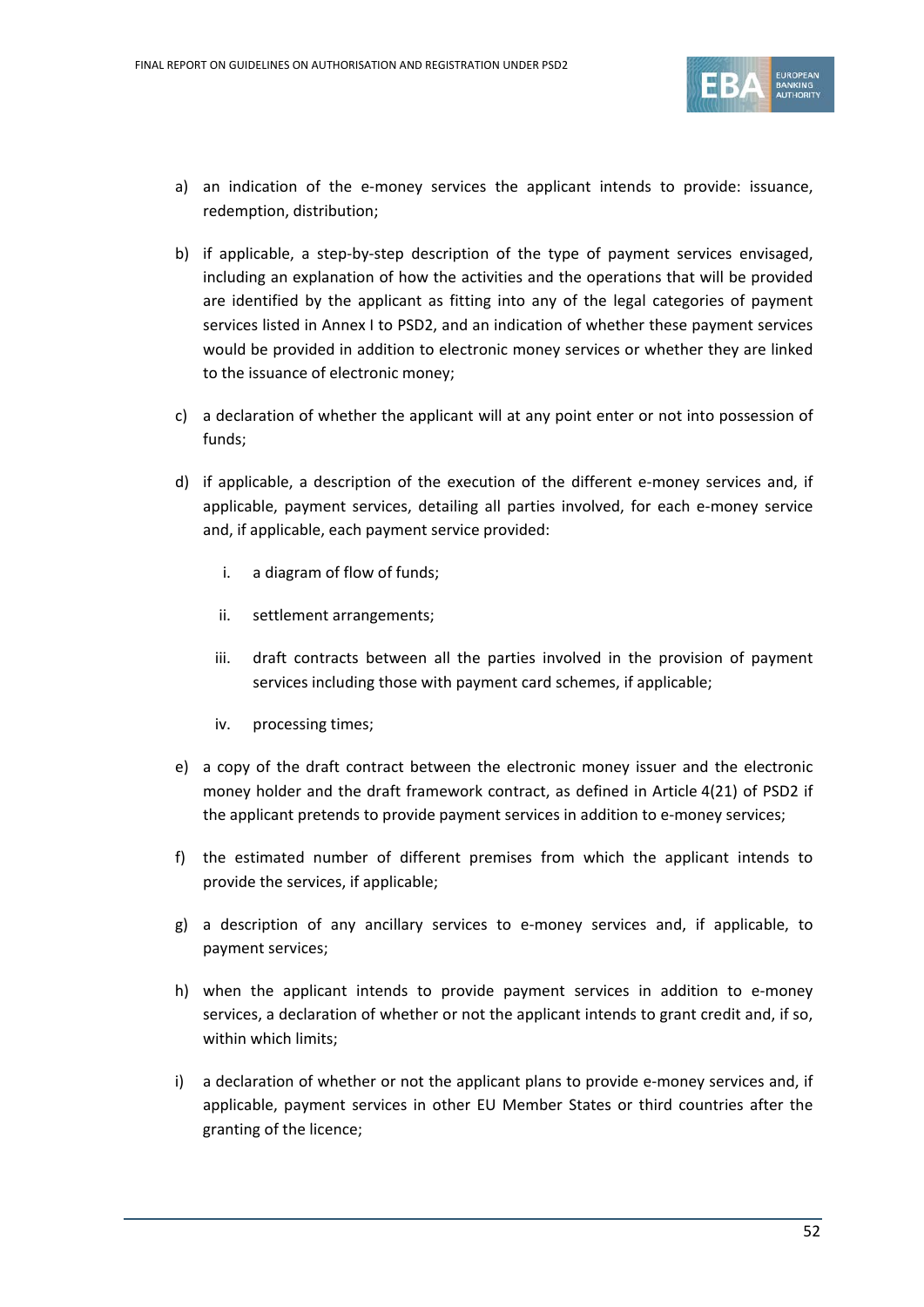

- j) an indication of whether or not the applicant intends, for the next three years, to provide or already provides business activities other than e-money services and, if applicable, payment services, as referred to in Article 11(5) of Directive (EU) 2015/2366, including a description of the type and expected volume of the activities;
- k) the information specified in EBA Guidelines on the criteria on how to stipulate the minimum monetary amount of the professional indemnity insurance or other comparable guarantee under Article 5(4) of Directive (EU) 2015/2366' (EBA/GL2017/08), where the applicant intends to provide services 7 and 8 (payment initiation services (PIS) and account information services (AIS)).

#### **Guideline 4: Business plan**

- 4.1.The business plan to be provided by the applicant should contain:
	- a) a marketing plan consisting of:
		- i. an analysis of the company's competitive position in the e-money market and, if applicable, payment market segment concerned;
		- ii. a description of the payment service users and electronic money holders, marketing materials and distribution channels;
	- b) certified annual accounts for the previous three years, if available, or a summary of the financial situation for those companies that have not yet produced annual accounts;
	- c) a forecast budget calculation for the first three financial years that demonstrates that the applicant is able to employ appropriate and proportionate systems, resources and procedures that allow the applicant to operate soundly; it should include:
		- i. an income statement and balance-sheet forecast, including target scenarios and stress scenarios as well as their base assumptions, such as volume and value of transactions, number of clients, pricing, average amount per transaction, expected increase in profitability threshold;
		- ii. explanations of the main lines of income and expenses, the financial debts and the capital assets;
		- iii. a diagram and detailed breakdown of the estimated cash flows for the next three years;
	- d) information on own funds, including the amount and detailed breakdown of the composition of initial capital as set out in Article 57(a) and (b) of Directive 2006/48/EC;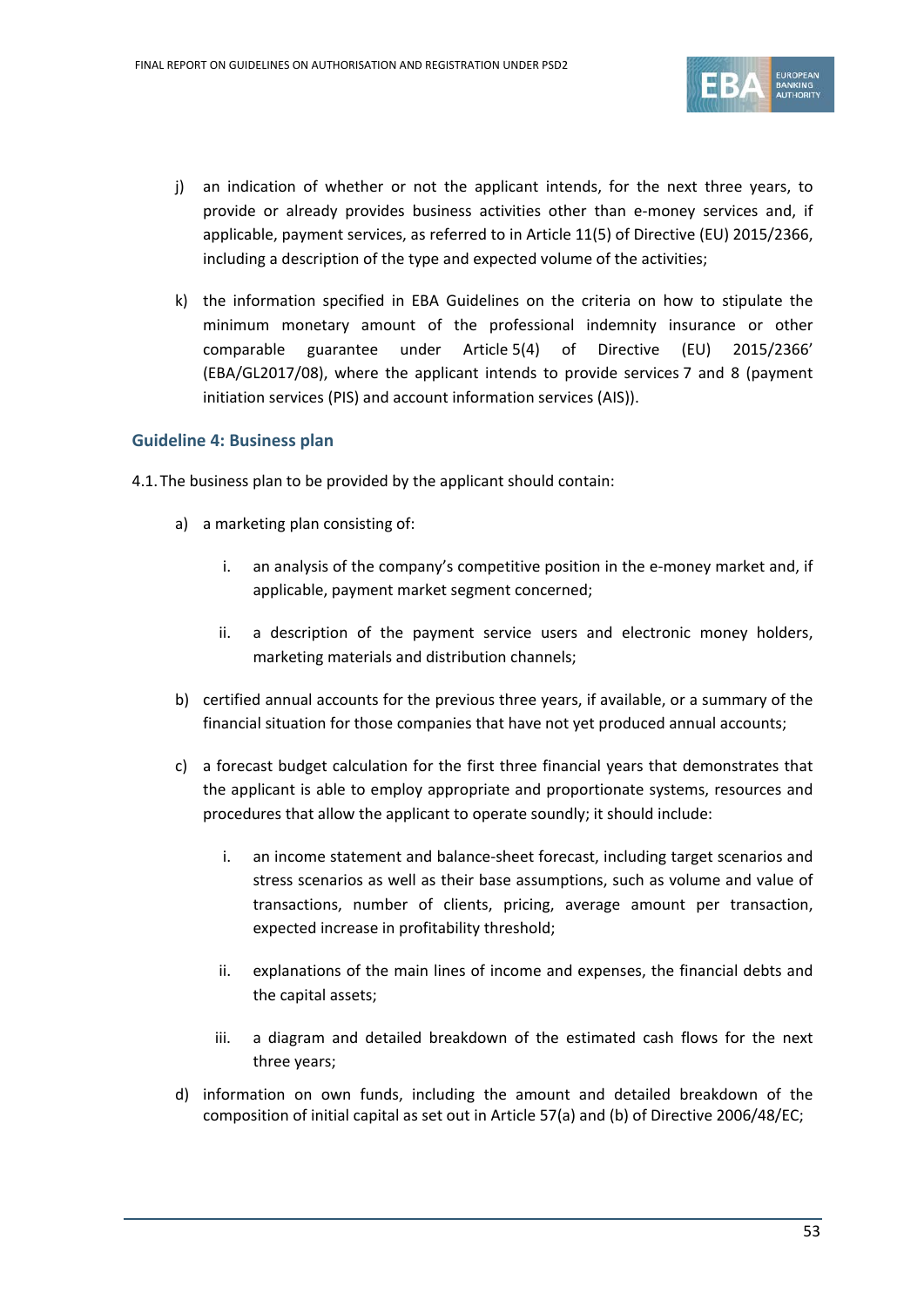

e) information on, and calculation of, minimum own funds requirements in accordance with method D, as referred to in Article 5.3 of Directive (EU) 2009/110 (the second E-Money Directive (EMD2)), if the electronic money institution intends to provide emoney services only, or the method(s) referred to in Article 9 of Directive (EU) 2015/2366 (PSD2) as determined by the competent authority, if the applicant intends to provide payment services in addition to e-money services, including an annual projection of the breakdown of own funds for three years according to the method used and, If applicable, an annual projection of the own funds for three years according to the other methods used.

#### **Guideline 5: Structural organisation**

- 5.1. The applicant should provide a description of the structural organisation of its undertaking consisting of:
	- a) a detailed organisational chart, showing each division, department or similar structural separation, including the name of the person(s) responsible, in particular those in charge of internal control functions; the chart should be accompanied by a description of the functions and responsibilities of each division, department or similar structural separation;
	- b) an overall forecast of the staff numbers for the next three years;
	- c) a description of the relevant operational outsourcing arrangements consisting of:
		- i. the identity and geographical location of the outsourcing provider;
		- ii. the identity of the persons within the electronic money institution that are responsible for each of the outsourced activities;
		- iii. a clear description of the outsourced activities and their main characteristics;
	- d) a copy of draft outsourcing agreements;
	- e) a description of the use of branches, agents and distributors, where applicable, including:
		- i. a mapping of the off-site and on-site checks that the applicant intends to perform of branches, agents and distributors;
		- ii. the IT systems, processes and infrastructure that are used by the applicant's agents and distributors to perform activities on behalf of the applicant;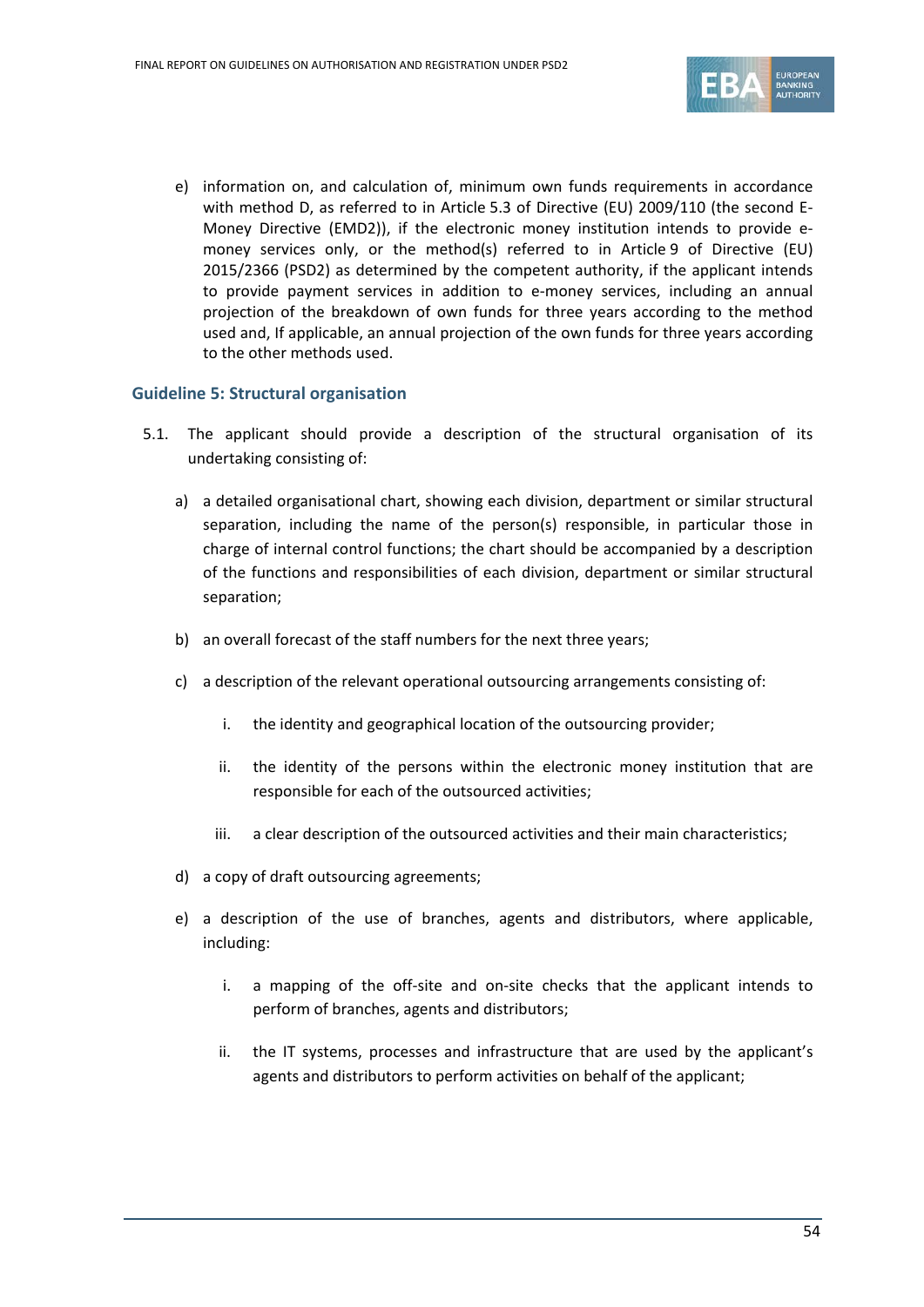

- iii. in the case of agents and distributors, the selection policy, monitoring procedures, agents' and distributor's training and, where available, the draft terms of engagement of agents and distributors;
- f) an indication of the national and/or international payment system that the applicant will access, if applicable;
- g) a list of all natural or legal persons that have close links with the applicant, indicating their identities and the nature of those links.

#### **Guideline 6: Evidence of initial capital**

- 6.1. For the evidence of initial capital to be provided by the applicant (of EUR 350 000), the applicant should submit the following documents:
	- a) for existing undertakings, an audited account statement or public register certifying the amount of capital of the applicant;
	- b) for undertakings in the process of being incorporated, a bank statement issued by a bank certifying that the funds are deposited in the applicant's bank account.

# **Guideline 7: Measures to safeguard the funds of electronic money users and/or payment service users**

- 7.1. Where the applicant safeguards the electronic money users' and/or payment service users' funds through depositing funds in a separate account in a credit institution or through an investment in secure, liquid, low-risk assets, the description of the safeguarding measures should contain:
	- a) a description of the investment policy to ensure the assets chosen are liquid, secure and low risk, if applicable;
	- b) the number of persons that have access to the safeguarding account and their functions;
	- c) a description of the administration and reconciliation process for electronic money users and, if applicable, payment service users, against the claims of other creditors of the electronic money institution, in particular in the event of insolvency;
	- d) a copy of the draft contract with the credit institution;
	- e) an explicit declaration by the electronic money institution of compliance with Article 10 of PSD2.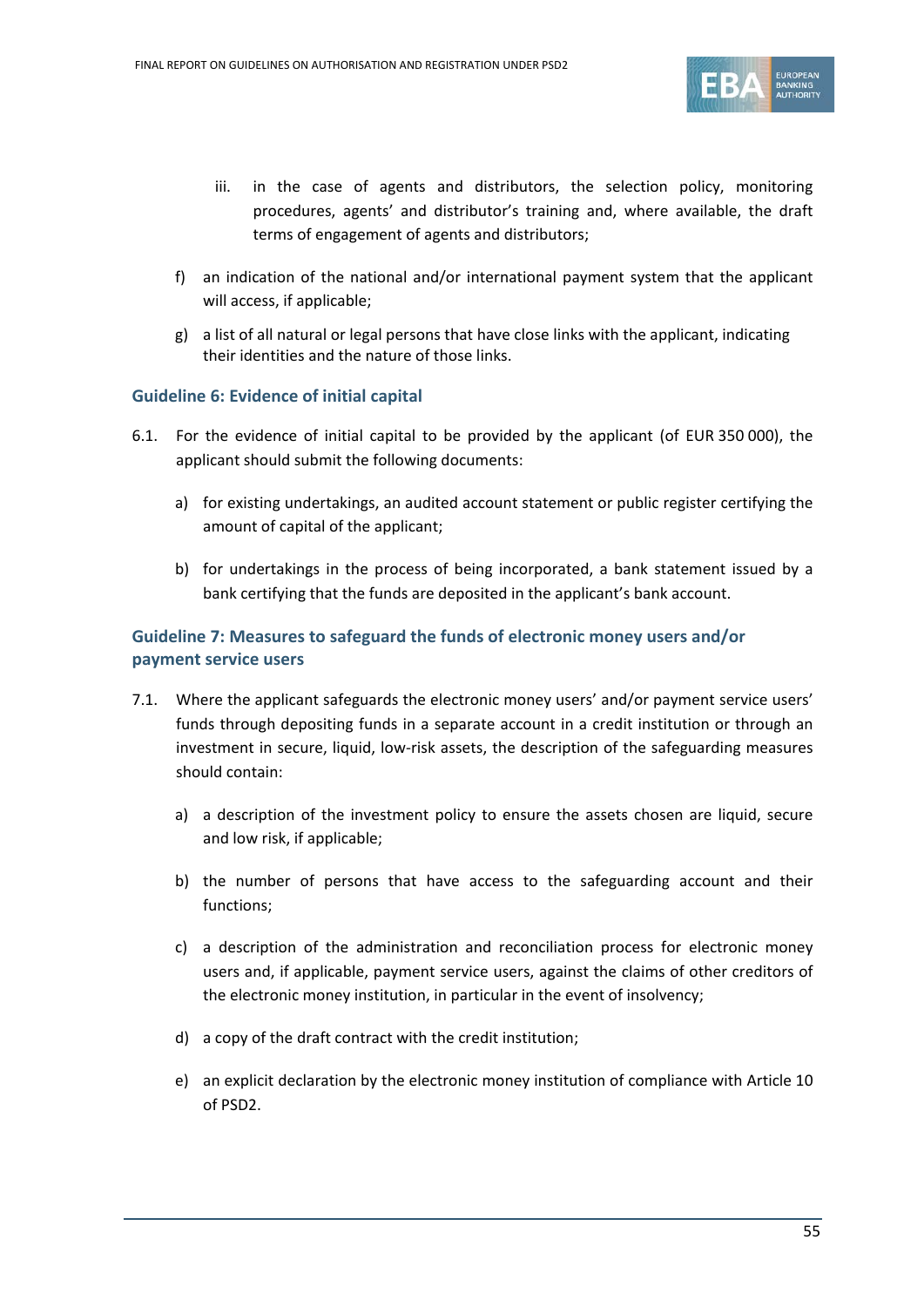

- 7.2. Where the applicant safeguards the funds of the electronic money users and, if applicable, the payment service users through an insurance policy or comparable guarantee from an insurance company or credit institution, and unless the applicant intends to provide PIS only, the description of the safeguarding measures should contain the following:
	- a) a confirmation that the insurance policy or comparable guarantee from an insurance company or credit institution is from an entity that is not part of the same group of firms as the applicant;
	- b) details of the reconciliation process in place to ensure that the insurance policy or comparable guarantee is sufficient to meet the applicant's safeguarding obligations at all times;
	- c) duration and renewal of the coverage;
	- d) a copy of the (draft) insurance agreement or (draft) comparable guarantee.

#### **Guideline 8: Governance arrangements and internal control mechanisms**

- 8.1. The applicant should provide a description of the governance arrangement and internal control mechanisms consisting of:
	- a) a mapping of the risks identified by the applicant, including the type of risks and the procedures the applicant will put in place to assess and prevent such risks, in relation to e-money services and, if applicable, payment services;
	- b) the different procedures to carry out periodical and permanent controls, including the frequency and the human resources allocated;
	- c) the accounting procedures by the which the applicant will record and report its financial information;
	- d) the identity of the person(s) responsible for the internal control functions, including for periodic, permanent and compliance control, as well as an up-to-date curriculum vitae;
	- e) the identity of any auditor that is not a statutory auditor pursuant to Directive 2006/43/EC;
	- f) the composition of the management body and, if applicable, any other oversight body or committee;
	- g) a description of the way outsourced functions are monitored and controlled so as to avoid an impairment in the quality of the electronic money institution's internal controls;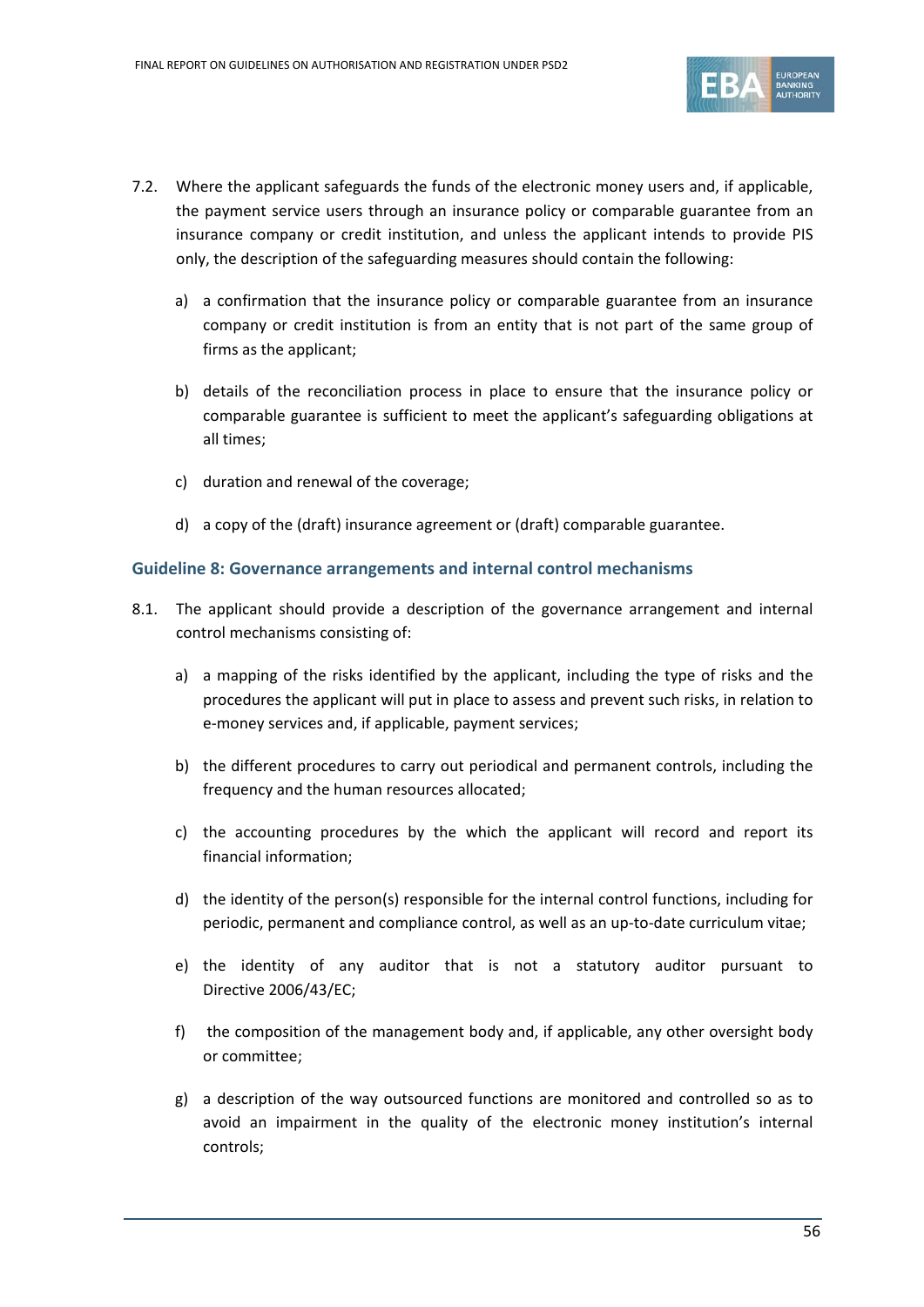

- h) a description of the way any agents, branches and distributors are monitored and controlled within the framework of the applicant's internal controls;
- i) where the applicant is the subsidiary of a regulated entity in another EU Member State, a description of the group governance.

## **Guideline 9: Procedure for monitoring, handling and following up on security incidents and security-related customer complaints**

- 9.1. The applicant should provide a description of the procedure in place to monitor, handle and follow up on security incidents and security-related customer complaints to be provided by the applicant, which should contain:
	- a) organisational measures and tools for the prevention of fraud;
	- b) details of the individuals and bodies responsible for assisting customers in cases of fraud, technical issues and/or claim management;
	- c) reporting lines in cases of fraud;
	- d) the contact point for customers, including a name and email address;
	- e) the procedures for the reporting of incidents, including the communication of these reports to internal or external bodies, including for applicants that intend to provide payment services in addition to e-money services, and the notification of major incidents to national competent authorities under Article 96 of PSD2 and in line with the EBA guidelines on incident reporting under the referred Article.
	- f) the monitoring tools used and the follow-up measures and procedures in place to mitigate security risks.

# **Guideline 10: Process for filing, monitoring, tracking and restricting access to sensitive payment data**

- 10.1. The applicant should provide a description of the process in place to file, monitor, track and restrict access to sensitive payment data consisting of:
	- a) a description of the flows of data classified as sensitive payment data in the context of the electronic money institution's business model;
	- b) the procedures in place to authorise access to the sensitive payment data;
	- c) a description of the monitoring tool;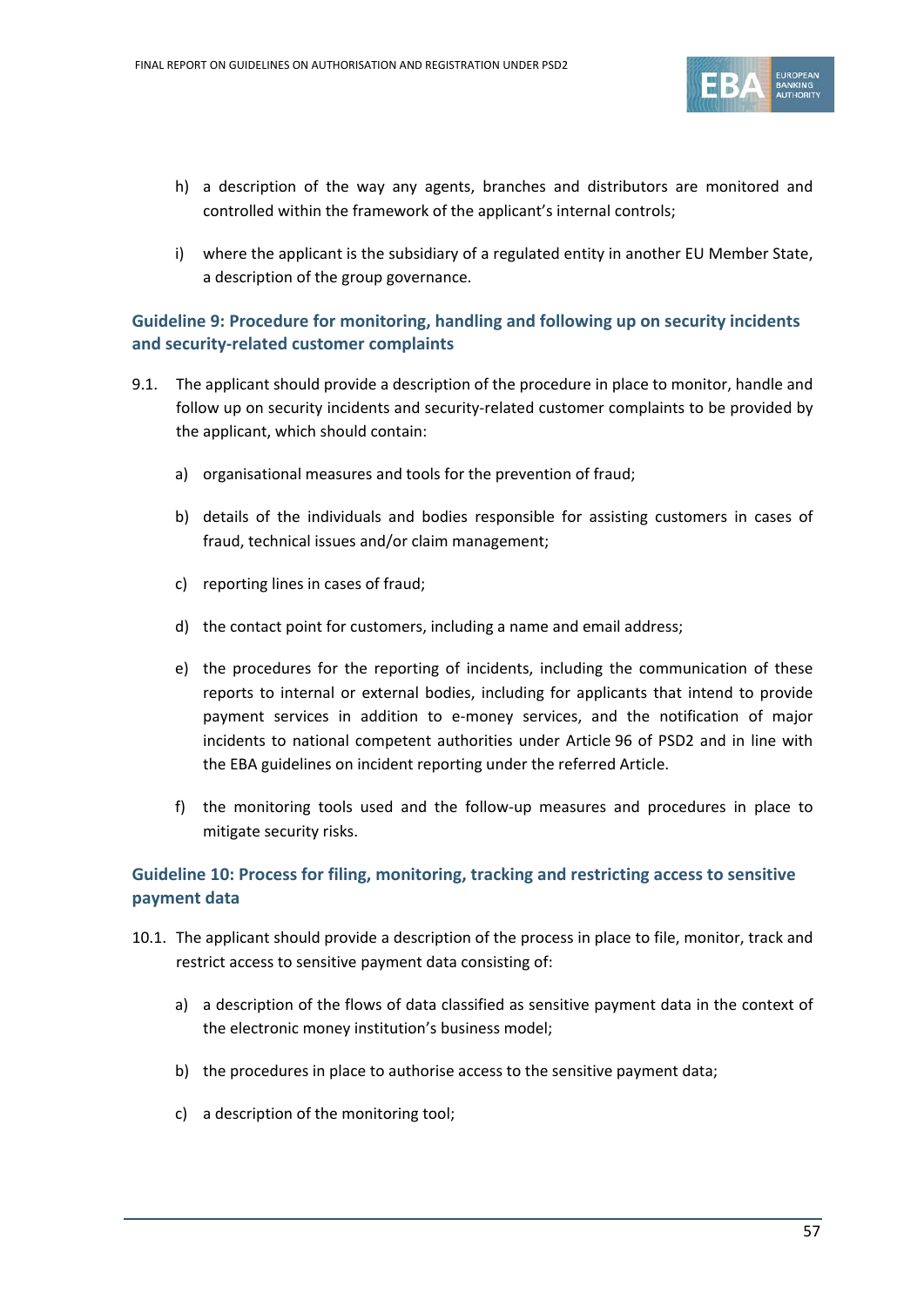

- d) the access right policy, detailing access to all relevant infrastructure components and systems, including databases and back-up infrastructures;
- e) a description of how the collected data are filed;
- f) the expected internal and/or external use of the collected data, including by counterparties;
- g) the IT system and technical security measures that have been implemented, including encryption and/or tokenisation;
- h) identification of the individuals, bodies and/or committees with access to the sensitive payment data;
- i) an explanation of how breaches will be detected and addressed;
- j) an annual internal control programme in relation to the safety of the IT systems.

#### **Guideline 11: Business continuity arrangements**

- 11.1. The applicant should provide a description of the business continuity arrangements consisting of the following information:
	- a) a business impact analysis, including the business processes and recovery objectives, such as recovery time objectives, recovery point objectives and protected assets;
	- b) the identification of the back-up site and access to IT infrastructure, and the key software and data to recover from a disaster or disruption;
	- c) an explanation of how the applicant will deal with significant continuity events and disruptions, such as the failure of key systems; the loss of key data; the inaccessibility of the premises; and the loss of key persons;
	- d) the frequency with which the applicant intends to test the business continuity and disaster recovery plans, including how the results of the testing will be recorded;
	- e) a description of the mitigation measures to be adopted by the applicant, in cases of the termination of its payment services, ensuring the execution of pending payment transactions and the termination of existing contracts.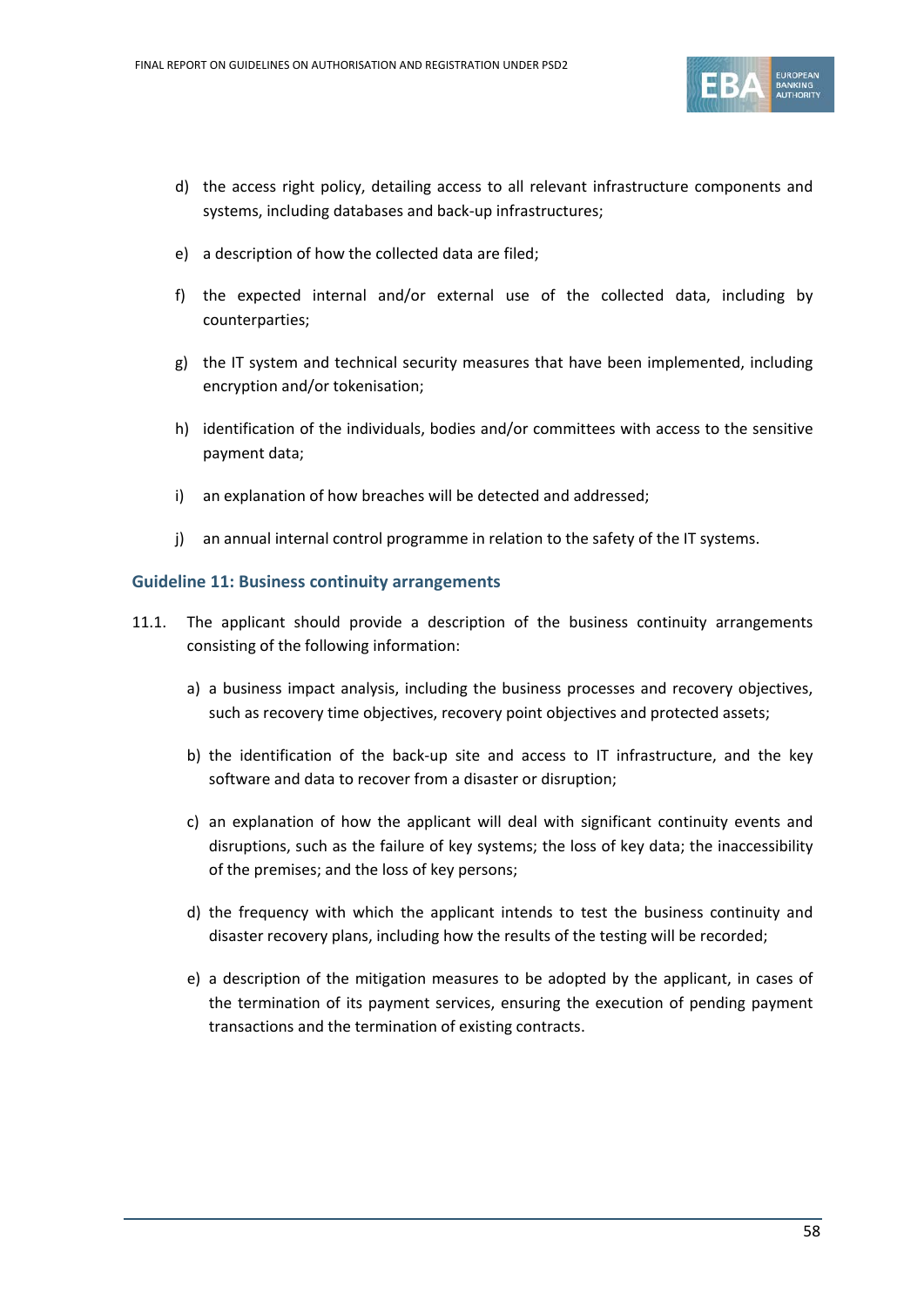

# **Guideline 12: The principles and definitions applicable to the collection of statistical data on performance, transactions and fraud.**

- 12.1. The applicant should provide a description of the principles and definitions applicable to the collection of the statistical data on performance, transactions and fraud consisting of the following information:
	- a) the type of data that is collected, in relation to customers, type of payment service, channel, instrument, jurisdictions and currencies;
	- b) the scope of the collection, in terms of the activities and entities concerned, including branches, agents and distributors;
	- c) the means of collection;
	- d) the purpose of collection;
	- e) the frequency of collection;
	- f) supporting documents, such as a manual, that describe how the system works.

#### **Guideline 13: Security policy document**

- 13.1. The applicant should provide a security policy document in relation to its e-money service(s) and, where applicable, payment service(s) containing the following information:
	- a) a detailed risk assessment of the e-money service(s) and, where applicable, the payment service(s) the applicant intends to provide, which should include risks of fraud and the security control and mitigation measures taken to adequately protect emoney service users and, where applicable, payment service users against the risks identified;
	- b) a description of the IT systems, which should include:
		- i. the architecture of the systems and their network elements;
		- ii. the business IT systems supporting the business activities provided, such as the applicant's website, wallets, the payment engine, the risk and fraud management engine, and customer accounting;
		- iii. the support IT systems used for the organisation and administration of the electronic money institution, such as accounting, legal reporting systems, staff management, customer relationship management, e-mail servers, internal file servers;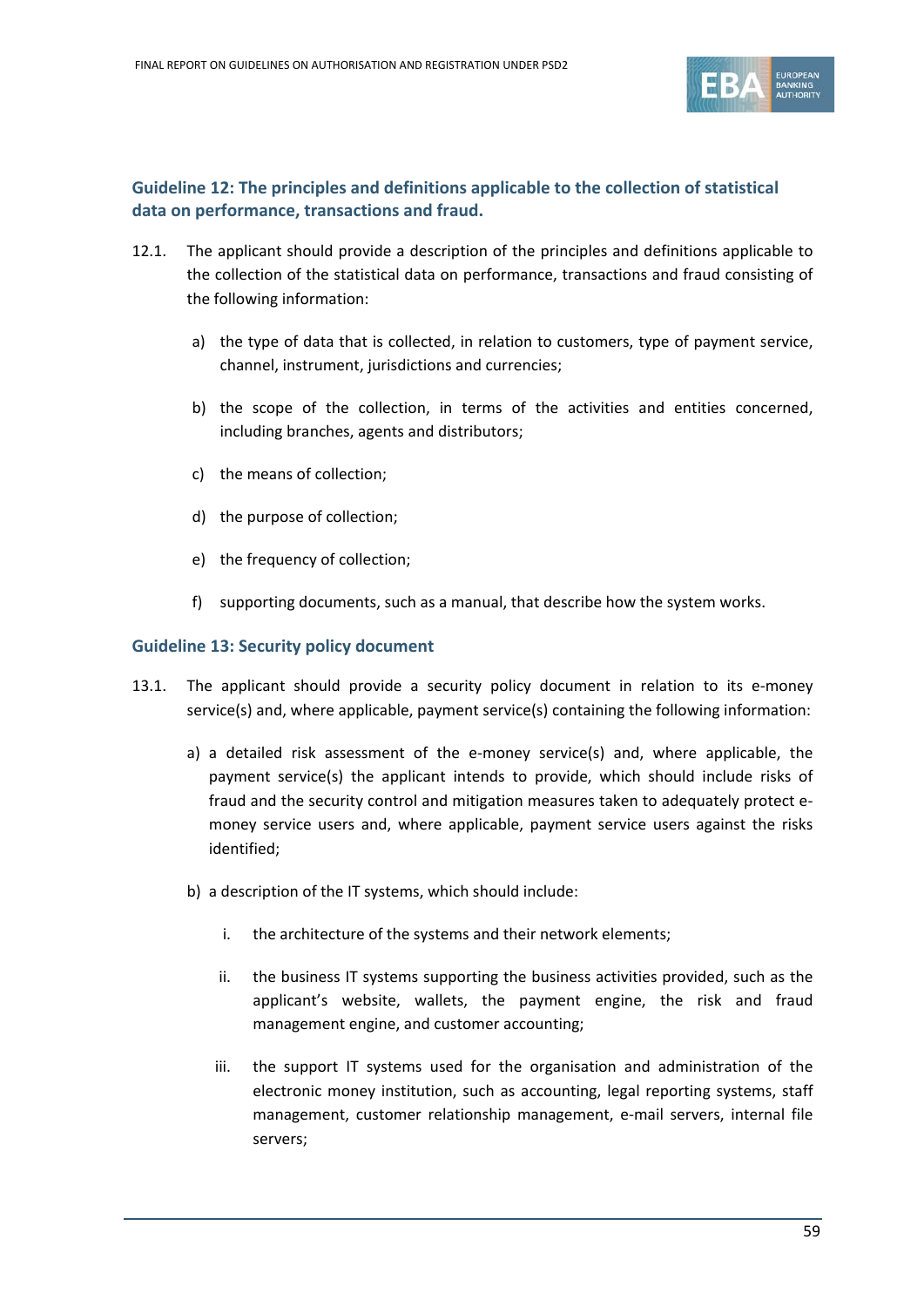

- iv. information on whether those systems are already used by the electronic money institution or its group, and the estimated date of implementation, if applicable;
- c) the type of authorised connections from outside, such as with partners, service providers, entities of the group and employees working remotely, including the rationale for such connections;
- d) for each of the connections listed under point c), the logical security measures and mechanisms in place, specifying the control the electronic money institution will have over such access as well as the nature and frequency of each control, such as technical versus organisational; preventative versus detective; and real-time monitoring versus regular reviews, such as the use of an active directory separate from the group, the opening/closing of communication lines, security equipment configuration, generation of keys or client authentication certificates, system monitoring, authentication, confidentiality of communication, intrusion detection, antivirus systems and logs;
- e) the logical security measures and mechanisms that govern the internal access to IT systems, which should include:
	- i. the technical and organisational nature and frequency of each measure, such as whether it is preventative or detective and whether or not it is carried out in real time;
	- ii. how the issue of client environment segregation is dealt with in cases where the applicant's IT resources are shared;
- f) the physical security measures and mechanisms of the premises and the data centre of the applicant, such as access controls and environmental security;
- g) the security of the e-money and, where applicable, payment processes, which should include:
	- i. the customer authentication procedure used for both consultative and transactional access, and for all underlying payment instruments;
	- ii. an explanation of how safe delivery to the legitimate e-money services user and, where applicable, payment service user and the integrity of authentication factors, such as hardware tokens and mobile applications, are ensured, at the time of both initial enrolment and renewal;
	- iii. a description of the systems and procedures that the electronic money institution has in place for transaction analysis and the identification of suspicious or unusual transactions;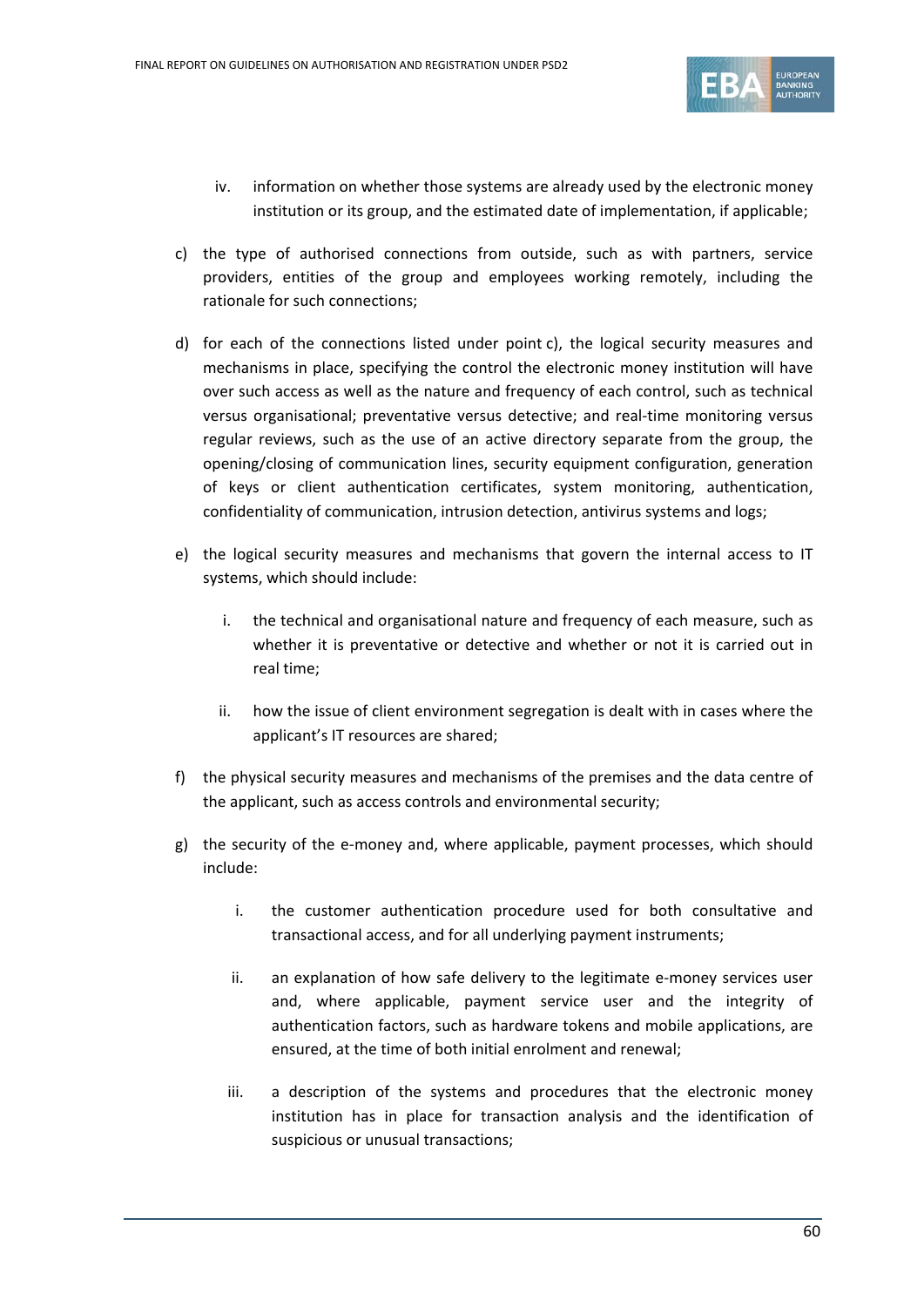

- h) a detailed risk assessment in relation to its e-money services and, where applicable, its payment services, including fraud, with a link to the control and mitigation measures explained in the application file, demonstrating that the risks are addressed;
- i) a list of the main written procedures in relation to the applicant's IT systems or, for procedures that have not yet been formalised, an estimated date for their finalisation.

# **Guideline 14: Internal control mechanisms to comply with obligations in relation to money laundering and terrorist financing (AML/CFT obligations)**

- 14.1 The description of the internal control mechanisms that the applicant has established in order to comply, where applicable, with those obligations should contain the following information:
	- a) the applicant's assessment of the money laundering and terrorist financing risks associated with its business, including the risks associated with the applicant's customer base, the products and services provided, the distribution channels used and the geographic areas of operation;
	- b) the measures the applicant has or will put in place to mitigate the risks and comply with applicable anti-money laundering and counter terrorist financing obligations, including the applicant's risk assessment process, the policies and procedures to comply with customer due diligence requirements, and the policies and procedures to detect and report suspicious transactions or activities;
	- c) the systems and controls the applicant has or will put in place to ensure that its branches, agents and distributors comply with applicable anti-money laundering and terrorist financing requirements, including, in cases where the agent, distributor or branch is located in another Member State;
	- d) arrangements the applicant has or will put in place to ensure that staff, agents and distributors are appropriately trained in anti-money laundering and counter terrorist financing matters;
	- e) the identity of the person in charge of ensuring the applicant's compliance with antimoney laundering and counter-terrorism obligations, and evidence that their antimoney laundering and counter-terrorism expertise is sufficient to enable them to fulfil this role effectively;
	- f) the systems and controls the applicant has or will put in place to ensure their antimoney laundering and counter terrorist financing policies and procedures remain up to date, effective and relevant;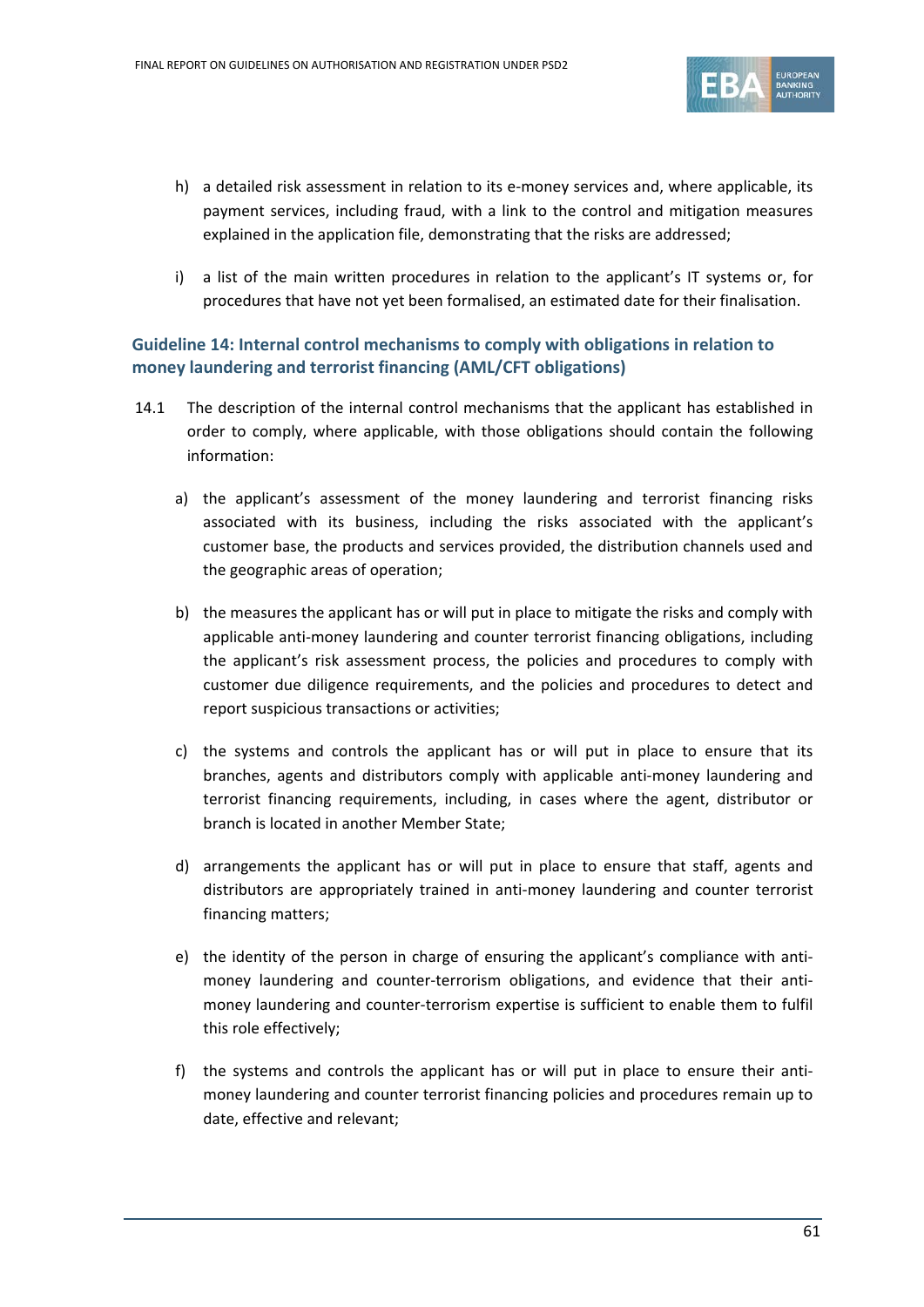

- g) the systems and controls the applicant has or will put in place to ensure that the agents and distributors do not expose the applicant to increased money laundering and terrorist financing risk;
- h) the anti-money laundering and counter-terrorism manual for the staff of the applicant.

# **Guideline 15: Identity and suitability assessment of persons with qualified holdings in the applicant**

- 15.1 For the purposes of the identity and evidence of the suitability of persons with qualifying holdings in the applicant electronic money institution, without prejudice to the assessment in accordance with the criteria, as relevant, introduced with Directive 2007/44/EC and specified in the joint guidelines for the prudential assessment of acquisitions of qualifying holdings (JC/GL/2016/01), the applicant should submit the following information:
	- a) a description of the group to which the applicant belongs and an indication of the parent undertaking, where applicable;
	- b) a chart setting out the shareholder structure of the applicant, including:
		- i. the name and the percentage holding (capital/voting right) of each person that has or will have a direct holding in the share capital of the applicant, identifying those that are considered as qualifying holders and the reason for such qualifications;
		- ii. the name and the percentage holding (capital/voting rights) of each person that has or will have an indirect holding in the share capital of the applicant, identifying those that are considered as indirect qualifying holders and the reason for such qualification;
	- c) a list of the names of all persons and other entities that have or, in the case of authorisation, will have qualifying holdings in the applicant's capital, indicating for each such person or entity:
		- i. the number and type of shares or other holdings subscribed or to be subscribed;
		- ii. the nominal value of such shares or other holdings.
- 15.2 Where a person who has or, in the case of authorisation, will have a qualifying holding in the applicant's capital is a natural person, the application should set out all of the following information relating to the identity and suitability of that person: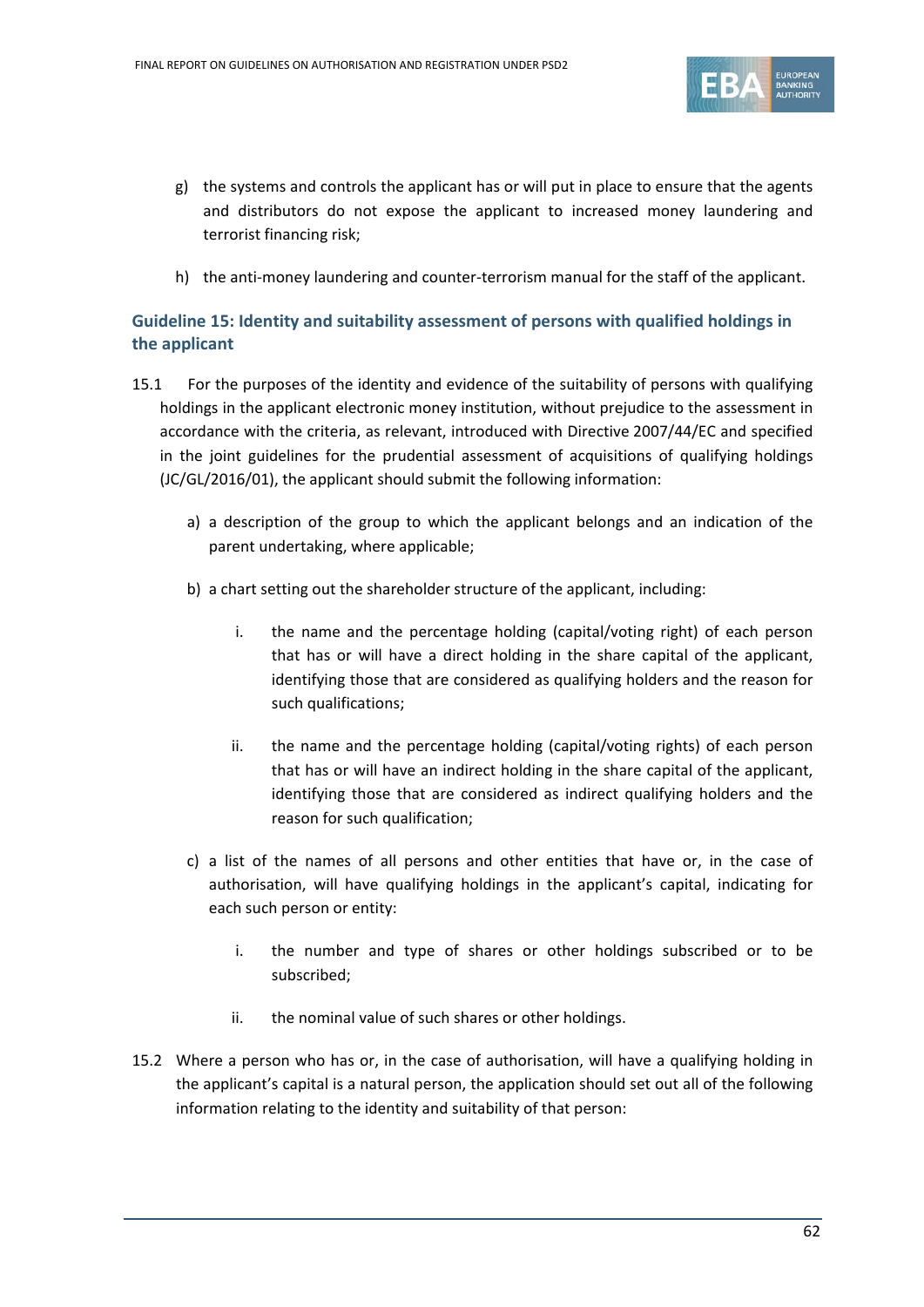

- a) the person's name and name at birth, date and place of birth, citizenship (current and previous), identification number (where available) or passport number, address and a copy of an official identity document;
- b) a detailed curriculum vitae stating the education and training, previous professional experience and any professional activities or other functions currently performed;
- c) a statement, accompanied by supporting documents, containing the following information concerning the person:
	- i. subject to national legislative requirements concerning the disclosure of spent convictions, any criminal conviction or proceedings where the person has been found against and which were not set aside;
	- ii. any civil or administrative decisions in matters of relevance to the assessment or authorisation process where the person has been found against and any administrative sanctions or measures imposed as a consequence of a breach of laws or regulations (including disqualification as a company director), in each case which were not set aside and against which no appeal is pending or may be filed;
	- iii. any bankruptcy, insolvency or similar procedures;
	- iv. any pending criminal investigations;
	- v. any civil or administrative investigations, enforcement proceedings, sanctions or other enforcement decisions against the person concerning matters that may be considered to be relevant to the authorisation to commence the activity of an electronic money institution or to the sound and prudent management of an electronic money institution;
	- vi. where such documents can be obtained, an official certificate or any other equivalent document evidencing whether any of the events set out in subparagraphs (i)-(v) has occurred in respect of the relevant person;
	- vii. any refusal of registration, authorisation, membership or licence to carry out trade, business or a profession;
	- viii. any withdrawal, revocation or termination of a registration, authorisation, membership or licence to carry out trade, business or a profession;
	- ix. any expulsion by an authority or public sector entity in the financial services sector or by a professional body or association;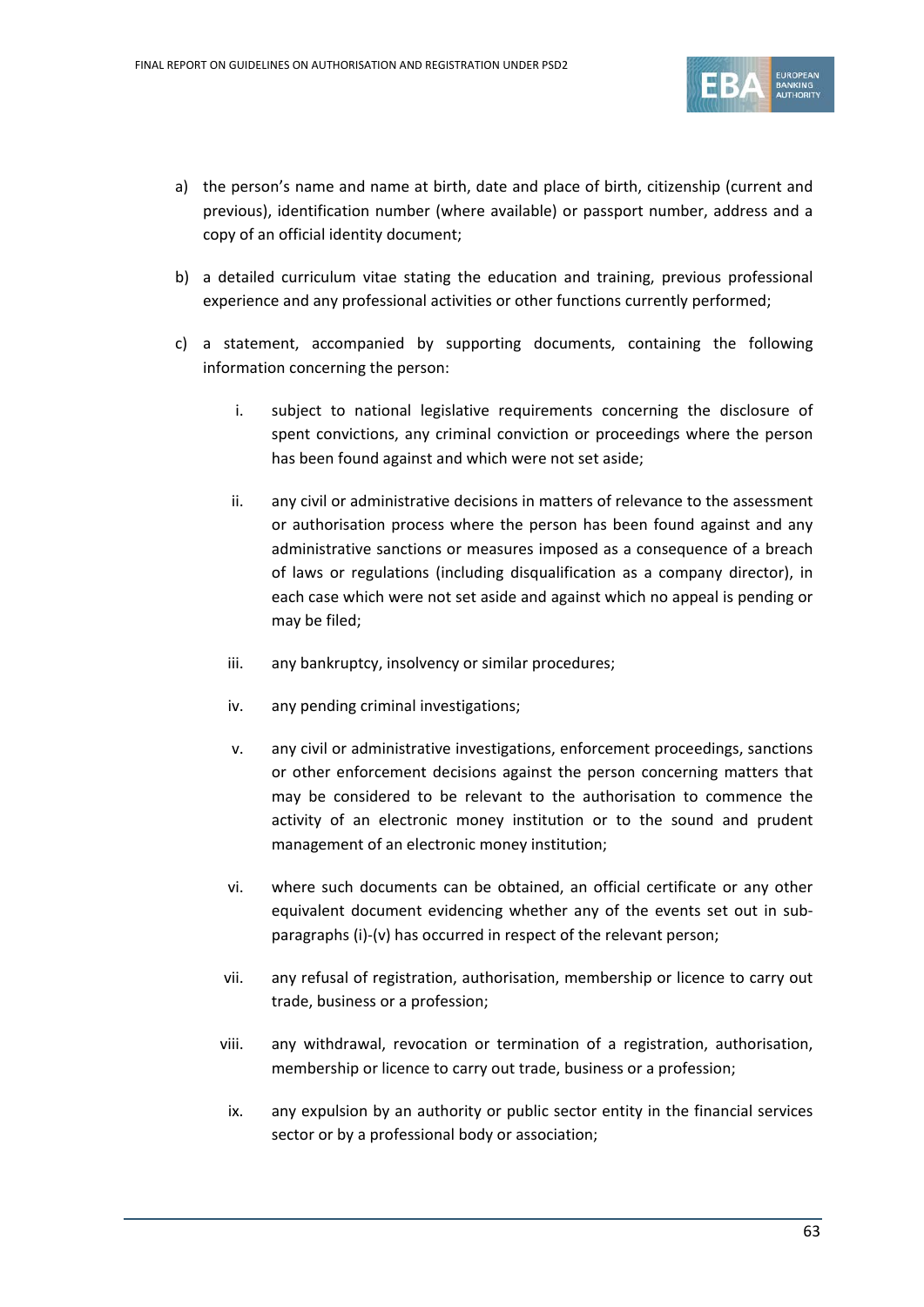

- x. any position of responsibility with an entity subject to any criminal conviction or proceedings, administrative investigations, sanctions or other enforcement decisions for conduct failings, including in respect of fraud, dishonesty, corruption, money laundering, terrorist financing or other financial crime, or of failure to put in place adequate policies and procedures to prevent such events, held at the time when the alleged conduct occurred, together with details of such occurrences and of the person's involvement, if any, in them;
- xi. any dismissal from employment or a position of trust, any removal from a fiduciary relationship (other than as a result of the relevant relationship coming to an end by passage of time) and any similar situation;
- d) a list of undertakings that the person directs or controls and of which the applicant is aware of after due and careful enquiry; the percentage of control either direct or indirect in these companies; their status (whether or not they are active, dissolved, etc.); and a description of insolvency or similar procedures;
- e) where an assessment of reputation of the person has already been conducted by a competent authority in the financial services sector, the identity of that authority and the outcome of the assessment;
- f) the current financial position of the person, including details concerning sources of revenues, assets and liabilities, security interests and guarantees, whether granted or received;
- g) a description of any links to politically exposed persons, as defined in Article 3(9) of Directive (EU) 201[5](#page-63-0)/849<sup>5</sup>.
- 15.3 Where a person or entity who has or, in the case of authorisation, will have a qualifying holding in the applicant's capital (including entities that are not a legal person and which hold or should hold the participation in their own name), the application should contain the following information relating to the identity and suitability of that legal person or entity:
	- a) name;

 $\overline{a}$ 

b) where the legal person or entity is registered in a central register, commercial register, companies register or similar register that has the same purposes of those aforementioned, a copy of the good standing, if possible, or otherwise a registration certificate;

<span id="page-63-0"></span><sup>5</sup> Directive (EU) 2015/849 of the European Parliament and of the Council of 20 May 2015 on the prevention of the use of the financial system for the purposes of money laundering or terrorist financing (OJ L 141, 5.6.2015, p. 73).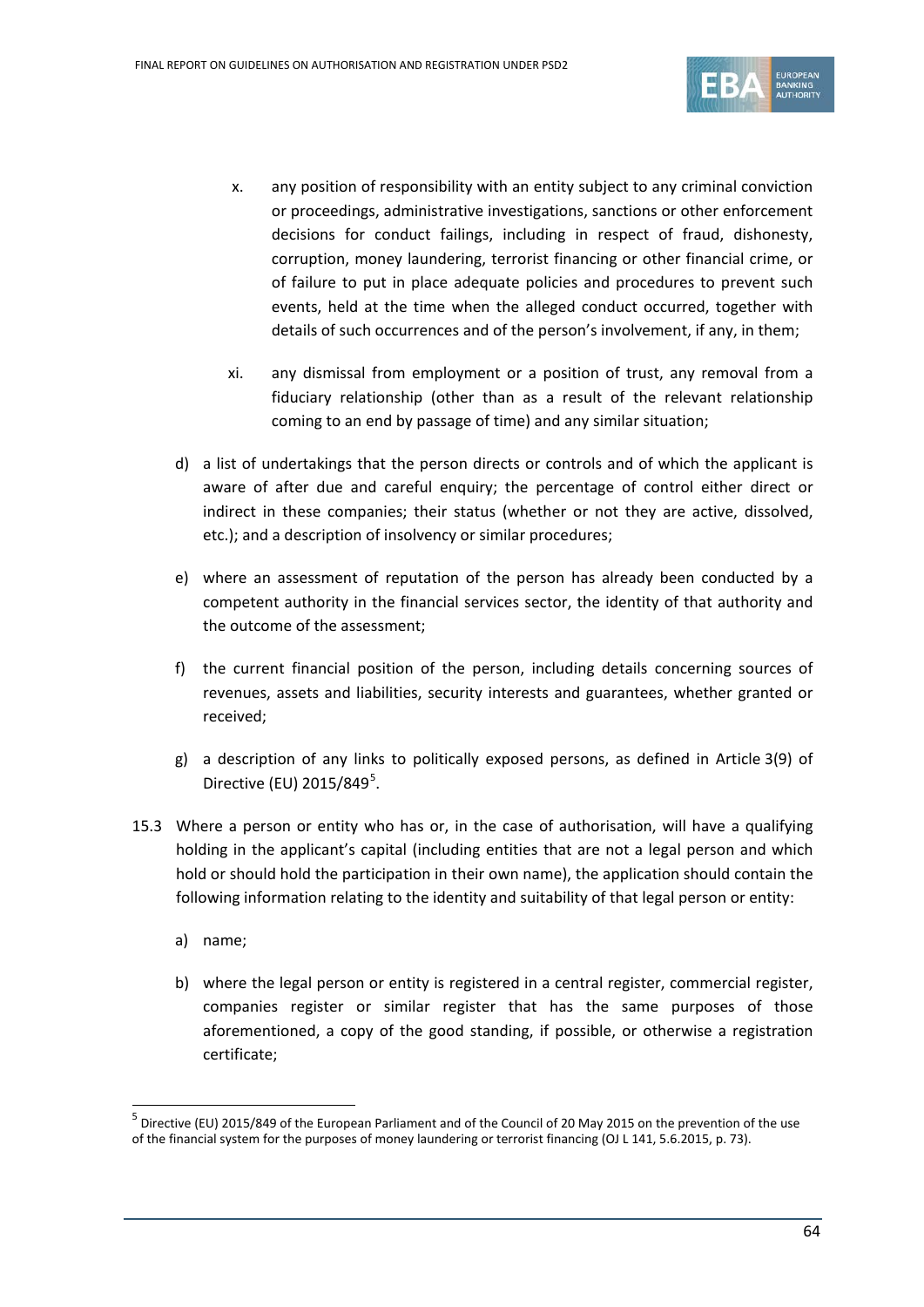

- c) the addresses of its registered office and, where different, of its head office, and principal place of business;
- d) contact details;
- e) corporate documents or, where the person or entity is registered in another Member State, a summary explanation of the main legal features of the legal form or the entity;
- f) whether or not the legal person or entity has ever been or is regulated by a competent authority in the financial services sector or other government body;
- g) where such documents can be obtained, an official certificate or any other equivalent document evidencing the information set out in paragraphs (a) to (e) issued by the relevant competent authority;
- h) the information referred to in Guideline 15(2)(c), 15(2)(d), 15(2)(e),15(2)(f) and 15(2)(g) a in relation to the legal person or entity;
- i) a list containing details of each person who effectively directs the business of the legal person or entity, including their name, date and place of birth, address, their national identification number, where available, and detailed curriculum vitae (stating relevant education and training, previous professional experience, any professional activities or other relevant functions currently performed), together with the information referred to in Guideline 15(2)(c) and 15(2)(d) in respect of each such person;
- j) the shareholding structure of the legal person, including at least their name, date and place of birth, address and, where available, personal identification number or registration number and the respective share of capital and voting rights of direct or indirect shareholders or members and beneficial owners, as defined in Article 3(6) of Directive (EU) 2015/849;
- k) a description of the regulated financial group of which applicant is a part, or may become a part, indicating the parent undertaking and the credit, insurance and security entities within the group; the name of their competent authorities (on an individual or consolidated basis); and
- l) annual financial statements, at the individual and, where applicable, the consolidated and sub-consolidated group levels, for the last three financial years, where the legal person or entity has been in operation for that period (or, if less than three years, the period for which the legal person or entity has been in operation and financial statements were prepared), approved by the statutory auditor or audit firm within the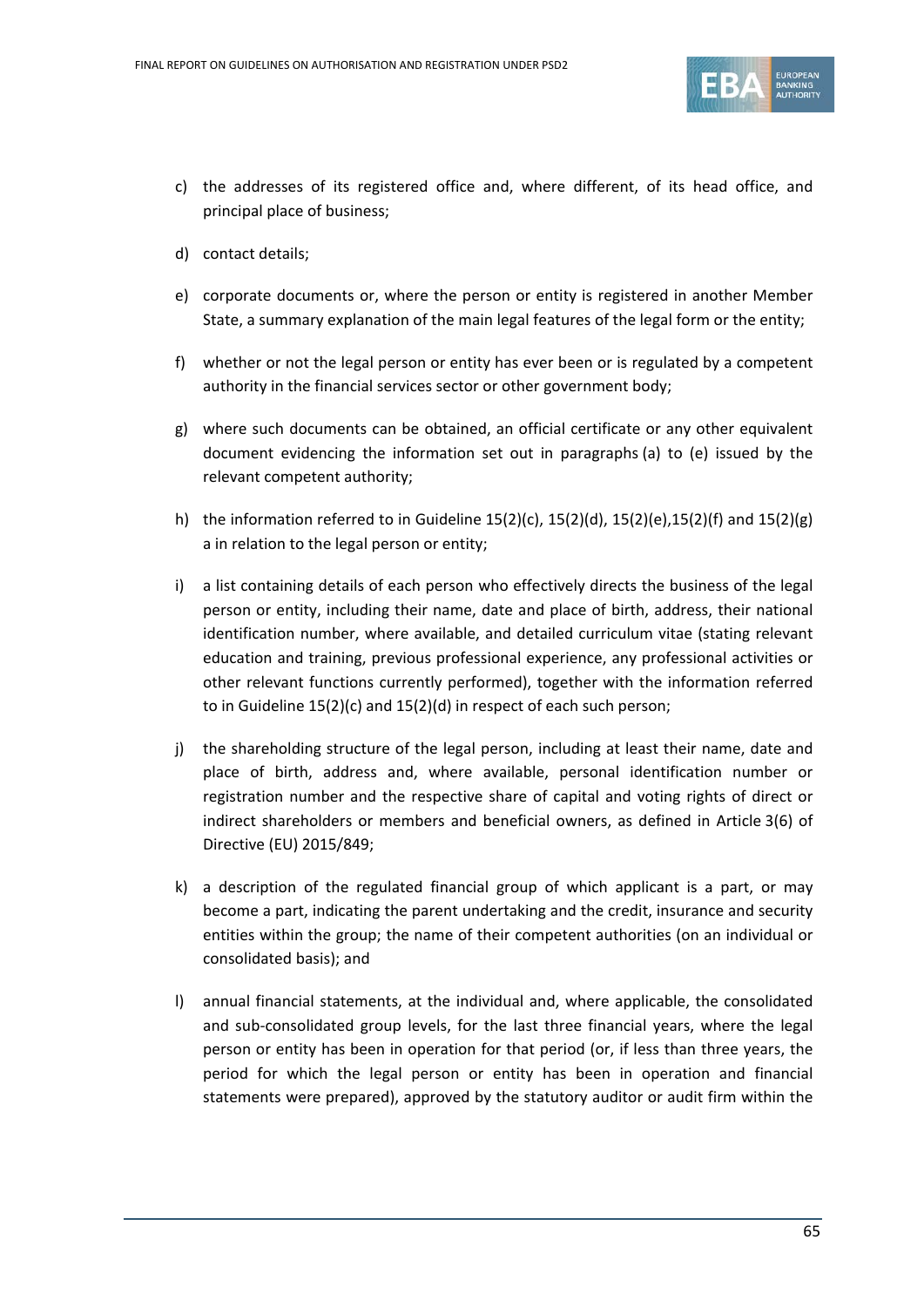

meaning of Directive 200[6](#page-65-0)/43/EC $<sup>6</sup>$ , where applicable, including each of the following</sup> items:

- i. the balance sheet;
- ii. the profit-and-loss accounts or income statement;
- iii. the annual reports and financial annexes and any other documents registered with the relevant registry or competent authority of the legal person;
- m) where the legal person has not been operating for a sufficient period to be required to prepare financial statements for the three financial years immediately prior to the date of the application, the application shall set out the existing financial statements (if any);
- n) where the legal person or entity has its head office in a third country, general information on the regulatory regime of that third country as applicable to the legal person or entity, including information on the extent to which the third country's antimoney laundering and counter-terrorist financing regime is consistent with the Financial Action Task Force Recommendations;
- o) for entities that do not have legal personality such as a collective investment undertaking, a sovereign wealth fund or a trust, the application shall set out the following information:
	- i. the identity of the persons who manage assets and of the persons who are beneficiaries or subscribers, unit holders controlling the collective investment undertaking or having a holding enabling them to prevent the taking of decisions by the collective investment undertaking;
	- ii. a copy of the document establishing and governing the entity including the investment policy and any restrictions on investment applicable to the entity.
- 15.4 The application shall set out all of the following information for each natural or legal person or entity who has or, in the case of authorisation, will have a qualifying holding in the capital of the applicant should contain the following:
	- a) details of that person's or entity's financial or business reasons for owning that holding and the person's or the entity's strategy regarding the holding, including the period for which the person or the entity intends to hold the holding and any intention to increase, reduce or maintain the level of the holding in the foreseeable future;

<span id="page-65-0"></span> $^6$  Directive 2006/43/EC of the European Parliament and of the Council of 17 May 2006 on statutory audits of annual accounts and consolidated accounts, amending Council Directives 78/660/EEC and 83/349/EEC and repealing Council Directive 84/253/EEC (OJ L 157, 9.6.2006, p. 87-107).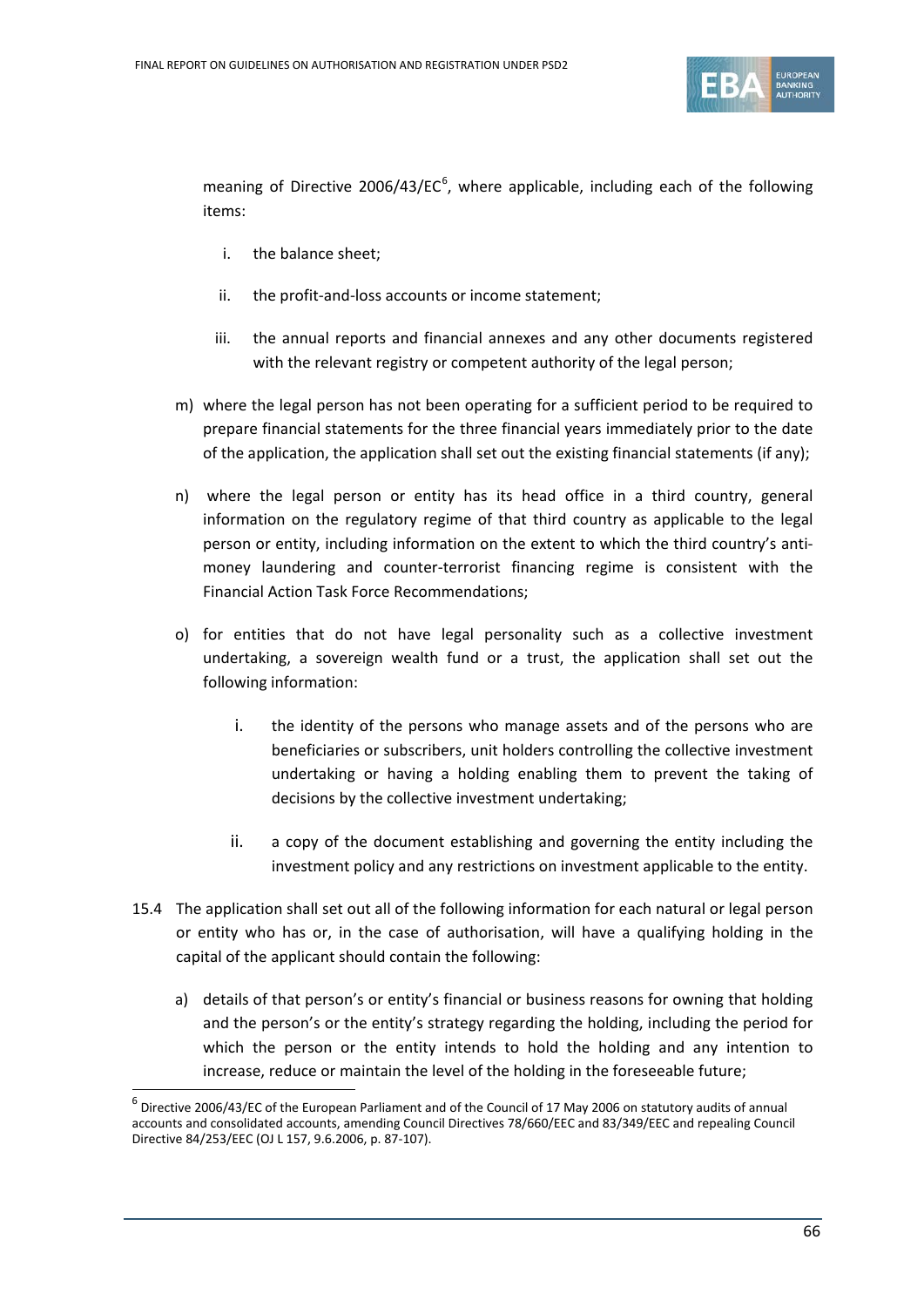

- b) details of the person's or entity's intentions in respect of the applicant and of the influence the person or the entity intends to exercise over the applicant, including in respect of the dividend policy, the strategic development and the allocation of resources of the applicant, whether or not it intends to act as an active minority shareholder and the rationale for such intention;
- c) information on the person's or the entity's willingness to support the applicant with additional own funds if needed for the development of its activities or in the case of financial difficulties;
- d) the content of any intended shareholder's or member's agreements with other shareholders or members in relation to the applicant;
- e) an analysis as to whether or not the qualifying holding will impact in any way, including as a result of the person's close links to the applicant, on the ability of the applicant to provide timely and accurate information to the competent authorities;
- f) the identity of each member of the management body or of senior management who will direct the business of the applicant and will have been appointed by, or following a nomination from, such shareholders or members, together with, to the extent not already provided, the information set out in Guideline 16 below.
- 15.5 The application should set out a detailed explanation of the specific sources of funding for the participation of each person or entity having a qualifying holding in the applicant's capital, which should include:
	- a) details on the use of private financial resources, including their availability and (so as to ensure that the competent authority is satisfied that the activity that generated the funds is legitimate) source;
	- b) details on access to financial markets, including details of financial instruments to be issued;
	- c) information on the use of borrowed funds, including the name of the lenders and details of the facilities granted, such as maturities, terms, security interests and guarantees, as well as information on the source of revenue to be used to repay such borrowings; where the lender is not a credit institution or a financial institution authorised to grant credit, the applicant should provide to the competent authorities information on the origin of the borrowed funds;
	- d) information on any financial arrangement with other persons who are shareholders or members of the applicant.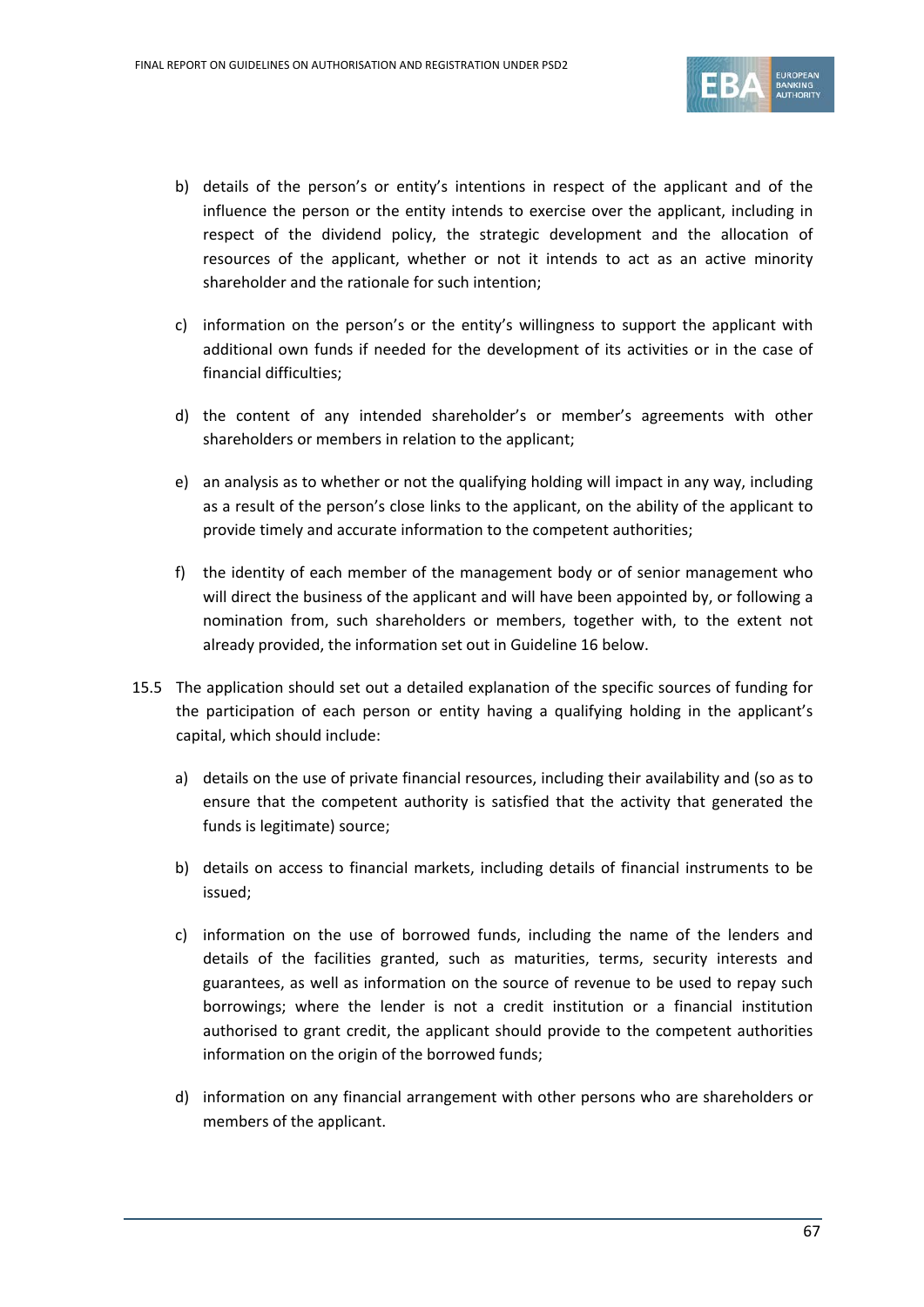

# **Guideline 16: Identity and suitability assessment of directors and persons responsible for the management of the electronic money institution**

- 16.1 For the purposes of the identity and suitability assessment of directors and persons responsible for the management of the electronic money institution, the applicant should provide the following information:
	- a) Personal details including:
		- i. their full name, gender, place and date of birth, address and nationality, and personal identification number or copy of ID card or equivalent.
		- ii. details of the position for which the assessment is sought, whether or not the management body position is executive or non-executive. This should also include the following details:
			- the letter of appointment, contract, offer of employment or relevant drafts, as applicable;
			- the planned start date and duration of the mandate;
			- a description of the individual's key duties and responsibilities.
	- b) where applicable, information on the suitability assessment carried out by the applicant which should include details of the result of any assessment of the suitability of the individual performed by the institution, such as relevant board minutes or suitability assessment reports or other documents;
	- c) evidence of knowledge, skills and experience, which should include a curriculum vitae containing details of education and professional experience, including academic qualifications, other relevant training, the name and nature of all organisations for which the individual works or has worked, and the nature and duration of the functions performed, in particular highlighting any activities within the scope of the position sought;
	- d) evidence of reputation, honesty and integrity, which should include:
		- i. criminal records and relevant information on criminal investigations and proceedings, relevant civil and administrative cases, and disciplinary actions, including disqualification as a company director, bankruptcy, insolvency and similar procedures, notably through an official certificate or any objectively reliable source of information concerning the absence of criminal conviction, investigations and proceedings, such as third-party investigations, testimonies made by a lawyer or a notary established in the European Union;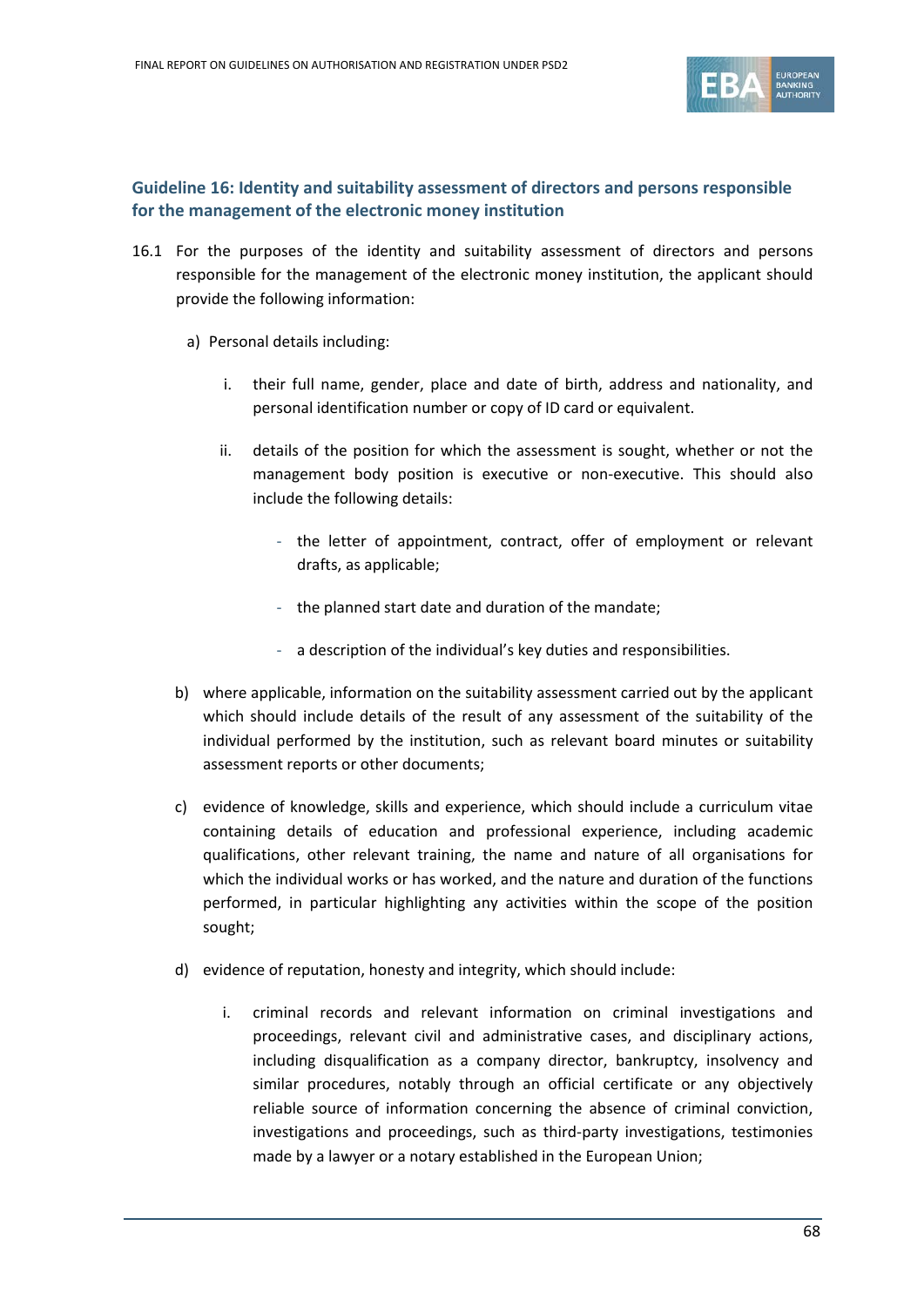

- ii. a statement as to whether criminal proceedings are pending or the person or any organisation managed by him or her has been involved as a debtor in insolvency proceedings or comparable proceedings;
- iii. information concerning the following :
	- investigations, enforcement proceedings or sanctions by a supervisory authority that the individual has been directly or indirectly involved in;
	- refusal of registration, authorisation, membership or licence to carry out a trade, business or profession; the withdrawal, revocation or termination of registration, authorisation, membership or licence; or expulsion by a regulatory or government body or by a professional body or association;
	- dismissal from employment or a position of trust, fiduciary relationship or similar situation, or having been asked to resign from employment in such a position, excluding redundancies;
	- whether or not an assessment of reputation of the individual as an acquirer or a person who directs the business of an institution has already been conducted by another competent authority, including the identity of that authority, the date of the assessment and evidence of the outcome of this assessment, and the consent of the individual where required to seek such information to be able to process and use the provided information for the suitability assessment;
	- whether or not any previous assessment of the individual, on authority from another, non-financial sector, has already been conducted, including the identity of that authority and evidence of the outcome of such an assessment.

#### **Guideline 17: Identity of statutory auditors and audit firms**

The identity of statutory auditors and audit firms as defined in Directive 2006/43/EC to be provided by the applicant, where relevant, should contain the names, addresses and contact details of auditors.

## **Guideline 18: Professional indemnity insurance or a comparable guarantee for payment initiation services and account information services**

As evidence of a professional indemnity insurance or comparable guarantee that is compliant with EBA Guidelines on the criteria on how to stipulate the minimum monetary amount of the professional insurance or other comparable guarantee (EBA/GL/2017/08) and Article 5(2) and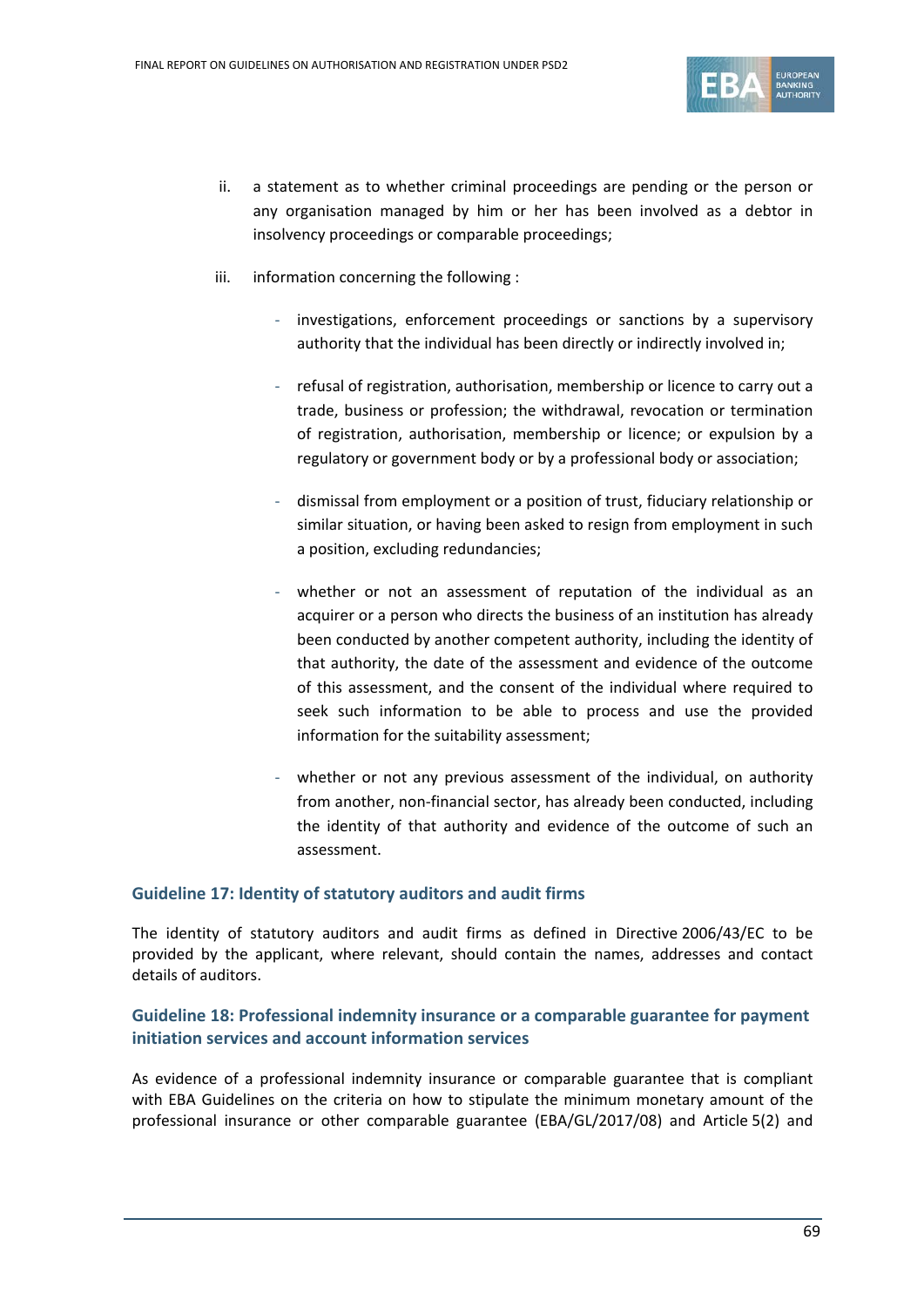

5(3) of PSD2, the applicant for authorisation as electronic money institutions that, in addition to e-money services, intends to provide PIS or AIS, should provide the following information:

- a) an insurance contract or other equivalent document confirming the existence of the professional indemnity insurance or comparable guarantee, with a cover amount that is compliant with the referred EBA Guidelines, showing the coverage of the respective liabilities;
- b) documentation of how the applicant has calculated the minimum amount in a way that is compliant with the referred EBA Guidelines (EBA/GL/2017/08), including all applicable components of the formula specified therein.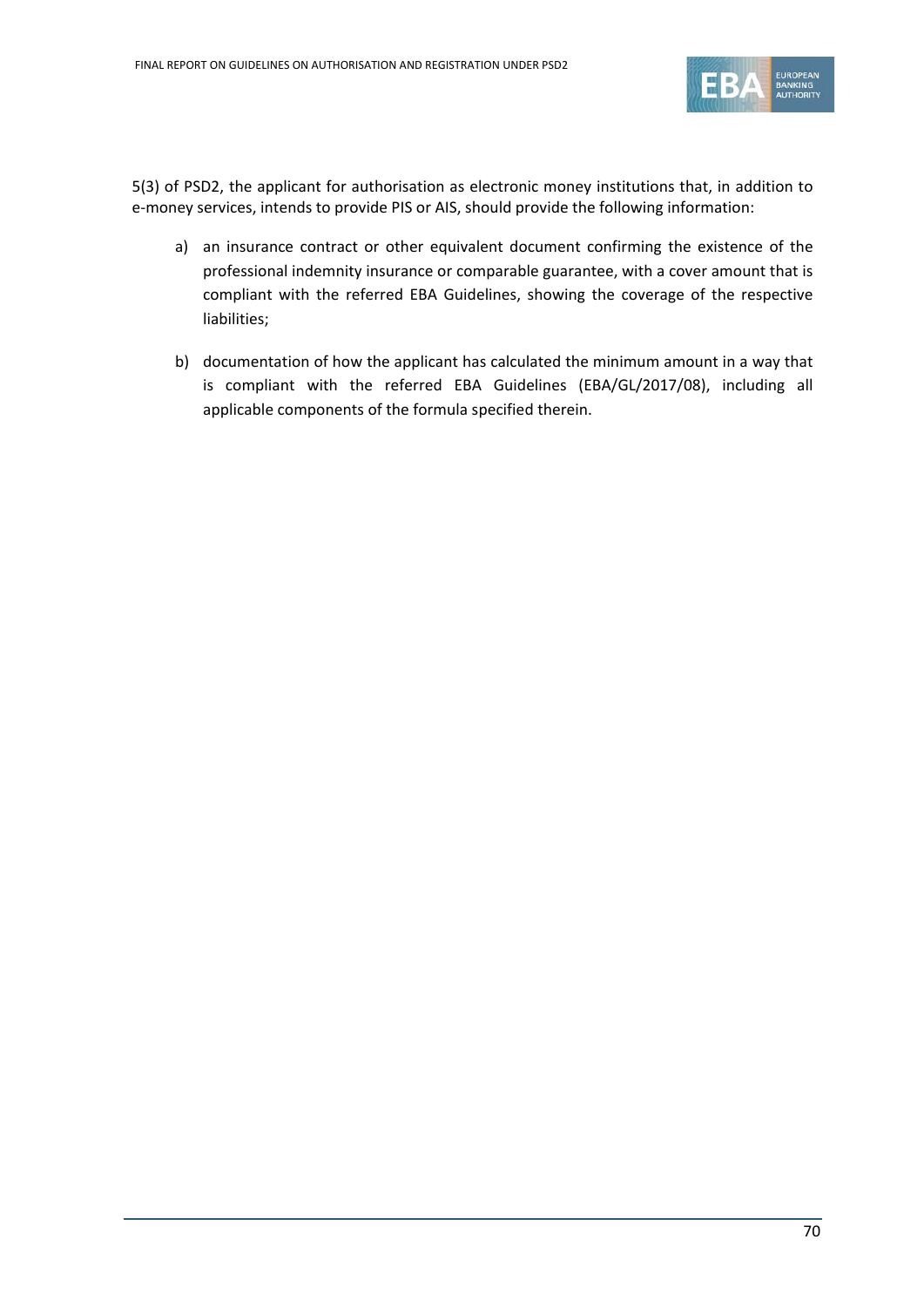

# 4.4. Guidelines regarding the assessment of completeness of the application

#### **Guideline 1: Assessment of the completeness of the application**

- 1.1. An application should be deemed to be complete for the purpose of Article 12 of Directive (EU) 2015/2366 if it contains all the information needed by the competent authorities in order to assess the application in accordance with these guidelines and with Article 5 of Directive (EU) 2015/2366.
- 1.2. Where the information provided in the application is assessed to be incomplete, the competent authority should send, in paper format or by electronic means, a request to the applicant, indicating in a clear way what information is missing, and should provide to the applicant the opportunity to submit the missing information.
- 1.3. Upon an application being assessed as complete, the competent authority should inform the applicant of that fact, together with the date of receipt of the complete application or, as the case may be, the date of receipt of the information that completed the application.
- 1.4. In any case, the competent authority may require the applicant to provide clarification on the information for the purposes of assessing the application.
- 1.5. Where an application contains information, or relies on information held by the competent authorities, which is no longer true, accurate or complete, an update to the application should be provided to the competent authorities without delay. The update should identify the information concerned, its location within the original application, the reason for the information no longer being true, accurate or complete, the updated information and confirmation that the rest of the information in the application remains true, accurate and complete.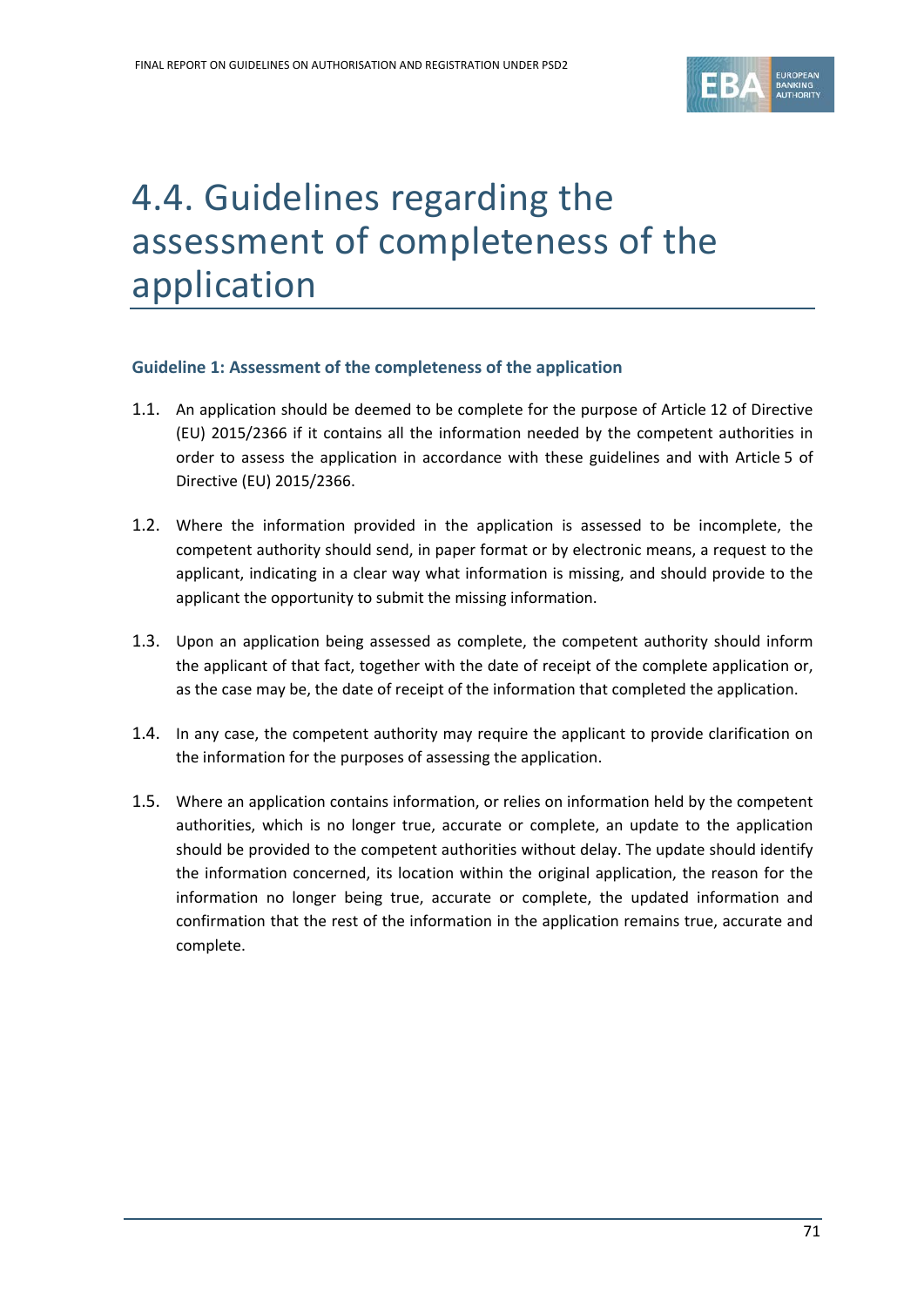

# 4. Accompanying documents

# 4.1 Draft cost-benefit analysis/impact assessment

Article 5(5) of Directive (EU) 2015/2366 (PSD2) mandates the EBA to develop guidelines on the information to be provided to CASs in the application for the authorisation of PIs. Article 33 of PSD2 and the *mutatis mutandi* clause for EMIs expand the mandate to AISPs and EMIs.

Article 16(2) of the EBA Regulation ((EU) No 1093/2010)provides that the EBA should carry out an analysis of 'the potential related costs and benefits' of any guidelines it develops. This analysis should provide an overview of the findings regarding the problem to be dealt with, the solutions proposed and the potential impact of these options.

This chapter contains an assessment of the impact on PIs, AISPs, EMIs and CAs arising from adopting the GLs on authorisation for PIs, under Article 5(5) of PSD2 (services 1-8 of Annex I to PSD2), AISPs and EMIs.

#### A. Identification of the problem and baseline scenario<sup>[7](#page-71-0)</sup>

The market for payment services in the EU is developing very dynamically, with the number of users and providers of innovative payment services rising continuously, increasing the need for an adequate regulatory and governance framework. PSD2 provides the legal foundation for the creation of an EU-wide single market for payments. Article 5 of this Directive specifies the application requirements for authorisation of PIs. It creates a legal basis for entry into the payment service market and thereby ensures that the objectives set by the Directive are pursued from the start of market creation. From feedback on the authorisation process under the previous payment service regulation framework (PSD1) from relevant payment providers and CAs, the EBA identified several problems in the authorisation application process, such as incompleteness of information, the low quality of the information received, long delays in providing requested information and the incorrect identification of the payment service intended to be provided by the applicant<sup>[8](#page-71-1)</sup>. The problems in the quality of the provided information and the information submission process lead to inefficiencies, misunderstandings, delays, a lack of transparency and regulatory arbitrage.

 $\overline{a}$ 

<span id="page-71-0"></span><sup>7</sup> See also *EBA consumer trends report 2016*, available at: <http://www.eba.europa.eu/documents/10180/1360107/Consumer+Trends+Report+2016.pdf>

<span id="page-71-1"></span> $8$  Based on EBA questionnaire issued to CAs in preparation of EBA guidelines on the authorisation of payment institutions under Article 5(5) of PSD2, 2016.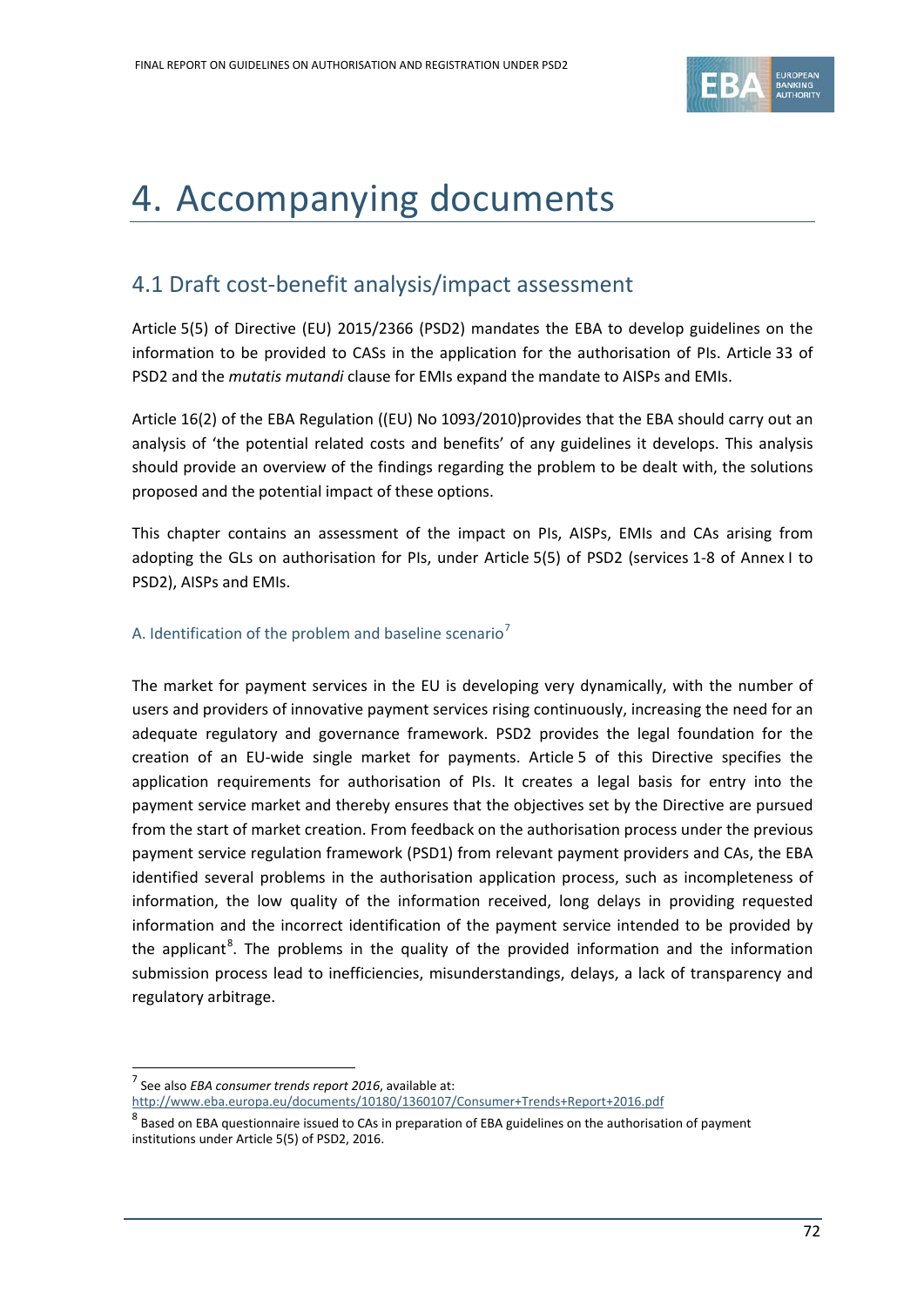

To address these issues, the GLs on authorisation of PIs provide a common list of information to be submitted by the applicant when applying for authorisation. They provide three sets of GLs separately for PIs (offering services as defined under 1-8 of Annex I PSD2), AISPs and EMIs, as well as a fourth regarding the assessment of the completeness of the application.

The baseline scenario, the status quo, is the authorisation approach under PSD2. The PIs submit authorisation information based on the requirements set by each Member State and on the requirements outlined in Article 5 of PSD2. Without the use of GLs on the authorisation, CAs might decide to apply different standards to the entry requirements for applications, allowing different administrative obligations for applicants from different Member States and thereby hampering the establishment of a level playing field. Further, GLs can increase the efficiency of the authorisation process, thereby encouraging new entrants and supporting the creation of a competitive market for payment services.

### B. Policy objectives<sup>[9](#page-72-0)</sup>

 $\overline{a}$ 

This CP introduces three distinct sets of draft GLs for PIs under Article 5(5) of PSD2 (services 1-8 of Annex I to PSD2), AISPs (point 8 of Annex I PSD2) and EMIs. Further, it provides GLs on the assessment of the completeness of the application.

In general, the objectives of the EBA are to improve the functioning of the internal market, including, in particular, the soundness, effectiveness and consistency of regulation and supervision. The EBA also aims to ensure the integrity, transparency, efficiency and orderly functioning of financial markets, prevent regulatory arbitrage and promote equal conditions for competition.

More specifically, the GLs contribute to the general objectives by providing a set of document requirements for PSPs in order to facilitate the authorisation process. The guidelines that have been developed clarify which information is required to be provided by applicants to CAs. Each set of GLs is adapted to the nature of the service provided by the PSP. The specific objectives of the GLs for the applicants, the CAs and Member States, the payment service users and the EBA are stated in paragraph 10 of this CP. These GLs were drafted to bring the following benefits to the stakeholders concerned:

*for applicants: greater transparency and clarity, level playing field;*

<span id="page-72-0"></span><sup>9</sup> See also EBA, *Annual Report 2016* [\(http://www.eba.europa.eu/documents/10180/1879387/DZAB17001ENN+-](http://www.eba.europa.eu/documents/10180/1879387/DZAB17001ENN+-+EBA+Annual+Report+2016.pdf/4c08e80f-ea87-4643-90cb-a2a02230c0a2) [+EBA+Annual+Report+2016.pdf/4c08e80f-ea87-4643-90cb-a2a02230c0a2\)](http://www.eba.europa.eu/documents/10180/1879387/DZAB17001ENN+-+EBA+Annual+Report+2016.pdf/4c08e80f-ea87-4643-90cb-a2a02230c0a2); and *The EBA 2016 Annual Work Programme* (http://www.eba.europa.eu/documents/10180/1232192/EBA+Work+Programme+2016.pdf/870adf40 a595-49c3-b937-680cb1135a30).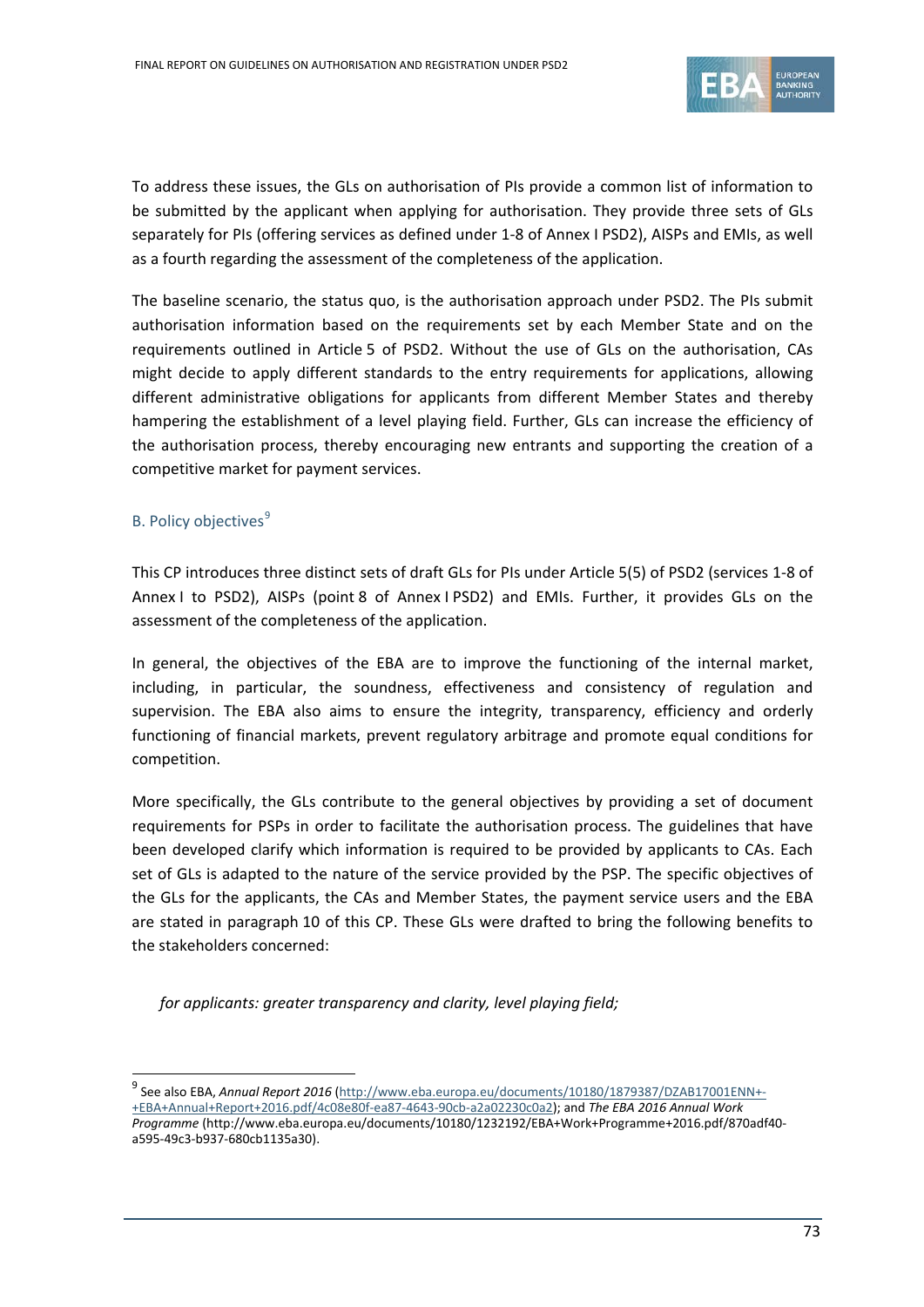

*for CAs and Member States: increased quality in the information provided by applicants, indirect contribution to harmonised supervision;*

*for payment services users: transparency and safety.*

Operationally, the GLs were drafted considering several options with a view to ensuring transparency for the different types of service providers and to ensure that applications can be effectively supervised by CAs.

### C. Options considered and preferred options

This section of the cost-benefit analysis aims at comparing the alternative options for developing and fulfilling the mandate, and provides the rationale behind the preferred options, assuming the full adoption, national implementation and compliance with the GLs by CASs.

During the drafting of the GLs, the EBA considered different scenarios. A questionnaire conducted in the first half of 2016 served as the basis for the work. Twenty-four CASs and the members of two relevant European trade associations gave detailed feedback on the current status of the authorisation process for PIs under the existing PSD1. The questionnaire identified that the payment service identification process, the information submission process and the number of documents to be provided are issues that need to be addressed by the EBA.

#### Payment service(s) identification process

The applicant is required to identify the payment service it provides. In order to facilitate this payment service(s) identification process during the authorisation, the EBA considered that the applicant can:

Option 1.1: self-identify the payment service it intends to provide;

Option 1.2: choose from a non-exhaustive list of examples in the GLs; or

Option 1.3: choose from a non-exhaustive list of examples in the background and rationale section of the CP.

For the payment service(s) identification process, it was decided that option 1.1 is preferred, i.e. that the applicant provides its own description of the provided payment service. This will help the applicant to provide CAs with complete and accurate information, to smoothen the assessment stage and speed up the authorisation procedure. To achieve the objective, it helps to establish an efficient authorisation process for PIs and CAs. Further, allowing the applicants to submit their own description of the type of payment service avoids the exclusion of certain business models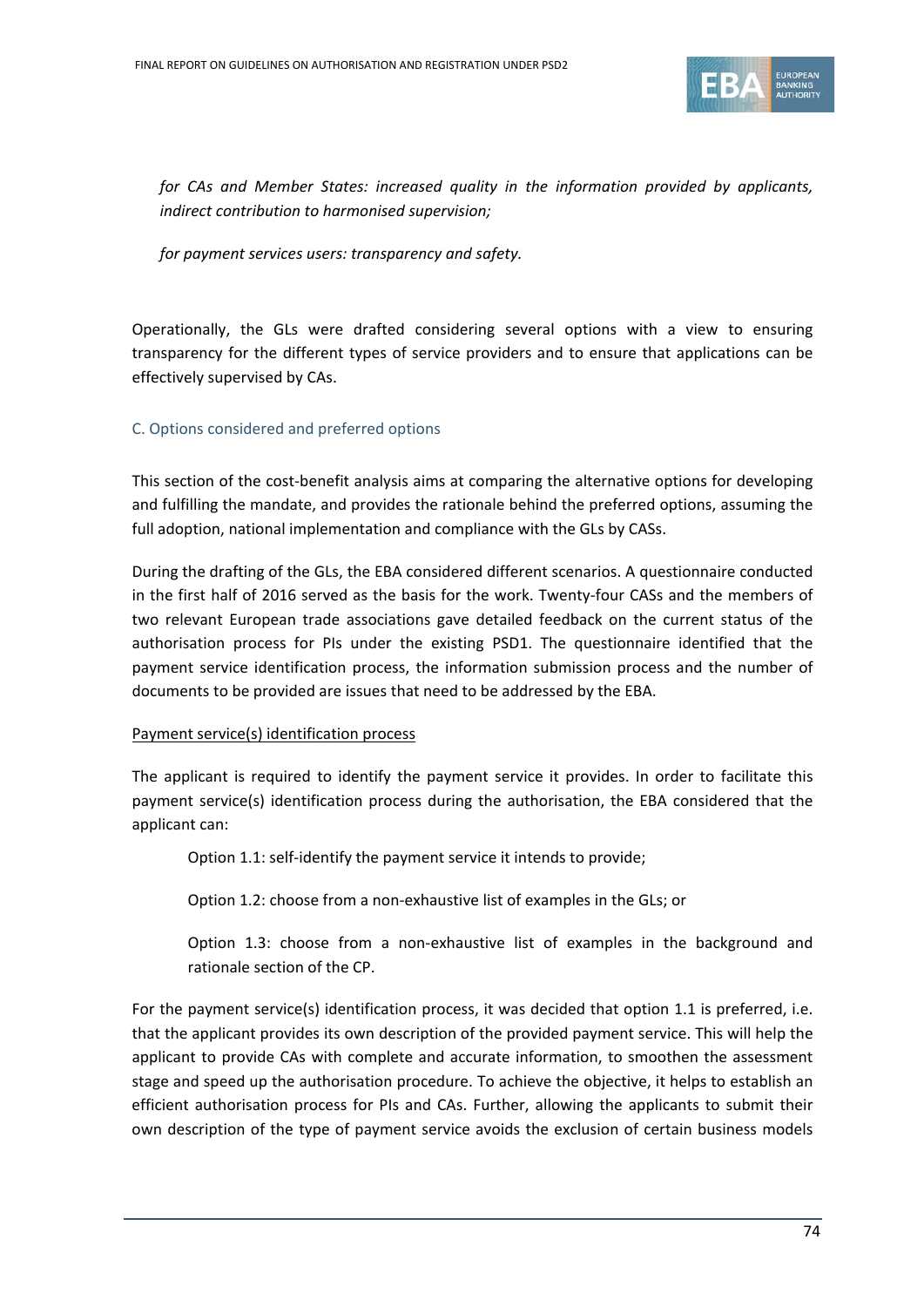

and thus strengthens innovation, supporting the objective to create a competitive market in payment services.

#### Information submission process

The authorisation process is facilitated when CAs receive from applicants information with a high degree of granularity. In order to improve the submission process of such detailed information, the EBA considered that applicants could use the following submission formats:

Option 2.1: templates;

Option 2.2: a list of information; or

Option 2.3: a combined format<sup>10</sup>.

For the information submission process, the EBA considers that option 2.2 is preferable, as it facilitates the alignment of the authorisation processes carried out by CAs<sup>[11](#page-74-1)</sup> that do not use any templates for the submission process. In addition, an alignment with related regulatory standards developed by the EBA for other EU directives allows CAs to create a harmonised execution of application processing, leading to further efficiency gains.

Further, the EBA considered:

 $\overline{a}$ 

Option 3.1: providing one set of GLs for all payment services;

Option 3.2: providing three separate sets of GLs for services 1-8 of Annex I to PSD2, for PIS only and for AIS only; and

Option 3.3: providing a joint set of GLs for services 1-8 of Annex I to PSD2 and for PIS, and a set of GLs for AIS.

In addition, the CP addresses EBA mandates to cover EMIs as set out in Article 3.1 of Directive 2009/110/EC (EMD), which is why the EBA considered:

Option 4.1: developing a joint set of GLs for EMIs and other PIs; and

Option 4.2: developing a specific set of GLs for EMIs.

The EBA considered the significance of the introduction of new payment services in PSD2 and the legal nature of the service provider during the drafting of the GLs and concluded that option 3.3 in

<span id="page-74-1"></span><span id="page-74-0"></span><sup>&</sup>lt;sup>10</sup> A combined option includes a list of information and the provision of templates for two requirements.<br><sup>11</sup> EBA, 2016, Consultation Paper – Joint ESMA and EBA Guidelines on the assessment of the suitability of members the management body and key function holders under Directive 2013/36/EU and Directive 2014/65/EU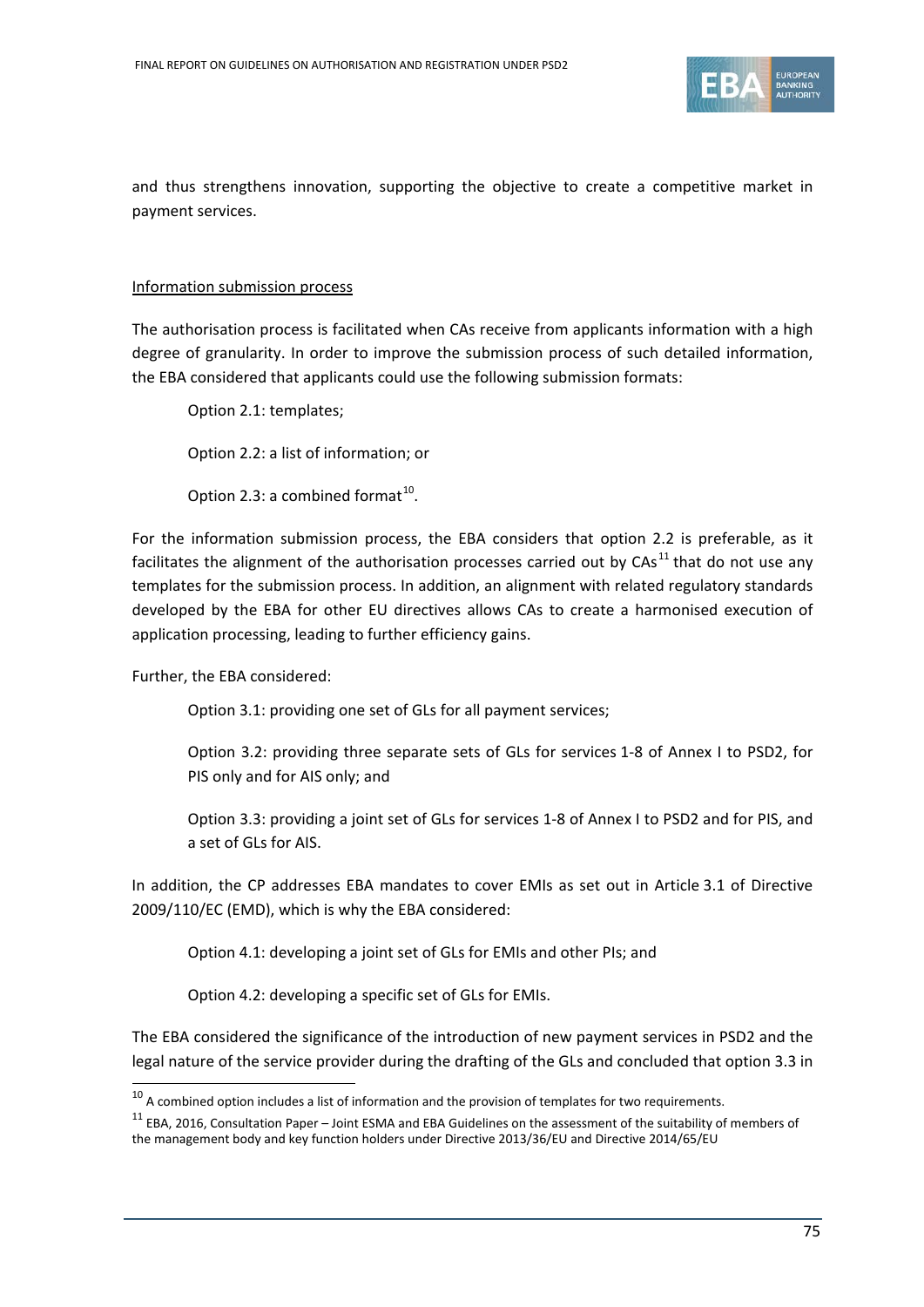

combination with option 4.2 would be preferable, i.e. to provide three distinct sets of GLs: one set for PIs offering services 1-8 of Annex I to PSD2, one set for AISPs and one set for EMIs.

The preference for these two options is based on the legal nature of the service providers. For providers of AIS, different legal requirements under PSD2 result in different information being required for the application process. A distinct set of GLs for providers of AIS and EMIs ensures transparency for the applicant, which in turn should enhance information quality. It clarifies the GLs, which facilitates the information submission process and thereby reduces the administrative burden for the applicant and the CAs.

## D. Cost-benefit analysis<sup>[12](#page-75-0)</sup>

 $\overline{a}$ 

The preferred options developed in the GLs set important standards for the structure and content of the requested information for the authorisation of PIs. The implementation of the preferred options is expected to have a low impact on the administrative costs for CAs and limited additional costs for PIs, AISPs and EMIs. The adoption of the three different GLs results in a oneoff administrative alignment of the already established requirements in each jurisdiction, limiting the change required from the current use of templates for the submission of some information items. Several CAs are already using templates for the suitability of members of the management body and key function holders. In the long term, the benefits will outweigh the initial costs, as the alignment within and among CAs in different jurisdictions will benefit the exchange of information and facilitate comparison between PIs, establishing a competitive market.

Given the alternative options outlined above, the options chosen for the GLs will benefit CAs and PIs, AISPs and EMIs. The harmonisation of submitted information through the adoption of a list of information is expected to introduce transient administrative implementation costs for CAs. It will permanently benefit CAs and PIs by ensuring that CAs receive the information they require, and reduce the likelihood of requests for further information. It will also improve consistency in the formats used by PIs and will facilitate their compliance with the notification requirements set by the GLs. Clear and detailed instructions and definitions facilitate the reporting process, and will therefore reduce administrative costs and increase the quality and accountability of reported data. This approach improves the exchange of information within and between CAs, which will improve the functioning of the internal market, including, in particular, the soundness, effectiveness and consistency of regulation and supervision.

<span id="page-75-0"></span><sup>&</sup>lt;sup>12</sup> For further reference, see also COM, 'Impact assessment accompanying the PSD2 proposal' (2014).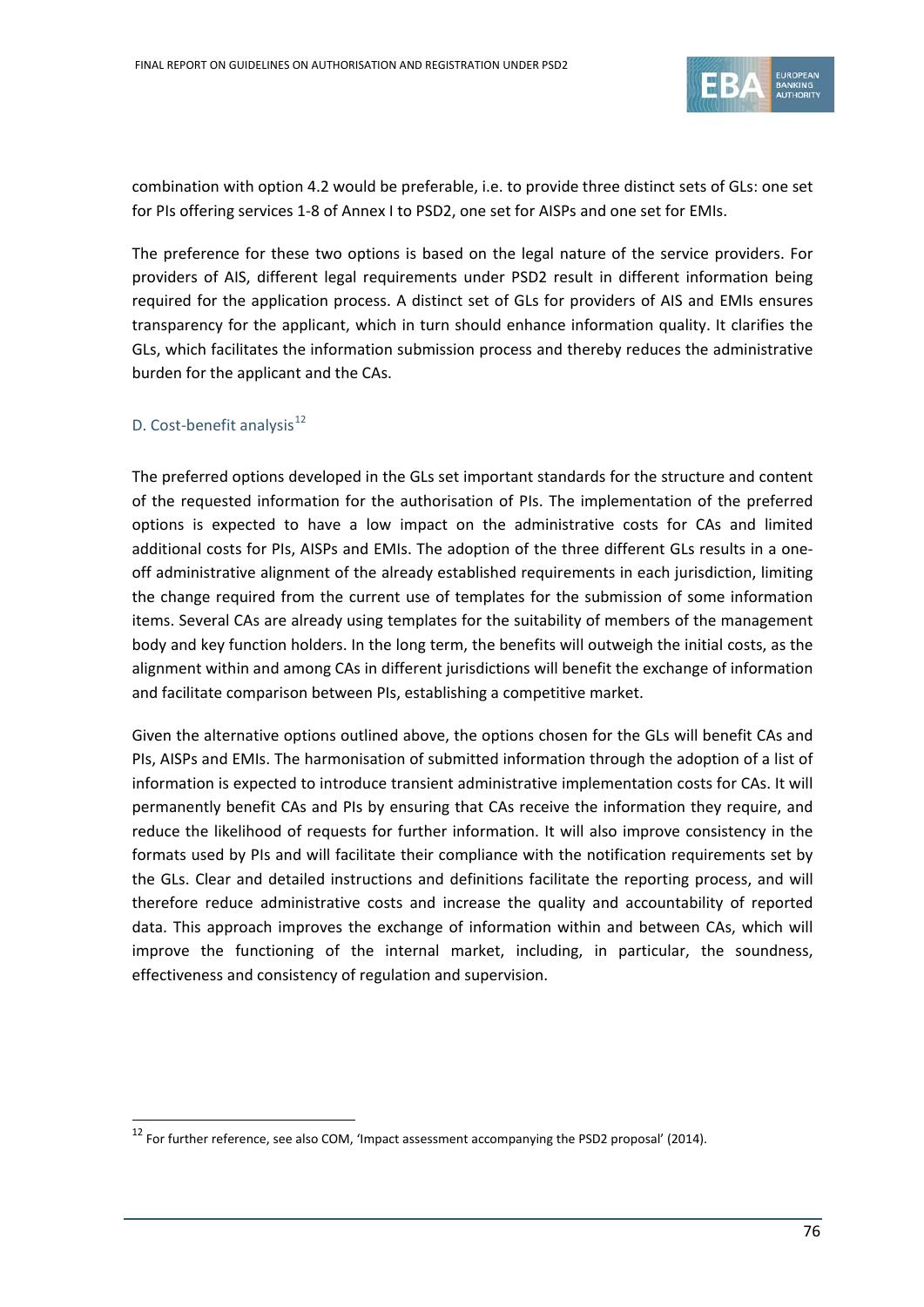

# 4.2 Feedback table

| <b>No</b> | <b>Response reference</b>           | Summary of responses received                                                                                                                                                                                                                                                                                                                             | <b>EBA analysis and feedback</b>                                                                                                                                                                                                                                                           | Amendments to the proposal                                                                                                                                                                                                                                                                                                                                                                                                                                                                                                                                                                                                                                                                                                                                                                                                                                                                                                                                                                                                                                                                                                                                                                                                                                                                                                                                                                                                                                                                                                          |  |
|-----------|-------------------------------------|-----------------------------------------------------------------------------------------------------------------------------------------------------------------------------------------------------------------------------------------------------------------------------------------------------------------------------------------------------------|--------------------------------------------------------------------------------------------------------------------------------------------------------------------------------------------------------------------------------------------------------------------------------------------|-------------------------------------------------------------------------------------------------------------------------------------------------------------------------------------------------------------------------------------------------------------------------------------------------------------------------------------------------------------------------------------------------------------------------------------------------------------------------------------------------------------------------------------------------------------------------------------------------------------------------------------------------------------------------------------------------------------------------------------------------------------------------------------------------------------------------------------------------------------------------------------------------------------------------------------------------------------------------------------------------------------------------------------------------------------------------------------------------------------------------------------------------------------------------------------------------------------------------------------------------------------------------------------------------------------------------------------------------------------------------------------------------------------------------------------------------------------------------------------------------------------------------------------|--|
|           | Feedback on responses to Question 1 |                                                                                                                                                                                                                                                                                                                                                           |                                                                                                                                                                                                                                                                                            |                                                                                                                                                                                                                                                                                                                                                                                                                                                                                                                                                                                                                                                                                                                                                                                                                                                                                                                                                                                                                                                                                                                                                                                                                                                                                                                                                                                                                                                                                                                                     |  |
| 1.        | General responses                   | One respondent pointed out that the GLs should<br>use the PDS2 terminology or define other terms<br>used throughout its provisions (e.g. 'key<br>systems', 'key data', 'key persons').                                                                                                                                                                    | The GLs should be read in line with the terminology and<br>definitions provided in PSD2. In addition, the EBA clarifies<br>that what is 'key' needs to be decided by the applicant and<br>assessed by the CAS on the basis of the proportionality<br>principle.                            | None.                                                                                                                                                                                                                                                                                                                                                                                                                                                                                                                                                                                                                                                                                                                                                                                                                                                                                                                                                                                                                                                                                                                                                                                                                                                                                                                                                                                                                                                                                                                               |  |
| 2.        | Background and<br>rationale         | Several respondents, while agreeing with the<br>objectives of the GLs identified by the EBA in<br>general, raised concerns as regards the<br>proportionality principle and recommended that<br>the level playing field objective should be<br>clarified in order to confirm that the level and<br>detail of the information expected is<br>proportionate. | The EBA, while acknowledging that the proportionality<br>principle is a general rule of law and that it has already<br>been covered in GL 1 of all three sets of GLs, the EBA<br>acknowledges that further clarification is required and has<br>therefore amended GL 1.1 for this purpose. | A new point 1 has been added to GL 1 that reads:<br>1.1 This set of guidelines applies to applicants for authorisation as<br>payment institutions. This includes applicants that intend to provide<br>any service(s) referred to in points 1-7 of Annex I to PSD2 or service 8<br>in combination with other payment services. Applicants that intend to<br>provide only the service referred to in point 8 of Annex I to PSD2 are<br>subject to the specific set of guidelines for account information service<br>providers set out in section 4.2<br>Amendments have been made to points 2, 3 and 4 of GL 1 which read:<br>1.42 The information provided by applicants should be true, complete,<br>accurate and up to date. All applicants should comply with all the<br>provisions in the set of guidelines that applies to them. The level of<br>detail should be proportionate, and to the applicant's size and internal<br>organisation, and to the nature, scope, complexity and riskiness of the<br>particular service (s) that the applicant intends to provide. In any<br>event, in accordance with Directive (EU) 2015/2366, the directors and<br>the persons responsible for the management of the payment<br>institution are of good repute and possess appropriate knowledge and<br>experience to perform payment services, regardless of the<br>institution's size, internal organisation and the nature, scope and<br>complexity of its activities and the duties and responsibilities of the<br>specific position. |  |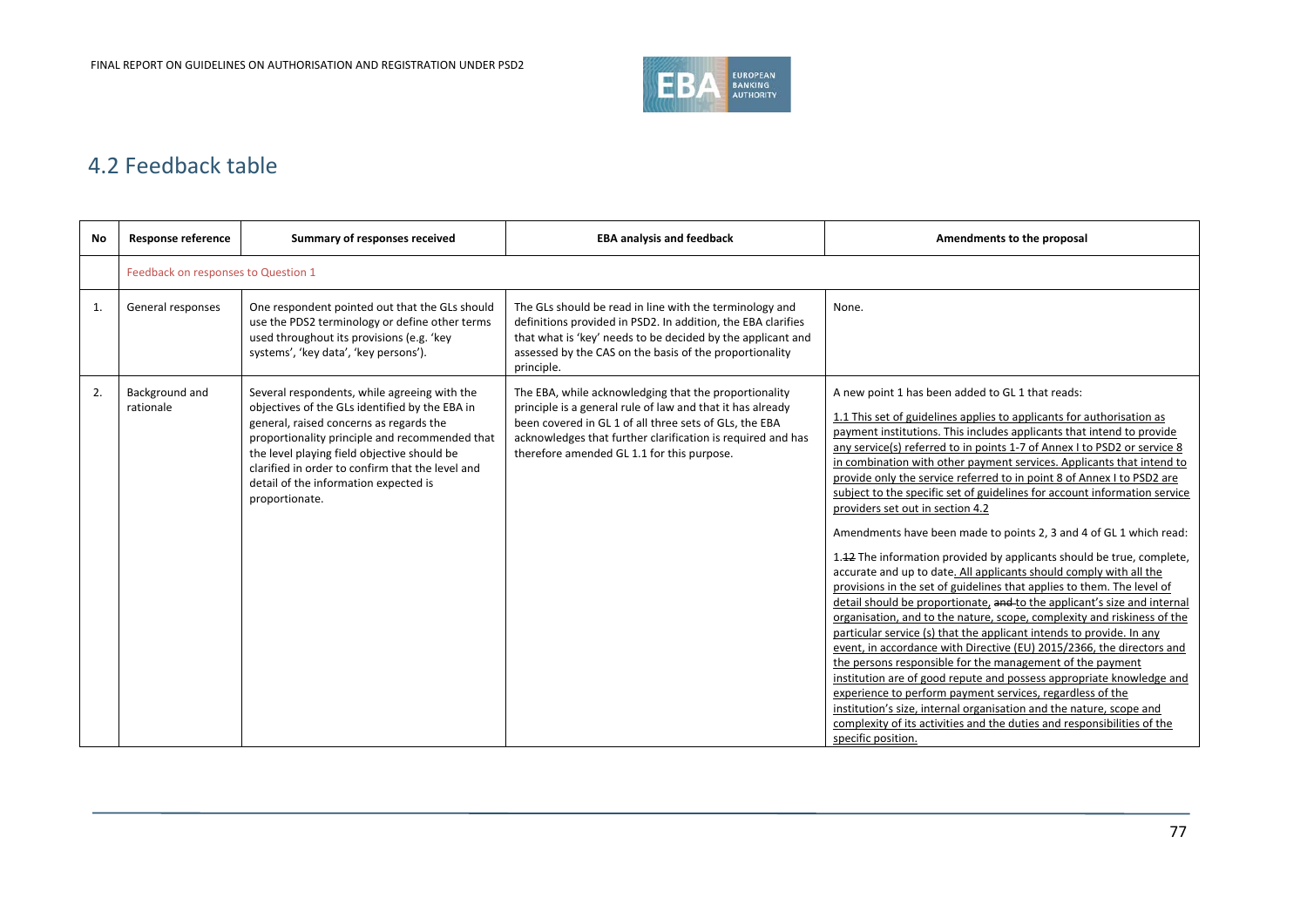

| No | <b>Response reference</b>   | Summary of responses received                                                                                                                                                                                                                                                                                                                                                                     | <b>EBA analysis and feedback</b>                                                                                                                                                                                                                                                                                                                                                                                                                                                        | Amendments to the proposal                                                                                                                                                                                                                                                                                                                                                                                                                                                                                                                                                                                                                                                                                                                                                                                                                        |
|----|-----------------------------|---------------------------------------------------------------------------------------------------------------------------------------------------------------------------------------------------------------------------------------------------------------------------------------------------------------------------------------------------------------------------------------------------|-----------------------------------------------------------------------------------------------------------------------------------------------------------------------------------------------------------------------------------------------------------------------------------------------------------------------------------------------------------------------------------------------------------------------------------------------------------------------------------------|---------------------------------------------------------------------------------------------------------------------------------------------------------------------------------------------------------------------------------------------------------------------------------------------------------------------------------------------------------------------------------------------------------------------------------------------------------------------------------------------------------------------------------------------------------------------------------------------------------------------------------------------------------------------------------------------------------------------------------------------------------------------------------------------------------------------------------------------------|
|    |                             |                                                                                                                                                                                                                                                                                                                                                                                                   |                                                                                                                                                                                                                                                                                                                                                                                                                                                                                         | 1.23 When submitting the information required, the applicant should<br>avoid making references to specific sections of internal<br>procedures/documents. Instead, the applicant should extract the<br>relevant sections and provide these to the competent authority (CA).                                                                                                                                                                                                                                                                                                                                                                                                                                                                                                                                                                        |
|    |                             |                                                                                                                                                                                                                                                                                                                                                                                                   |                                                                                                                                                                                                                                                                                                                                                                                                                                                                                         | 1.34 Should the competent authorities require clarifications on the<br>information that has been submitted, the applicant should provide<br>such clarification without delay.                                                                                                                                                                                                                                                                                                                                                                                                                                                                                                                                                                                                                                                                     |
|    |                             |                                                                                                                                                                                                                                                                                                                                                                                                   |                                                                                                                                                                                                                                                                                                                                                                                                                                                                                         | 1.4 Institutions should take into account their size, internal<br>organisation and the nature, scale, and complexity of their activities<br>when developing and implementing policies and processes. In any<br>event, in accordance with Directive (EU) 2015/2366, the directors and<br>the persons responsible for the management of the account<br>information service provider are of good repute and possess<br>appropriate knowledge and experience to perform account<br>information services, regardless of the institution's size, internal<br>organisation and the nature, scope and the complexity of its activities<br>and the duties and responsibilities of the specific position.<br>1.5 All personal data requested under these guidelines for registration<br>as account information service providers (AISPs) are needed for the |
|    |                             |                                                                                                                                                                                                                                                                                                                                                                                                   |                                                                                                                                                                                                                                                                                                                                                                                                                                                                                         | assessment of the application and will be treated by the competent<br>authority in accordance with the professional secrecy obligations set<br>out in PSD2, without prejudice to applicable Union law and rational<br>requirements and procedures on the exercise of the right to access,<br>rectify, cancel or oppose.                                                                                                                                                                                                                                                                                                                                                                                                                                                                                                                           |
| 3. | Background and<br>rationale | Several respondents consider the required level<br>of information (long list of requirements)<br>detrimental to PIS and AIS entities. They stress<br>that the level of information required is<br>disproportionate to the objective of security and<br>customer protection, leading to a heavy burden<br>especially for small entities that could be<br>discouraged from entering the market even | The EBA considers that the scope of requirements for PISPs<br>and AISPs is proportionate to the issues of security and a<br>supervision expectation. Only providers ensured to provide<br>services in a safe and secure way can be powered to<br>conduct an activity as a PISP or an AISP.<br>Furthermore, the EBA clarifies that the structure of the GLs<br>already provides proportionality, as required by the Level 1<br>text. AISPs are exempted from some of the requirements as |                                                                                                                                                                                                                                                                                                                                                                                                                                                                                                                                                                                                                                                                                                                                                                                                                                                   |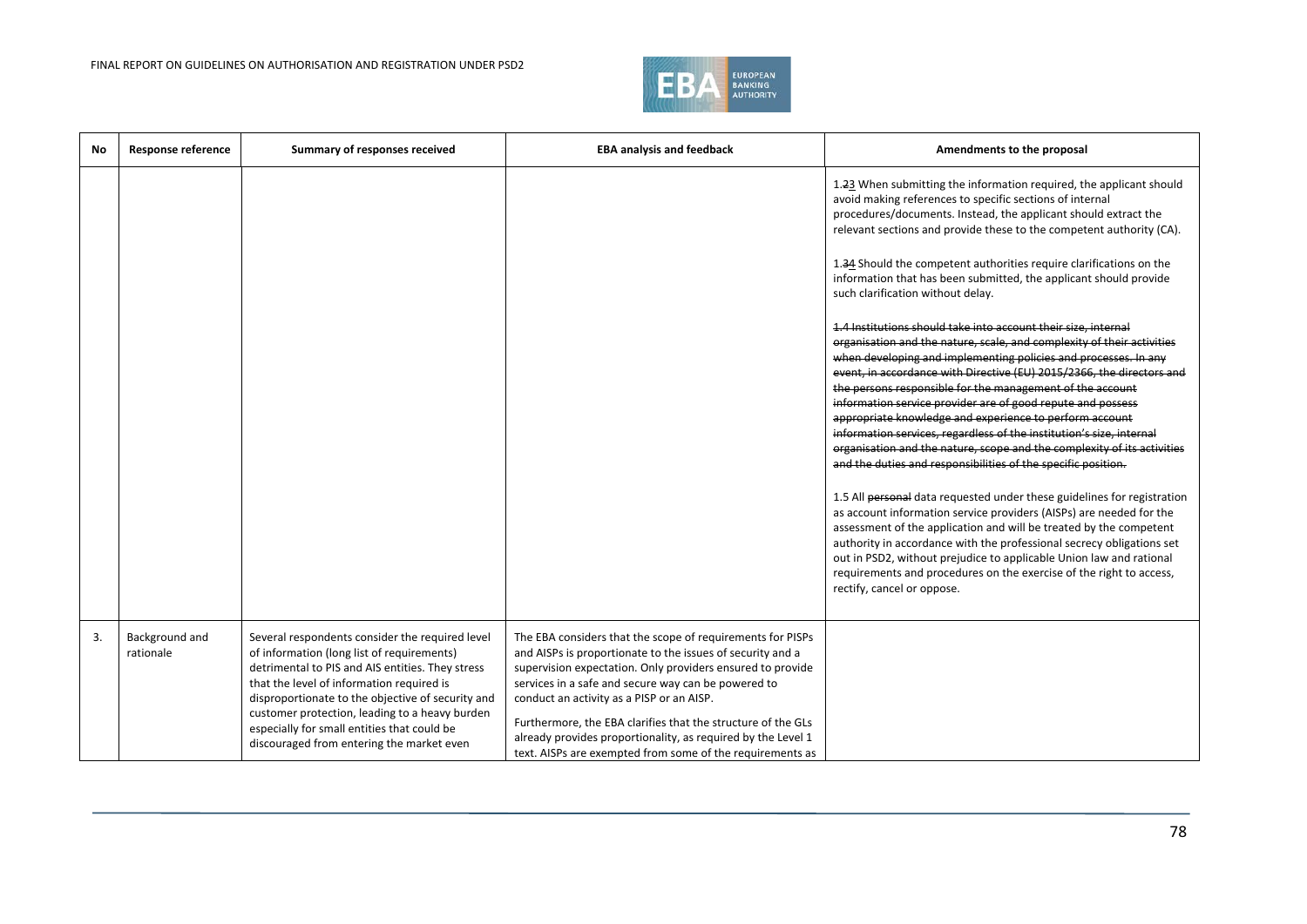

| <b>No</b>    | <b>Response reference</b>   | Summary of responses received                                                                                                                                                                                                                                                                                                                                                                                                                                                                                                                                              | <b>EBA analysis and feedback</b>                                                                                                                                                                                                                                                                                                                                                                                                                                                                                                                             | Amendments to the proposal                                                                                                                                                                                                                                                                                                                                                                                                                                                                                                                                                                                                                                                                                                                                                                                                                                                                                                                                                                                                                                                                                                                                                                                                                                                                                                                                                                                                                                              |
|--------------|-----------------------------|----------------------------------------------------------------------------------------------------------------------------------------------------------------------------------------------------------------------------------------------------------------------------------------------------------------------------------------------------------------------------------------------------------------------------------------------------------------------------------------------------------------------------------------------------------------------------|--------------------------------------------------------------------------------------------------------------------------------------------------------------------------------------------------------------------------------------------------------------------------------------------------------------------------------------------------------------------------------------------------------------------------------------------------------------------------------------------------------------------------------------------------------------|-------------------------------------------------------------------------------------------------------------------------------------------------------------------------------------------------------------------------------------------------------------------------------------------------------------------------------------------------------------------------------------------------------------------------------------------------------------------------------------------------------------------------------------------------------------------------------------------------------------------------------------------------------------------------------------------------------------------------------------------------------------------------------------------------------------------------------------------------------------------------------------------------------------------------------------------------------------------------------------------------------------------------------------------------------------------------------------------------------------------------------------------------------------------------------------------------------------------------------------------------------------------------------------------------------------------------------------------------------------------------------------------------------------------------------------------------------------------------|
|              |                             | though they would otherwise provide useful<br>services to their clients.                                                                                                                                                                                                                                                                                                                                                                                                                                                                                                   | per Article 33 of PSD2 and this is reflected in the GLs, as<br>there is a different set of GLs for these providers.                                                                                                                                                                                                                                                                                                                                                                                                                                          |                                                                                                                                                                                                                                                                                                                                                                                                                                                                                                                                                                                                                                                                                                                                                                                                                                                                                                                                                                                                                                                                                                                                                                                                                                                                                                                                                                                                                                                                         |
| $\mathbf{4}$ | Background and<br>rationale | One respondent is in favour of subjecting small<br>service providers to the same application<br>procedure as applies to larger service providers.<br>They are of the opinion that, especially in the<br>case of providers of new services like PIS, the<br>trust element in the PIS needs to be established<br>towards consumers, which will then provide a<br>level playing field once the small service<br>providers grow progressively.                                                                                                                                 | The trust element needs to be taken into account for any<br>PSP.                                                                                                                                                                                                                                                                                                                                                                                                                                                                                             | None.                                                                                                                                                                                                                                                                                                                                                                                                                                                                                                                                                                                                                                                                                                                                                                                                                                                                                                                                                                                                                                                                                                                                                                                                                                                                                                                                                                                                                                                                   |
| 5.           | Background and<br>rationale | Pursuant to another respondent, the objectives<br>for ASPSPs are missing in the current draft.<br>Cooperative banks would like to see explicitly<br>mentioned that the GLs seek to strengthen the<br>liability regime governing the interactions<br>between the different actors involved in<br>electronic payment transactions. From the<br>perspective of ASPSPs, the GLs should contain<br>clear and precise rules to increase the certainty<br>with which ASPSPs can take their decisions.<br>Ultimately, the GLs will strengthen the principle<br>of legal certainty. | The EBA agrees with this proposal and adds this objective<br>to the objectives of the GLs that were already set out in the<br>CP.<br>However, the EBA clarifies that the rules on rights,<br>obligations and liability regime between PSPs are set out in<br>Title IV of PSD2, whereas the GLs that the EBA has been<br>mandated to develop under Article 5 merely specify the<br>information to be submitted in the application for<br>authorisation as PIs. The GLs therefore contribute to<br>providing certainty to market participants only indirectly. | Paragraphs 5 and 6 have been added to the rationale section of the<br>Guidelines:<br>5. Overall, the respondents agreed with the objectives of the GLs set<br>out by the EBA in the CP (for applicants; for CAs and Member States;<br>for payment service users; and for the EBA). In addition, a few<br>respondents requested that a further objective for account<br>information service providers should be added, specifically that the<br>GLs seek to strengthen the liability regime governing the interactions<br>between the different actors involved in electronic payment<br>transactions. In the respondents' view, from the perspective of<br>account servicing payment service providers (ASPSPs), the GLs should<br>contain clear and precise rules to increase the certainty with which<br>ASPSPs can make decisions and, ultimately, the GLs should strengthen<br>the principle of legal certainty.<br>6. The EBA agrees with this proposal and to add this objective to those<br>that the EBA had set out in the CP. However, the EBA clarifies that the<br>rules on rights, obligations and the liability regime among PSPs are set<br>out in Title IV of PSD2 itself, whereas the GLs that the EBA has been<br>mandated to develop under Article 5 merely specify the information<br>to be submitted in the application for authorisation as PIs. The GLs<br>therefore contribute to providing certainty to market participants only<br>indirectly. |
| 6.           | Background and              | One respondent pointed out that supervision                                                                                                                                                                                                                                                                                                                                                                                                                                                                                                                                | The EBA shares this point of view.                                                                                                                                                                                                                                                                                                                                                                                                                                                                                                                           | None.                                                                                                                                                                                                                                                                                                                                                                                                                                                                                                                                                                                                                                                                                                                                                                                                                                                                                                                                                                                                                                                                                                                                                                                                                                                                                                                                                                                                                                                                   |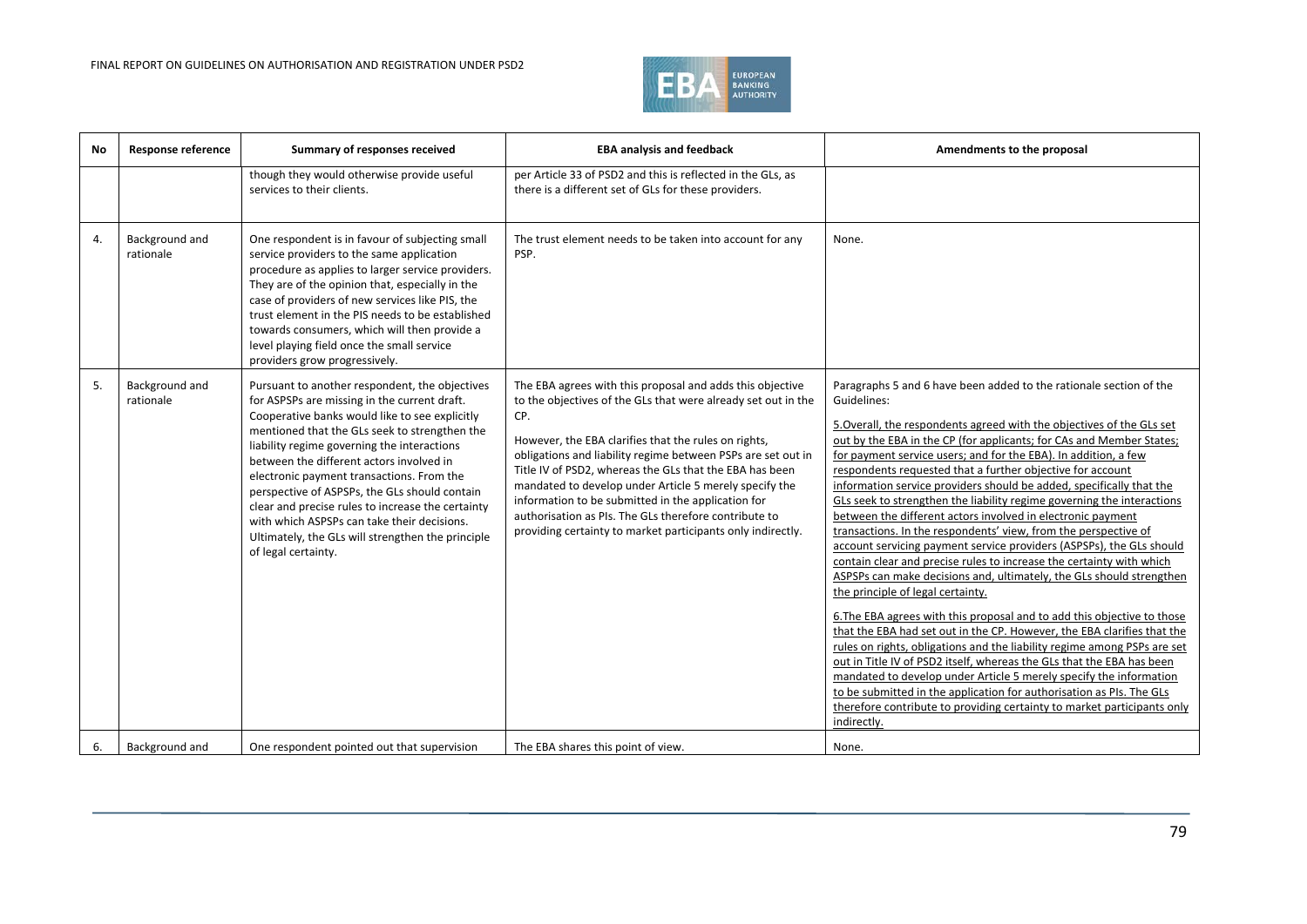

| No | Response reference          | Summary of responses received                                                                                                                                                                                                                                                                                                                                                                                                                                                                                                                                                                                                                                                                                                                                                                                                                                                                                                                      | <b>EBA analysis and feedback</b>                                                                                                                                                                                                                                                                                                                                                                                                                                                                                                                                                                                                                                                                                                                                                                                                                                                                                                                                                                                                                                                                                                                                           | Amendments to the proposal                                                                                                                                                                                                                                                                                                                                                                                                                                                                                                                                        |
|----|-----------------------------|----------------------------------------------------------------------------------------------------------------------------------------------------------------------------------------------------------------------------------------------------------------------------------------------------------------------------------------------------------------------------------------------------------------------------------------------------------------------------------------------------------------------------------------------------------------------------------------------------------------------------------------------------------------------------------------------------------------------------------------------------------------------------------------------------------------------------------------------------------------------------------------------------------------------------------------------------|----------------------------------------------------------------------------------------------------------------------------------------------------------------------------------------------------------------------------------------------------------------------------------------------------------------------------------------------------------------------------------------------------------------------------------------------------------------------------------------------------------------------------------------------------------------------------------------------------------------------------------------------------------------------------------------------------------------------------------------------------------------------------------------------------------------------------------------------------------------------------------------------------------------------------------------------------------------------------------------------------------------------------------------------------------------------------------------------------------------------------------------------------------------------------|-------------------------------------------------------------------------------------------------------------------------------------------------------------------------------------------------------------------------------------------------------------------------------------------------------------------------------------------------------------------------------------------------------------------------------------------------------------------------------------------------------------------------------------------------------------------|
|    | rationale                   | across the EU is extremely important.                                                                                                                                                                                                                                                                                                                                                                                                                                                                                                                                                                                                                                                                                                                                                                                                                                                                                                              |                                                                                                                                                                                                                                                                                                                                                                                                                                                                                                                                                                                                                                                                                                                                                                                                                                                                                                                                                                                                                                                                                                                                                                            |                                                                                                                                                                                                                                                                                                                                                                                                                                                                                                                                                                   |
| 7. | Background and<br>rationale | From the perspective of one respondent, the CP<br>only gives examples for entities acting<br>exclusively as AISPs or exclusively as PISPs, but<br>lacks examples for combined AISP and PISP<br>entities. The heading of Chapter 4.1 implies that<br>it also includes AISPs providing services 1-8 as<br>specified in Annex I to PSD2, but the exemptions<br>specified in Chapter 4.1 refer to only providers<br>of PIS. The respondent inquires whether a<br>combined provider is to apply as a full PI and<br>whether it should prepare two different<br>applications. Having two completely separate<br>applications seems inefficient as some of the<br>information will be the same for both                                                                                                                                                                                                                                                   | The EBA clarifies that the entities that are going to provide<br>a combination of PIS and AIS are subject to the first set of<br>guidelines, i.e. they are PIs, they should submit only one<br>application for authorisation as a PI and, when doing so,<br>they should submit the information set out in Chapter 4.1.<br>The GLs contained herein concern the information required<br>from applicants for authorisation as PIs for the provision of<br>services 1-8 of Annex I to PSD2, i.e. these GLs apply to<br>applicants that will provide both PIS and AIS. The EBA<br>further clarifies this by the introduction of a new point to<br>GL 1.<br>The exemptions referred to by the respondent specified in<br>Chapter 4.1 are not, as such, exemptions. Instead, these are<br>provisions that are not applicable to providers of only PIS,                                                                                                                                                                                                                                                                                                                           | New GL 1.1.<br>A new point 1 has been added to GL 1 that reads:<br>1.1 This set of guidelines applies to applicants for authorisation as<br>payment institutions. This includes applicants that intend to provide<br>any service(s) referred to in points 1-7 of Annex I to PSD2 or service 8<br>in combination with other payment services. Applicants that intend to<br>provide only the service referred to in point 8 of Annex I to PSD2 are<br>subject to the specific set of guidelines for account information service<br>providers set out in section 4.2 |
|    |                             | applications. The respondent has asked for<br>clearer guidelines on how to treat combined<br>entities.                                                                                                                                                                                                                                                                                                                                                                                                                                                                                                                                                                                                                                                                                                                                                                                                                                             | specifically providers of only PIS do not have own funds<br>requirements, and hence those provisions are not<br>applicable to them.                                                                                                                                                                                                                                                                                                                                                                                                                                                                                                                                                                                                                                                                                                                                                                                                                                                                                                                                                                                                                                        |                                                                                                                                                                                                                                                                                                                                                                                                                                                                                                                                                                   |
| 8. | Background and<br>rationale | Another respondent considers the third country<br>access to EU payment services and related<br>platforms important and would like to make sure<br>that the principle of proportionality as set out in<br>the GLs applies, so that that appropriate<br>requirements are imposed during the<br>authorisation/registration procedure. A robust<br>and proportionate authorisation/registration<br>regime under PSD2 is essential to ensure that<br>the EU market for payment services does not<br>present a competitive disadvantage to providers<br>from third countries. This factor is becoming<br>more important in light of the UK's impending<br>exit from the EU. The respondent notes that<br>PSD2 does not capture third country providers,<br>but captures transactions with an EU institution<br>and payment in third country currencies and<br>they would like to ensure that third country<br>organisations are obliged to meet the same | Any third country provider can submit an application for<br>authorisation as PI in accordance with Article 5 of PSD2<br>(that where successful will determine exercise of<br>supervision by EU competent authorities and in accordance<br>with EU law). The requirements are those applicable to any<br>applicant located within the EU (this includes assessment of<br>close links that may prevent exercise of effective<br>supervision and of the risk, or significant increase of the<br>risk, of money-laundering and terrorist financing). In<br>accordance with the principle of the level playing field and<br>single access to the internal market of the EU, Member<br>States cannot introduce conditions of authorisation for<br>applicants from third countries that are more favourable<br>than conditions applying to applicants within the EU. At the<br>same time, in the perspective of competitiveness,<br>applicants from third countries, with no prejudice to<br>relevant provisions of national law in the jurisdictions of<br>the Member States also have knowledge of the harmonised<br>set of information necessary for submitting an application | None.                                                                                                                                                                                                                                                                                                                                                                                                                                                                                                                                                             |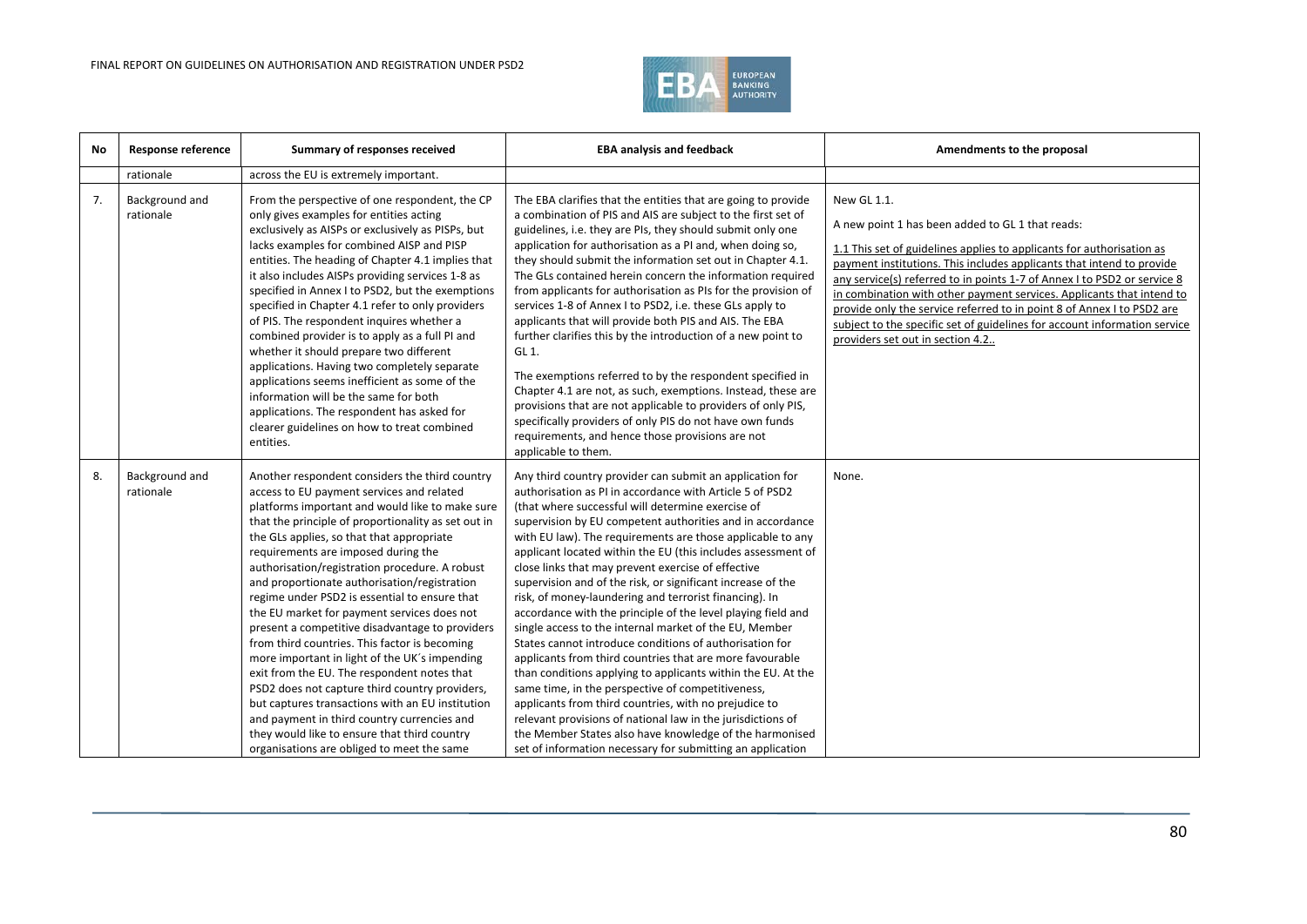

| No  | Response reference          | Summary of responses received                                                                                                                                                                                                                                                                                                                                                                                                                                                                                                                                                                                                                                                                    | <b>EBA analysis and feedback</b>                                                                                                                                                                                                                                                                                                                                                                                                                                                                                                                                                                                                                                                                                                                                                                                                                                                                                                                                                                                                                                                                                                                                               | Amendments to the proposal                                                                                                                                                                                                                                                                                                                                                                                                                                                                                                      |
|-----|-----------------------------|--------------------------------------------------------------------------------------------------------------------------------------------------------------------------------------------------------------------------------------------------------------------------------------------------------------------------------------------------------------------------------------------------------------------------------------------------------------------------------------------------------------------------------------------------------------------------------------------------------------------------------------------------------------------------------------------------|--------------------------------------------------------------------------------------------------------------------------------------------------------------------------------------------------------------------------------------------------------------------------------------------------------------------------------------------------------------------------------------------------------------------------------------------------------------------------------------------------------------------------------------------------------------------------------------------------------------------------------------------------------------------------------------------------------------------------------------------------------------------------------------------------------------------------------------------------------------------------------------------------------------------------------------------------------------------------------------------------------------------------------------------------------------------------------------------------------------------------------------------------------------------------------|---------------------------------------------------------------------------------------------------------------------------------------------------------------------------------------------------------------------------------------------------------------------------------------------------------------------------------------------------------------------------------------------------------------------------------------------------------------------------------------------------------------------------------|
|     |                             | minimum levels of requirements while accessing<br>EU payment services and platforms, especially<br>with AISPs providing services on the same basis<br>as EU domiciled obligated entities.                                                                                                                                                                                                                                                                                                                                                                                                                                                                                                        | as a PI in any of the Member States of the EU, as specified<br>in these guidelines.                                                                                                                                                                                                                                                                                                                                                                                                                                                                                                                                                                                                                                                                                                                                                                                                                                                                                                                                                                                                                                                                                            |                                                                                                                                                                                                                                                                                                                                                                                                                                                                                                                                 |
| 9.  | Background and<br>rationale | One respondent has noted that a further<br>principle or objective needs to be considered to<br>protect the information provided by applicants<br>and to ensure that the type of information and<br>the level of detail sought does not introduce a<br>security risk.                                                                                                                                                                                                                                                                                                                                                                                                                             | The EBA had already contemplated the need for protection<br>of personal data under GL 1.4. To reinforce this, the EBA<br>amends this provision by deleting 'personal' and hence<br>extends the protection to all data requested in the process.                                                                                                                                                                                                                                                                                                                                                                                                                                                                                                                                                                                                                                                                                                                                                                                                                                                                                                                                | GL 1.5 (former GL 1.4: has been amended and reads:<br>1.4 All personal data requested under these guidelines for registration<br>as account information service providers (AISPs) are needed for the<br>assessment of the application and will be treated by the competent<br>authority in accordance with the professional secrecy obligations set<br>out in PSD2, without prejudice to applicable Union law and rational<br>requirements and procedures on the exercise of the right to access,<br>rectify, cancel or oppose. |
| 10. | Background and<br>rationale | One respondent indicates that there is a lack of<br>clarification as regards the requirements<br>applicable to already registered PIs or EMIs.<br>They are of the opinion that an existing PI should<br>not be forced to provide the full set of<br>verifications, as some of these have already<br>been provided as part of the authorisation. In<br>their opinion, a statement to the CA confirming<br>that nothing has fundamentally changed should<br>be sufficient. They suggest that in the case that a<br>new service, such as PIS or AIS, is to be added to<br>the existing PI/EMI services, only a review of<br>specific technical aspects of such a new service is<br>to be submitted. | This is dealt with in PSD2, specifically in Articles 109 and<br>115.5.<br>Article 109 of PSD2 states:<br>'1. Member States shall allow payment institutions that<br>have taken up activities in accordance with the national law<br>transposing Directive 2007/64/EC by 13 January 2018, to<br>continue those activities in accordance with the<br>requirements provided for in Directive 2007/64/EC without<br>being required to seek authorisation in accordance with<br>Article 5 of this Directive or to comply with the other<br>provisions laid down or referred to in Title II of this<br>Directive until 13 July 2018.<br>Member States shall require such payment institutions to<br>submit all relevant information to the competent<br>authorities in order to allow the latter to assess, by<br>13 July 2018, whether those payment institutions comply<br>with the requirements laid down in Title II and, if not, which<br>measures need to be taken in order to ensure compliance<br>or whether a withdrawal of authorisation is appropriate.<br>Payment institutions which upon verification by the<br>competent authorities comply with the requirements laid | None.                                                                                                                                                                                                                                                                                                                                                                                                                                                                                                                           |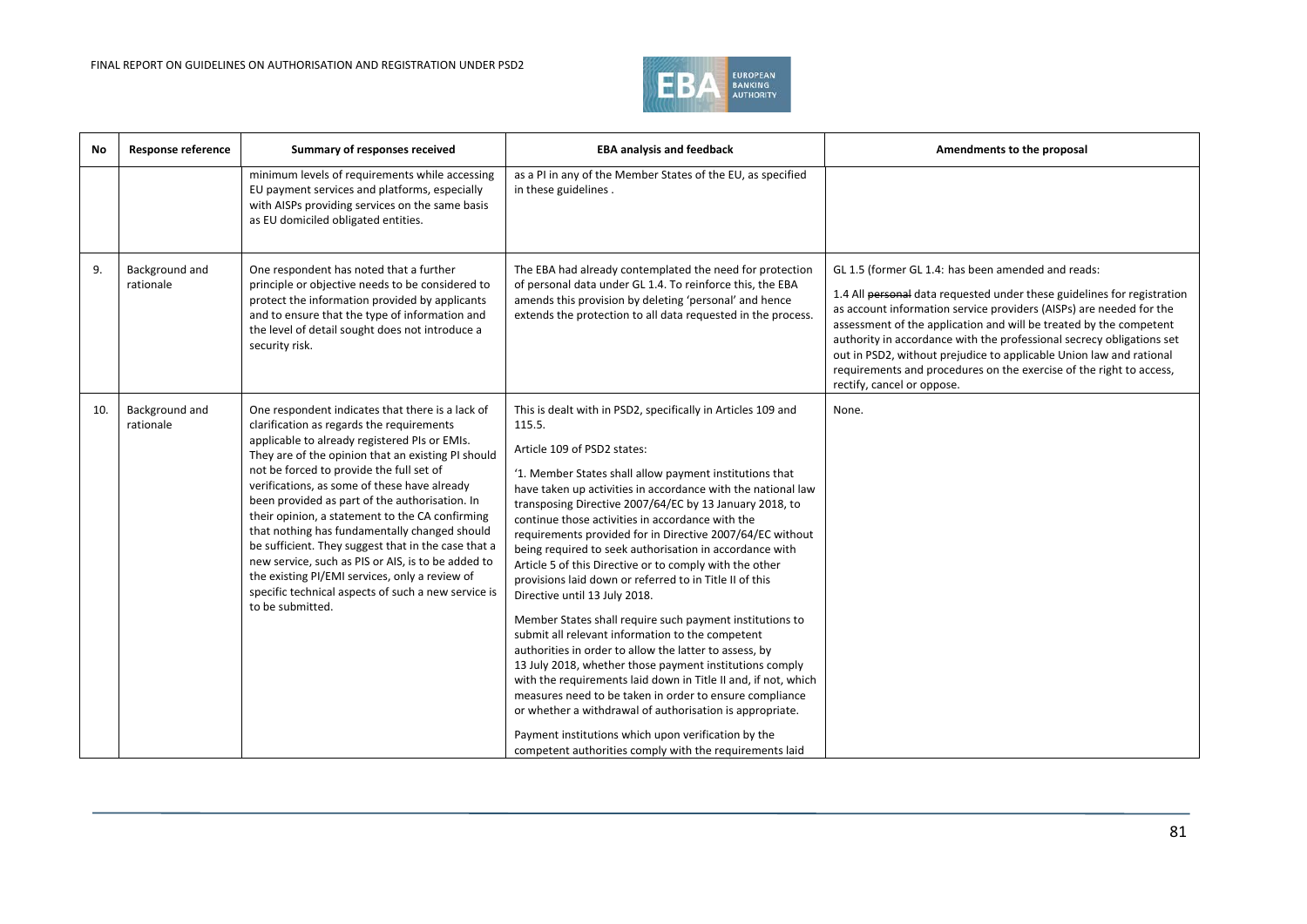

| No. | <b>Response reference</b>   | Summary of responses received                                                                                                                                                                                                                                                                                                                                                       | <b>EBA analysis and feedback</b>                                                                                                                                                                                                                                                                                                                                                                                                                                            | Amendments to the proposal |
|-----|-----------------------------|-------------------------------------------------------------------------------------------------------------------------------------------------------------------------------------------------------------------------------------------------------------------------------------------------------------------------------------------------------------------------------------|-----------------------------------------------------------------------------------------------------------------------------------------------------------------------------------------------------------------------------------------------------------------------------------------------------------------------------------------------------------------------------------------------------------------------------------------------------------------------------|----------------------------|
|     |                             |                                                                                                                                                                                                                                                                                                                                                                                     | down in Title II shall be granted authorisation and shall be<br>entered in the registers referred to in Articles 14 and 15.<br>Where those payment institutions do not comply with the<br>requirements laid down in Title II by 13 July 2018, they shall<br>be prohibited from providing payment services in<br>accordance with Article 37.                                                                                                                                 |                            |
|     |                             |                                                                                                                                                                                                                                                                                                                                                                                     | 2. Member States may provide for payment institutions<br>referred to in paragraph 1 of this Article to be automatically<br>granted authorisation and entered in the registers referred<br>to in Articles 14 and 15 if the competent authorities already<br>have evidence that the requirements laid down in Articles 5<br>and 11 are complied with. The competent authorities shall<br>inform the payment institutions concerned before the<br>authorisation is granted     |                            |
|     |                             |                                                                                                                                                                                                                                                                                                                                                                                     | 3'                                                                                                                                                                                                                                                                                                                                                                                                                                                                          |                            |
|     |                             |                                                                                                                                                                                                                                                                                                                                                                                     | Article 115.5 indicates:                                                                                                                                                                                                                                                                                                                                                                                                                                                    |                            |
|     |                             |                                                                                                                                                                                                                                                                                                                                                                                     | 'Member States shall not forbid legal persons that have<br>performed in their territories, before 12 January 2016,<br>activities of payment initiation service providers and<br>account information service providers within the meaning<br>of this Directive, to continue to perform the same activities<br>in their territories during the transitional period referred to<br>in paragraphs 2 and 4 in accordance with the currently<br>applicable regulatory framework'. |                            |
| 11. | Background and<br>rationale | Another respondent seeks clarification as to the<br>applicability of the GLs, specifically as to whether<br>the GLs would apply to applicants who have<br>already submitted an application for<br>authorisation but have not yet been authorised,<br>at the time of coming into force of the GLs, or if<br>they would only apply to applicants following<br>their entry into force. | Transitional provisions are dealt with in the Level 1 text,<br>specifically in Articles 109 and 115.5 of PSD2.                                                                                                                                                                                                                                                                                                                                                              | None.                      |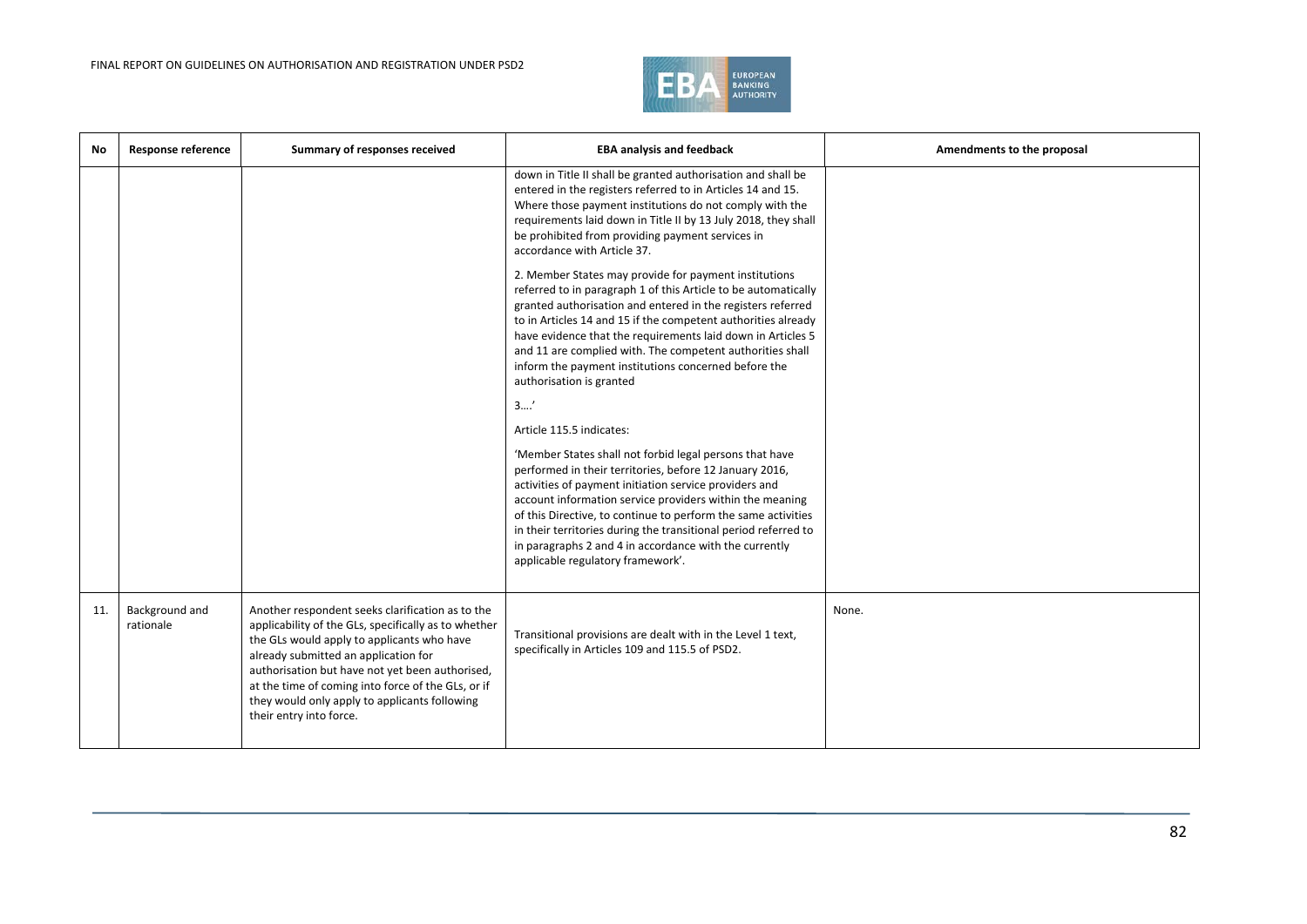#### FINAL REPORT ON GUIDELINES ON AUTHORISATION AND REGISTRATION UNDER PSD2



| No  | Response reference          | Summary of responses received                                                                                                                                                                                                                                                                                                                                                                                                                                                                                                                                                               | <b>EBA analysis and feedback</b>                                                                                                                                            | Amendments to the proposal                                                                                                                                                                                                                                                                                                                                                                                                                                                                                                                                                                                                                                                                                                                                                                                                                                                                                                                                                                                                                                                                                                                                                                                                                                                                                                                                                                                                                                                                                                                                                                                                                                                                                                                                                                                                                     |
|-----|-----------------------------|---------------------------------------------------------------------------------------------------------------------------------------------------------------------------------------------------------------------------------------------------------------------------------------------------------------------------------------------------------------------------------------------------------------------------------------------------------------------------------------------------------------------------------------------------------------------------------------------|-----------------------------------------------------------------------------------------------------------------------------------------------------------------------------|------------------------------------------------------------------------------------------------------------------------------------------------------------------------------------------------------------------------------------------------------------------------------------------------------------------------------------------------------------------------------------------------------------------------------------------------------------------------------------------------------------------------------------------------------------------------------------------------------------------------------------------------------------------------------------------------------------------------------------------------------------------------------------------------------------------------------------------------------------------------------------------------------------------------------------------------------------------------------------------------------------------------------------------------------------------------------------------------------------------------------------------------------------------------------------------------------------------------------------------------------------------------------------------------------------------------------------------------------------------------------------------------------------------------------------------------------------------------------------------------------------------------------------------------------------------------------------------------------------------------------------------------------------------------------------------------------------------------------------------------------------------------------------------------------------------------------------------------|
| 12. | Background and<br>rationale | One respondent is of the opinion that there is<br>clearly no distinction made between bank-<br>independent and bank-owned or bank-<br>controlled PISPs when achieving a level playing<br>field and fair competition.                                                                                                                                                                                                                                                                                                                                                                        | PSD2 does not require different requirements based on<br>control. The scope of the GLs is only about the information<br>to be submitted to CASs when seeking authorisation. | None                                                                                                                                                                                                                                                                                                                                                                                                                                                                                                                                                                                                                                                                                                                                                                                                                                                                                                                                                                                                                                                                                                                                                                                                                                                                                                                                                                                                                                                                                                                                                                                                                                                                                                                                                                                                                                           |
| 13. | Background and<br>rationale | One respondent considers that the objectives for<br>ASPSPs are missing in the current draft GLs. The<br>respondent would like to see explicitly<br>mentioned that the GLs seek to strengthen the<br>liability regime governing the interactions<br>between the different actors involved in<br>electronic payment transactions. From the<br>perspective of ASPSPs, the GLs should provide<br>clear and precise rules to increase the certainty<br>with which ASPSPs can take decisions.<br>Ultimately, the GLs will contribute to ensuring<br>that the principle of legal certainty is met. | The EBA agrees and refers expressly to the referred<br>objective in paragraph of the background and rationale of<br>the Guidelines.                                         | The following sentence has been inserted in paragraph 5 of the<br>background and rationale section of the Final Report:<br>5. Overall, the respondents agreed with the objectives of the GLs set<br>out by the EBA in the CP (for applicants; for CAs and Member States;<br>for payment service users; and for the EBA). In addition, a few<br>respondents requested that a further objective for account<br>information service providers should be added, specifically that the<br>GLs seek to strengthen the liability regime governing the interactions<br>between the different actors involved in electronic payment<br>transactions. In the respondents' view, from the perspective of<br>account servicing payment service providers (ASPSPs), the GLs should<br>contain clear and precise rules to increase the certainty with which<br>ASPSPs can make decisions and, ultimately, the GLs should strengthen<br>the principle of legal certainty. The EBA agrees with this proposal and<br>to add this objective to those that the EBA had set out in the CP.<br>However, the EBA clarifies that the rules on rights, obligations and the<br>liability regime among PSPs are set out in Title IV of PSD2 itself,<br>whereas the GLs that the EBA has been mandated to develop under<br>Article 5 merely specify the information to be submitted in the<br>application for authorisation as PIs. The GLs therefore contribute to<br>providing certainty to market participants only indirectly. When<br>assessing the responses, the following four concerns emerged as<br>particularly noteworthy: the scope of the GLs, the great level of detail<br>of the information that is to be provided, the potentially<br>disproportionate impact of the GLs on smaller and/or less complex<br>applicants, and the transitional provisions. |
| 14. | Background and<br>rationale | One respondent considers that the GLs should<br>have, as an additional objective, providing<br>assistance for CAs to overcome any challenges<br>arising from static requirements of PSD2 versus                                                                                                                                                                                                                                                                                                                                                                                             | Out of the scope of the mandate.                                                                                                                                            | None.                                                                                                                                                                                                                                                                                                                                                                                                                                                                                                                                                                                                                                                                                                                                                                                                                                                                                                                                                                                                                                                                                                                                                                                                                                                                                                                                                                                                                                                                                                                                                                                                                                                                                                                                                                                                                                          |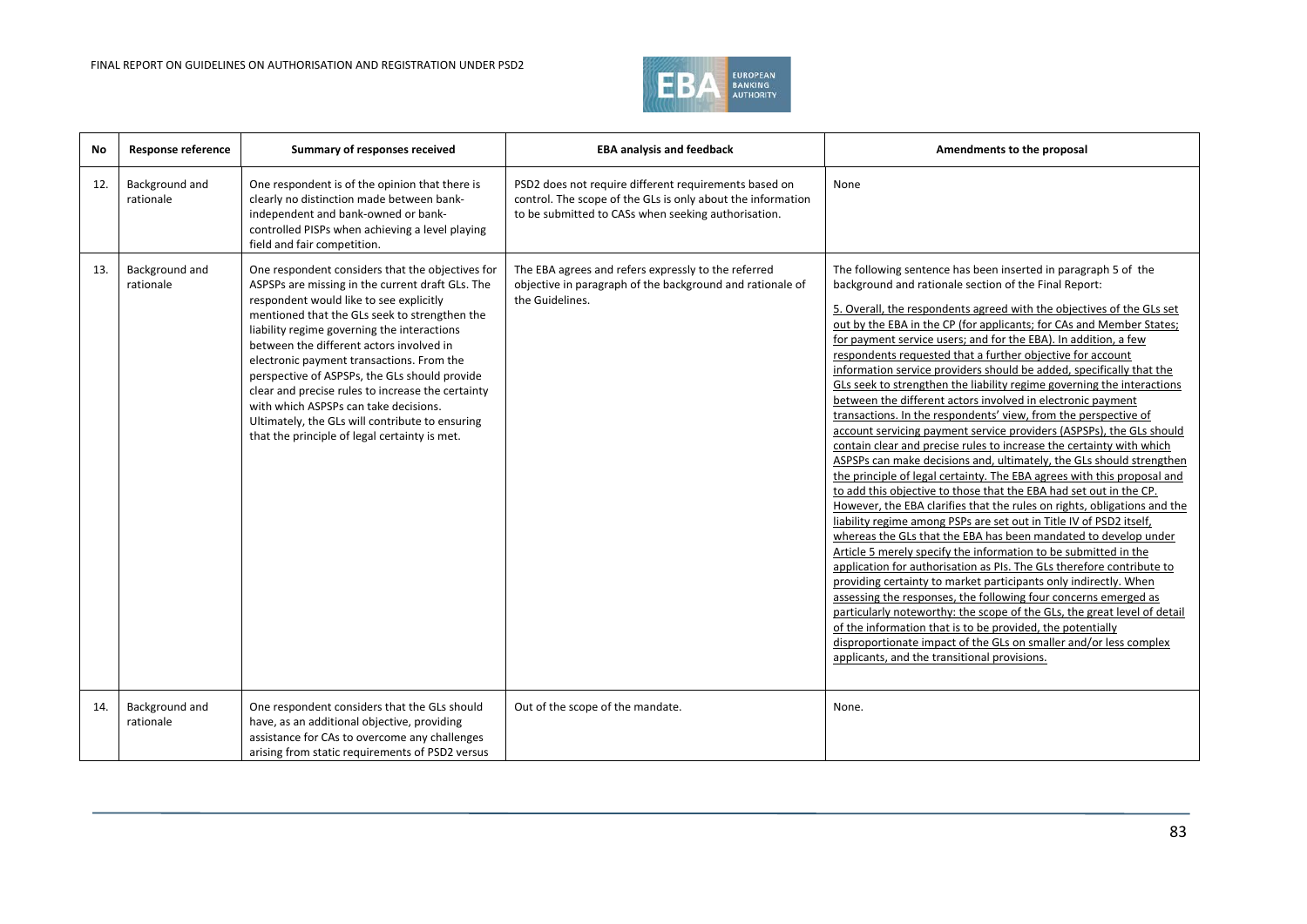

| <b>No</b> | <b>Response reference</b>           | Summary of responses received                                                                                                                                                                                                                                                                                                                                                                                                                                                                                                                                                                                                                                                                                                          | <b>EBA analysis and feedback</b>                                                                                                                                                                                                                                                                                                                                                                                                                                                                                                                                | Amendments to the proposal                                                                                                                                                                                                                                                                                                                                                                                                                                                                                                                             |
|-----------|-------------------------------------|----------------------------------------------------------------------------------------------------------------------------------------------------------------------------------------------------------------------------------------------------------------------------------------------------------------------------------------------------------------------------------------------------------------------------------------------------------------------------------------------------------------------------------------------------------------------------------------------------------------------------------------------------------------------------------------------------------------------------------------|-----------------------------------------------------------------------------------------------------------------------------------------------------------------------------------------------------------------------------------------------------------------------------------------------------------------------------------------------------------------------------------------------------------------------------------------------------------------------------------------------------------------------------------------------------------------|--------------------------------------------------------------------------------------------------------------------------------------------------------------------------------------------------------------------------------------------------------------------------------------------------------------------------------------------------------------------------------------------------------------------------------------------------------------------------------------------------------------------------------------------------------|
|           |                                     | the meanwhile developing, innovative market<br>needs.<br>Reasoning: PSD2 and the business models under<br>PSD2, show how demanding it is to regulate the<br>innovative financial technology market. CAs<br>should be provided with appropriate means and<br>spheres of responsibility to react to new<br>developments in an agile but still 'level playing<br>field' way, e.g. processes for a necessary EU-<br>wide cooperation among CAs. Specifically the<br>respondent suggests that the EBA determines<br>requirements with regard to a regulated<br>cooperation, i.e. an ongoing and - as far as<br>possible - standardised exchange process<br>between CAs regarding the identification and<br>application of payment services. |                                                                                                                                                                                                                                                                                                                                                                                                                                                                                                                                                                 |                                                                                                                                                                                                                                                                                                                                                                                                                                                                                                                                                        |
|           | Feedback on responses to Question 2 |                                                                                                                                                                                                                                                                                                                                                                                                                                                                                                                                                                                                                                                                                                                                        |                                                                                                                                                                                                                                                                                                                                                                                                                                                                                                                                                                 |                                                                                                                                                                                                                                                                                                                                                                                                                                                                                                                                                        |
| 15.       | Background and<br>rationale         | Of the 24 respondents, 12 had no comment on<br>this question. While four respondents agreed<br>with the options chosen by the EBA, eight<br>respondents did not agree in full with the<br>options chosen by the EBA.                                                                                                                                                                                                                                                                                                                                                                                                                                                                                                                   |                                                                                                                                                                                                                                                                                                                                                                                                                                                                                                                                                                 |                                                                                                                                                                                                                                                                                                                                                                                                                                                                                                                                                        |
| 16.       | Background and<br>rationale         | One respondent was of the view that guidance is<br>needed for firms providing multiple services.                                                                                                                                                                                                                                                                                                                                                                                                                                                                                                                                                                                                                                       | The GLs are structured in a way that makes clear which<br>sections are required for each payment service type.<br>Applicants for payments services included in points 1-7 of<br>Annex I to PSD2 or the service included in point 8 of this<br>Annex in combination with any other payment service<br>should apply the first set of GLs: Guidelines on the<br>information required from applicants for authorisation as<br>payment institutions for the provision of services 1-8 of<br>Annex I to PSD2.<br>Applicants for only the payment service contained in | A new point 1 has been added to GL 1 that reads:<br>1.1 This set of guidelines applies to applicants for authorisation as<br>payment institutions. This includes applicants that intend to<br>provide any service(s) referred to in points 1-7 of Annex I to<br>PSD2 or service 8 in combination with other payment services.<br>Applicants that intend to provide only the service referred to in<br>point 8 of Annex I to PSD2 are subject to the specific set of<br>guidelines for account information service providers set out in<br>section 4.2. |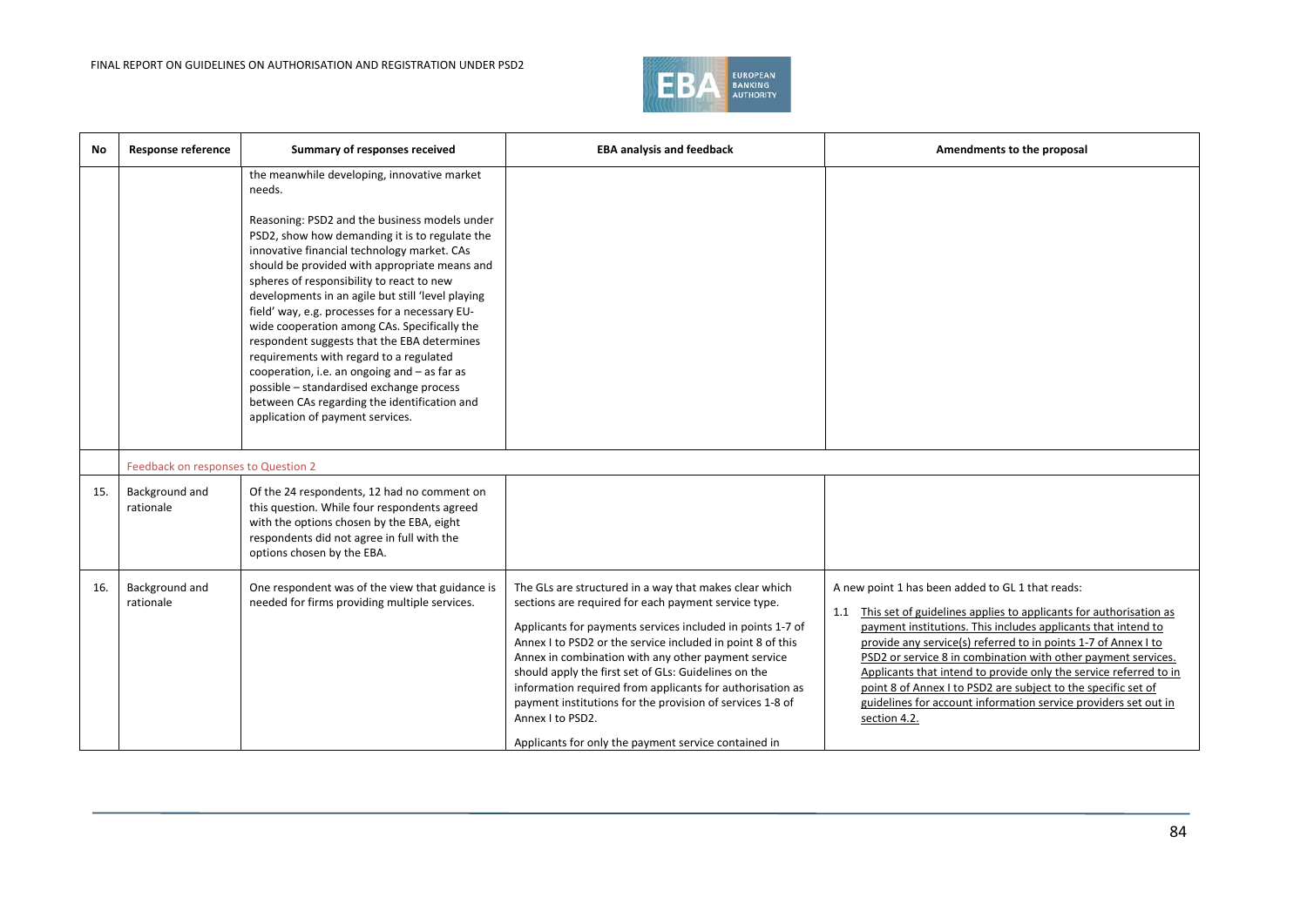

| No  | Response reference          | Summary of responses received                                                                                                                                                                                                                                                                                                                                                                                                                                                                                                                                                                                                                                                                                                                                                                                                                                            | <b>EBA analysis and feedback</b>                                                                                                                                                                                                                                                                                                                                                                                                                                                                                                                                                                                                        | Amendments to the proposal                                                                                                                                                                                                                                                                                                                                                                                                                     |
|-----|-----------------------------|--------------------------------------------------------------------------------------------------------------------------------------------------------------------------------------------------------------------------------------------------------------------------------------------------------------------------------------------------------------------------------------------------------------------------------------------------------------------------------------------------------------------------------------------------------------------------------------------------------------------------------------------------------------------------------------------------------------------------------------------------------------------------------------------------------------------------------------------------------------------------|-----------------------------------------------------------------------------------------------------------------------------------------------------------------------------------------------------------------------------------------------------------------------------------------------------------------------------------------------------------------------------------------------------------------------------------------------------------------------------------------------------------------------------------------------------------------------------------------------------------------------------------------|------------------------------------------------------------------------------------------------------------------------------------------------------------------------------------------------------------------------------------------------------------------------------------------------------------------------------------------------------------------------------------------------------------------------------------------------|
|     |                             |                                                                                                                                                                                                                                                                                                                                                                                                                                                                                                                                                                                                                                                                                                                                                                                                                                                                          | point 8 of Annex I to PSD2, i.e. AIS, are subject to the<br>second set of GLs: Guidelines on the information required<br>from applicants for registration for the provision of only<br>service 8 of Annex I PSD2 (account information services).<br>Applicants for e-money services and, if applicable, the<br>payment services contained in points 1-8 of Annex I to<br>PSD2 are subject to the third set of GLs: Guidelines on the<br>information requirements for applicants for authorisation<br>as electronic money institutions.<br>For further clarity, the EBA has added a new point 1 to<br>GL 1.                              |                                                                                                                                                                                                                                                                                                                                                                                                                                                |
| 17. | Guideline 3.1               | Of the eight respondents, four felt that in<br>addition to requiring an applicant to identify the<br>payment services that it proposes to provide,<br>the EBA should also provide a non-exhaustive list<br>of examples. Of those respondents, two<br>preferred a mix of options 1.1 and 1.3 one<br>preferred a mix of options 1.1 and 1.2, and one<br>didn't specify which option(s) they preferred.<br>One respondent suggested that the inclusion of<br>an explanatory note which advised that<br>examples provided were for illustrative purposes<br>only and were not exhaustive would help to<br>eliminate any misinterpretation regarding their<br>scope and standing. It was also mentioned that it<br>would help the applicant to assess the payment<br>service to be rendered and assess the<br>information required in relation to the<br>application process. | There is a strong view (50% of respondents to Question 2)<br>that that the EBA should provide examples of payment<br>services as well as asking the applicant to identify the<br>payment services they wish to provide.<br>The EBA has assessed this request, but has come to the<br>view that:<br>- definitions are provided by the Level 1 text;<br>- business models need to be assessed on a case-by-case<br>basis;<br>- by providing examples, there is a danger of benefiting<br>some business models more than others;<br>- providing some examples might mislead the applicant as<br>to whether or not authorisation is needed. | None.                                                                                                                                                                                                                                                                                                                                                                                                                                          |
| 18. | Background and<br>rationale | In relation to the structure of the GLs, one<br>respondent preferred option 3.1 i.e. to have one<br>set of GLs, as they felt that it would reflect the<br>reality of the market better. One respondent<br>preferred option 3.2 Two respondents suggested<br>that there should be four sets of GLs, one each<br>for AIS, PIS, PIs and EMIs, with one suggesting                                                                                                                                                                                                                                                                                                                                                                                                                                                                                                           | The structure of the GLs is consistent with PSD2. Applicants<br>need to use only one set of GLs as follows:<br>Applicants for payment services included in points 1-7 of<br>Annex I to PSD2 or the service included in point 8 of this<br>Annex in combination with any other payment service<br>should apply the first set of GLs: Guidelines on the                                                                                                                                                                                                                                                                                   | A new point one has been added to GL 1 in section 4.1 that reads:<br>This set of guidelines applies to applicants for authorisation as<br>payment institutions. This includes applicants that intend to provide<br>any service(s) referred to in points 1-7 of Annex I to PSD2 or service 8<br>in combination with other payment services. Applicants that intend to<br>provide only the service referred to in point 8 of Annex I to PSD2 are |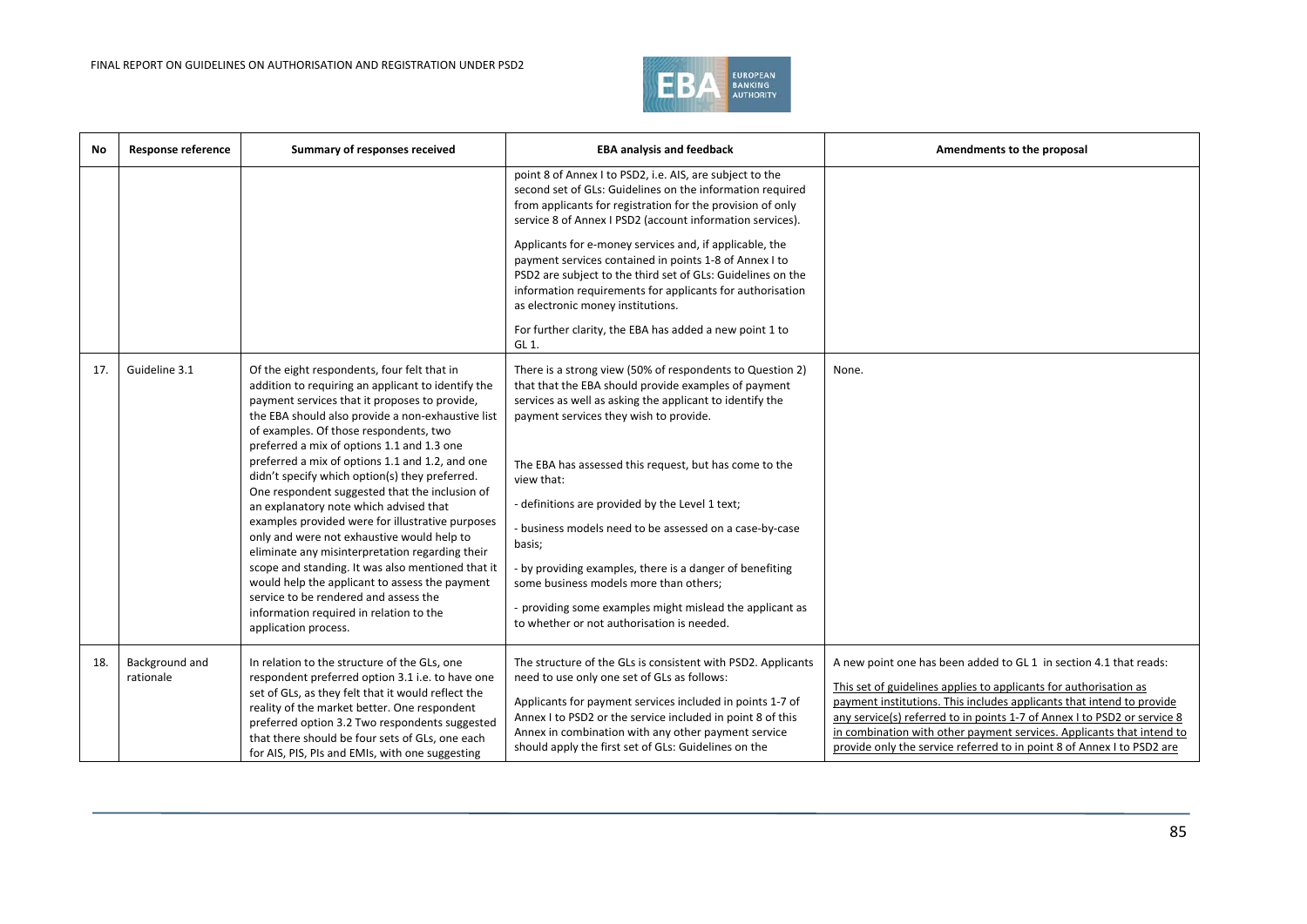

| <b>No</b> | <b>Response reference</b>   | Summary of responses received                                                                                                                                                                                                                                                                                                                                                                                                                                                         | <b>EBA analysis and feedback</b>                                                                                                                                                                                                                                                                                                                                                                                                                                                                                                                                                                                                                                                                                                                                                                                                                                     | Amendments to the proposal                                                                                                                                                                                                                                                                                                                                                                                                                                                                                                                                                                                                                                                                                                                                                                                                                                                                                                                                                                                                                                                                                                                                                                                                                                                                                                                                                                                                                                                                                                                                                                                                                                                                                                  |
|-----------|-----------------------------|---------------------------------------------------------------------------------------------------------------------------------------------------------------------------------------------------------------------------------------------------------------------------------------------------------------------------------------------------------------------------------------------------------------------------------------------------------------------------------------|----------------------------------------------------------------------------------------------------------------------------------------------------------------------------------------------------------------------------------------------------------------------------------------------------------------------------------------------------------------------------------------------------------------------------------------------------------------------------------------------------------------------------------------------------------------------------------------------------------------------------------------------------------------------------------------------------------------------------------------------------------------------------------------------------------------------------------------------------------------------|-----------------------------------------------------------------------------------------------------------------------------------------------------------------------------------------------------------------------------------------------------------------------------------------------------------------------------------------------------------------------------------------------------------------------------------------------------------------------------------------------------------------------------------------------------------------------------------------------------------------------------------------------------------------------------------------------------------------------------------------------------------------------------------------------------------------------------------------------------------------------------------------------------------------------------------------------------------------------------------------------------------------------------------------------------------------------------------------------------------------------------------------------------------------------------------------------------------------------------------------------------------------------------------------------------------------------------------------------------------------------------------------------------------------------------------------------------------------------------------------------------------------------------------------------------------------------------------------------------------------------------------------------------------------------------------------------------------------------------|
|           |                             | that the GLs should have a 'Russian doll' type<br>effect, which would allow firms to increase the<br>level of payment services they provide more<br>easily. This comment, in conjunction with other<br>comments received, implied that firms were<br>finding it difficult to identify the differences<br>between the three sets of GLs. Other<br>respondents suggested including a fifth part to<br>take into consideration small PIs, in line with the<br>proportionality principle. | information required from applicants for authorisation as<br>payment institutions for the provision of services 1-8 of<br>Annex I to PSD2.<br>Applicants for only the payment service contained in<br>point 8 of Annex I to PSD2, i.e. AIS, are subject to the<br>second set of GLs: Guidelines on the information required<br>from applicants for registration for the provision of only<br>service 8 of Annex I PSD2 (account information services).<br>Applicants for e-money services and, if applicable, the<br>payment services contained in points 1-8 of Annex I to<br>PSD2 are subject to the third set of GLs: Guidelines on the<br>information requirements for applicants for authorisation<br>as electronic money institutions.<br>The application of each set of GLs has been further clarified<br>by adding a new point 1 to GL 1 of each set of GLs. | subject to the specific set of guidelines for account information service<br>providers set out in section 4.2.<br>A new point one has been added to GL1 in section 4.2 that reads:<br>This set of guidelines applies to applicants for registration as account<br>information service providers. This refers to applicants that intend to<br>provide only account information services. Should the applicant intend<br>to provide additional services to those of account information services<br>they should apply for authorisation and refer to the guidelines set out<br>in section 4.1 for payment institutions.<br>A new point one has been added to GLS in section 4.3 that reads:<br>This set of guidelines applies to applicants for authorisation as<br>electronic money institutions. This refers to applicants that intend to<br>provide e-money services and, if applicable, any payment service(s)<br>referred to in points 1-8 of Annex I to PSD2. Applicants that intend to<br>provide only payment services referred to in points 1-7 of Annex I to<br>PSD2 or service 8 referred to in this Annex in combination with other<br>service(s) referred to in points 1-7 without providing e-money services<br>should refer to the specific set of guidelines on the information<br>required from applicants for authorisation as payment institutions set<br>out in section 4.1. Applicants that intend to provide only the payment<br>service referred to in point 8 of Annex I to PSD2 without providing e-<br>money services should refer to the guidelines on the information<br>required from applicants for registration for the provision of only<br>service 8 of Annex I PSD2 set out in section 4.2. |
| 19.       | Background and<br>rationale | One respondent was of the view that no specific<br>set of GLs for EMIs was needed given that the<br>GLs on PIs apply mutatis mutandi to these<br>providers.                                                                                                                                                                                                                                                                                                                           | While the application is indeed mutatis mutandi, the EBA is<br>of the view that providing a specific set of GLs for these<br>providers will help applicants to understand exactly what<br>information is expected from them and how the mutatis<br>mutandi application materialises.                                                                                                                                                                                                                                                                                                                                                                                                                                                                                                                                                                                 | None.                                                                                                                                                                                                                                                                                                                                                                                                                                                                                                                                                                                                                                                                                                                                                                                                                                                                                                                                                                                                                                                                                                                                                                                                                                                                                                                                                                                                                                                                                                                                                                                                                                                                                                                       |
| 20.       | Background and<br>rationale | In relation to the way the information is to be<br>submitted, two respondents preferred the<br>option of having templates, wherever feasible,<br>rather than a list of requirements.<br>In addition, one respondent felt that payment                                                                                                                                                                                                                                                 | The level of detail required has the same practical effects as<br>a template. CASs will provide the template with the content<br>of the GLs.                                                                                                                                                                                                                                                                                                                                                                                                                                                                                                                                                                                                                                                                                                                         | None.                                                                                                                                                                                                                                                                                                                                                                                                                                                                                                                                                                                                                                                                                                                                                                                                                                                                                                                                                                                                                                                                                                                                                                                                                                                                                                                                                                                                                                                                                                                                                                                                                                                                                                                       |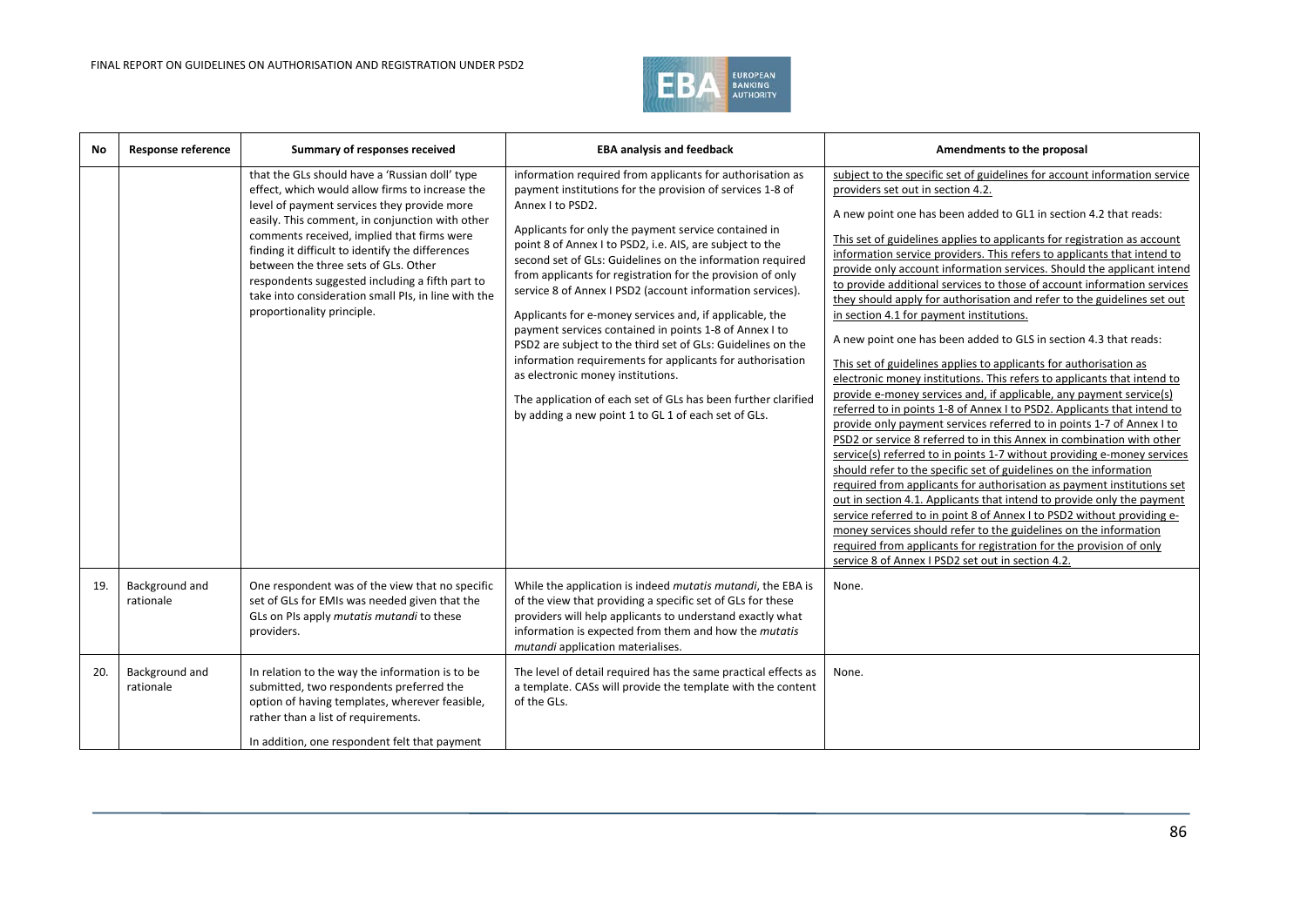

| No  | <b>Response reference</b>           | Summary of responses received                                                                                                                              | <b>EBA analysis and feedback</b>                                                                                                                                                                                                                                                                                                                                                                                                                                                                                                                                                                                                                                                                                                                                                     | Amendments to the proposal                                                                                                                                                                                                                                                                                                                                                                                                                                                                                                                                                                                                                                                                                                                                                                                                                                                                                                                                     |
|-----|-------------------------------------|------------------------------------------------------------------------------------------------------------------------------------------------------------|--------------------------------------------------------------------------------------------------------------------------------------------------------------------------------------------------------------------------------------------------------------------------------------------------------------------------------------------------------------------------------------------------------------------------------------------------------------------------------------------------------------------------------------------------------------------------------------------------------------------------------------------------------------------------------------------------------------------------------------------------------------------------------------|----------------------------------------------------------------------------------------------------------------------------------------------------------------------------------------------------------------------------------------------------------------------------------------------------------------------------------------------------------------------------------------------------------------------------------------------------------------------------------------------------------------------------------------------------------------------------------------------------------------------------------------------------------------------------------------------------------------------------------------------------------------------------------------------------------------------------------------------------------------------------------------------------------------------------------------------------------------|
|     |                                     | instrument issuing service providers should be<br>included in the GLs.                                                                                     |                                                                                                                                                                                                                                                                                                                                                                                                                                                                                                                                                                                                                                                                                                                                                                                      |                                                                                                                                                                                                                                                                                                                                                                                                                                                                                                                                                                                                                                                                                                                                                                                                                                                                                                                                                                |
| 21. | Background and<br>rationale         | One respondent is of the view that the GLs are<br>too prescriptive.                                                                                        | The reason for detailing is to provide reassurance to the<br>applicant as to information that is expected from them at<br>the authorisation stage.<br>In addition, this level of detail is in line with the objectives<br>of both PSD2 and the GLs of harmonising and providing a<br>level playing field.                                                                                                                                                                                                                                                                                                                                                                                                                                                                            | None.                                                                                                                                                                                                                                                                                                                                                                                                                                                                                                                                                                                                                                                                                                                                                                                                                                                                                                                                                          |
| 22. | Background and<br>rationale         | One respondent also suggested that there<br>should be a simplified application for small<br>Fintech firms to make it easier for them to get<br>authorised. | Articles 32 of PSD2 and 9 of Directive 2009/110/EC (EMD)<br>already provides a national option allowing Member States<br>to exempt, in full or in part, smaller payment institutions<br>from the procedure for authorisation to operate in their<br>domestic market.<br>The EBA GLs specifying the information to be submitted for<br>authorisation already consider the proportionality stance,<br>meaning that although applicants should comply with all<br>the provisions of the guidelines applicable to them, the<br>level of detail within the applicable set of guidelines should<br>be proportionate to their size, their business model and the<br>complexity of their activities.<br>The EBA has reworded the provision on proportionality to<br>provide further clarity. | GL 1.2 (former GL 1.1) has been reworded and reads:<br>1.12 The information provided by applicants should be true, complete,<br>accurate and up to date. All applicants should comply with all the<br>provisions in the set of guidelines that applies to them. The level of<br>detail should be proportionate, and to the applicant's size and internal<br>organisation, and to the nature, scope, complexity and riskiness of the<br>particular service (s) that the applicant intends to provide. In any<br>event, in accordance with Directive (EU) 2015/2366, the directors and<br>the persons responsible for the management of the payment<br>institution are of good repute and possess appropriate knowledge and<br>experience to perform payment services, regardless of the<br>institution's size, internal organisation and the nature, scope and<br>complexity of its activities and the duties and responsibilities of the<br>specific position. |
| 23. | Background and<br>rationale         | One respondent suggested including payment<br>instrument issuing service providers in the GLs.                                                             | PSPs that issue payment instruments are not separate PSPs<br>as per PSD2. They are PIs providing the payment service<br>contained in point 5 of Annex I to PSD2 (5. Issuing of<br>payment instruments and/or acquiring of payment<br>transactions) and are subject to the first set of GLs.                                                                                                                                                                                                                                                                                                                                                                                                                                                                                          | None.                                                                                                                                                                                                                                                                                                                                                                                                                                                                                                                                                                                                                                                                                                                                                                                                                                                                                                                                                          |
|     | Feedback on responses to Question 3 |                                                                                                                                                            |                                                                                                                                                                                                                                                                                                                                                                                                                                                                                                                                                                                                                                                                                                                                                                                      |                                                                                                                                                                                                                                                                                                                                                                                                                                                                                                                                                                                                                                                                                                                                                                                                                                                                                                                                                                |
| 24. | General responses                   | Six respondents explicitly support/recommend<br>the use of the proportionality principle in order<br>to avoid heavy authorisation procedures and           | The EBA shares this point of view.                                                                                                                                                                                                                                                                                                                                                                                                                                                                                                                                                                                                                                                                                                                                                   | n/a                                                                                                                                                                                                                                                                                                                                                                                                                                                                                                                                                                                                                                                                                                                                                                                                                                                                                                                                                            |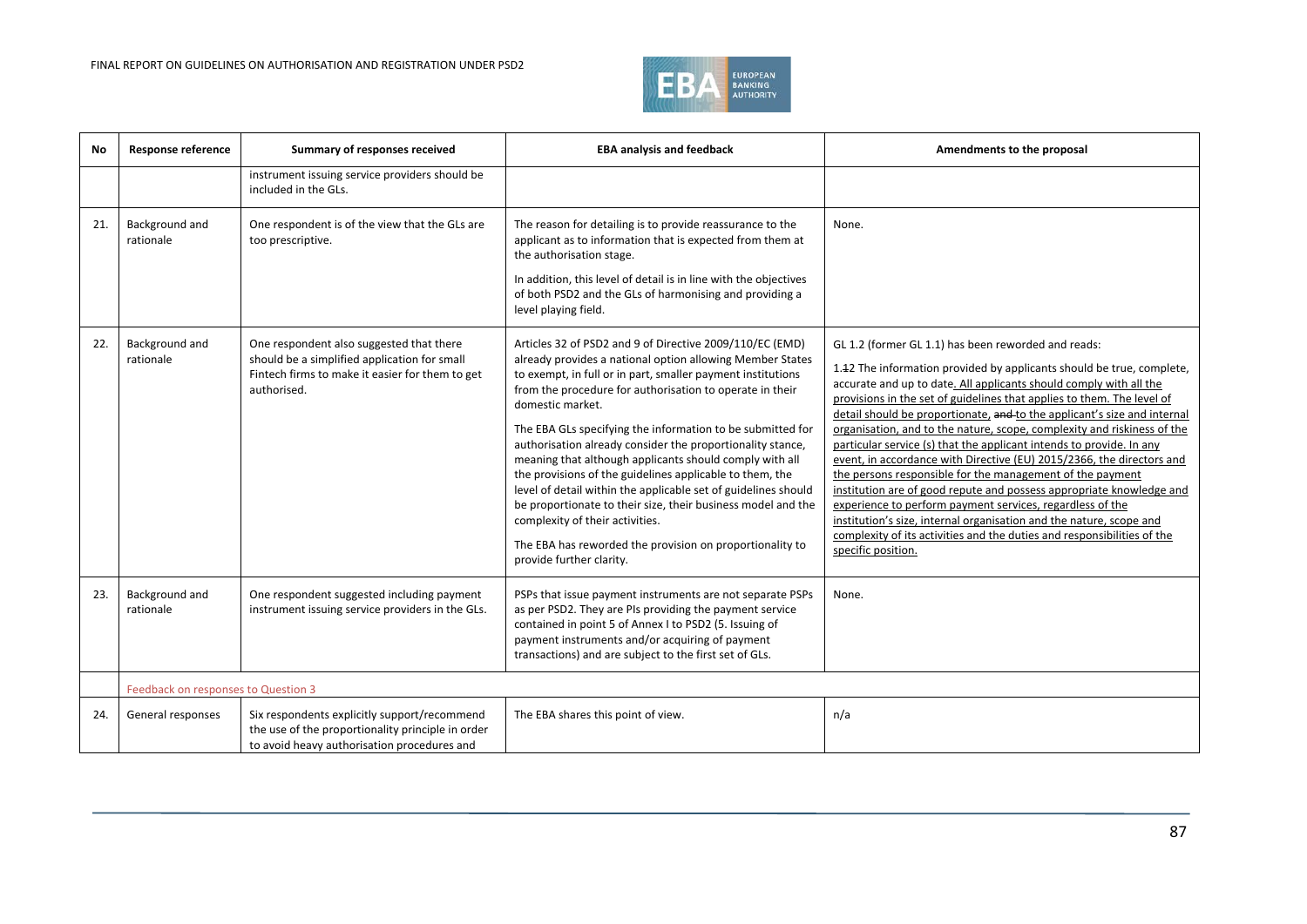

| <b>No</b> | <b>Response reference</b> | Summary of responses received                                                                                                                                                                                                        | <b>EBA analysis and feedback</b>                                                                                                                                                                                                                                                                                                                                                                                                                                                                                                                                                                                                                                                                                                                                                                                                                                                                                                 | Amendments to the proposal                                                                                                                                                                                                                                                                                                                                                                                                                                                                                                                                                                                                                                                                                                                                                                                                                                                                                                                                     |
|-----------|---------------------------|--------------------------------------------------------------------------------------------------------------------------------------------------------------------------------------------------------------------------------------|----------------------------------------------------------------------------------------------------------------------------------------------------------------------------------------------------------------------------------------------------------------------------------------------------------------------------------------------------------------------------------------------------------------------------------------------------------------------------------------------------------------------------------------------------------------------------------------------------------------------------------------------------------------------------------------------------------------------------------------------------------------------------------------------------------------------------------------------------------------------------------------------------------------------------------|----------------------------------------------------------------------------------------------------------------------------------------------------------------------------------------------------------------------------------------------------------------------------------------------------------------------------------------------------------------------------------------------------------------------------------------------------------------------------------------------------------------------------------------------------------------------------------------------------------------------------------------------------------------------------------------------------------------------------------------------------------------------------------------------------------------------------------------------------------------------------------------------------------------------------------------------------------------|
|           |                           | workloads, and to reduce costs for new<br>applicants, maintaining up-to-date information.                                                                                                                                            |                                                                                                                                                                                                                                                                                                                                                                                                                                                                                                                                                                                                                                                                                                                                                                                                                                                                                                                                  |                                                                                                                                                                                                                                                                                                                                                                                                                                                                                                                                                                                                                                                                                                                                                                                                                                                                                                                                                                |
| 25.       | Guideline 1.4             | Of the 24 respondents, three considered it<br>helpful that the EBA has incorporated<br>proportionality measures in the GLs. Seventeen<br>respondents had no comment. This means that<br>only 16.6% disagree with the EBA's approach. | n/a                                                                                                                                                                                                                                                                                                                                                                                                                                                                                                                                                                                                                                                                                                                                                                                                                                                                                                                              | n/a                                                                                                                                                                                                                                                                                                                                                                                                                                                                                                                                                                                                                                                                                                                                                                                                                                                                                                                                                            |
| 26.       | General response          | One respondent answered 'yes' with no<br>comments                                                                                                                                                                                    | n/a                                                                                                                                                                                                                                                                                                                                                                                                                                                                                                                                                                                                                                                                                                                                                                                                                                                                                                                              | n/a                                                                                                                                                                                                                                                                                                                                                                                                                                                                                                                                                                                                                                                                                                                                                                                                                                                                                                                                                            |
| 27.       | General response          | One respondent agrees with the EBA's approach,<br>but suggests that the EBA allows ASPSPs to<br>access the information provided by third parties<br>to the CA.                                                                       | The suggestion is out of the scope of the mandate and the<br>CASs cannot share with AISPS information provided by the<br>applicants for confidentiality reasons.<br>However, the concern is addressed indirectly since GL 9.1<br>provides for a contact point for customers in relation to<br>security incidents.                                                                                                                                                                                                                                                                                                                                                                                                                                                                                                                                                                                                                | None.                                                                                                                                                                                                                                                                                                                                                                                                                                                                                                                                                                                                                                                                                                                                                                                                                                                                                                                                                          |
| 28.       | General response          | One respondent encouraged the use of the<br>proportionality principle as stated in the general<br>responses (line 1)                                                                                                                 | n/a                                                                                                                                                                                                                                                                                                                                                                                                                                                                                                                                                                                                                                                                                                                                                                                                                                                                                                                              | None.                                                                                                                                                                                                                                                                                                                                                                                                                                                                                                                                                                                                                                                                                                                                                                                                                                                                                                                                                          |
| 29.       | General response          | Four respondents replied 'no':                                                                                                                                                                                                       | n/a                                                                                                                                                                                                                                                                                                                                                                                                                                                                                                                                                                                                                                                                                                                                                                                                                                                                                                                              | n/a                                                                                                                                                                                                                                                                                                                                                                                                                                                                                                                                                                                                                                                                                                                                                                                                                                                                                                                                                            |
| 30.       | General response          | One respondent referred to Article 32 of PSD2<br>(exemption). There is no need for<br>proportionality, as PSD2 already foresees, in<br>Article 32, an exemption.                                                                     | The EBA partially agrees. Proportionality for small PIs is<br>already set out in Article 32 of the Level 1 text. However,<br>given the exemption is a national option and therefore<br>does not apply consistently across Member States, the EBA<br>has further explored potential ways of applying further<br>proportionality to small PIs; however, it has become<br>apparent that this could undermine the objective of PSD2<br>and of the GLs of providing a level playing field: setting<br>thresholds to lower information requirements could lead to<br>applicants applying for this lighter regime and surpassing<br>the threshold very quickly. In addition, once the<br>authorisation is granted, PSD2 does not allow for another<br>subsequent authorisation once this threshold is surpassed.<br>In any case, proportionality applies per se when the<br>applicant is a small institution, in the sense that much of | GL 1.2 (former GL 1.1) has been reworded and reads:<br>1.21 The information provided by applicants should be true, complete,<br>accurate and up to date. All applicants should comply with all the<br>provisions in the set of guidelines that applies to them. The level of<br>detail should be proportionate, and to the applicant's size and internal<br>organisation, and to the nature, scope, complexity and riskiness of the<br>particular service (s) that the applicant intends to provide. In any<br>event, in accordance with Directive (EU) 2015/2366, the directors and<br>the persons responsible for the management of the payment<br>institution are of good repute and possess appropriate knowledge and<br>experience to perform payment services, regardless of the<br>institution's size, internal organisation and the nature, scope and<br>complexity of its activities and the duties and responsibilities of the<br>specific position. |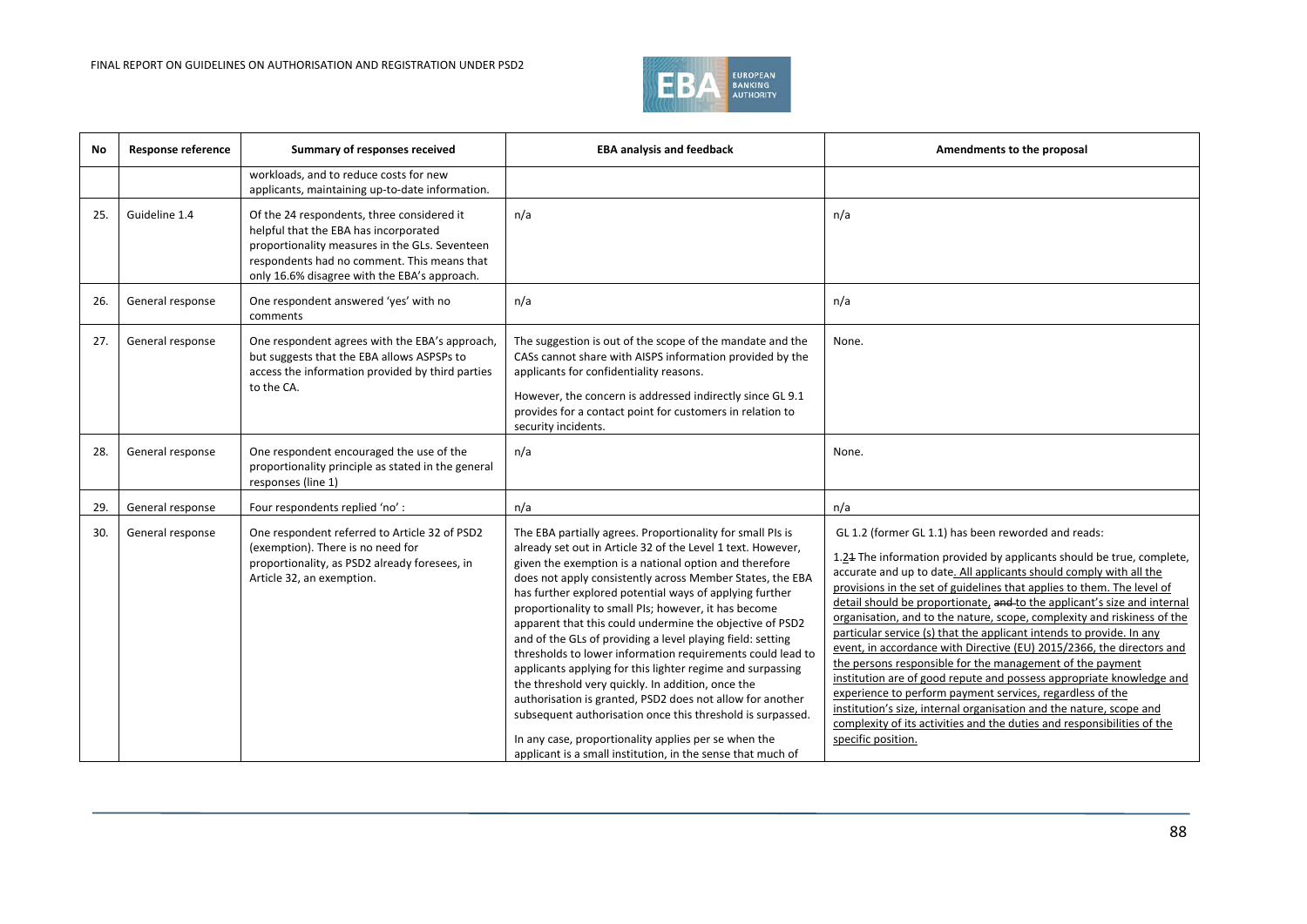

| No  | <b>Response reference</b>           | Summary of responses received                                                                                                                                                                                                          | <b>EBA analysis and feedback</b>                                                                                                                                                                                                                                                                                                                                                                                                     | Amendments to the proposal                                                                                                                                                                                                                                                                                                                                                                                                                                                                                                                                                                                                                                                                                                                                                                                                                                                                                                                                     |
|-----|-------------------------------------|----------------------------------------------------------------------------------------------------------------------------------------------------------------------------------------------------------------------------------------|--------------------------------------------------------------------------------------------------------------------------------------------------------------------------------------------------------------------------------------------------------------------------------------------------------------------------------------------------------------------------------------------------------------------------------------|----------------------------------------------------------------------------------------------------------------------------------------------------------------------------------------------------------------------------------------------------------------------------------------------------------------------------------------------------------------------------------------------------------------------------------------------------------------------------------------------------------------------------------------------------------------------------------------------------------------------------------------------------------------------------------------------------------------------------------------------------------------------------------------------------------------------------------------------------------------------------------------------------------------------------------------------------------------|
|     |                                     |                                                                                                                                                                                                                                        | the information required may not be applicable and that<br>the business being described is simpler; hence, the level of<br>detail expected is lower as per the general proportionality<br>principle.                                                                                                                                                                                                                                 |                                                                                                                                                                                                                                                                                                                                                                                                                                                                                                                                                                                                                                                                                                                                                                                                                                                                                                                                                                |
|     |                                     |                                                                                                                                                                                                                                        | The EBA has reworded the provision on proportionality to<br>provide further clarity.                                                                                                                                                                                                                                                                                                                                                 |                                                                                                                                                                                                                                                                                                                                                                                                                                                                                                                                                                                                                                                                                                                                                                                                                                                                                                                                                                |
| 31. | Guideline 1.4                       | According to two respondents, GL 1.4 is too<br>vague and the GL should contain a 'minimum set<br>of compulsory information' and 'specific<br>guidance', and guidance to CAs on the 'nature<br>scale and complexity of the activities'. | The complexity needs to be assessed on a case-by-case<br>basis and it cannot be defined per se and upfront. Given<br>the large heterogeneity of business models in the PI<br>segment and the rapid change in technology, 'complexity' is<br>an ever-changing concept that cannot be defined statically.                                                                                                                              | None.                                                                                                                                                                                                                                                                                                                                                                                                                                                                                                                                                                                                                                                                                                                                                                                                                                                                                                                                                          |
| 32. | General response                    | According to one respondent, the<br>proportionality should be a function of the risk<br>posed by the business of the PI and not a<br>function of the size.                                                                             | The EBA partially agrees. Both elements, size and risk,<br>should be taken into account for the application of<br>proportionality.                                                                                                                                                                                                                                                                                                   | GL 1.2 (former GL 1.1) has been reworded and reads:<br>1.21 The information provided by applicants should be true, complete,<br>accurate and up to date. All applicants should comply with all the<br>provisions in the set of guidelines that applies to them. The level of<br>detail should be proportionate, and to the applicant's size and internal<br>organisation, and to the nature, scope, complexity and riskiness of the<br>particular service (s) that the applicant intends to provide. In any<br>event, in accordance with Directive (EU) 2015/2366, the directors and<br>the persons responsible for the management of the payment<br>institution are of good repute and possess appropriate knowledge and<br>experience to perform payment services, regardless of the<br>institution's size, internal organisation and the nature, scope and<br>complexity of its activities and the duties and responsibilities of the<br>specific position. |
|     | Feedback on responses to Question 4 |                                                                                                                                                                                                                                        |                                                                                                                                                                                                                                                                                                                                                                                                                                      |                                                                                                                                                                                                                                                                                                                                                                                                                                                                                                                                                                                                                                                                                                                                                                                                                                                                                                                                                                |
| 33. | General responses                   | One respondent considered that the objectives<br>for ASPSPs are missing in the current GLs.                                                                                                                                            | The EBA agrees with this proposal and adds this objective<br>to the objectives of the GLs that were already set out in the<br>CP.<br>However, the EBA clarifies that the rules on rights,<br>obligations and liability regime between PSPs are set out in<br>Title IV of PSD2, whereas the GLs that the EBA has been<br>mandated to develop under Article 5 merely specify the<br>information to be submitted in the application for | Paragraphs 5 and 6 have been added to the rationale section of the<br>Guidelines:<br>5. Overall, the respondents agreed with the objectives of the GLs set<br>out by the EBA in the CP (for applicants; for CAs and Member States;<br>for payment service users; and for the EBA). In addition, a few<br>respondents requested that a further objective for account<br>information service providers should be added, specifically that the<br>GLs seek to strengthen the liability regime governing the interactions                                                                                                                                                                                                                                                                                                                                                                                                                                          |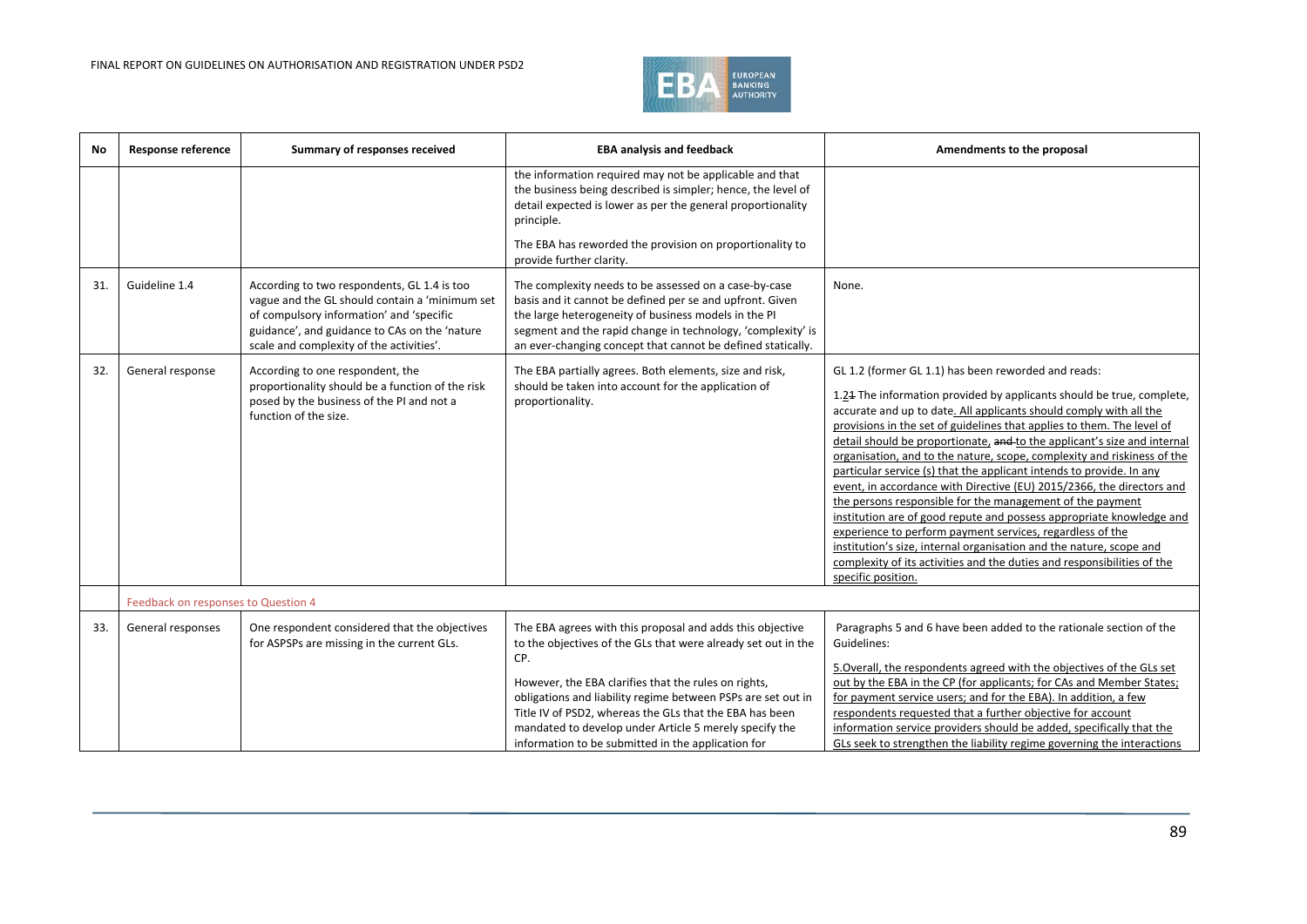

| No  | <b>Response reference</b> | Summary of responses received                                                                                                                                                 | <b>EBA analysis and feedback</b>                                                                                                                                                                                                                                                                                                                                                                                                                                                                          | Amendments to the proposal                                                                                                                                                                                                                                                                                                                                                                                                                                                                                                                                                                                                                                                                                                                                                                                                                                                                                                                     |
|-----|---------------------------|-------------------------------------------------------------------------------------------------------------------------------------------------------------------------------|-----------------------------------------------------------------------------------------------------------------------------------------------------------------------------------------------------------------------------------------------------------------------------------------------------------------------------------------------------------------------------------------------------------------------------------------------------------------------------------------------------------|------------------------------------------------------------------------------------------------------------------------------------------------------------------------------------------------------------------------------------------------------------------------------------------------------------------------------------------------------------------------------------------------------------------------------------------------------------------------------------------------------------------------------------------------------------------------------------------------------------------------------------------------------------------------------------------------------------------------------------------------------------------------------------------------------------------------------------------------------------------------------------------------------------------------------------------------|
|     |                           |                                                                                                                                                                               | authorisation as PIs. The GLs therefore contribute to<br>providing certainty to market participants only indirectly.                                                                                                                                                                                                                                                                                                                                                                                      | between the different actors involved in electronic payment<br>transactions. In the respondents' view, from the perspective of<br>account servicing payment service providers (ASPSPs), the GLs should<br>contain clear and precise rules to increase the certainty with which<br>ASPSPs can make decisions and, ultimately, the GLs should strengthen<br>the principle of legal certainty.<br>6. The EBA agrees with this proposal and to add this objective to those<br>that the EBA had set out in the CP. However, the EBA clarifies that the<br>rules on rights, obligations and the liability regime among PSPs are set<br>out in Title IV of PSD2 itself, whereas the GLs that the EBA has been<br>mandated to develop under Article 5 merely specify the information<br>to be submitted in the application for authorisation as PIs. The GLs<br>therefore contribute to providing certainty to market participants only<br>indirectly. |
| 34. | General responses         | One respondent underlined that GLs should<br>refer to only applicants already incorporated and<br>not include those 'in process of incorporation'<br>(not in line with PSD2). | Article 11.1 of PSD2 foresees that an authorisation shall<br>only be granted to a legal person established in a Member<br>State. However, this does not prevent that an applicant<br>that is not yet a legal person will comply with this condition<br>by the end of the authorisation procedure.                                                                                                                                                                                                         | None.                                                                                                                                                                                                                                                                                                                                                                                                                                                                                                                                                                                                                                                                                                                                                                                                                                                                                                                                          |
| 35. | General response          | One respondent suggested that the EBA<br>introduces a specific GL for PISPs, as provided for<br>AISPs.                                                                        | PISPs are PIs and are thus subject to authorisation in a<br>similar way to those PIs that provide other payment<br>services are. The requirements are almost identical. The<br>reason why there is a specific set of GLs for AISPs is that<br>these providers are a different type of PSPs from PIs: these<br>are subject to registration instead of authorisation and<br>have many exemptions on information requirements<br>derived from Article 33 of PSD2. The GLs aim to be<br>consistent with PSD2. | None.                                                                                                                                                                                                                                                                                                                                                                                                                                                                                                                                                                                                                                                                                                                                                                                                                                                                                                                                          |
| 36. | General response          | One respondent suggested that all references to<br>individuals, which may change over time, should<br>be deleted; another respondent is instead of the<br>opposite view.      | The reference to individuals always refers to those<br>individuals in charge of a position in the moment the<br>application for authorisation is handed in. If any changes<br>occur, the institution should without undue delay<br>communicate it, in accordance with Art. 16. However, the<br>EBA partially agrees and has deleted the reference to<br>individuals where appropriate and consistent with the<br>Level 1 text, and has inserted a reference to the specific                               | The following GL has been reworded and reads as follows:<br>GL 7.1(b) on safeguarding:<br>the number contact details of person(s) that have access<br>to the safeguarding account and their functions.                                                                                                                                                                                                                                                                                                                                                                                                                                                                                                                                                                                                                                                                                                                                         |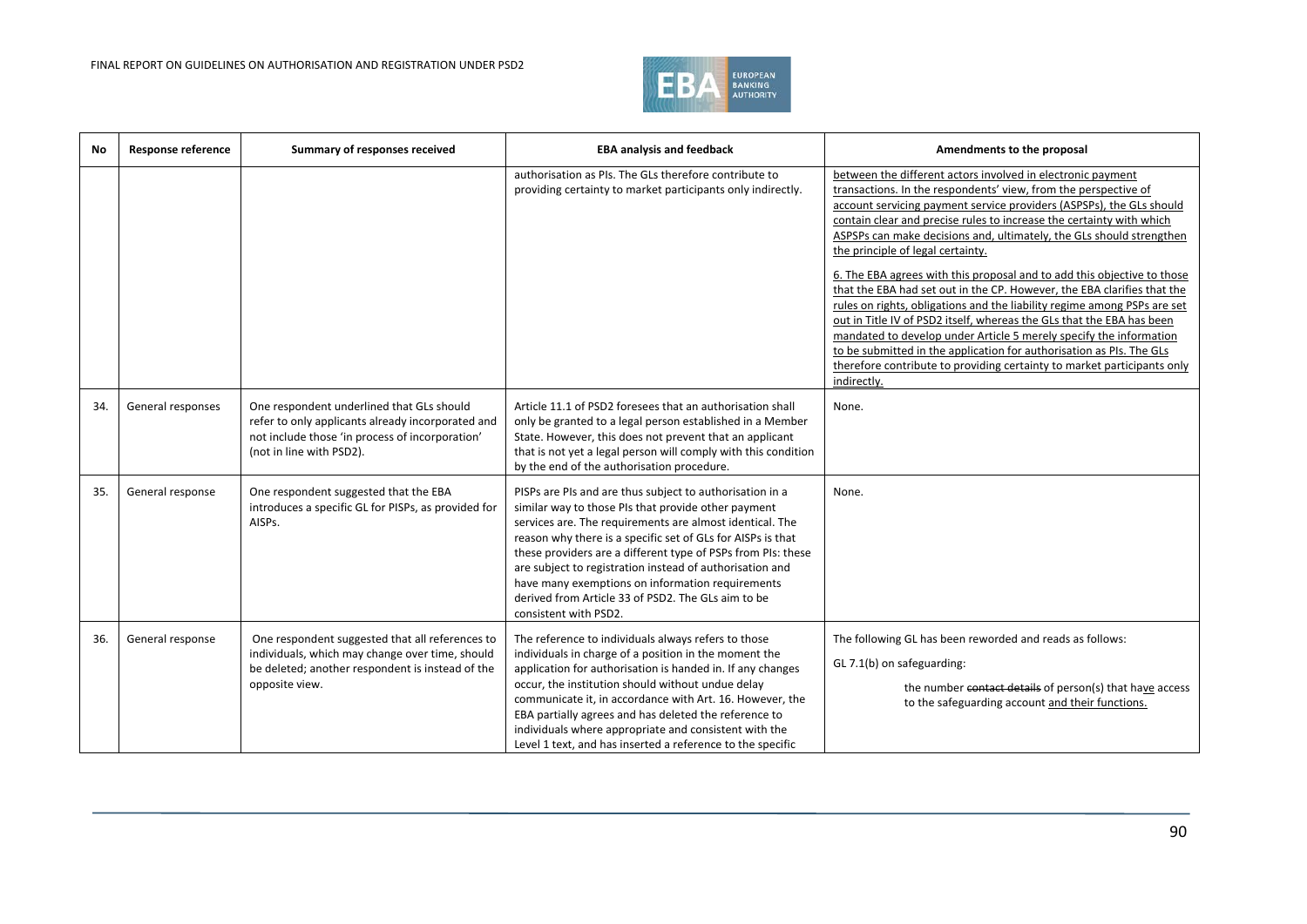

| No. | <b>Response reference</b> | Summary of responses received | <b>EBA analysis and feedback</b>                                                                                                                                                                                                                                        | Amendments to the proposal |
|-----|---------------------------|-------------------------------|-------------------------------------------------------------------------------------------------------------------------------------------------------------------------------------------------------------------------------------------------------------------------|----------------------------|
|     |                           |                               | function.                                                                                                                                                                                                                                                               |                            |
|     |                           |                               | The EBA clarifies that changes to the information and<br>evidence provided in accordance with Art. 5 PSD2 needs to<br>be forwarded by the institution to the CAS; according to<br>Art. 16 PSD2, this information would need to be updated by<br>the institution anyway. |                            |
|     |                           |                               | In particular, amendments are proposed to:                                                                                                                                                                                                                              |                            |
|     |                           |                               | GL 7.1(b) on safeguarding.                                                                                                                                                                                                                                              |                            |
|     |                           |                               | No changes are to be made to the reference to individuals<br>in the following GLs:                                                                                                                                                                                      |                            |
|     |                           |                               | GL 2.1(g) on the person(s) in charge of dealing with the<br>application file and the authorisation procedure, and their<br>contact details;                                                                                                                             |                            |
|     |                           |                               | GL 5.1(c) on the description of outsourcing arrangements;                                                                                                                                                                                                               |                            |
|     |                           |                               | GL 9.1(b) on the contact point for customers;                                                                                                                                                                                                                           |                            |
|     |                           |                               | GL 10.1(h) on access to sensitive payment data;                                                                                                                                                                                                                         |                            |
|     |                           |                               | GL 14.1(e) on the identity of the person in charge of<br>ensuring the applicant's compliance with AML and CFT<br>obligations, and evidence that their AML and counter-<br>terrorism expertise is sufficient to enable them to fulfil this<br>role effectively;          |                            |
|     |                           |                               | GL 15 on the identity and suitability assessment of persons<br>with qualified holdings in the applicant;                                                                                                                                                                |                            |
|     |                           |                               | GL 16 on the identity and suitability assessment of<br>directors and persons responsible for the management of<br>the payment institution;                                                                                                                              |                            |
|     |                           |                               | GL 17 on the identity of statutory auditors.                                                                                                                                                                                                                            |                            |
|     |                           |                               | The reason for not making changes to the abovementioned<br>GLs are that, for most, the Level 1 text already sets out<br>provisions regarding identity of these and, for the others,<br>the EBA understands that proof of the identity of the                            |                            |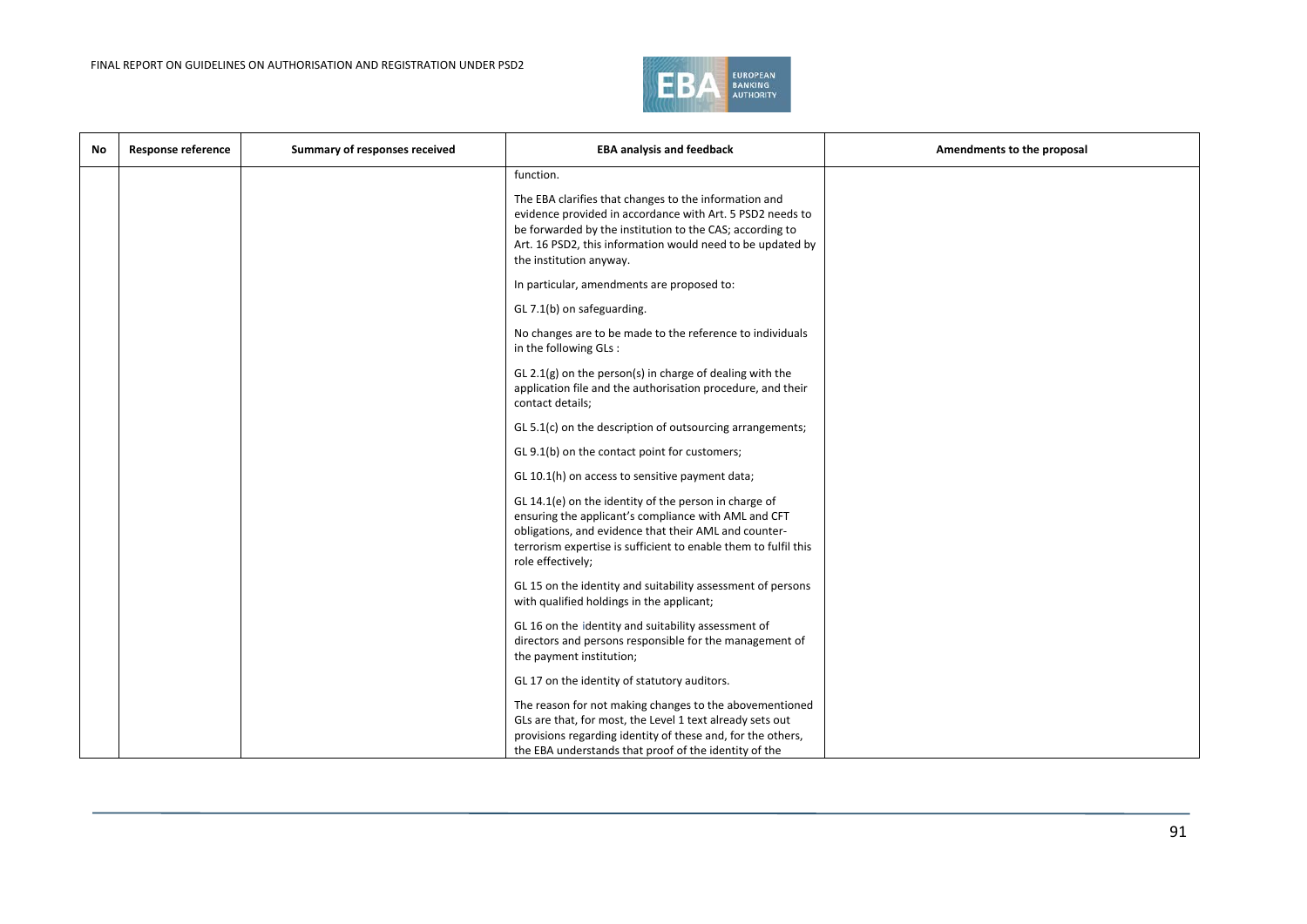

| No. | Response reference | Summary of responses received                                                                                                                                                                                                                                                                                                                                                                                                                                                                                                                                                                                                             | <b>EBA analysis and feedback</b>                                                                                                                                                                                                          | Amendments to the proposal |
|-----|--------------------|-------------------------------------------------------------------------------------------------------------------------------------------------------------------------------------------------------------------------------------------------------------------------------------------------------------------------------------------------------------------------------------------------------------------------------------------------------------------------------------------------------------------------------------------------------------------------------------------------------------------------------------------|-------------------------------------------------------------------------------------------------------------------------------------------------------------------------------------------------------------------------------------------|----------------------------|
|     |                    |                                                                                                                                                                                                                                                                                                                                                                                                                                                                                                                                                                                                                                           | individual is needed to assess the application.                                                                                                                                                                                           |                            |
| 37. | General response   | According to one respondent, because of the<br>options available and the different approaches<br>adopted across different Member States, the<br>capital adequacy requirements can be unclear<br>and the requirements applied by a CA may<br>change as the applicant moves through the<br>application process leading to uncertainty, which<br>can have significant impacts on the applicant in<br>terms of funding, financial planning, etc. On this<br>basis, the respondent believes that very clear<br>guidance on the capital requirements should be<br>set out in the GLs and a consistent approach<br>adopted by CAs across the EU. | This is out of the scope of the GLs: the scope of the GLs is<br>on the submission of information and not on its<br>assessment.                                                                                                            | None.                      |
| 38. | General response   | One respondent stated that in order to ensure<br>that all legal requirements beyond PSD2 are<br>met, the erasure procedure and on-<br>boarding/off-boarding procedures should be<br>included. These procedures should follow<br><b>General Data Protection Regulation (GDPR)</b><br>requirements.                                                                                                                                                                                                                                                                                                                                         | The nature of the response is unclear to the EBA and<br>therefore no specific answer can be provided.                                                                                                                                     | None.                      |
| 39. |                    | According to one respondent, information on<br>the chosen 'Qualified Trust Service Provider'<br>should be added to the application to provide<br>PIS and AIS.                                                                                                                                                                                                                                                                                                                                                                                                                                                                             | The EBA does not agree. (According to regulatory technical<br>standards (RTS) on strong customer authentication (SCA),<br>the registration in the home CA register should occur<br>before choosing the qualified trust service provider.) | None.                      |
| 40. | General response   | One respondent suggests including details of a<br>contact person that the ASPSP can approach in<br>cases of compensation for falsely executed<br>payments, etc.                                                                                                                                                                                                                                                                                                                                                                                                                                                                           | It would not be helpful to add this reference to the GLs,<br>since this information is available to CASs and not to banks:<br>CASs would not be able to share this information for<br>confidentiality reasons.                            | None.                      |
| 41. | General response   | One respondent asked for more information on<br>how the assessment of the application<br>documents is made by the CA and the level and<br>type of analysis by the CA, in order to know<br>whether or not this detailed information is really<br>needed.                                                                                                                                                                                                                                                                                                                                                                                   | The assessment of the information is out of the scope of<br>the GLs.                                                                                                                                                                      | None.                      |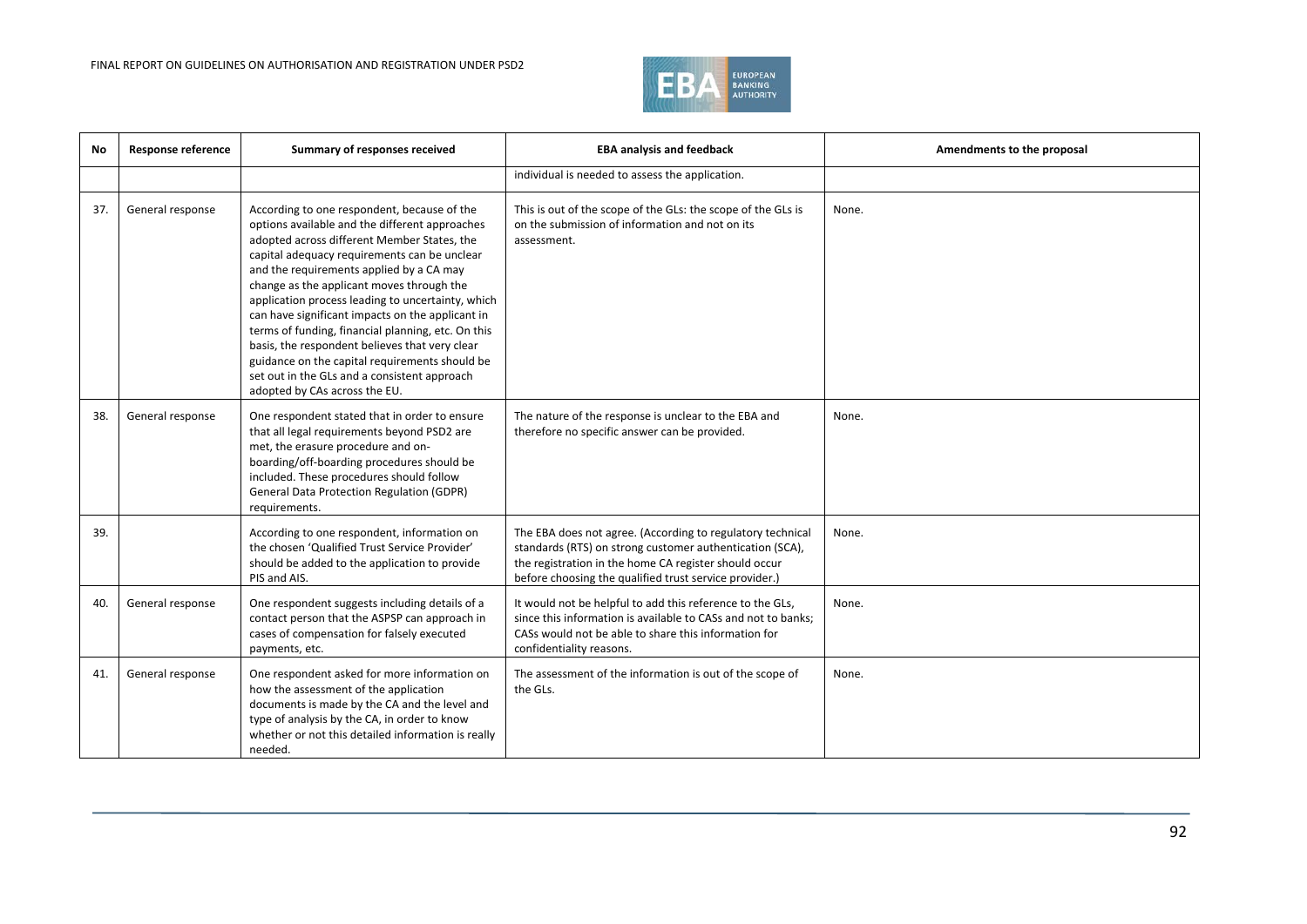

| No  | Response reference                     | Summary of responses received                                                                                                                                                                                                                                                                                                                                                                                                        | <b>EBA analysis and feedback</b>                                                                                                                                                                                                                                                                                                                                                                                                                                  | Amendments to the proposal                                                                                                                                                                                                                                                                                                                                                                                                                                                                                                                                                                                                                                                                                                                                                                                                                                                                                                                                     |
|-----|----------------------------------------|--------------------------------------------------------------------------------------------------------------------------------------------------------------------------------------------------------------------------------------------------------------------------------------------------------------------------------------------------------------------------------------------------------------------------------------|-------------------------------------------------------------------------------------------------------------------------------------------------------------------------------------------------------------------------------------------------------------------------------------------------------------------------------------------------------------------------------------------------------------------------------------------------------------------|----------------------------------------------------------------------------------------------------------------------------------------------------------------------------------------------------------------------------------------------------------------------------------------------------------------------------------------------------------------------------------------------------------------------------------------------------------------------------------------------------------------------------------------------------------------------------------------------------------------------------------------------------------------------------------------------------------------------------------------------------------------------------------------------------------------------------------------------------------------------------------------------------------------------------------------------------------------|
| 42. | General response<br>and Guideline 13.1 | One respondent remarked that in GL 13.1(b)(ii),<br>13.1(b)(iii), 13.1(d), 13.1(e)(i), 13.1(f) and<br>13.1(g)(ii) and throughout the GLs the EBA uses<br>'such as' to mean 'as an example if applicable'.<br>As an example, GL 13.1(b)(ii) refers to 'wallets'<br>which would be relevant for e-money issuers.                                                                                                                        | The EBA does not agree. From a general perspective, it is<br>not excluded that 'wallets' are relevant for PIs: it depends<br>on the type of wallet. In fact, in some cases, the<br>management of the wallet is linked to the provision of<br>payment services. Moreover, the EBA does not want to<br>exclude any business model.<br>The EBA gives examples in order to help applicants submit<br>complete applications and speed up the authorisation<br>process. | None.                                                                                                                                                                                                                                                                                                                                                                                                                                                                                                                                                                                                                                                                                                                                                                                                                                                                                                                                                          |
| 43. | Background and<br>rationale            | Several respondents, while agreeing that the<br>objectives of the GLs identified by the EBA are<br>generally plausible, raised concerns on<br>proportionality and recommended that the level<br>playing field objective should be clarified to<br>confirm that the level and detail of the<br>information expected is proportionate to the<br>size and complexity of the applicant and the risk<br>the applicant poses to consumers. | The EBA agrees with regard to adding the notion of risk in<br>order to apply the principle of proportionality. Therefore, in<br>line also with the answer to Question 3 on GL 1.4, this<br>reference could be added.                                                                                                                                                                                                                                              | GL 1.2 (former GL 1.1) has been reworded and reads:<br>1.24 The information provided by applicants should be true, complete,<br>accurate and up to date. All applicants should comply with all the<br>provisions in the set of guidelines that applies to them. The level of<br>detail should be proportionate, and to the applicant's size and internal<br>organisation, and to the nature, scope, complexity and riskiness of the<br>particular service (s) that the applicant intends to provide. In any<br>event, in accordance with Directive (EU) 2015/2366, the directors and<br>the persons responsible for the management of the payment<br>institution are of good repute and possess appropriate knowledge and<br>experience to perform payment services, regardless of the<br>institution's size, internal organisation and the nature, scope and<br>complexity of its activities and the duties and responsibilities of the<br>specific position. |
| 44. | Guideline 1.4                          | One respondent was of the view that this GL is<br>an overstatement of the provisions of PSD2.                                                                                                                                                                                                                                                                                                                                        | The EBA does not agree, since the Level 1 text does not<br>specify how the principle of proportionality should be<br>applied.<br>The GLs reflect the requirements stated in Art. 5(1) PSD2<br>and try to clarify the expected documents and information<br>for a smooth authorisation process.                                                                                                                                                                    | None.                                                                                                                                                                                                                                                                                                                                                                                                                                                                                                                                                                                                                                                                                                                                                                                                                                                                                                                                                          |
| 45. | Guideline 1.5                          | One respondent did not understand the<br>distinction between 'personal data' and 'other<br>data' for confidentiality.                                                                                                                                                                                                                                                                                                                | The EBA agrees and deletes the reference to 'personal', so<br>that all data are secure and considered confidential.                                                                                                                                                                                                                                                                                                                                               | The reference to 'personal' has been deleted from GL 1.4 (now<br>$GL 1.5$ :<br>All personal data requested under these guidelines for registration as<br>account information service providers (AISPs) are needed for the<br>assessment of the application and will be treated by the competent                                                                                                                                                                                                                                                                                                                                                                                                                                                                                                                                                                                                                                                                |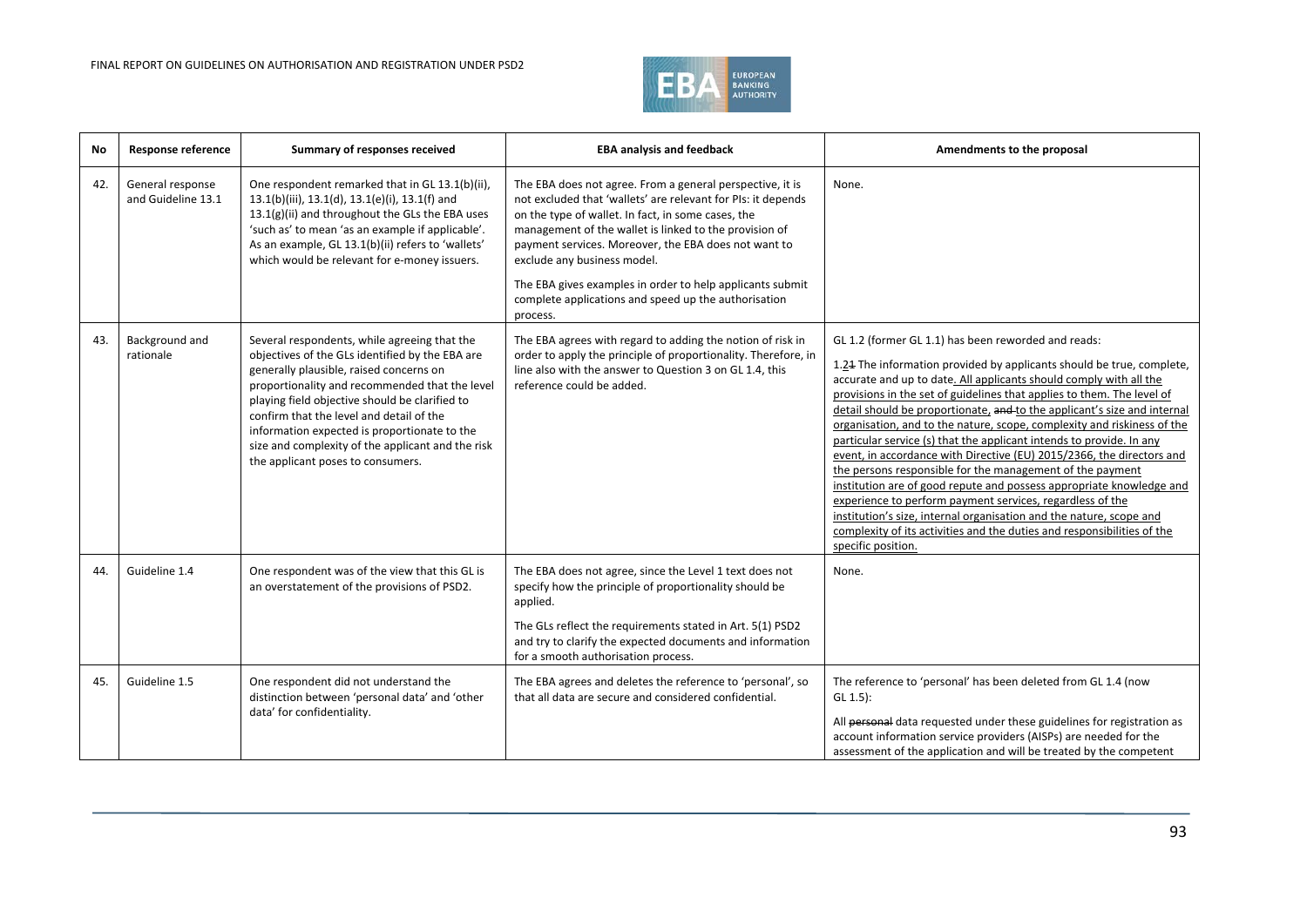

| No  | <b>Response reference</b>   | Summary of responses received                                                                                                                                                                                                                                                                                                                                                                                                                                        | <b>EBA analysis and feedback</b>                                                                                                                                                                                                                                                                                                                                                                                                                                                                                                                                                                                                                                                                                                                                                                                                                                                                                     | Amendments to the proposal                                                                                                                                                                                                                                                                                                                                                                                    |
|-----|-----------------------------|----------------------------------------------------------------------------------------------------------------------------------------------------------------------------------------------------------------------------------------------------------------------------------------------------------------------------------------------------------------------------------------------------------------------------------------------------------------------|----------------------------------------------------------------------------------------------------------------------------------------------------------------------------------------------------------------------------------------------------------------------------------------------------------------------------------------------------------------------------------------------------------------------------------------------------------------------------------------------------------------------------------------------------------------------------------------------------------------------------------------------------------------------------------------------------------------------------------------------------------------------------------------------------------------------------------------------------------------------------------------------------------------------|---------------------------------------------------------------------------------------------------------------------------------------------------------------------------------------------------------------------------------------------------------------------------------------------------------------------------------------------------------------------------------------------------------------|
|     |                             |                                                                                                                                                                                                                                                                                                                                                                                                                                                                      |                                                                                                                                                                                                                                                                                                                                                                                                                                                                                                                                                                                                                                                                                                                                                                                                                                                                                                                      | authority in accordance with the professional secrecy obligations set<br>out in PSD2, without prejudice to applicable Union law and rational<br>requirements and procedures on the exercise of the right to access,<br>rectify, cancel or oppose.                                                                                                                                                             |
| 46. | Guideline 2.1(h) and<br>(i) | One respondent asked for these requirements to<br>be deleted because they deviate from the<br>requirements for credit institutions, although<br>they are not mandatory according to PSD2.<br>Moreover, two respondents sought clarification<br>of the meaning of 'any other industry-specific<br>regulatory body'. One respondent asked for<br>clarification of 'trade association' (whether<br>those outside payment services or electronic<br>money are relevant). | The information required in this GL seems to be in line with<br>Art. 2(4a) of the draft RTS under Article 8(2) and 8(3) of<br>Directive 2013/36/EU, which requires applicants that have<br>previously carried out commercial or other activities to give<br>'details of any membership of the applicant credit<br>institution or of any of its subsidiaries to any industry<br>association and of any licence, authorisation, registration or<br>other permission to carry out activities in the financial<br>services sector by an authority or other public sector entity<br>in any Member State or third country'.<br>For proportionality reasons, the EBA agrees to reword<br>GL 2.1(h) and 2.1(i) by removing the reference to any other<br>industry specific regulatory body and by limiting the<br>information of trade associations to those in relation to the<br>provision of payment or e-money services. | GL 2.1(h) and (i) have been amended and read:<br>(h) an indication of whether or not the applicant has ever been, or is<br>currently being, regulated by a competent authority in the financial<br>services sector or by any other industry specific regulatory body;<br>(i) any trade association(s) in relation to the provision of payment<br>services that the applicant plans to join, where applicable. |
| 47. | Guideline 3.1(b)            | One respondent asked for clarification of the<br>definition of 'possession of funds' to avoid<br>misinterpretation. Even a 'temporary<br>possession' of funds should be in the scope of<br>this requirement.                                                                                                                                                                                                                                                         | The EBA clarifies that PIs can only hold funds temporarily,<br>since these are limited to the execution of the specific<br>payment service; moreover, it is clearly stated in the<br>Level 1 text that PIs cannot take on deposits. However, the<br>EBA will clarify in the GLs that the information to be<br>provided needs to refer to any temporary possession of<br>funds regardless of the length of such possession.<br>The EBA is of the view that the required declaration would<br>also have to consider all possessions of funds regardless of<br>the timelines. The EBA therefore amends the requirement<br>set out in GL 3.1(b).                                                                                                                                                                                                                                                                         | GL 3.1(b) has been amended and reads:<br>a declaration of whether the applicant will at any point enter or not<br>into possession of funds.                                                                                                                                                                                                                                                                   |
| 48  | Guideline 3.1               | One respondent asked for clarification that PIS<br>are not allowed to enter into the possession of<br>funds. In order to give the CA the possibility to<br>check, the documents mentioned in GL 3.1(c)(i)<br>and (ii) should also be provided by applicants for<br>PIS (therefore, the sentence 'unless the                                                                                                                                                          | PSD2 does not allow applicants that provide only PIS to<br>enter into possession of funds, hence the requirement on<br>information of own funds is not applicable to PIS.<br>The EBA believes that the rules and regulations set out in<br>PSD2 make clear that PIS are not allowed to enter into                                                                                                                                                                                                                                                                                                                                                                                                                                                                                                                                                                                                                    | GL 3.1(a) has been amended and reads:<br>a step-by-step description of the type of payment services envisaged,<br>including an explanation of how the activities and the operations that<br>will be provided are identified by the applicant as fitting into any of<br>the legal categories of payment services listed in Annex I to PSD2.                                                                    |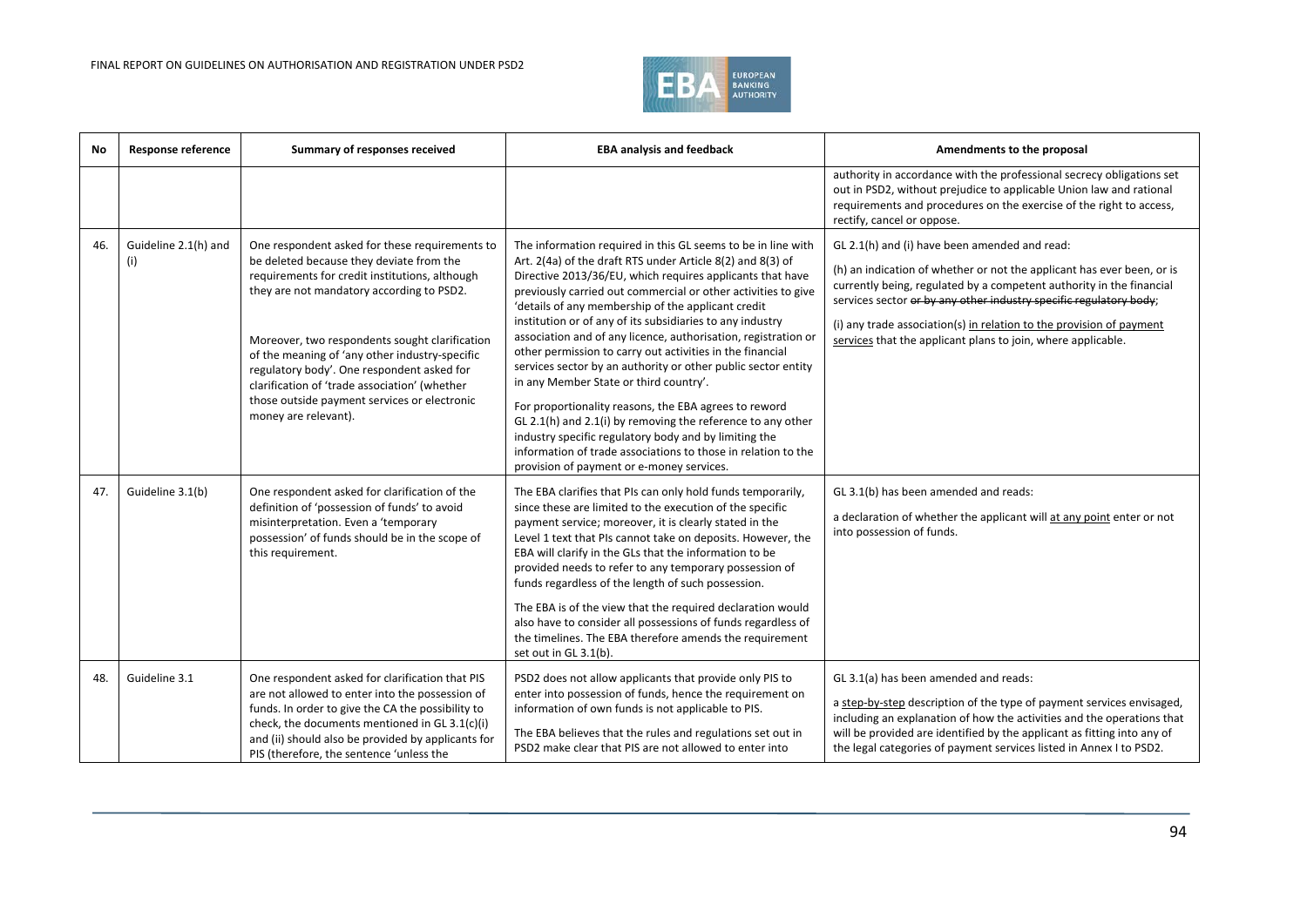

| No  | <b>Response reference</b>             | Summary of responses received                                                                                                                                                                                          | <b>EBA analysis and feedback</b>                                                                                                                                                                                                                                            | Amendments to the proposal                                                                                                                                                                             |
|-----|---------------------------------------|------------------------------------------------------------------------------------------------------------------------------------------------------------------------------------------------------------------------|-----------------------------------------------------------------------------------------------------------------------------------------------------------------------------------------------------------------------------------------------------------------------------|--------------------------------------------------------------------------------------------------------------------------------------------------------------------------------------------------------|
|     |                                       | applicant intends to provide PIS only' should be<br>omitted).<br>Further, the respondent suggests a clarification<br>in GL 3.1(c)(iv) of 'different ways' and suggests<br>instead 'different channels'. The respondent | possession of funds. The GLs should reflect the<br>requirements set by Art. 5(1) PSD2. Indicating in the GLs<br>that applicants for only PIS need to provide this information<br>could be misleading, suggesting that PIS are allowed to<br>enter into possession of funds. | GL 3.1(c) has also been amended and reads:<br>a description of the execution of the different payment services,<br>detailing all parties involved, and including for each payment service<br>provided: |
|     |                                       | raised the concern that the term 'ways' is not<br>technical and hence not clear.                                                                                                                                       | The EBA agrees to clarify what was intended by the use of<br>the term 'ways', i.e. to provide a 'step-by-step description'<br>of the execution of the different services.                                                                                                   | a diagram of flow of funds, unless the<br>i.<br>applicant intends to provide payment<br>initiation services (PIS) only;                                                                                |
|     |                                       |                                                                                                                                                                                                                        | In addition, the EBA removes GL 3.1(c)(iv), as it overlaps<br>with the information on distribution channels already<br>required under GL 4.1(a).                                                                                                                            | ii.<br>settlement arrangements, unless the<br>applicant intends to provide PIS only;                                                                                                                   |
|     |                                       |                                                                                                                                                                                                                        |                                                                                                                                                                                                                                                                             | iii.<br>draft contracts between all the parties<br>involved in the provision of payment<br>services including those with payment<br>card schemes, if applicable;                                       |
|     |                                       |                                                                                                                                                                                                                        |                                                                                                                                                                                                                                                                             | a description of the different ways trough<br>which these services are provided                                                                                                                        |
|     |                                       |                                                                                                                                                                                                                        |                                                                                                                                                                                                                                                                             | flows of data                                                                                                                                                                                          |
|     |                                       |                                                                                                                                                                                                                        |                                                                                                                                                                                                                                                                             | processing times.<br>iv.                                                                                                                                                                               |
| 49. | Guideline 3.1(c)(ii),<br>$(iii)-(vi)$ | One respondent asked to delete these<br>requirements.                                                                                                                                                                  | The EBA disagrees and considers that this information is<br>relevant to correctly assessing the way the service is<br>provided. Settlement and processing times are also<br>relevant to assessing compliance with the safeguarding<br>obligation under PSD2.                | GL 3.1(c) has been amended and reads:<br>a description of the execution of the different payment services,<br>detailing all parties involved, and including for each payment service<br>provided:      |
|     |                                       | The EBA clarifies in GL 3.1(c)(iii) that the information<br>provision of payment services including those with                                                                                                         | requested refers to draft contracts if they relate to only the                                                                                                                                                                                                              | a diagram of flow of funds, unless the<br>i.<br>applicant intends to provide payment<br>initiation services (PIS) only;                                                                                |
|     |                                       |                                                                                                                                                                                                                        | payment card schemes, if applicable.                                                                                                                                                                                                                                        | ii.<br>settlement arrangements, unless the<br>applicant intends to provide PIS only;                                                                                                                   |
|     |                                       |                                                                                                                                                                                                                        |                                                                                                                                                                                                                                                                             | iii.<br>draft contracts between all the parties<br>involved in the provision of payment<br>services including those with payment                                                                       |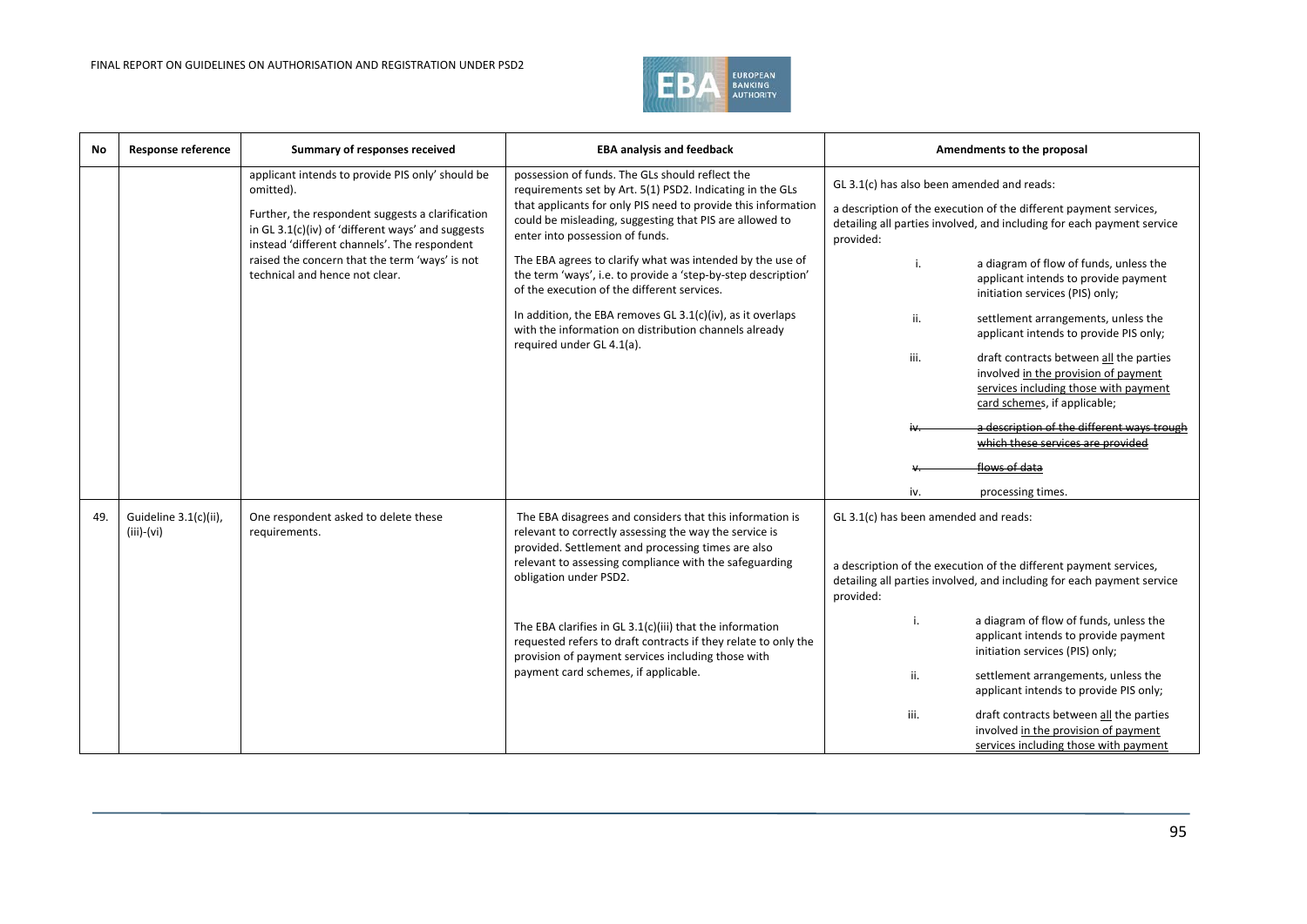

| No  | <b>Response reference</b> | Summary of responses received                                                                                                                                                                                                                                                                                                                                                                                                      | <b>EBA analysis and feedback</b>                                                                                                                                                                                                                                                                                                                                                                           | Amendments to the proposal                                                                                                                                                                                                                                                                                                                                                                                                                                                                        |
|-----|---------------------------|------------------------------------------------------------------------------------------------------------------------------------------------------------------------------------------------------------------------------------------------------------------------------------------------------------------------------------------------------------------------------------------------------------------------------------|------------------------------------------------------------------------------------------------------------------------------------------------------------------------------------------------------------------------------------------------------------------------------------------------------------------------------------------------------------------------------------------------------------|---------------------------------------------------------------------------------------------------------------------------------------------------------------------------------------------------------------------------------------------------------------------------------------------------------------------------------------------------------------------------------------------------------------------------------------------------------------------------------------------------|
| 50. | Guideline 3.1(c)(iii)     | One respondent asked for clarification that draft<br>contracts can be submitted for any agent<br>network, so that that not every single agent<br>contract needs to be produced and submitted.<br>Another respondent asked to replace draft<br>contracts with a description of the business<br>model.                                                                                                                               | The EBA is of the view that the information related to draft<br>contracts is relevant for assessing the application.<br>The EBA clarifies in GL 3.1(c)(iii) that the information<br>requested refers to draft contracts if they relate to only the<br>provision of payment services including those with<br>payment card schemes, if applicable.<br>The guidelines do not provide for contracts of agents. | card schemes, if applicable;<br>a description of the different ways trough<br>which these services are provided<br>flows of data<br>processing times.<br>vi.<br>GL 3.1(c)(iii) has been amended and reads:<br>a description of the execution of the different payment services,<br>detailing all parties involved, and including for each payment service<br>provided:<br>a diagram of flow of funds, unless the<br>i.<br>applicant intends to provide payment<br>initiation services (PIS) only; |
|     |                           |                                                                                                                                                                                                                                                                                                                                                                                                                                    |                                                                                                                                                                                                                                                                                                                                                                                                            | settlement arrangements, unless the<br>ii.<br>applicant intends to provide PIS only;<br>iii.<br>draft contracts between all the parties<br>involved in the provision of payment<br>services including those with payment<br>card schemes, if applicable;<br>a description of the different ways trough<br>which these services are provided<br>flows of data<br>iv.<br>processing times.                                                                                                          |
| 51. | Guideline 3.1(e)          | One respondent asked to add a list of relevant<br>Member States in which a business is or will be<br>active with a list of locations (with a threshold of<br>100 employees).<br>Moreover, it added that it is too burdensome to<br>provide a list of all the premises from which the<br>applicant intends to provide the payment<br>services, and/or carry out activities related to<br>the provision of payment services. Several | The EBA agrees and amends the specific GLs to request<br>only estimates.                                                                                                                                                                                                                                                                                                                                   | GL 3.1(e) has been amended and reads:<br>The estimated number of different premises from which the applicant<br>intends to provide the payment services, and/or carry out activities<br>related to the provision of payment services, if applicable.                                                                                                                                                                                                                                              |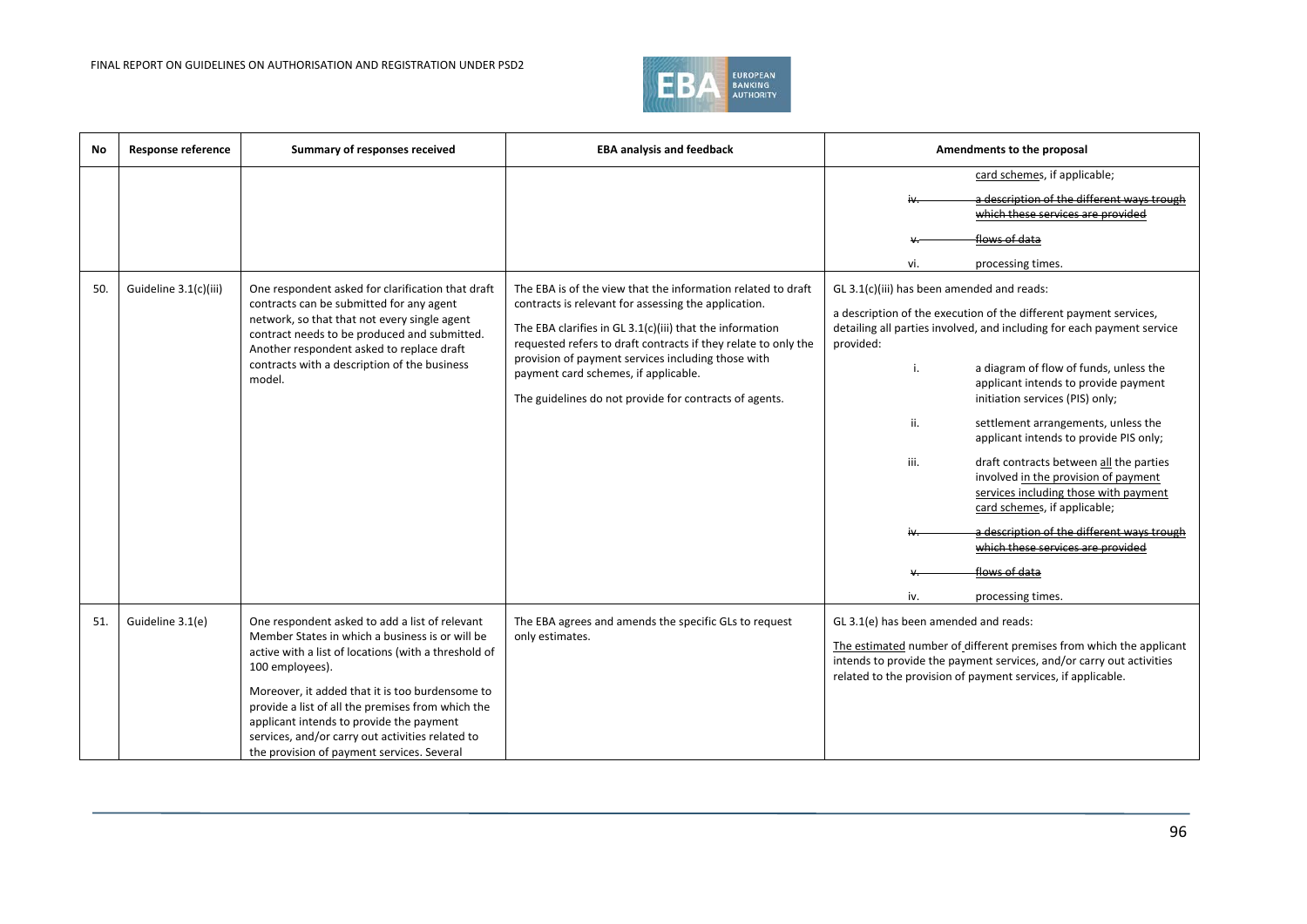

| No  | Response reference | Summary of responses received                                                                                                                                                                                                                                                                                                                                                                         | <b>EBA analysis and feedback</b>                                                                                                                                                                                                                                                                                                                                                                                                                                                                                   | Amendments to the proposal                                                                                                                                                                                                                                                                                                                                                                                                                                                                     |
|-----|--------------------|-------------------------------------------------------------------------------------------------------------------------------------------------------------------------------------------------------------------------------------------------------------------------------------------------------------------------------------------------------------------------------------------------------|--------------------------------------------------------------------------------------------------------------------------------------------------------------------------------------------------------------------------------------------------------------------------------------------------------------------------------------------------------------------------------------------------------------------------------------------------------------------------------------------------------------------|------------------------------------------------------------------------------------------------------------------------------------------------------------------------------------------------------------------------------------------------------------------------------------------------------------------------------------------------------------------------------------------------------------------------------------------------------------------------------------------------|
|     |                    | respondents were of the same view indicating<br>that this requirement is too broad and ask the<br>EBA to narrow it down to premises from which<br>payment services would be offered, specifically<br>by estimates.                                                                                                                                                                                    |                                                                                                                                                                                                                                                                                                                                                                                                                                                                                                                    |                                                                                                                                                                                                                                                                                                                                                                                                                                                                                                |
| 52. | Guideline 3.1(i)   | One respondent underlined that the<br>requirement should be accompanied by a time<br>limit of a two- to three-year period, as further<br>forecasts are not certain.                                                                                                                                                                                                                                   | The EBA agrees. This requirement should be consistent<br>with GL 4.1(c): 'a forecast budget calculation for the first<br>three financial years '<br>As the business plan and the forecasts need to cover three<br>forecasted business years, the indication might be limited<br>to a two- to three-year period for consistency reasons.                                                                                                                                                                            | GL 3.1(i) has been amended and reads:<br>an indication of whether or not the applicant intends, for the next<br>three years, to provide/already provides other business activities as<br>referred to in Article 11(5) of Directive 2015/2366, including a<br>description of the type and expected volume nature of the activities.<br>expected volume and business premises                                                                                                                    |
| 53. | Guideline 4        | One respondent requested to delete the<br>reference to the analysis of the payments<br>market; moreover, it underlined that an<br>indication of the way the assessment is carried<br>out by the CAs is missing.                                                                                                                                                                                       | The EBA agrees and simplifies the information to be<br>submitted.<br>Moreover, the EBA limits the information on the analysis of<br>the payments market to the specific payment segment<br>concerned and changes the term 'client' to 'payment<br>service user' for clarity and alignment with PSD2.<br>There is no possibility to give information of the<br>assessment of the application documents in general. This is<br>out of the scope of the GLs and assessments are performed<br>on a case-by-case basis. | GL 4.1 has been amended and reads:<br>The business plan to be provided by the applicant should contain:<br>a marketing plan consisting of:<br>f)<br>an analysis of the payments market;<br>ii.<br>an analysis of the company's competitive<br>position in the payment market segment<br>concerned;<br>a description of the payment service users<br>iii.<br>clients, marketing materials and distribution<br>channels;<br>the main conclusions of any marketing<br>iv.<br>research carried out |
| 54. | Guideline 4.1(a)   | Several respondents stated that the marketing<br>plan is irrelevant and burdensome, as only own<br>capital projections matter, and out of scope.<br>Another respondent asked for the deletion of<br>highly sensitive commercial information, such as<br>analysis of a company's competitive position,<br>and suggested removing items (ii) and (iv).<br>Another respondent asked the EBA to provide a | Please see the row above.<br>The marketing plan might be relevant as regards the<br>business model and the costs and expenses expected by<br>the applicant, and the review of whether or not this<br>information and these expectations are reliable and<br>realistic.<br>The EBA wants to stress that highly sensitive commercial<br>information is made available to only the CA and not to                                                                                                                      | See the amendments above.                                                                                                                                                                                                                                                                                                                                                                                                                                                                      |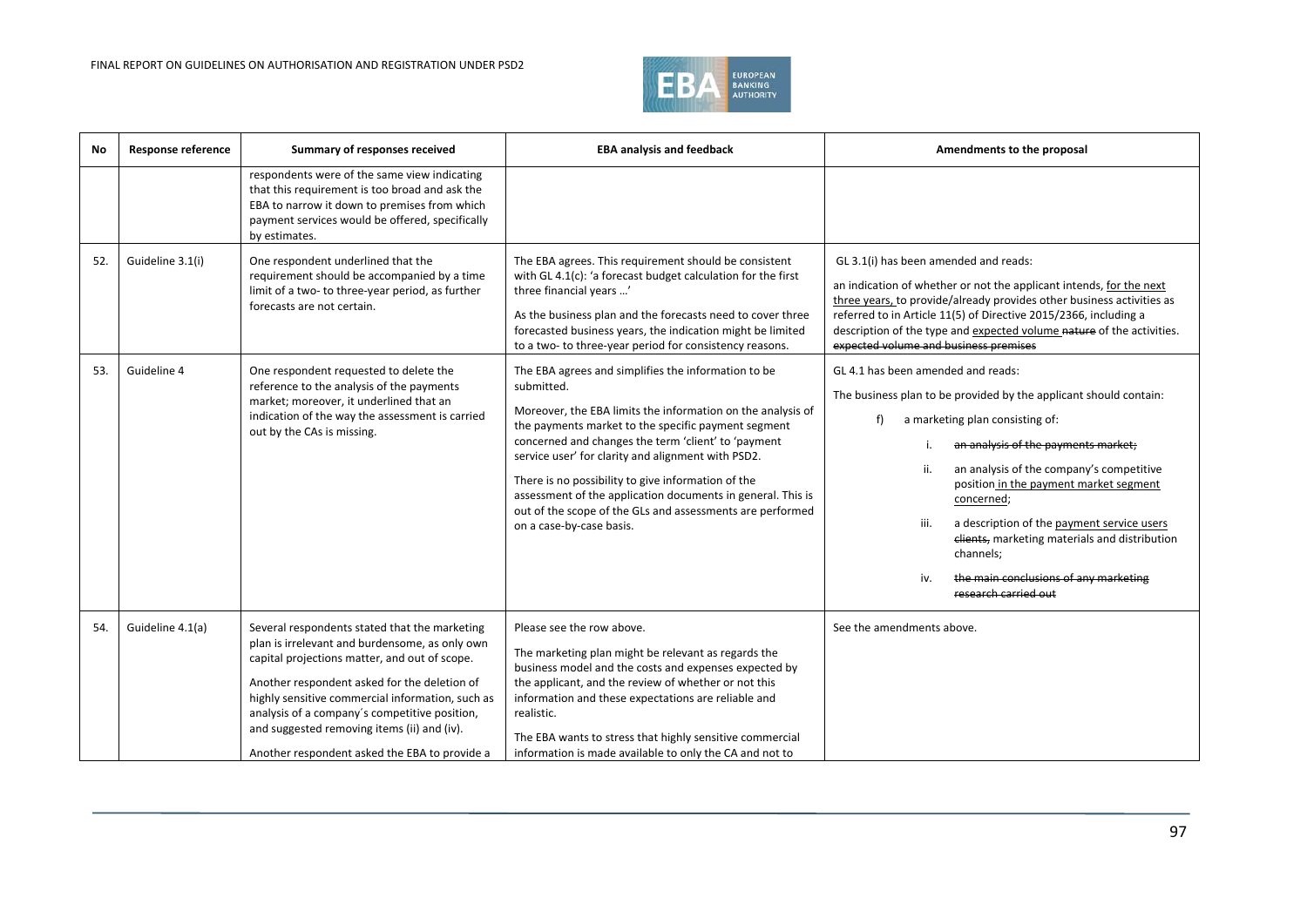

| <b>No</b> | <b>Response reference</b>            | Summary of responses received                                                                                                                                                                              | <b>EBA analysis and feedback</b>                                                                                                                                                                                                                                                                                                                                                                                                                                                                                                                                                                                                                                                                                                                            | Amendments to the proposal                                                                                                                                                                                                                                                                                                                                                                                                                                                                                                                                                                                                                                                                                                                                                                                                                                                                                                                                     |
|-----------|--------------------------------------|------------------------------------------------------------------------------------------------------------------------------------------------------------------------------------------------------------|-------------------------------------------------------------------------------------------------------------------------------------------------------------------------------------------------------------------------------------------------------------------------------------------------------------------------------------------------------------------------------------------------------------------------------------------------------------------------------------------------------------------------------------------------------------------------------------------------------------------------------------------------------------------------------------------------------------------------------------------------------------|----------------------------------------------------------------------------------------------------------------------------------------------------------------------------------------------------------------------------------------------------------------------------------------------------------------------------------------------------------------------------------------------------------------------------------------------------------------------------------------------------------------------------------------------------------------------------------------------------------------------------------------------------------------------------------------------------------------------------------------------------------------------------------------------------------------------------------------------------------------------------------------------------------------------------------------------------------------|
|           |                                      | statement with regard to the rationale and<br>purpose of the analysis of the applicant's<br>competitive position, considered hardly<br>comprehensible for CAs when deciding over a<br>license application. | competitors. The CAs would need all information on the<br>applicant to be able to assess the application for<br>authorisation. Under ongoing supervision, the CA would<br>also be able to ask for such information, if needed.                                                                                                                                                                                                                                                                                                                                                                                                                                                                                                                              |                                                                                                                                                                                                                                                                                                                                                                                                                                                                                                                                                                                                                                                                                                                                                                                                                                                                                                                                                                |
| 55.       | Guideline 4.1(a)(iii)                | One respondent asked for a clear definition of<br>'client' (terminology covers both originators and<br>beneficiaries).                                                                                     | The EBA agrees. 'Client' could be changed to 'payment<br>service user'; this would enhance consistency with PSD2<br>wording.                                                                                                                                                                                                                                                                                                                                                                                                                                                                                                                                                                                                                                | GL 4.1(a)(iii) has been amended and reads:<br>iii)<br>a description of payment service users clients,<br>marketing materials and distribution channels.                                                                                                                                                                                                                                                                                                                                                                                                                                                                                                                                                                                                                                                                                                                                                                                                        |
| 56.       | Guideline 4.1(c)(i),<br>$(ii)-(iii)$ | One respondent asked for these requirements to<br>be deleted, as considered not necessary.                                                                                                                 | The EBA disagrees. The three-year forecast derives from a<br>provision in the Level 1 text.<br>With regard to the term 'financial flows', the EBA changes it<br>to 'cash flows' to clarify what is meant.                                                                                                                                                                                                                                                                                                                                                                                                                                                                                                                                                   | GL 4.1(c)(iii) has been amended and reads:<br>a diagram and detailed breakdown of the estimated cash financial<br>flows for the next three years.                                                                                                                                                                                                                                                                                                                                                                                                                                                                                                                                                                                                                                                                                                                                                                                                              |
| 57.       | Guideline 4.1(e)(i)<br>and (ii)      | One respondent asked for these requirements to<br>be deleted, as considered not necessary.                                                                                                                 | The EBA disagrees. In order to assess the method used, it<br>needs the referred to information.                                                                                                                                                                                                                                                                                                                                                                                                                                                                                                                                                                                                                                                             | None.                                                                                                                                                                                                                                                                                                                                                                                                                                                                                                                                                                                                                                                                                                                                                                                                                                                                                                                                                          |
| 58.       | Guideline 5                          | One respondent asked for more proportionality<br>(especially for start-ups).                                                                                                                               | Proportionality for small PIs is already addressed in<br>Article 32 of PSD2. It is a national option that Member<br>States may or may not adopt.<br>Because of the maximum harmonised nature of the<br>provision set out in Article 5 of PSD2, the GLs cannot<br>introduce further exemptions to those already set out in<br>the Level 1 text for small PIs (Article 32 of PSD2) and for<br>AISPs (Article 33 of PSD2)<br>However, what the EBA could legally do is set different<br>levels of information for each of the information<br>requirements under Article 5 of PSD2.<br>The EBA has explored the abovementioned direction for<br>applying further proportionality to small PIs; however, it<br>has become apparent that this could undermine the | GL 1.2 (former GL 1.1) has been reworded and reads:<br>1.42 The information provided by applicants should be true, complete,<br>accurate and up to date. All applicants should comply with all the<br>provisions in the set of guidelines that applies to them. The level of<br>detail should be proportionate, and to the applicant's size and internal<br>organisation, and to the nature, scope, complexity and riskiness of the<br>particular service (s) that the applicant intends to provide. In any<br>event, in accordance with Directive (EU) 2015/2366, the directors and<br>the persons responsible for the management of the payment<br>institution are of good repute and possess appropriate knowledge and<br>experience to perform payment services, regardless of the<br>institution's size, internal organisation and the nature, scope and<br>complexity of its activities and the duties and responsibilities of the<br>specific position. |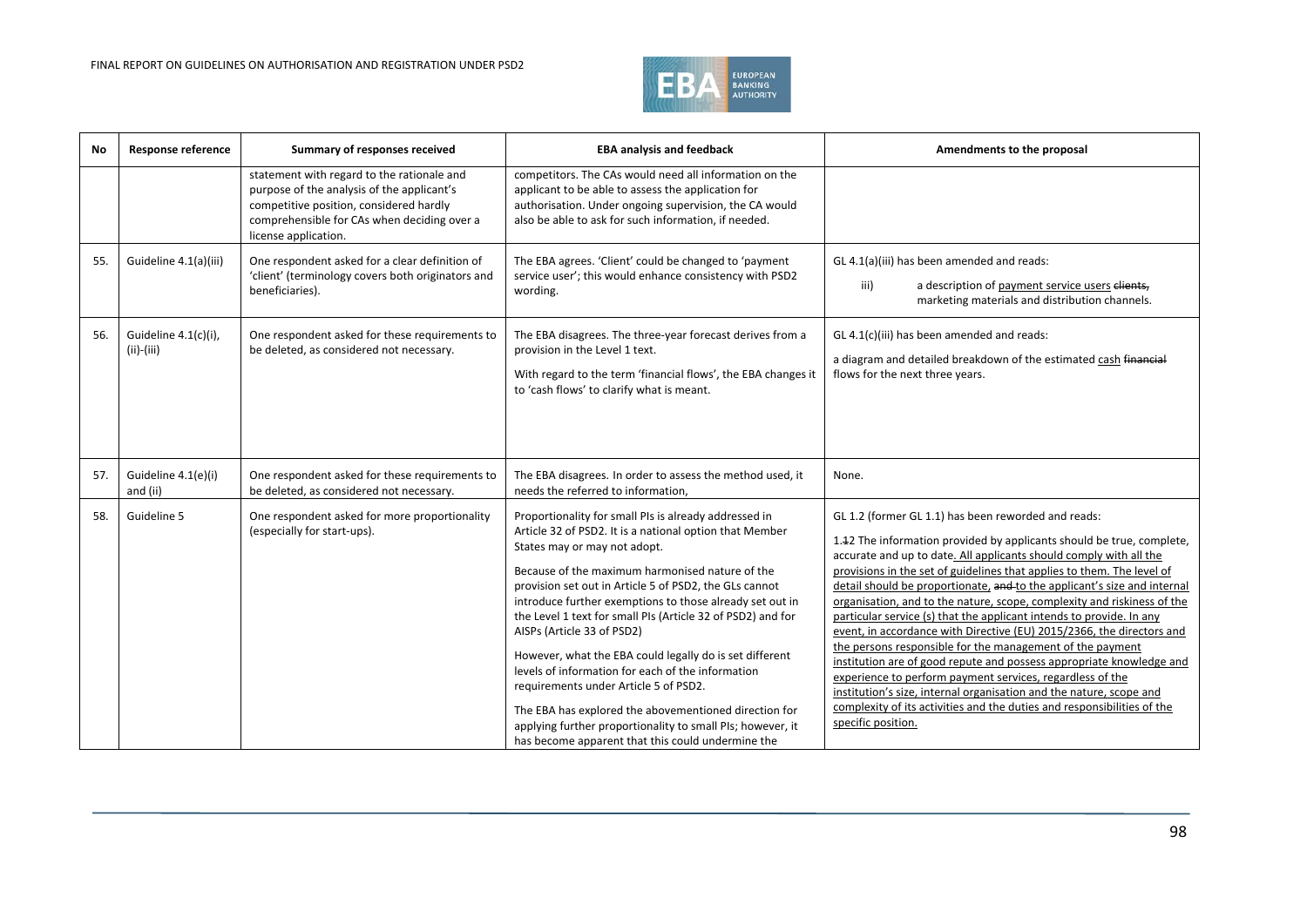

| No  | <b>Response reference</b>     | Summary of responses received                                                                                                                                                                                        | <b>EBA analysis and feedback</b>                                                                                                                                                                                                                                                                                                                                                                                                                                                                                                                                                                                                                                                                                                                                                        | Amendments to the proposal                                                                                                                                                                                                                                                                                     |
|-----|-------------------------------|----------------------------------------------------------------------------------------------------------------------------------------------------------------------------------------------------------------------|-----------------------------------------------------------------------------------------------------------------------------------------------------------------------------------------------------------------------------------------------------------------------------------------------------------------------------------------------------------------------------------------------------------------------------------------------------------------------------------------------------------------------------------------------------------------------------------------------------------------------------------------------------------------------------------------------------------------------------------------------------------------------------------------|----------------------------------------------------------------------------------------------------------------------------------------------------------------------------------------------------------------------------------------------------------------------------------------------------------------|
|     |                               |                                                                                                                                                                                                                      | objectives of PSD2 and of the GLs of providing a level<br>playing field: setting thresholds to lower information<br>requirements could lead to applicants applying for this<br>lighter regime and surpassing the threshold very quickly. In<br>addition, once the authorisation is granted, PSD2 does not<br>allow for another subsequent authorisation once this<br>threshold is surpassed.<br>In any case, proportionality applies per se when the<br>applicant is a small institution, in the sense that much of<br>the information required may not be applicable and that<br>the business being described is simpler; hence, the level of<br>detail expected is lower as per the general proportionality<br>principle.<br>The EBA has reworded the provision on proportionality to |                                                                                                                                                                                                                                                                                                                |
|     |                               |                                                                                                                                                                                                                      | provide further clarity.                                                                                                                                                                                                                                                                                                                                                                                                                                                                                                                                                                                                                                                                                                                                                                |                                                                                                                                                                                                                                                                                                                |
| 59. | Guideline 5.1(a)              | According to one respondent, the forecast per<br>division seems too detailed.                                                                                                                                        | The EBA disagrees. There is no forecast for division, it is an<br>overall forecast. Nevertheless, it clarifies this issue by<br>adding the word 'overall'.                                                                                                                                                                                                                                                                                                                                                                                                                                                                                                                                                                                                                              | GL 5.1(a) has been amended and reads:<br>an overall forecast of the staff numbers for the next three years.                                                                                                                                                                                                    |
| 60. | Guideline 5.1(c)              | According to one respondent, the GLs should not<br>address outsourcing arrangements generally but<br>only where payment related.<br>Moreover, there should not be a personalised<br>approach but a departmental one. | In accordance with Article 19(6) of PSD2, outsourcing<br>agreements cannot impair materially the quality of the PI's<br>internal control and the ability of the CAs to monitor and<br>retrace the PI's compliance with all of the obligations laid<br>down in PSD2. Furthermore, Article 20 provides that PIs<br>remain fully liable for any acts of the entities to which<br>activities are outsourced. An outsourced activity may not<br>be payment services related, but it may affect the provision<br>of payment services.                                                                                                                                                                                                                                                         | None.<br>None.                                                                                                                                                                                                                                                                                                 |
| 61. | Guideline 5.1(e)(i)-<br>(iii) | One respondent asked for these requirements to<br>be deleted, as considered not necessary.                                                                                                                           | The EBA disagrees. Moreover, some of these requirements<br>are mentioned in the Level 1 text, specifically the mapping<br>of the offsite and onsite checks to be performed at least<br>annually on branches and agents.<br>The EBA agrees to simplify the provision for agents by<br>removing the reference to key points of the mandate.                                                                                                                                                                                                                                                                                                                                                                                                                                               | GL 5.1(e)(iii) has been amended and reads:<br>in the case of agents, the main characteristics and key points of the<br>mandate agreement containing the full terms of the mandate, the<br>selection policy, monitoring procedures and agents' training and,<br>where available, the draft terms of engagement; |
| 62. | Guideline 5.1.g)              | One respondent asked for clarification of the                                                                                                                                                                        | The EBA disagrees; PSD2 refers to close links in its                                                                                                                                                                                                                                                                                                                                                                                                                                                                                                                                                                                                                                                                                                                                    | None.                                                                                                                                                                                                                                                                                                          |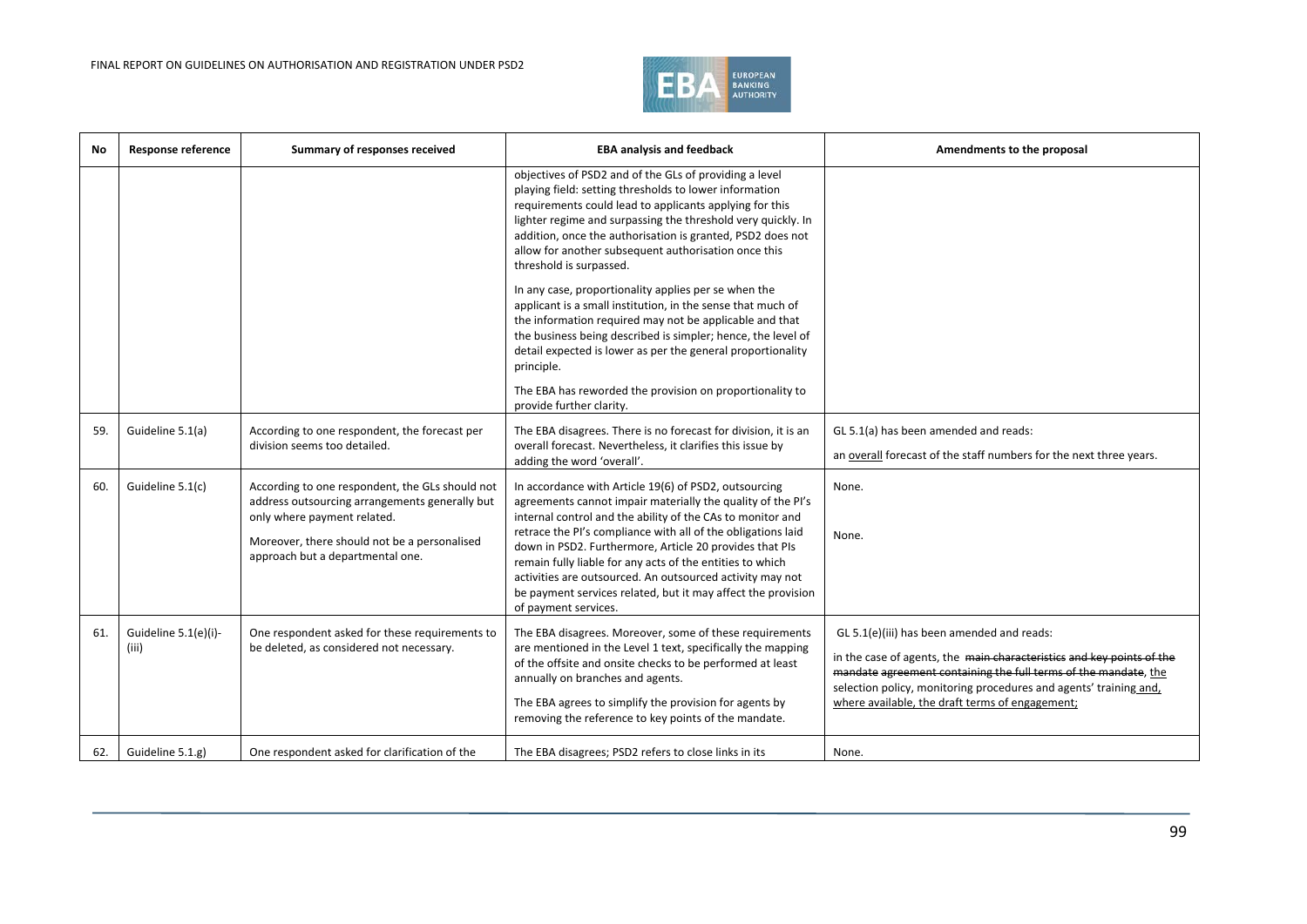

| No  | <b>Response reference</b> | Summary of responses received                                                                                                                                                                                                                                                                              | <b>EBA analysis and feedback</b>                                                                                                                                                                                                                                                                                                                                                                                                                                                                                                                                                                                                                                                                                                                                                                                                 | Amendments to the proposal                                                                                                                          |
|-----|---------------------------|------------------------------------------------------------------------------------------------------------------------------------------------------------------------------------------------------------------------------------------------------------------------------------------------------------|----------------------------------------------------------------------------------------------------------------------------------------------------------------------------------------------------------------------------------------------------------------------------------------------------------------------------------------------------------------------------------------------------------------------------------------------------------------------------------------------------------------------------------------------------------------------------------------------------------------------------------------------------------------------------------------------------------------------------------------------------------------------------------------------------------------------------------|-----------------------------------------------------------------------------------------------------------------------------------------------------|
|     |                           | concept of 'close links'.<br>Another one asked for it to be removed because<br>it is considered out of scope.<br>Another one requests a statement by the EBA<br>with regard to the rationale and purpose of this<br>requirement, in order to demarcate the<br>intended group of natural and legal persons. | Article 11.7:<br>'Where close links as defined in point (38) of Article 4(1) of<br>Regulation (EU) No 575/2013 exist between the payment<br>institution and other natural or legal persons, the<br>competent authorities shall grant an authorisation only if<br>those links do not prevent the effective exercise of their<br>supervisory functions'.<br>Close links are an important element for a CA's evaluation<br>of the authorisation process. These close links are not out<br>of scope.                                                                                                                                                                                                                                                                                                                                 |                                                                                                                                                     |
| 63. | Guideline 13              | One respondent proposes to set an obligation<br>for third-party payment service providers (TPPs)<br>in the security policy document under the<br>Art. 5(1)(j) of PSD2 to store log files<br>corresponding to log files allowing for effectively<br>control the data accessed by the TPP.                   | The EBA acknowledges the importance of this provision but<br>it is out of the scope of the mandate. The issues referred to<br>are dealt with in Article 26 of the RTS on SCA and common<br>and secure communication (CSC).<br>For the purpose of paragraph 1, PSPs shall ensure that any<br>communication session established with the payment<br>service user, other PSPs or other entities, including<br>merchants, relies on each of the following:<br>a unique identifier for the session;<br>a)<br>security mechanisms for the detailed logging<br>b)<br>of the transaction, including a transaction<br>number, timestamps and all relevant<br>transaction data;<br>timestamps which shall be based on a unified<br>C)<br>time-reference system and which shall be<br>synchronised according to an official time<br>signal. | None.                                                                                                                                               |
| 64. | Guideline 7               | One respondent stated that details of people<br>with access to the safeguarding accounts is<br>unnecessary, as the people may change. A<br>description of safeguarding measures and<br>controls would be more appropriate.                                                                                 | The EBA agrees to this proposal. The GL is redrafted to<br>refer to only the number and functions of the persons that<br>have access to safeguarding accounts.                                                                                                                                                                                                                                                                                                                                                                                                                                                                                                                                                                                                                                                                   | GL 7.1(b) has been amended and reads:<br>the number contact details of persons that have access to the<br>safeguarding account and their functions. |
| 65. | Guideline 7.1(b)          | One respondent asked for the addition of                                                                                                                                                                                                                                                                   | The EBA has redrafted this GL to refer only to the number                                                                                                                                                                                                                                                                                                                                                                                                                                                                                                                                                                                                                                                                                                                                                                        | GL 7.1(b) has been amended and reads:                                                                                                               |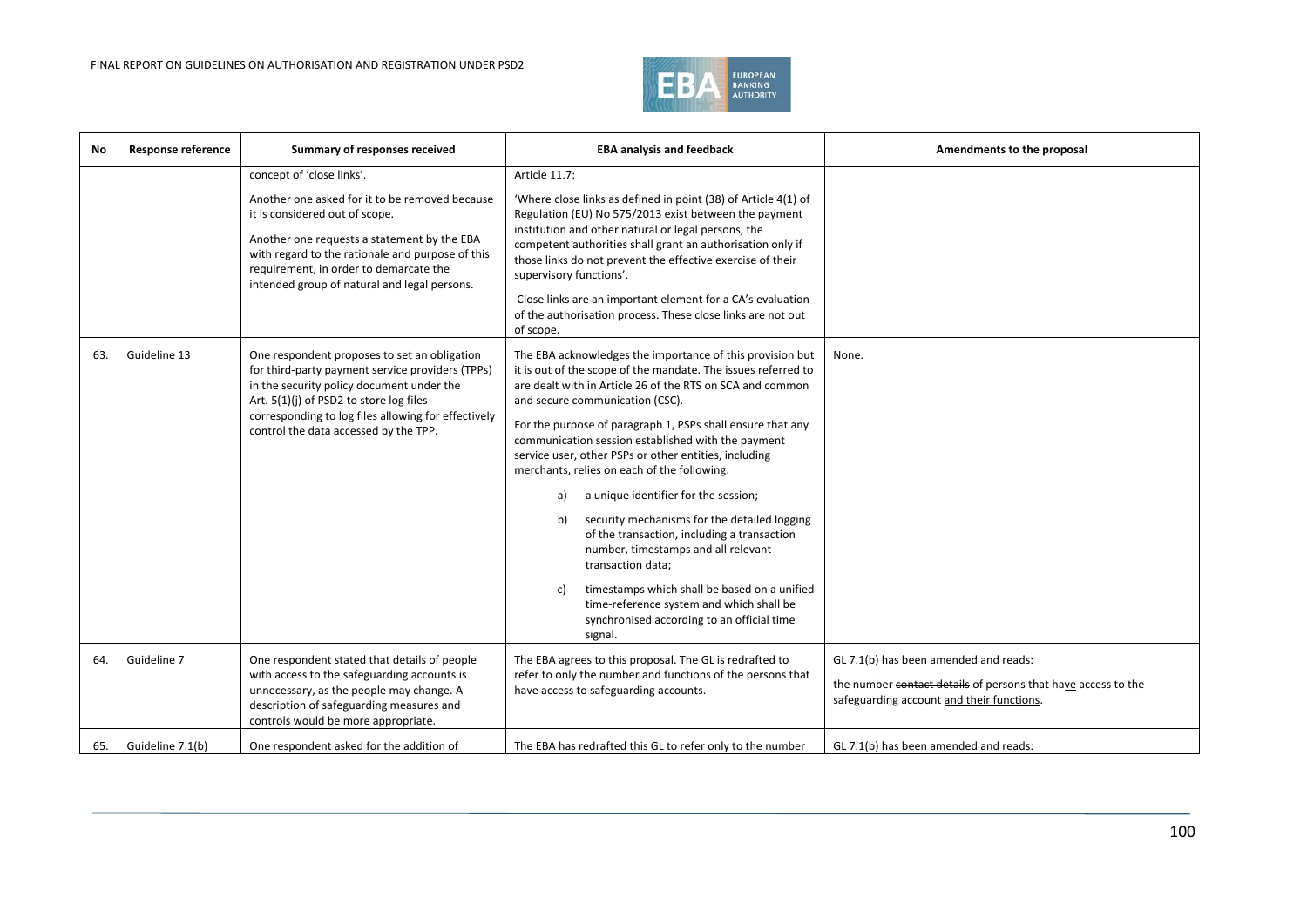

| No  | <b>Response reference</b> | Summary of responses received                                                                                                                                                                                                                                                                                                                                                                                       | <b>EBA analysis and feedback</b>                                                                                                                                                                                                                                                                                                                                                                                                                                                                                                                                                                                                                                                                                  | Amendments to the proposal                                                                                                                                                                                                                                                                                                                                                                                                                                                                                                                                                                                                                                                                                                                                                                                                                                                                                                                                                                                                                                                                                                                                                                                                                                                                                                                  |
|-----|---------------------------|---------------------------------------------------------------------------------------------------------------------------------------------------------------------------------------------------------------------------------------------------------------------------------------------------------------------------------------------------------------------------------------------------------------------|-------------------------------------------------------------------------------------------------------------------------------------------------------------------------------------------------------------------------------------------------------------------------------------------------------------------------------------------------------------------------------------------------------------------------------------------------------------------------------------------------------------------------------------------------------------------------------------------------------------------------------------------------------------------------------------------------------------------|---------------------------------------------------------------------------------------------------------------------------------------------------------------------------------------------------------------------------------------------------------------------------------------------------------------------------------------------------------------------------------------------------------------------------------------------------------------------------------------------------------------------------------------------------------------------------------------------------------------------------------------------------------------------------------------------------------------------------------------------------------------------------------------------------------------------------------------------------------------------------------------------------------------------------------------------------------------------------------------------------------------------------------------------------------------------------------------------------------------------------------------------------------------------------------------------------------------------------------------------------------------------------------------------------------------------------------------------|
|     |                           | contact details of the office, position and name<br>of the person currently occupying that position<br>(not only name).                                                                                                                                                                                                                                                                                             | and functions of the persons that have access to<br>safeguarding accounts. The EBA considers this information<br>to be sufficient for assessing an application.                                                                                                                                                                                                                                                                                                                                                                                                                                                                                                                                                   | the number contact details of persons that have access to the<br>safeguarding account and their functions;                                                                                                                                                                                                                                                                                                                                                                                                                                                                                                                                                                                                                                                                                                                                                                                                                                                                                                                                                                                                                                                                                                                                                                                                                                  |
| 66. | Guideline 7.1(d)          | One respondent stated that the required<br>declaration of compliance cannot be given by<br>the credit institution and asked for clarification<br>in the text.<br>Another respondent asked for this requirement<br>to be deleted, as the compliance with<br>Art. 10 PSD2 is the responsibility of the PI and<br>not the credit institution, and the compliance is<br>not dependent on a particular type of contract. | The EBA agrees to clarify. The wording in GL 7.1(d) might<br>be misleading. The contract should give the CA the<br>possibility to evaluate and assess whether or not<br>compliance with Art. 10 PSD2 is regarded.<br>The EBA clarifies that the responsibility of compliance with<br>Art 10 of PSD2 is indeed of the PI and not of the CI.                                                                                                                                                                                                                                                                                                                                                                        | GL 7.1(d) has been amended and a new GI 7.1 (e) has been introduced<br>in order to separate the draft contract and the explicit declaration by<br>the PI of compliance with Article 10 of PSD2.<br>d) a copy of the draft contract with the credit institution, including an<br>explicit declaration of compliance with Article 10 of PSD2.<br>e)an explicit declaration by the payment institution of compliance with<br>Article 10 of PSD2.                                                                                                                                                                                                                                                                                                                                                                                                                                                                                                                                                                                                                                                                                                                                                                                                                                                                                               |
| 67. | Guideline 8               | One respondent asked for more proportionality<br>and stated that several requirements only add<br>administrative burden, such as accounting<br>procedures, descriptions of monitoring and<br>controlling of outsourcing and periodical control<br>programmes, and suggested only describing the<br>internal control procedure.                                                                                      | The EBA cannot exclude these pieces of information. In the<br>case of accounting procedures and outsourcing, this is<br>explicitly required by the Level 1 text (Art. 5.1(e) and (I),<br>respectively).<br>As for the other information, the EBA is of the view that<br>this is needed for the correct assessment of the application.<br>Nevertheless, the EBA has streamlined the GL to make it<br>more proportionate.<br>In addition, the EBA wants to stress that the detail of the<br>information provided by the GLs should reflect the size and<br>complexity of the relevant business model of the applicant.<br>For these purposes, the EBA has amended GL 1.1 (now<br>Guideline 1.2) on proportionality. | GL 1.2 (former GL 1.1) has been reworded and reads:<br>1.12 The information provided by applicants should be true, complete,<br>accurate and up to date. All applicants should comply with all the<br>provisions in the set of guidelines that applies to them. The level of<br>detail should be proportionate, and to the applicant's size and internal<br>organisation, and to the nature, scope, complexity and riskiness of the<br>particular service (s) that the applicant intends to provide. In any<br>event, in accordance with Directive (EU) 2015/2366, the directors and<br>the persons responsible for the management of the payment<br>institution are of good repute and possess appropriate knowledge and<br>experience to perform payment services, regardless of the<br>institution's size, internal organisation and the nature, scope and<br>complexity of its activities and the duties and responsibilities of the<br>specific position.<br>GL 8 has been streamlined and reads:<br>Guideline 8: Governance arrangements and internal control<br>mechanisms<br>8.1. The applicant should provide a description of the governance<br>arrangement and the internal control mechanisms consisting of:<br>a)<br>a mapping of the risks identified by the applicant,<br>including the type of risks and the procedures the |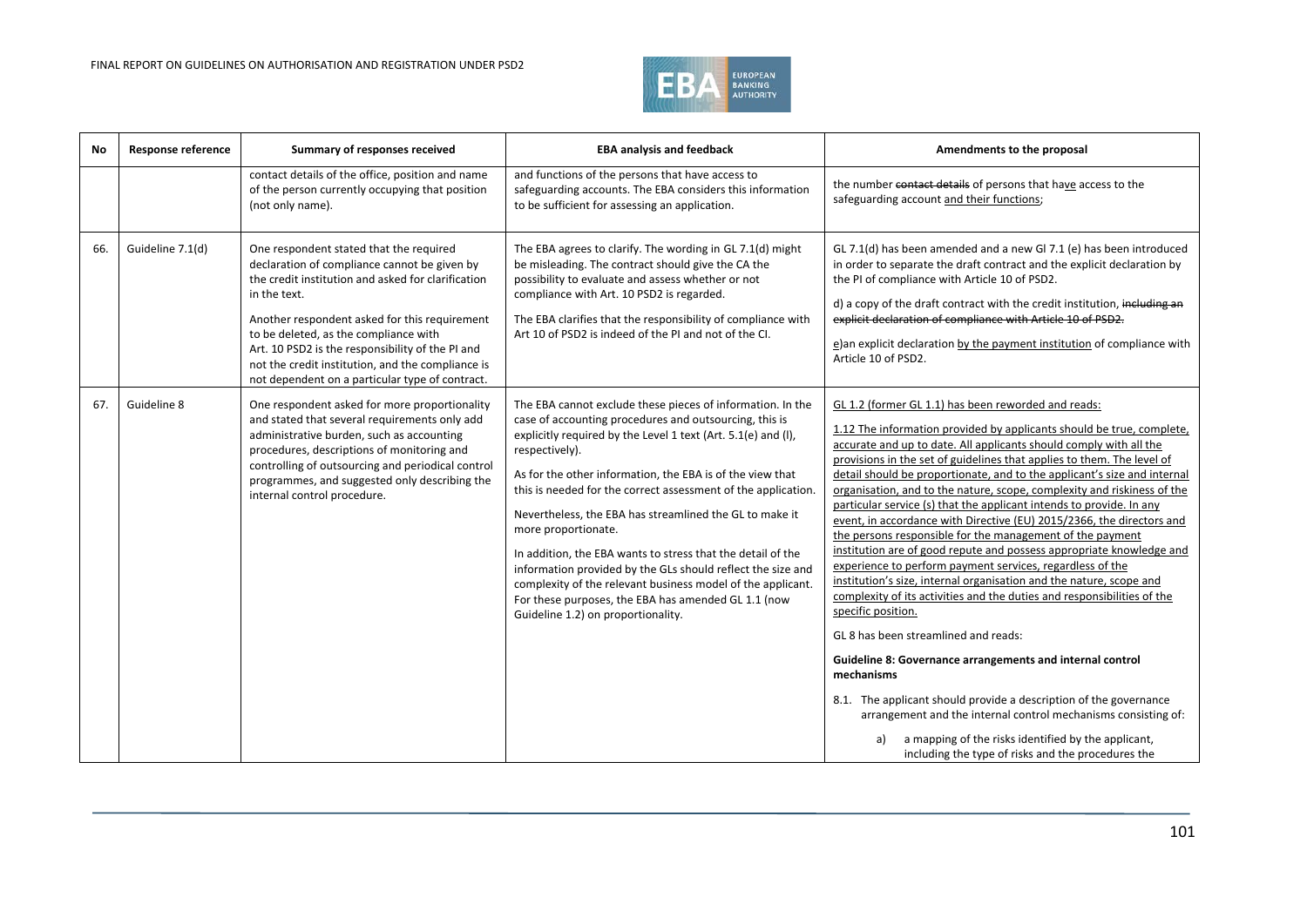

| <b>No</b> | <b>Response reference</b> | Summary of responses received | <b>EBA analysis and feedback</b> | Amendments to the proposal                                                                                                                                                                                                                                                                                                                   |
|-----------|---------------------------|-------------------------------|----------------------------------|----------------------------------------------------------------------------------------------------------------------------------------------------------------------------------------------------------------------------------------------------------------------------------------------------------------------------------------------|
|           |                           |                               |                                  | applicant will put in place to assess and prevent such<br>risks;                                                                                                                                                                                                                                                                             |
|           |                           |                               |                                  | the different procedures to carry out levels of periodical<br>b)<br>and permanent controls including the frequency with<br>which they are applied, the administrative procedures<br>used, and the human resources allocated;                                                                                                                 |
|           |                           |                               |                                  | the accounting procedures by the which the applicant<br>c)<br>will record and report its financial information;                                                                                                                                                                                                                              |
|           |                           |                               |                                  | a confirmation of the regulatory reporting requirements<br>that apply to the applicant;                                                                                                                                                                                                                                                      |
|           |                           |                               |                                  | the identity of the person(s) responsible for the internal<br>d)<br>control functions, including for periodic, permanent and<br>compliance control, as well as an up-to-date curriculum<br>vitae and criminal record where this person is<br>responsible for the management of the payment service<br>activities of the payment institution; |
|           |                           |                               |                                  | the identity of any auditor that is not an statutory<br>e)<br>auditor pursuant to Directive 2006/43/EC;                                                                                                                                                                                                                                      |
|           |                           |                               |                                  | f<br>the identity and composition of the management body<br>and, if applicable, of any other oversight body or<br>committee;                                                                                                                                                                                                                 |
|           |                           |                               |                                  | a description of the way outsourced functions are<br>g)<br>monitored and controlled so as to avoid an impairment<br>in the quality of the payment institution's internal<br>controls;                                                                                                                                                        |
|           |                           |                               |                                  | a description of the way any agents and branches are<br>h)<br>monitored and controlled within the framework of the<br>applicant's internal controls;                                                                                                                                                                                         |
|           |                           |                               |                                  | the periodical control program, setting out the<br>measures to be taken over the next three years to<br>ensure a robust governance of the payment institution;<br>and                                                                                                                                                                        |
|           |                           |                               |                                  | where the applicant is the subsidiary of a regulated<br>j)                                                                                                                                                                                                                                                                                   |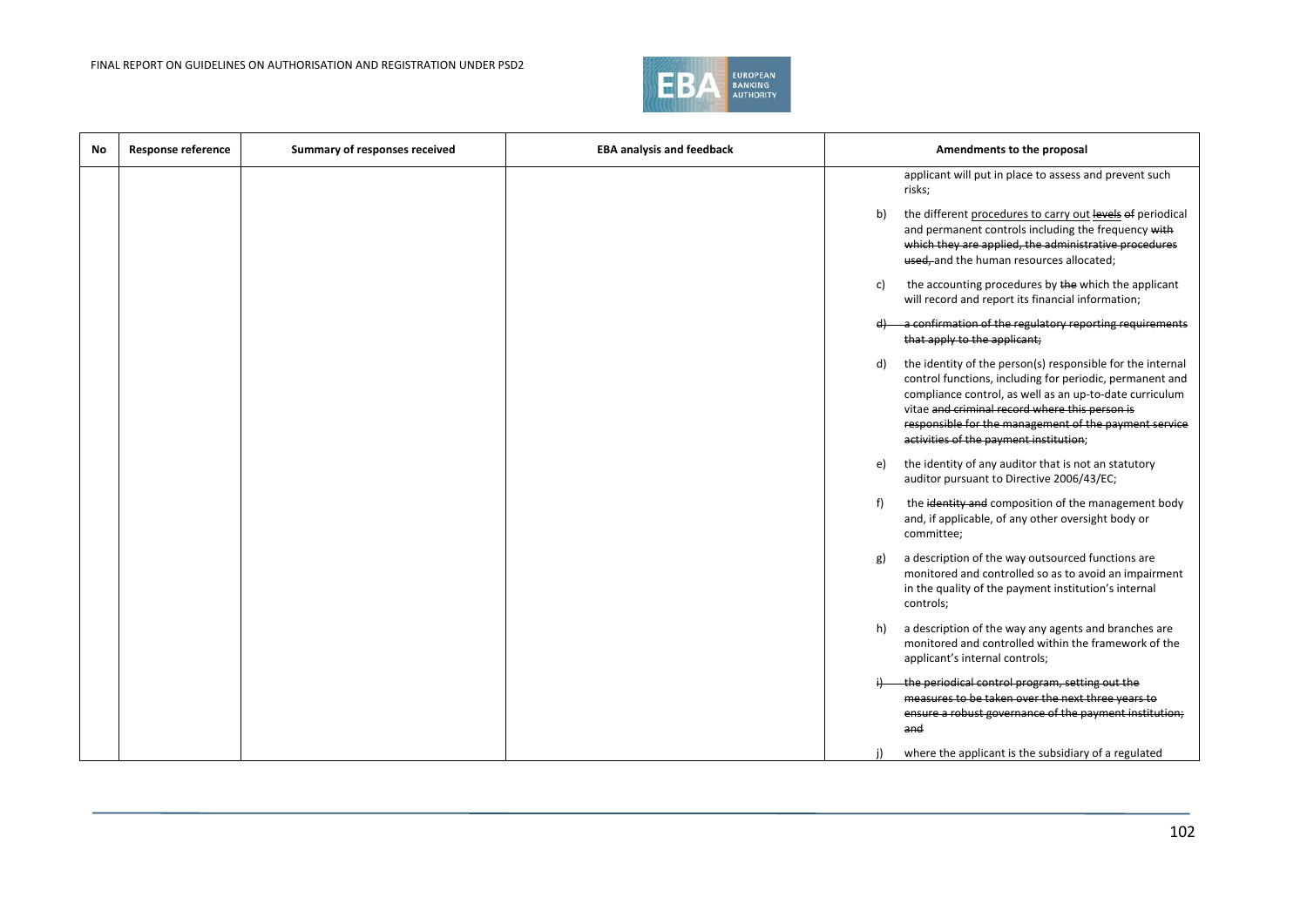

| No  | <b>Response reference</b>   | Summary of responses received                                                                                                                                                                                                                                                                                                                                                                                                             | <b>EBA analysis and feedback</b>                                                                                                                                                                                                              | Amendments to the proposal                                                                                                                                                                                                                                      |
|-----|-----------------------------|-------------------------------------------------------------------------------------------------------------------------------------------------------------------------------------------------------------------------------------------------------------------------------------------------------------------------------------------------------------------------------------------------------------------------------------------|-----------------------------------------------------------------------------------------------------------------------------------------------------------------------------------------------------------------------------------------------|-----------------------------------------------------------------------------------------------------------------------------------------------------------------------------------------------------------------------------------------------------------------|
|     |                             |                                                                                                                                                                                                                                                                                                                                                                                                                                           |                                                                                                                                                                                                                                               | entity in another EU Member State, a description of the<br>group governance procedures and the identity of the<br>supervisory authority responsible for the consolidated<br>supervision.                                                                        |
| 68. | Guideline 8.1(b)            | According to one respondent, this GL is too<br>detailed.                                                                                                                                                                                                                                                                                                                                                                                  | The EBA has streamlined this requirement.                                                                                                                                                                                                     | GL 8.1(b) has been amended and reads:<br>the different procedures to carry out levels of periodical and<br>permanent controls including the frequency with which they are<br>applied, the administrative procedures used, and the human resources<br>allocated; |
| 69. | Guideline 8.1(c)            | One respondent underlined that it is unclear<br>why the applicant would state the confirmation<br>of the regulatory reporting requirements set by<br>the CA.<br>Others asked for 'confirmation of the regulatory<br>reporting requirements that apply to the<br>applicant' to be deleted or rephrased in order to<br>avoid listing all the requirements and - as a<br>consequence - avoid new notifications each<br>time a change occurs. | The EBA agrees and deletes the requirement.                                                                                                                                                                                                   | GL 8.1.c) has been deleted:<br>a confirmation of the regulatory reporting requirements<br>that apply to the applicant;                                                                                                                                          |
| 70. | Guideline 8.1(g)            | According to one respondent, it is already<br>covered in GL 5.1.                                                                                                                                                                                                                                                                                                                                                                          | The EBA disagrees. GL 5.1 refers to a description of the<br>outsourcing arrangements while GL 8.1(g) refers to the<br>controls performed by the PI.                                                                                           | None.                                                                                                                                                                                                                                                           |
| 71. | Guideline 8.1(i) and<br>(i) | According to one respondent, these<br>requirements are too detailed.                                                                                                                                                                                                                                                                                                                                                                      | The EBA agrees as regards GL 8.1(i) and deletes it, but not<br>with regard to GL 8.1(j); this requirement is relevant to<br>assessing the internal control structure of PIs that provide<br>services in other Member States through branches. | GL 8.1(i) has been removed:<br>i) the periodical control program, setting out the measures to be taken<br>over the next three years to ensure a robust governance of the<br>payment institution                                                                 |
| 72. | Guideline 9                 | One respondent asked for contact points to be<br>added for ASPSPs in the internal organisation, to<br>be used in the event of disputes or claims arising<br>from payment transactions involving the PI in<br>the application for PISPs and AISPs.                                                                                                                                                                                         | The EBA disagrees. No change is needed because this<br>information would not be available to credit institutions for<br>confidentiality reasons.                                                                                              | None.                                                                                                                                                                                                                                                           |
| 73. | Guideline 9.1(c)            | One respondent asked for this requirement to<br>be deleted because it deviates from the                                                                                                                                                                                                                                                                                                                                                   | The EBA disagrees. This requirement relates to another EBA<br>mandate under PSD2 (GLs on incident reporting under                                                                                                                             | None.                                                                                                                                                                                                                                                           |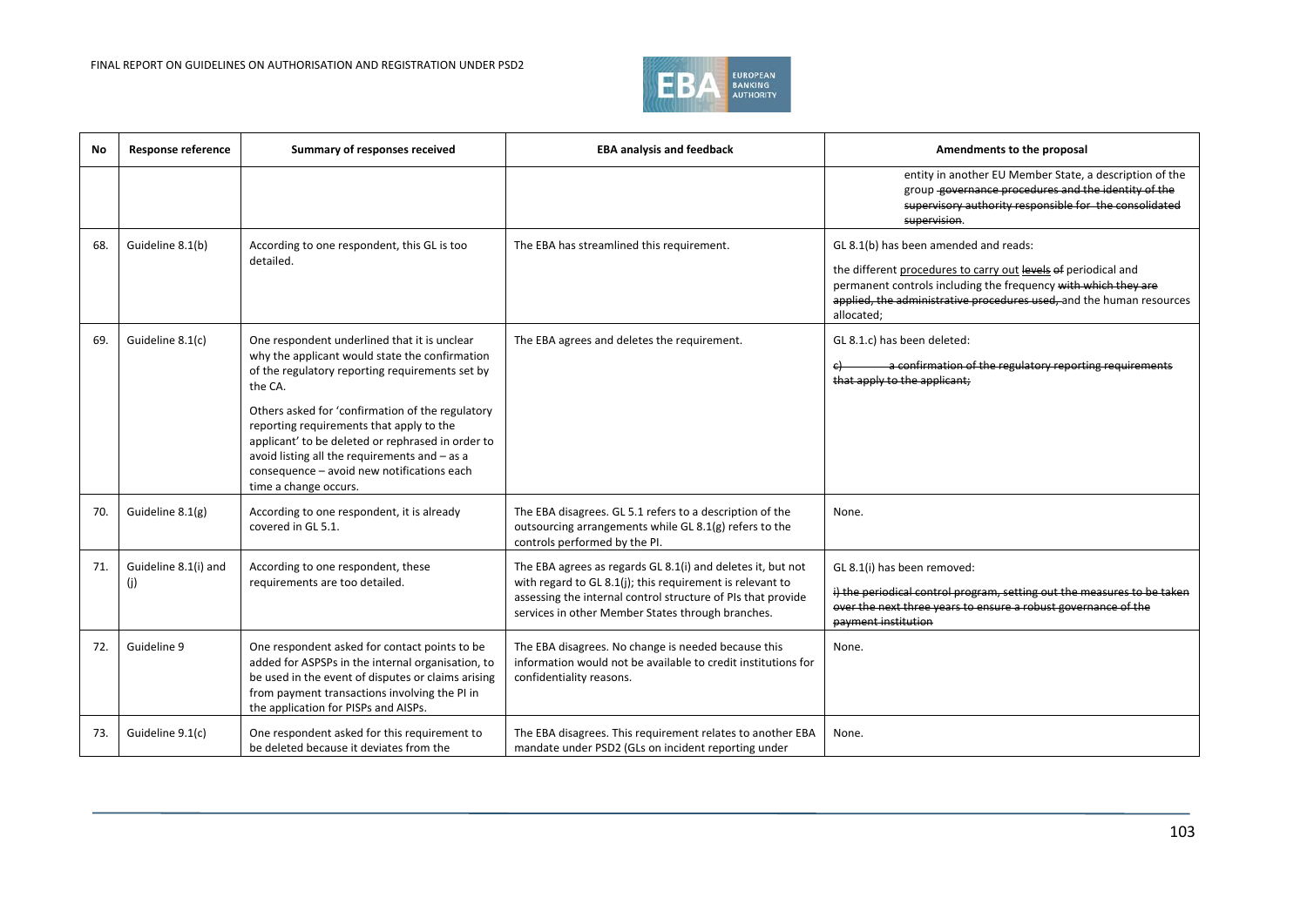

| No  | Response reference       | Summary of responses received                                                                                                                                                                                                                                                                                                                                                                                                                                                                                                                                                                                                                                                                                                                                                                                                                                                                                                                       | <b>EBA analysis and feedback</b>                                                                                                                                                                                                                                                                                                                                                                                                                                                                                                                                                                                    | Amendments to the proposal                                                                                                                                   |
|-----|--------------------------|-----------------------------------------------------------------------------------------------------------------------------------------------------------------------------------------------------------------------------------------------------------------------------------------------------------------------------------------------------------------------------------------------------------------------------------------------------------------------------------------------------------------------------------------------------------------------------------------------------------------------------------------------------------------------------------------------------------------------------------------------------------------------------------------------------------------------------------------------------------------------------------------------------------------------------------------------------|---------------------------------------------------------------------------------------------------------------------------------------------------------------------------------------------------------------------------------------------------------------------------------------------------------------------------------------------------------------------------------------------------------------------------------------------------------------------------------------------------------------------------------------------------------------------------------------------------------------------|--------------------------------------------------------------------------------------------------------------------------------------------------------------|
|     |                          | requirements for credit institutions, although it<br>is not mandatory according to PSD2.                                                                                                                                                                                                                                                                                                                                                                                                                                                                                                                                                                                                                                                                                                                                                                                                                                                            | Article 96.3 of PSD2).                                                                                                                                                                                                                                                                                                                                                                                                                                                                                                                                                                                              |                                                                                                                                                              |
| 74. | Guideline 10             | One respondent (ESBG) remarked that these<br>draft GLs should also apply for any data used and<br>possibly held by institutions in this scope (not<br>only 'sensitive data'), as any data must be<br>protected in line with the GDPR. Therefore, the<br>institution should be required to appoint a data<br>protection officer with public details. Data and<br>security protection should also apply to<br>outsourcing arrangements.<br>Another respondent (EACB) asked for<br>clarification regarding sensitive payment data<br>and believed that the GLs should also refer to<br>the use of non-sensitive data or non-statistical<br>data.<br>Another respondent (EMA) stated that the<br>definition of 'sensitive payment data' set out in<br>PSD2 is overly broad and that it will be almost<br>impossible to collate a list of data. The GLs<br>should refrain from seeking this information and<br>leave the application to the institution. | The EBA disagrees. Sensitive payment data are referred to<br>in PSD2, Art. 5.1(g) and they are defined in Art. 4.32 PSD2.<br>The EBA understands the concerns of the respondents<br>asking for the broadening of the requirements to 'any data<br>used', but would like to stress that the mandate covers only<br>the application requirements set out in Art. 5(1) PSD2, in<br>this case Art. 5(1)(g) PSD2, which refers to only 'sensitive<br>payment data'. As GL 10 constitutes the requirements set<br>out in PSD2, there is no possibility to remove this<br>information, as requested by another respondent. | None.                                                                                                                                                        |
| 75. | Guideline 10.1(c)        | One respondent asks for clarification on what is<br>meant by 'monitoring tool'.                                                                                                                                                                                                                                                                                                                                                                                                                                                                                                                                                                                                                                                                                                                                                                                                                                                                     | The EBA clarifies that a monitoring tool is any tool used to<br>track access; an example could be a tool for an application<br>that uses software to create log files.                                                                                                                                                                                                                                                                                                                                                                                                                                              | None.                                                                                                                                                        |
| 76. | Guideline $10.1(e)$ -(f) | One respondent asks for clarification on what is<br>expected, and believes that the extension to the<br>relationship with counterparties goes too far.                                                                                                                                                                                                                                                                                                                                                                                                                                                                                                                                                                                                                                                                                                                                                                                              | The EBA clarifies that in order to comply with the Level 1<br>text, it needs to include the information related to<br>counterparties.<br>The EBA clarifies that these provisions aim to request from<br>the applicant a description of how these data will be filed<br>and how they will be used by the applicant and<br>counterparties.                                                                                                                                                                                                                                                                            | GL 10.1(e) has been amended and reads:<br>unless the applicant intends to provide PIS only, a description of how<br>the collected data are filed. registered |
| 77. | Guideline 11.1(e)        | According to one respondent, this requirement                                                                                                                                                                                                                                                                                                                                                                                                                                                                                                                                                                                                                                                                                                                                                                                                                                                                                                       | The EBA partially agrees and redrafts accordingly.                                                                                                                                                                                                                                                                                                                                                                                                                                                                                                                                                                  | GL 11(e) has been amended and reads:                                                                                                                         |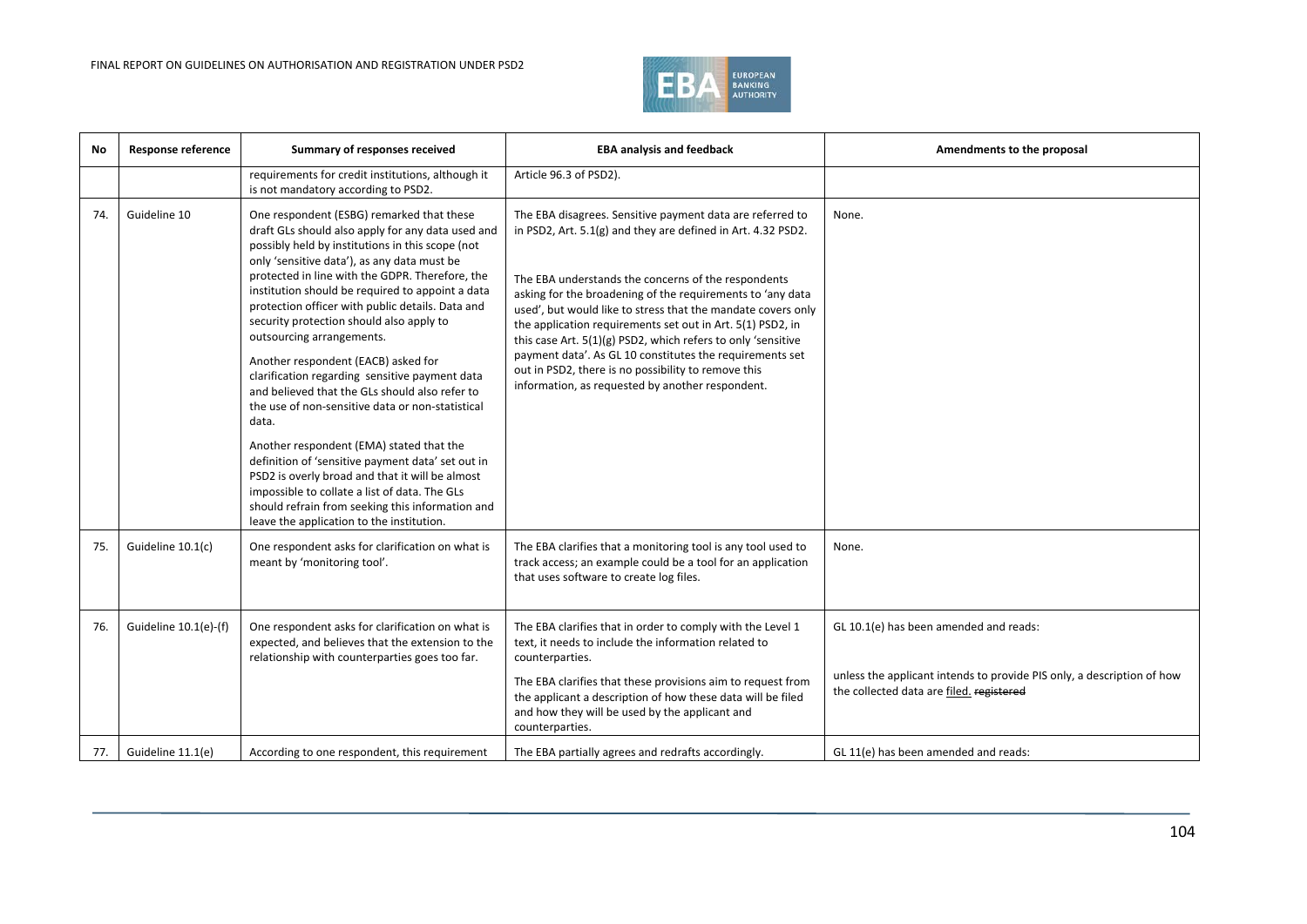

| No  | <b>Response reference</b>                            | Summary of responses received                                                                                                                                                                                                                                                                                                                                                                                                                                                                          | <b>EBA analysis and feedback</b>                                                                                                                                                                                                                                                                                                                                                                                                                                | Amendments to the proposal                                                                                                                                                                                                                                                                                             |
|-----|------------------------------------------------------|--------------------------------------------------------------------------------------------------------------------------------------------------------------------------------------------------------------------------------------------------------------------------------------------------------------------------------------------------------------------------------------------------------------------------------------------------------------------------------------------------------|-----------------------------------------------------------------------------------------------------------------------------------------------------------------------------------------------------------------------------------------------------------------------------------------------------------------------------------------------------------------------------------------------------------------------------------------------------------------|------------------------------------------------------------------------------------------------------------------------------------------------------------------------------------------------------------------------------------------------------------------------------------------------------------------------|
|     |                                                      | requests too many details; it should be asked of<br>only systemic actors otherwise it is<br>unreasonable.                                                                                                                                                                                                                                                                                                                                                                                              |                                                                                                                                                                                                                                                                                                                                                                                                                                                                 | a description of the mitigation measures to be adopted by the<br>applicant, in cases of the termination of its payment services, to avoid<br>adverse effects on payment systems and on payments services users<br>ensuring the execution of pending payment transactions and the<br>termination of existing contracts. |
| 78. | Guideline 12                                         | One respondent suggests a new wording:<br>'The applicant should provide a description of<br>the principles and definitions applicable to the<br>collection of the statistical data on performance,<br>transaction and fraud consisting of the following<br>information:<br>the type of data that is collected, in<br>a)<br>relation to type of payment service,<br>channel, instrument, jurisdictions and<br>currencies;'.<br>Another respondent stated that the level of<br>detail is too burdensome. | The EBA disagrees; it is unclear why data in relation to<br>'customers' should be excluded from the draft. The EBA is<br>of the view that this information is needed for the<br>assessment of this requirement.                                                                                                                                                                                                                                                 | None.                                                                                                                                                                                                                                                                                                                  |
| 79. | Guideline 12. 1(b),<br>(c), (d), (e), (f) and<br>(g) | One respondent asks for these requirements to<br>be deleted: too detailed to assess the frauds and<br>the type of statistics collected; moreover,<br>references to draft contracts should also be<br>deleted.                                                                                                                                                                                                                                                                                          | In the EBA's view, this information is necessary in order to<br>fulfil the requirement of the Level 1 text. However<br>GL 12.1(g) is removed since this information is already<br>covered by GL 5.1(d)                                                                                                                                                                                                                                                          | Guideline 12.1(g) has been deleted:<br>g)service level agreements with outsourcing partner(s) if the<br>outsourcing partner is in charge of the collection of the statistical data:                                                                                                                                    |
| 80. | Guideline 13                                         | The respondent is of the view that the<br>information required is too granular. In<br>particular, PIs with cloud-based systems could<br>have difficulties in notifying CAs of each change<br>that occurs (the respondent does not specify<br>which changes it is referring to). The respondent<br>asks if notification of every change will be<br>required.<br>The respondent asks why there is no reference<br>to ISO 27001, which has been indicated in RTS<br>on strong customer authentication.    | The EBA does not agree. It depends on the type of cloud-<br>based system: in some instances the PI is the owner of the<br>software while in other cases the PI does not manage it.<br>Only in this latter case there could be difficulties for the PI<br>in notifying changes to the CAs.<br>Regarding the request for including the reference to<br>ISO 27001, the EBA is of the view that regulation should be<br>neutral from a technological point of view. | None                                                                                                                                                                                                                                                                                                                   |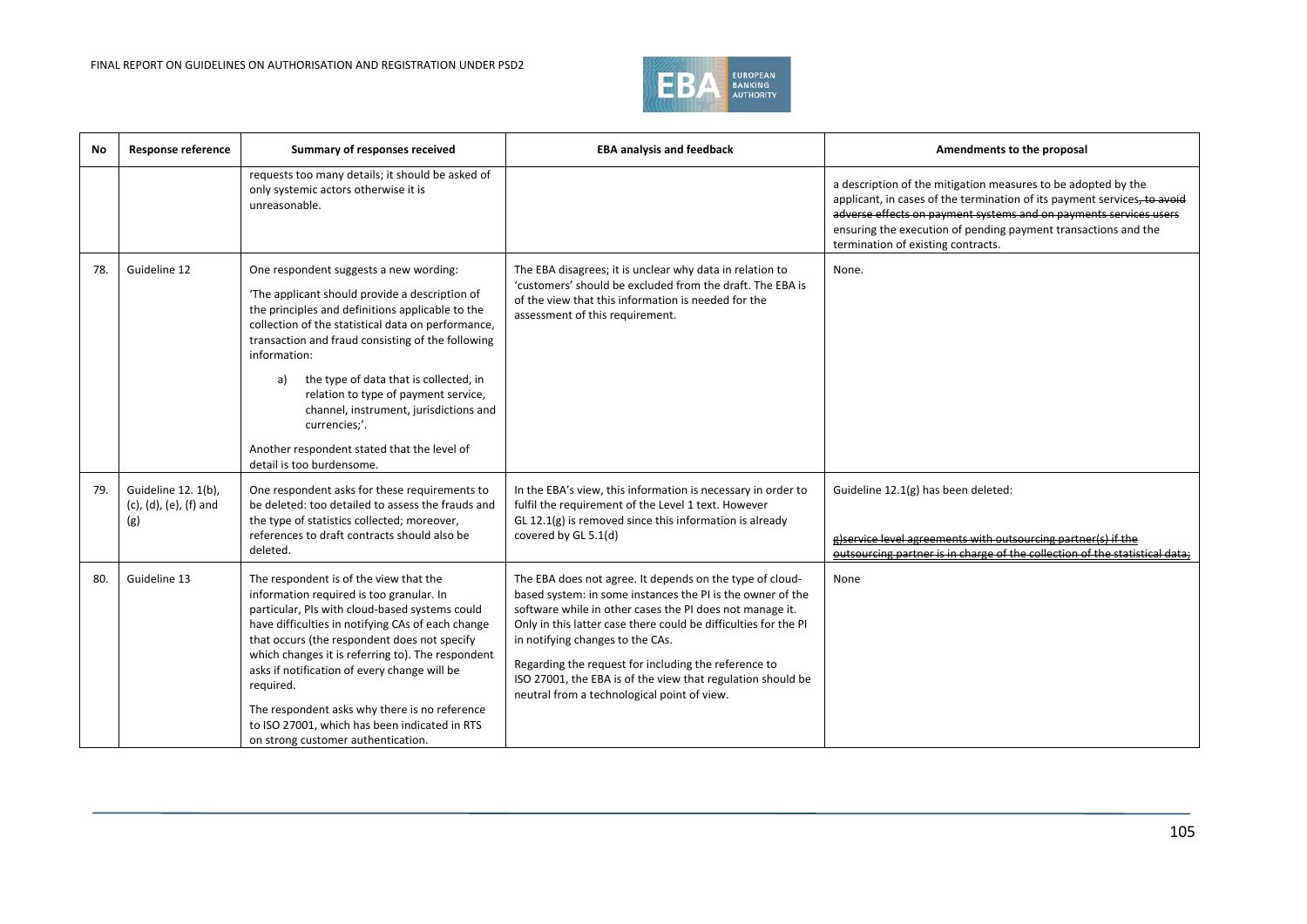

| <b>No</b> | <b>Response reference</b>      | Summary of responses received                                                                                                                                                                                                                                                                                                                                                                                                                                                                                                                                                                                                                                                                                                                                                                                                                                                                                                                                                                                                                                                                                                                                                                                                                                                                                                                                                                                                                            | <b>EBA analysis and feedback</b>                                                                                                                                                                                                                                                                                                                                                                                                                                                                                                                 | Amendments to the proposal                                                                                                                                                                                                                                                            |
|-----------|--------------------------------|----------------------------------------------------------------------------------------------------------------------------------------------------------------------------------------------------------------------------------------------------------------------------------------------------------------------------------------------------------------------------------------------------------------------------------------------------------------------------------------------------------------------------------------------------------------------------------------------------------------------------------------------------------------------------------------------------------------------------------------------------------------------------------------------------------------------------------------------------------------------------------------------------------------------------------------------------------------------------------------------------------------------------------------------------------------------------------------------------------------------------------------------------------------------------------------------------------------------------------------------------------------------------------------------------------------------------------------------------------------------------------------------------------------------------------------------------------|--------------------------------------------------------------------------------------------------------------------------------------------------------------------------------------------------------------------------------------------------------------------------------------------------------------------------------------------------------------------------------------------------------------------------------------------------------------------------------------------------------------------------------------------------|---------------------------------------------------------------------------------------------------------------------------------------------------------------------------------------------------------------------------------------------------------------------------------------|
|           |                                | Another respondent asks the EBA to give binding<br>guidance on what extent CAs can rely on<br>industry standard certifications, such as<br>ISO 27001, since CAs across Europe have quite<br>different approaches in that regard.                                                                                                                                                                                                                                                                                                                                                                                                                                                                                                                                                                                                                                                                                                                                                                                                                                                                                                                                                                                                                                                                                                                                                                                                                         |                                                                                                                                                                                                                                                                                                                                                                                                                                                                                                                                                  |                                                                                                                                                                                                                                                                                       |
| 81.       | Guideline 13.1(c)<br>and $(d)$ | Two respondents stated that this information is<br>excessive and unlikely to have any value for the<br>CA.<br>Another two respondents asked for 'an<br>exhaustive list of authorised connections from<br>outside with partners, service providers, entities<br>of the group and employees of the applicant<br>working remotely, including the rationale for<br>such connection' to be deleted given that it does<br>not take into account the practicality of fulfilling<br>this requirement, which is overly onerous. One<br>of those respondents (Paysage Group PLC)<br>proposed replacing it by a description of controls<br>and an explanation of differences or tolerances<br>where standard policy is not followed.<br>According to one respondent, from a<br>commercial perspective, applicants will not be<br>able to finalise contracts with third parties until<br>they have a reasonable expectation that they<br>will be granted the required license. Therefore it<br>should be clarified that GL 13.1(c) does not<br>require third party partners, service providers,<br>etc., to be named in the application<br>documentation in these types of circumstances.<br>According to another respondent, GL 13.1(d) is<br>considered as referring to information<br>unavailable if the applicant relies on a third<br>party; the third party should therefore certify<br>the compliance with this requirement (as<br>provided for in the GDPR). | This information is fundamental in order to assess the<br>structure of the security measures adopted. A mapping of<br>connections is needed to properly understand issues such<br>as the single point of failure and disaster recovery.<br>Without this information and these specifications, no<br>assessment of the security policy document would be<br>possible for the CA.<br>The EBA agrees to simplify GL 13.1(c) and to apply<br>proportionality instead of requiring an exhaustive list<br>requiring the type of authorised connections | GL 13.1(c) has been amended and reads:<br>the type an exhaustive list of authorised connections from outside,<br>such as with partners, service providers, entities of the group and<br>employees of the applicant working remotely, including the rationale<br>for such connections. |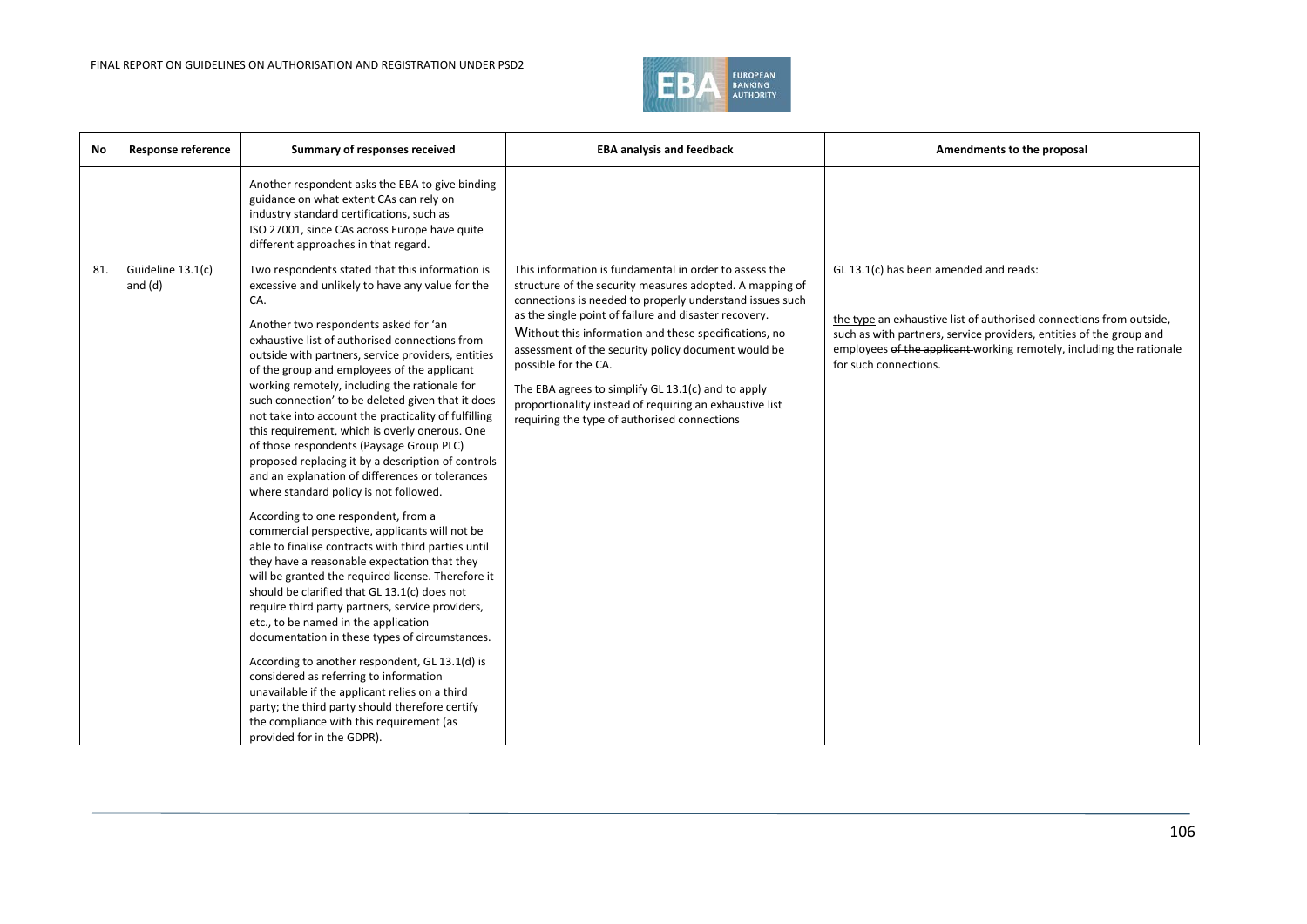

| No  | <b>Response reference</b>    | Summary of responses received                                                                                                                                                                                                                                                                                                                                                                                                                                                                                                         | <b>EBA analysis and feedback</b>                                                                                                                                                                                                                                                                                                                                                                                                                                                                                                                                                                                                                                                                                                                                                                                                                                                                                                                                                                                      | Amendments to the proposal                                                                                                                                                                                                                                                                                                                                                                                                         |
|-----|------------------------------|---------------------------------------------------------------------------------------------------------------------------------------------------------------------------------------------------------------------------------------------------------------------------------------------------------------------------------------------------------------------------------------------------------------------------------------------------------------------------------------------------------------------------------------|-----------------------------------------------------------------------------------------------------------------------------------------------------------------------------------------------------------------------------------------------------------------------------------------------------------------------------------------------------------------------------------------------------------------------------------------------------------------------------------------------------------------------------------------------------------------------------------------------------------------------------------------------------------------------------------------------------------------------------------------------------------------------------------------------------------------------------------------------------------------------------------------------------------------------------------------------------------------------------------------------------------------------|------------------------------------------------------------------------------------------------------------------------------------------------------------------------------------------------------------------------------------------------------------------------------------------------------------------------------------------------------------------------------------------------------------------------------------|
| 82. | Guideline 13.1(i)<br>and (j) | According to one respondent, these<br>requirements should be deleted because they<br>are redundant with the rest of the information<br>already requested in 13.1(g).                                                                                                                                                                                                                                                                                                                                                                  | The EBA agrees with respect to the deletion of GL 13(j).                                                                                                                                                                                                                                                                                                                                                                                                                                                                                                                                                                                                                                                                                                                                                                                                                                                                                                                                                              | GL 13.1(j) has been deleted:<br>any other information relevant to the risks arising from the<br>specific activities of the applicant.                                                                                                                                                                                                                                                                                              |
| 83. | Guideline 14                 | One respondent stated that these provisions<br>(AML/CFT) are irrelevant for PIS, as they do not<br>enter into possession of funds.<br>Another respondent underlined the need to<br>ensure proportionality on AML-related<br>requirements for AISPs/PISPs: in particular, the<br>need to avoid double checks on transactions and<br>payment accounts (performed also by ASPSPs).<br>The respondent suggests an AML prevention<br>programme for AISPs based on specific<br>monitoring indicators, adapted to the activity<br>performed. | PSD2 does not provide for any exemption for PISPs in<br>relation to AML. It might be the case that they are obliged<br>entities under national law: there are other entities that do<br>not enter into possession of funds and are subject to AML<br>regulation.                                                                                                                                                                                                                                                                                                                                                                                                                                                                                                                                                                                                                                                                                                                                                      | None.                                                                                                                                                                                                                                                                                                                                                                                                                              |
| 84. | Guideline 14.1(c)            | One respondent stated that the wording<br>suggests that all agents will comprise<br>establishments and will have to comply with<br>host AML obligations and refers to Art. 29 PSD2.<br>One respondent asked for the deletion of the<br>wording 'including  requirements of that<br>Member State.'                                                                                                                                                                                                                                     | This issue should not be dealt with in these GLs, since it is<br>out of their scope. There is Joint Comitee work ongoing in<br>this direction.<br>AML requirements of the host Member State are relevant<br>for establishments.<br>GL 14.1(c) refers to Art. $5(1)(k)$ PSD2 and needs to be as<br>open as possible. As there might be cases where agents in a<br>host Member State constitute a kind of 'establishment' and<br>for national AML provisions are obliged entities, this<br>information should be made clear in the GLs without<br>prejudice to further notification processes. As institutions<br>willing to passport into other Member States need to<br>provide the information about manuals for agent business<br>in relation to AML provisions, applicants should provide this<br>information if already available.<br>The last sentence of GL 14.1(c) is removed only because it is<br>repetition. The EBA underlines that applicants must comply<br>with AML regulation wherever they are based. | GL 14.1(c) has been amended and reads:<br>the systems and controls the applicant has or will put in place to<br>ensure that its branches and agents comply with applicable anti-<br>money laundering and terrorist financing requirements, including, in<br>cases where the agent or branch is located in another Member State,<br>the anti-money laundering and counter terrorist financing<br>requirements of that Member State: |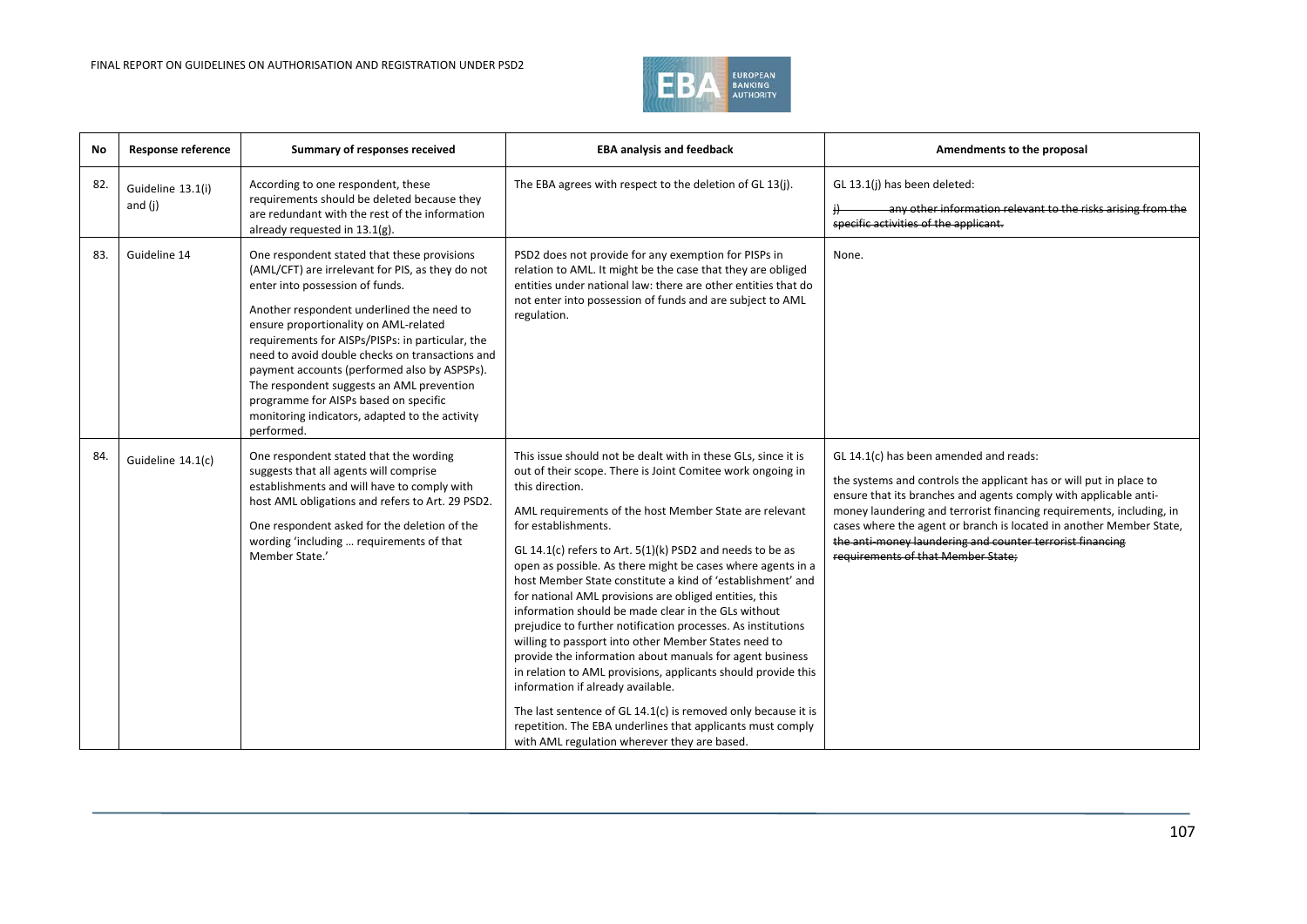

| <b>No</b> | <b>Response reference</b>      | Summary of responses received                                                                                                                                                                                                                                                                                                                                                                                                                                                                                                                                                  | <b>EBA analysis and feedback</b>                                                                                                                                                                                                                                                                                                                                                                                                                                                                                                                                                                                                                                                                        | Amendments to the proposal                                                                                                                                                                                               |
|-----------|--------------------------------|--------------------------------------------------------------------------------------------------------------------------------------------------------------------------------------------------------------------------------------------------------------------------------------------------------------------------------------------------------------------------------------------------------------------------------------------------------------------------------------------------------------------------------------------------------------------------------|---------------------------------------------------------------------------------------------------------------------------------------------------------------------------------------------------------------------------------------------------------------------------------------------------------------------------------------------------------------------------------------------------------------------------------------------------------------------------------------------------------------------------------------------------------------------------------------------------------------------------------------------------------------------------------------------------------|--------------------------------------------------------------------------------------------------------------------------------------------------------------------------------------------------------------------------|
| 85.       | Guideline 14.1(g)              | One respondent suggested replacing the<br>wording 'do not expose the applicant to<br>increased money laundering and terrorist<br>financing risk' by 'are monitored to address<br>money laundering and terrorist financing risk'.                                                                                                                                                                                                                                                                                                                                               | The EBA disagrees. In the EBA's view, this change would<br>result in the same outcome, as the systems and controls<br>the applicant has in place to ensure that agents do not<br>expose the applicant to increased money laundering and<br>terrorist financing risk might result in monitoring measures<br>by the applicant.                                                                                                                                                                                                                                                                                                                                                                            | None.                                                                                                                                                                                                                    |
| 86.       | Guideline 15                   | One respondent stated that these provisions are<br>irrelevant for PIS.<br>Another respondent asked for the difference to<br>be clarified between 'qualified holdings' and<br>'shareholders and qualified holdings' as<br>mentioned in the Guidelines for credit<br>institutions.<br>Another respondent asked for a definition of<br>'qualified holdings'.                                                                                                                                                                                                                      | The EBA disagrees because this information seems<br>necessary in order to fulfil the requirement of the Level 1<br>text, which does not provide exemptions for PIS on this<br>point.<br>The wording 'shareholders and members with qualifying<br>holdings' referred to in the RTS on authorisation of credit<br>institutions is the wording used in Directive 2013/36/UE<br>(CRD IV).<br>The PDS2 already defines 'qualifying holdings' in<br>Article 5.1(m).<br>Qualifying holdings relates to the requirement set out in<br>Art. 5(1)(m) PSD2 in conjunction with Art. 4(1)(36) of<br>Regulation (EU) No 575/2013.<br>It is not clear why this information requirement will be<br>irrelevant for PIS. | The term 'Qualified holdings' has been amended to 'qualifying<br>holdings' throughout the GLs, in line with PSD2.                                                                                                        |
| 87.       | Guideline 15.1(c)(iii)-<br>(v) | One respondent stated that these pieces of<br>information are excessive and appear to be<br>disproportionate.<br>Another respondent considers the following<br>request to be too detailed: 'a list of the names of<br>all persons and other entities that have or will, in<br>case of authorisation have qualifying holdings in<br>the applicant's capital, indicating in respect of<br>each such person or entity: '. This respondent<br>would prefer to ask the question directly rather<br>than asking for a detailed list of shares, security<br>interests, premiums, etc. | The EBA agrees and removes for proportionality reasons.                                                                                                                                                                                                                                                                                                                                                                                                                                                                                                                                                                                                                                                 | GL 15.1(c)(iii)-(v) have been deleted:<br>any premium paid or to be paid;<br>any security interests or encumbrances created over such<br>shares or other holdings, including the identity of the secured parties;<br>and |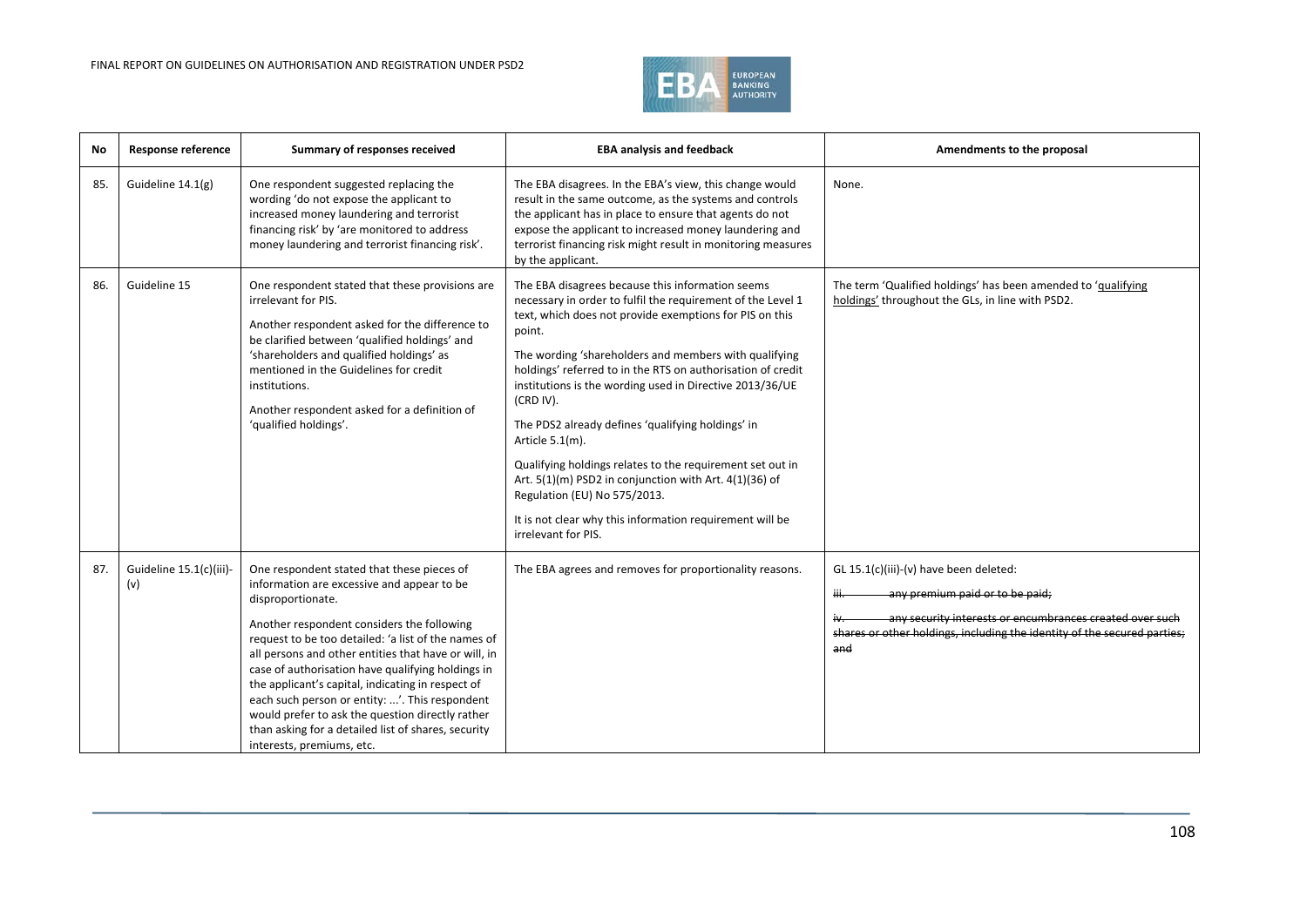

| No  | <b>Response reference</b>                  | Summary of responses received                                                                                                                                                                                                                                                                                                                                                                                                                                                                                                                                                                                                                                                                                                                                                                                                                                                                                                  | <b>EBA analysis and feedback</b>                                                                                                                                                                                                                                                                                                                                                                                                                                                                                                                                                                                                                                                                                                                            | Amendments to the proposal                                                                                                                                                                                                                                                                                                                                                                                                                                                                                                                                                                                                                                                                                                                                                                                                                                                       |
|-----|--------------------------------------------|--------------------------------------------------------------------------------------------------------------------------------------------------------------------------------------------------------------------------------------------------------------------------------------------------------------------------------------------------------------------------------------------------------------------------------------------------------------------------------------------------------------------------------------------------------------------------------------------------------------------------------------------------------------------------------------------------------------------------------------------------------------------------------------------------------------------------------------------------------------------------------------------------------------------------------|-------------------------------------------------------------------------------------------------------------------------------------------------------------------------------------------------------------------------------------------------------------------------------------------------------------------------------------------------------------------------------------------------------------------------------------------------------------------------------------------------------------------------------------------------------------------------------------------------------------------------------------------------------------------------------------------------------------------------------------------------------------|----------------------------------------------------------------------------------------------------------------------------------------------------------------------------------------------------------------------------------------------------------------------------------------------------------------------------------------------------------------------------------------------------------------------------------------------------------------------------------------------------------------------------------------------------------------------------------------------------------------------------------------------------------------------------------------------------------------------------------------------------------------------------------------------------------------------------------------------------------------------------------|
| 88. | Guideline 15.2(e)<br>Guideline 15.2(e)-(g) | Two respondents indicated that the requirement<br>for a detailed account of the controller's<br>financial position including assets, liabilities,<br>security interests and guarantees, is<br>disproportionate. One of them stated that<br>details concerning the financial position of the<br>person holding control should be replaced by an<br>overview of income and interests.<br>Another two respondents consider these<br>requirements overly invasive and beyond the<br>requirements of PSD2 and would make any<br>investor pause before investing in a PI start-up.<br>In the case of a venture capital fund, there<br>would be an long list of 'undertakings directed or<br>owned by the person' and it would be unfair for<br>the other companies who are in a given fund's<br>portfolio to be required to share their financial<br>information for the licensing application of a<br>completely unrelated company. | The EBA disagrees because this information is relevant to<br>correctly assessing persons holding qualifying holdings and<br>their capacity to ensure sound and prudent management of<br>a PI.<br>The EBA agrees with regard to point (g) and removes<br>accordingly, the reason being that this information is<br>publicly available and hence it is considered<br>disproportionate to ask for it.<br>In addition, the EBA has removed all information set out in<br>GL 15.2(c)(i)-(xi) for undertakings that the person directs or<br>controls and of which the applicant is aware after due and<br>careful enquiry, and instead has introduced a new point (d)<br>with the streamlined information that should be submitted<br>as regards these entities. | GL 15.2(g) has been deleted:<br>g) financial information, including credit ratings and publicly available<br>reports on any undertakings directed or owned by the person;<br>GL 15.2(c) has been amended and reads:<br>a statement, accompanied by supporting documents, containing the<br>following information concerning the person: and any undertaking<br>which the person directs or controls and of which the applicant is<br>aware after due and careful enquiry:<br>A new point (d) has been added to GL 15.2 and reads:<br>a list of undertakings that the person directs or controls and of which<br>the applicant is aware of after due and careful enguiry; the percentage<br>of control either direct or indirect in these companies; their status<br>(whether or not they are active, dissolved, etc.); and a description of<br>insolvency or similar procedures; |
| 89. | Guideline 15.2(f)<br>and $(g)$             | One respondent stated that this information<br>might be provided in broader terms and would<br>like to draw a distinction between PI and EMI<br>activity. Comfort letters do not seem to be<br>appropriate.                                                                                                                                                                                                                                                                                                                                                                                                                                                                                                                                                                                                                                                                                                                    | The EBA agrees with regard to GL 15.2(g), as per the above<br>comment, since asking for credit ratings and publicly<br>available reports for any undertaking directed or owned by<br>the person seems too burdensome.<br>A distinction between PIs and EMIs with regard to persons<br>with qualifying holdings does not seem appropriate and<br>could be in contrast with the Level 1 text.<br>Comfort letters are not mentioned in GL 15.<br>The EBA wants to clarify that this information is needed for<br>the assessment of the persons holding a qualifying holding<br>in the applicant as regards the suitability of them (see<br>Art. 11(6) PSD2).                                                                                                   | GL 15.2(g) has been deleted:<br>financial information, including credit ratings and g)publicly<br>g) -<br>available reports on any undertakings directed or owned by the<br>person;                                                                                                                                                                                                                                                                                                                                                                                                                                                                                                                                                                                                                                                                                              |
| 90. | Guideline 15.3 (j)-(o)                     | One respondent considers this information too<br>detailed and not proportionate to the risk posed                                                                                                                                                                                                                                                                                                                                                                                                                                                                                                                                                                                                                                                                                                                                                                                                                              | The EBA partially agrees. The assessment of indirect<br>shareholders should be limited to those who have control<br>of the direct shareholder (GL 15.3(j)(i)). The information set                                                                                                                                                                                                                                                                                                                                                                                                                                                                                                                                                                          | GL 15.3(n),(j)-(o) have been amended, spefically points (k) (l) (m) and<br>(n) have been removed.                                                                                                                                                                                                                                                                                                                                                                                                                                                                                                                                                                                                                                                                                                                                                                                |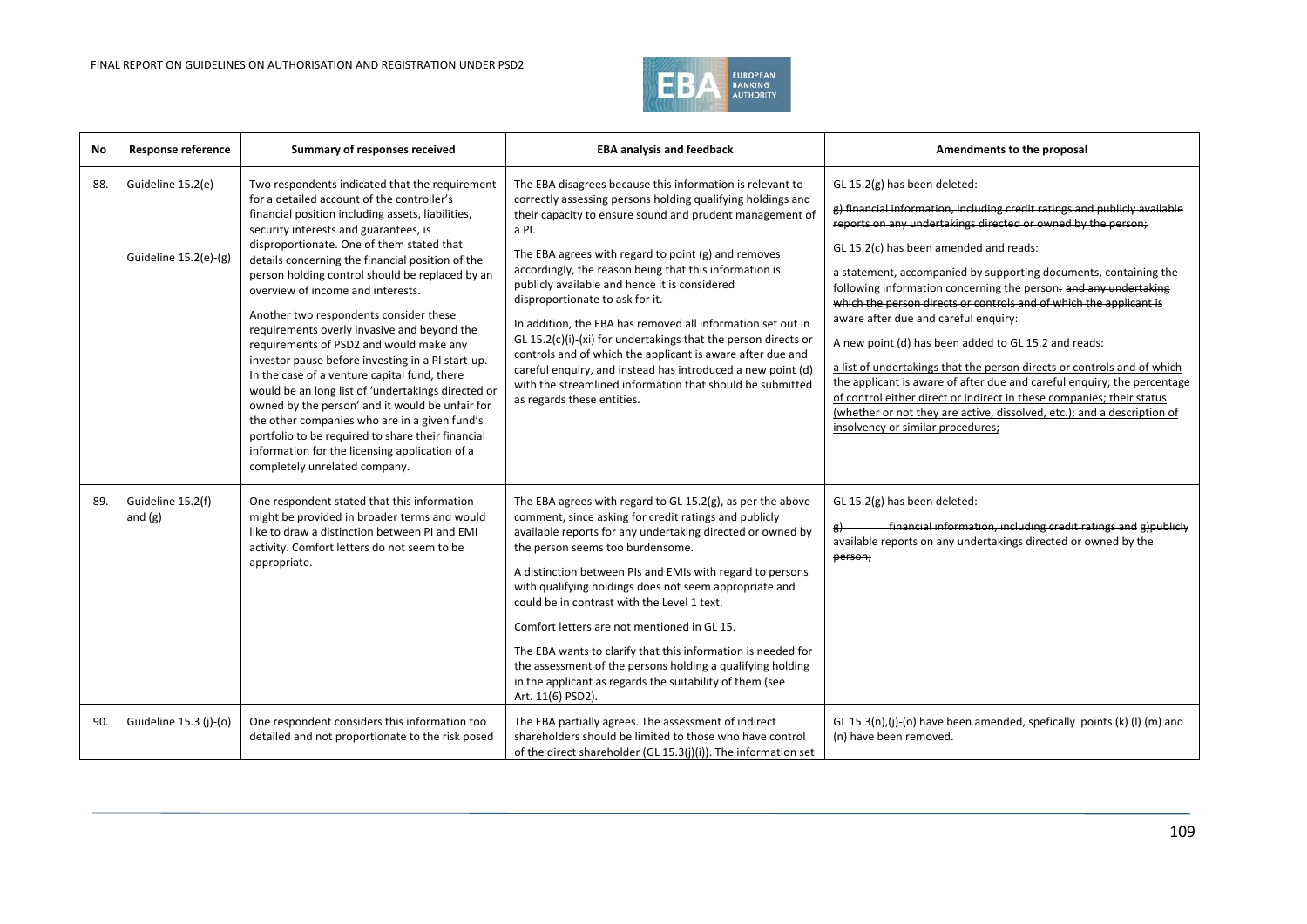

| No  | <b>Response reference</b> | Summary of responses received                                                                                                                                                                                                                                                                                                                                     | <b>EBA analysis and feedback</b>                                                                                                                                                                                                                  | Amendments to the proposal                                                                                                                                                                                                                                                                                                                                                                                                                                                                                                                                                                                                                                                                                                                                                                                                                                                                                                                                                                                                                                                                                          |
|-----|---------------------------|-------------------------------------------------------------------------------------------------------------------------------------------------------------------------------------------------------------------------------------------------------------------------------------------------------------------------------------------------------------------|---------------------------------------------------------------------------------------------------------------------------------------------------------------------------------------------------------------------------------------------------|---------------------------------------------------------------------------------------------------------------------------------------------------------------------------------------------------------------------------------------------------------------------------------------------------------------------------------------------------------------------------------------------------------------------------------------------------------------------------------------------------------------------------------------------------------------------------------------------------------------------------------------------------------------------------------------------------------------------------------------------------------------------------------------------------------------------------------------------------------------------------------------------------------------------------------------------------------------------------------------------------------------------------------------------------------------------------------------------------------------------|
|     |                           | by the services provided by a PI.                                                                                                                                                                                                                                                                                                                                 | out in 15.3(n) seems to be too detailed.<br>Points (k), (l), (m) and (n) have been removed.                                                                                                                                                       | K) in the case of an entity which is not a legal person and which holds<br>or should hold the participation in its own name, the identity of all<br>members of the entity, together with the information set out in<br>Guideline 15(2) if such members are natural persons, or, as the case<br>may be, in Guideline 15(3) if such members are legal persons;<br>I) if the legal person or entity is part of a group (which, for the purpose<br>of this paragraph, should, in the case of such entities, include the<br>members of the entity and the subsidiaries of such members), a<br>detailed organisational chart of the structure of the group and<br>information on the share of capital and voting rights of shareholders<br>with significant influence over the entities of the group and on the<br>activities currently performed by the entities of the group;<br>m) if the legal person or entity is part of a group, information on the<br>relationships between any credit institution, insurance or re-insurance<br>undertaking or investment firm within the group and any other group<br>entities: |
|     |                           |                                                                                                                                                                                                                                                                                                                                                                   |                                                                                                                                                                                                                                                   | n) if the legal person or entity is part of a group, identification of any<br>credit institution, insurance or re-insurance undertaking or investment<br>firm within the group, the names of the relevant competent<br>authorities, as well as an analysis of the perimeter of<br>consolidated supervision of the credit institution and the group.<br>including information about which group entities would be included in<br>the scope of consolidated supervision requirements and at which<br>levels within the group these requirements would apply on a full or<br>sub consolidated basis:                                                                                                                                                                                                                                                                                                                                                                                                                                                                                                                   |
| 91. | Guideline 15.5            | One respondent considers this information not<br>risk based, particularly where the funding may<br>come from an authorised entity (such as a fund).<br>Given that through other requirements set out<br>in this section it is possible to understand the<br>activities (i.e. through a curriculum vitae or<br>description of business activities) of each natural | The EBA disagrees because this information is relevant to<br>correctly assessing persons holding qualifying holdings and<br>their capacity to ensure sound and prudent management of<br>a PI. It is also relevant for the assessment of AML risk. | Points (b) and (f) of GL 15.5 have been deleted:<br>b) details on the means of payment of the intended<br>participation, of the payment service provider used to<br>transfer funds and, where the head office of the payment<br>service provider is not established in a Member State.<br>evidence that the funds used for the participation are                                                                                                                                                                                                                                                                                                                                                                                                                                                                                                                                                                                                                                                                                                                                                                    |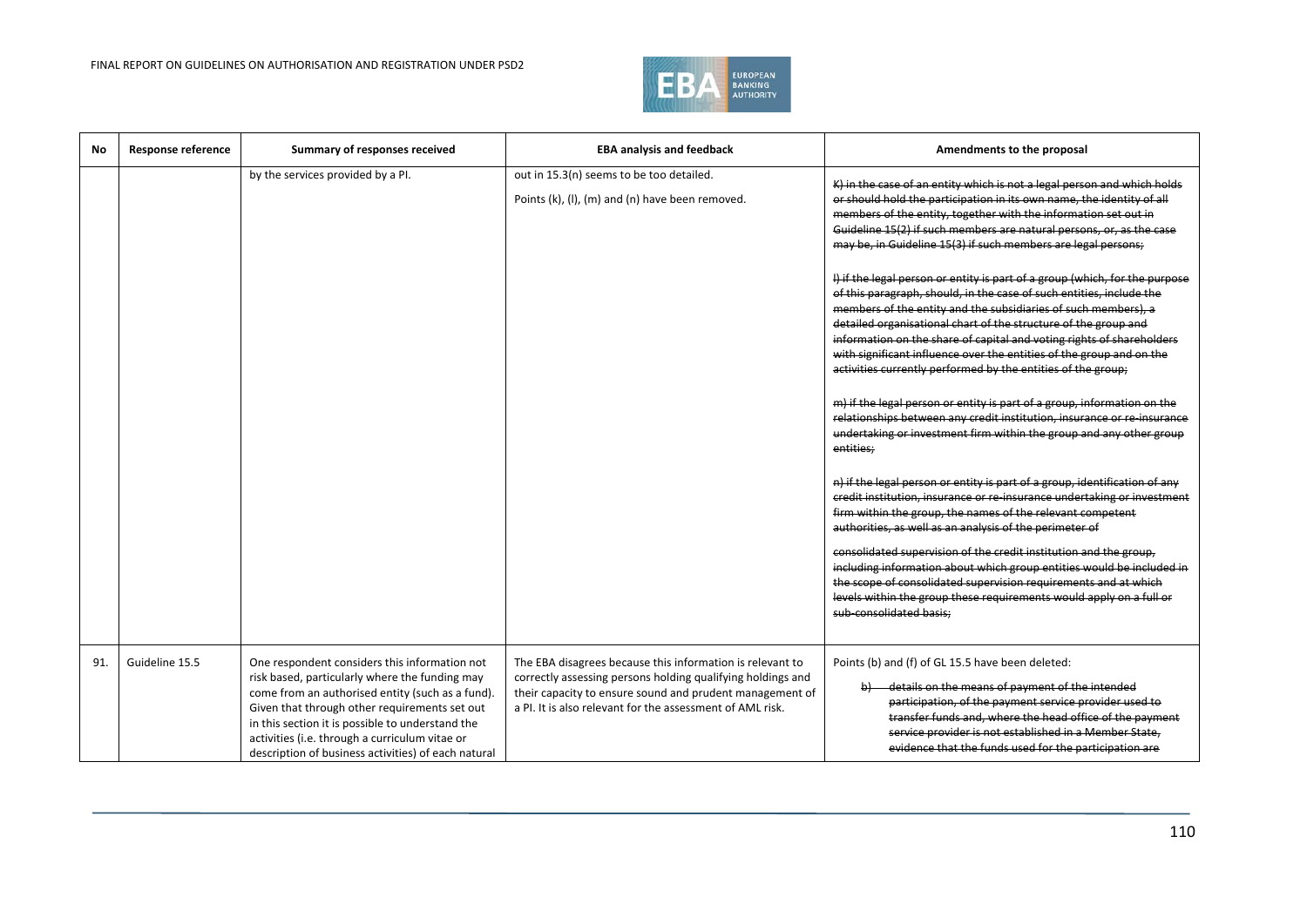

| No  | <b>Response reference</b> | Summary of responses received                                                                        | <b>EBA analysis and feedback</b>                                                                                                                                                                                                                                                                                                                                                                                                                                                                                                                                                                                                                                                                                                                                                                                                                                                            | Amendments to the proposal                                                                                                                                                                                                                                                                                                                                                                                                                                                                                                                                                                                                                                                                                                                                                                                                                                                                                                                                                                                      |
|-----|---------------------------|------------------------------------------------------------------------------------------------------|---------------------------------------------------------------------------------------------------------------------------------------------------------------------------------------------------------------------------------------------------------------------------------------------------------------------------------------------------------------------------------------------------------------------------------------------------------------------------------------------------------------------------------------------------------------------------------------------------------------------------------------------------------------------------------------------------------------------------------------------------------------------------------------------------------------------------------------------------------------------------------------------|-----------------------------------------------------------------------------------------------------------------------------------------------------------------------------------------------------------------------------------------------------------------------------------------------------------------------------------------------------------------------------------------------------------------------------------------------------------------------------------------------------------------------------------------------------------------------------------------------------------------------------------------------------------------------------------------------------------------------------------------------------------------------------------------------------------------------------------------------------------------------------------------------------------------------------------------------------------------------------------------------------------------|
|     |                           | or legal person with qualifying holdings, this<br>should be sufficient to establish source of funds. |                                                                                                                                                                                                                                                                                                                                                                                                                                                                                                                                                                                                                                                                                                                                                                                                                                                                                             | channelled through payment service providers that are<br>subject to anti-money laundering and terrorist financing<br>legislative requirements consistent with those set out in<br>Directive (EU) 2015/849, and are supervised effectively for<br>compliance with these requirements;<br>information on any assets of the person who is a<br>shareholder or member of the applicant which are to be<br>sold in order to help finance the proposed participation.<br>such as conditions of sale, price, appraisal, and details<br>regarding their characteristics, including information on<br>when and how the assets were acquired.                                                                                                                                                                                                                                                                                                                                                                             |
| 92. | Guideline 16              | One respondent asked for more proportionality<br>for PIS.                                            | The EBA disagrees to make a different treatment for those<br>payment institutions that provide payment initiation<br>services and those that provide other services in respect of<br>the information to be provided on identity and suitability<br>assessment of directors and persons responsible for the<br>management of payment institutions. This is because this<br>information seems necessary in order to fulfil the<br>requirement of the Level 1 text, which does not provide for<br>exemptions for PIS on this point.<br>Specifically, PSD2 mandates each applicant to provide the<br>information stated in Art. 5(1)(n) PSD2. Therefore,<br>exempting PISPs from these requirements would not be in<br>line with the Directive.<br>However, the EBA has streamlined Guidelines 16 for all<br>Payment Institutions, including those that provide payment<br>initiation services. | GL 16.1(a)(i) has been amended and reads:<br>personal details, including:<br>the full name, gender, place and date of<br>birth, address and contact details,<br>nationality, and personal identification<br>number or copy of ID card or equivalent;<br>Guidelines 16.1 (e) and (f) have been removed:<br>(e) Information on financial and non financial interests, which should<br>include:<br>a description of any financial and non-<br>financial interests, such as loans and<br>shareholdings, and relationships and<br>his/her close relatives, such as a spouse,<br>registered partner, cohabite, child, parent<br>or other relation with whom the person<br>shares living accommodations, between<br>the individual and his/her close relatives,<br>or any company that the individual is<br>closely connected with, and the<br>institution, its parent or subsidiaries, or<br>any person holding a qualifying holding in<br>such an institution, including any<br>members of those institutions or key |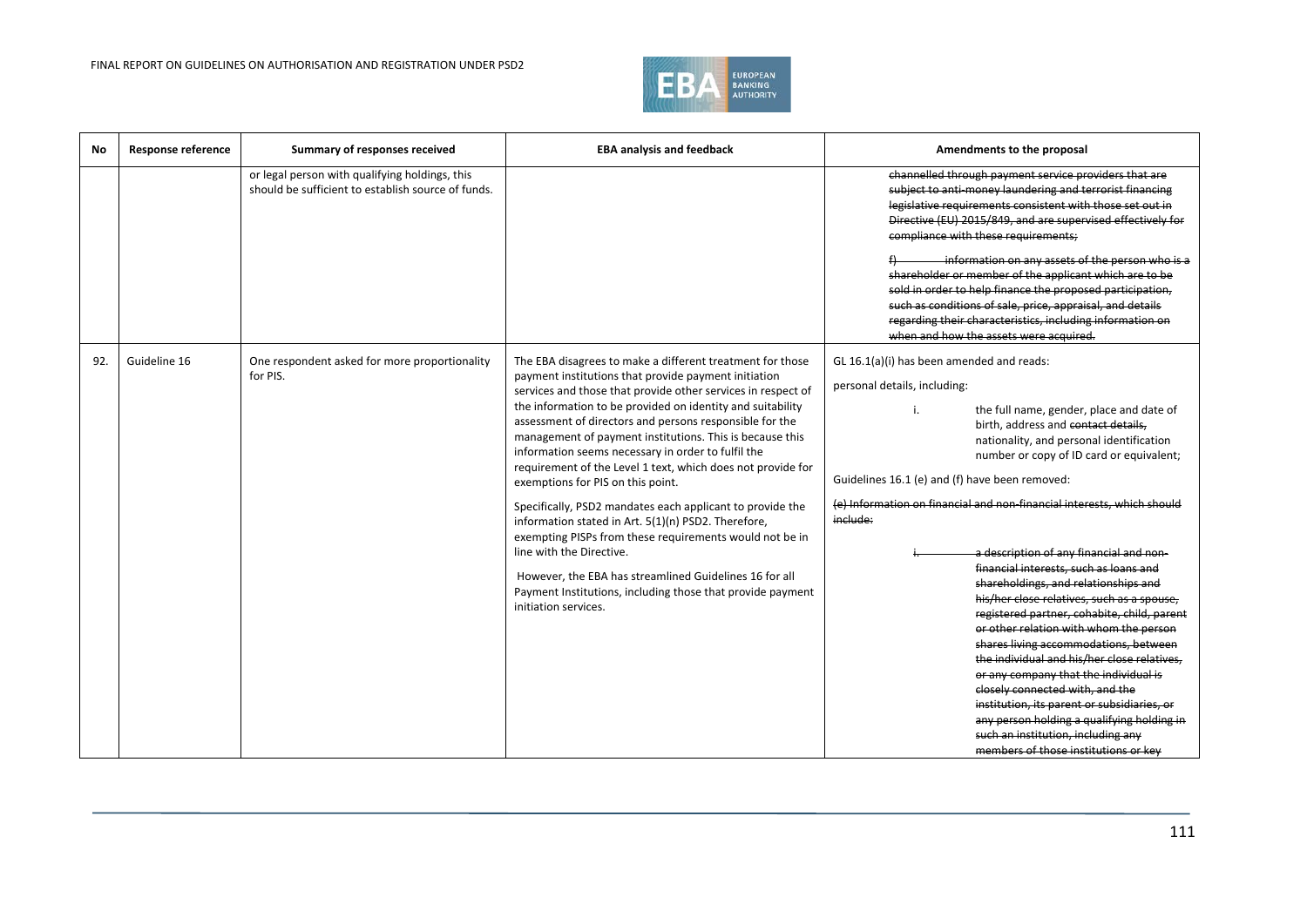

| No  | <b>Response reference</b> | Summary of responses received                                                                                                                                                                                                     | <b>EBA analysis and feedback</b>                                         | Amendments to the proposal                                                                                                                                                                                                                                                                                                      |
|-----|---------------------------|-----------------------------------------------------------------------------------------------------------------------------------------------------------------------------------------------------------------------------------|--------------------------------------------------------------------------|---------------------------------------------------------------------------------------------------------------------------------------------------------------------------------------------------------------------------------------------------------------------------------------------------------------------------------|
|     |                           |                                                                                                                                                                                                                                   |                                                                          | function holders;                                                                                                                                                                                                                                                                                                               |
|     |                           |                                                                                                                                                                                                                                   |                                                                          | whether or not the individual conducts,<br>or has conducted in the past two years,<br>any business or has any commercial<br>relationship with any of the above listed<br>institutions or persons or is involved in<br>any legal proceedings with those<br>institutions or persons;                                              |
|     |                           |                                                                                                                                                                                                                                   |                                                                          | whether or not the individual and his/her<br>close relatives have any competing<br>interests with the institution, its parent or<br>subsidiaries;                                                                                                                                                                               |
|     |                           |                                                                                                                                                                                                                                   |                                                                          | whether or not the individual is being<br>proposed on behalf of any one substantial<br>shareholder:                                                                                                                                                                                                                             |
|     |                           |                                                                                                                                                                                                                                   |                                                                          | any financial obligations to the<br>institution, its parent or its subsidiaries                                                                                                                                                                                                                                                 |
|     |                           |                                                                                                                                                                                                                                   |                                                                          | any national or local position of political<br>influence held over the past 2 years, and                                                                                                                                                                                                                                        |
|     |                           |                                                                                                                                                                                                                                   |                                                                          | if a material conflict of interest is<br>vii<br>identified, a statement as to how this<br>conflict has been satisfactorily mitigated<br>or remedied including a reference to the                                                                                                                                                |
|     |                           |                                                                                                                                                                                                                                   |                                                                          | f) information on any other professional activities carried out.                                                                                                                                                                                                                                                                |
| 93. | Guideline 16              | One respondent stated that 16.1(c)(ii) makes<br>reference to joint EBA-ESMA GLs that are yet to<br>be published and suggested that the application<br>should be subject to separate consultation<br>before inclusion in these GLs | the EBA clarifies the Final Report has been published<br>(JC/GL.2016/01) | GL 16.1(c)(ii) has been deleted but this reference has been now made<br>in GL 15.1 for the purpose of greater clarity.<br>a statement from the applicant in relation to the<br>individual's requisite experience as enumerated, as appropriate, in the<br>Joint ESMA and EBA Guidelines on the assessment of the suitability of |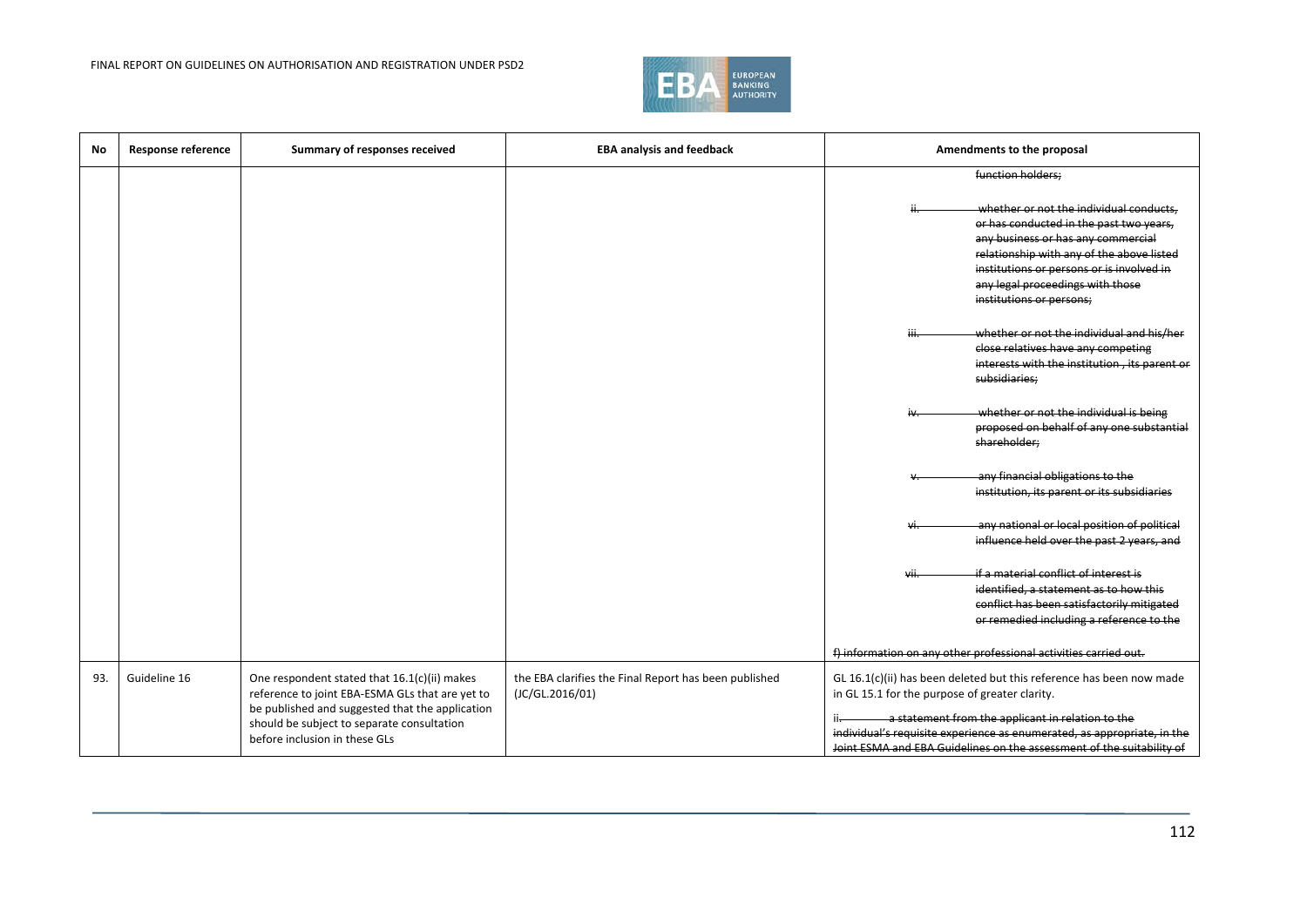

| No  | <b>Response reference</b> | Summary of responses received                                                                                                    | <b>EBA analysis and feedback</b>                                                                                                                                                                                                                                                                                                                                                                                                 | Amendments to the proposal                                                                                                                                                                                                                                                                                                                                                                                                                                                                                                                                                                                                                                                                                                                                                                                                                                                                                                                                                                                                                                                                                                                                                                                                                                                                                                                     |
|-----|---------------------------|----------------------------------------------------------------------------------------------------------------------------------|----------------------------------------------------------------------------------------------------------------------------------------------------------------------------------------------------------------------------------------------------------------------------------------------------------------------------------------------------------------------------------------------------------------------------------|------------------------------------------------------------------------------------------------------------------------------------------------------------------------------------------------------------------------------------------------------------------------------------------------------------------------------------------------------------------------------------------------------------------------------------------------------------------------------------------------------------------------------------------------------------------------------------------------------------------------------------------------------------------------------------------------------------------------------------------------------------------------------------------------------------------------------------------------------------------------------------------------------------------------------------------------------------------------------------------------------------------------------------------------------------------------------------------------------------------------------------------------------------------------------------------------------------------------------------------------------------------------------------------------------------------------------------------------|
|     |                           |                                                                                                                                  |                                                                                                                                                                                                                                                                                                                                                                                                                                  | members of the management body [Reference to future Guidelines to<br>be inserted here after consultation).<br>The first paragraph of Guideline 15.1 has been amended as follows:<br>For the purposes of the identity and suitability assessment of persons<br>with qualified holdings in the applicant payment institution, without<br>prejudice to the assessment in accordance with the criteria, as<br>relevant, introduced with Directive 2007/44/EC and specified in the<br>joint guidelines for the prudential assessment of acquisitions of<br>qualifying holding (JC/GL/2016/01), the applicant should submit the<br>following information:                                                                                                                                                                                                                                                                                                                                                                                                                                                                                                                                                                                                                                                                                            |
| 94. | Guideline 16(e)           | One respondent asks for a reduction of the<br>requirements on information on financial and<br>non-financial interests for PISPs. | The EBA agrees. As regards the activity carried out by PIs<br>(which cannot grant credit unless in connection with the<br>payment services provided), the risk of financial conflicts of<br>interest are not relevant. Moreover, if such a conflict arises,<br>it could be coped with by the CA for the ongoing<br>supervision.<br>The EBA removes this requirement not only for PISPs, but<br>also for all PIs, AISPs and EMIs. | GL 16.1(e) has been deleted:<br>Information on financial and non-financial interests, which<br>e<br>should include:<br>A description of any financial and non financial interests,<br>such as loans and shareholdings, and relationships and his/her close<br>relatives, such as a spouse, registered partner, cohabite, child, parent<br>or other relation with whom the person shares living<br>accommodations, between the individual and his/her close relatives.<br>or any company that the individual is closely connected with, and the<br>institution, its parent or subsidiaries, or any person holding a<br>qualifying holding in such an institution, including any members of<br>those institutions or key function holders;<br>whether or not the individual conducts, or has conducted<br>in the past two years, any business or has any commercial relationship<br>with any of the above listed institutions or persons or is involved in<br>any legal proceedings with those institutions or persons;<br>whether or not the individual and his/her close relatives<br>have any competing interests with the institution, its parent or<br>subsidiaries:<br>whether or not the individual is being proposed on behalf<br>of any one substantial shareholder;<br>any financial obligations to the institution, its parent or its |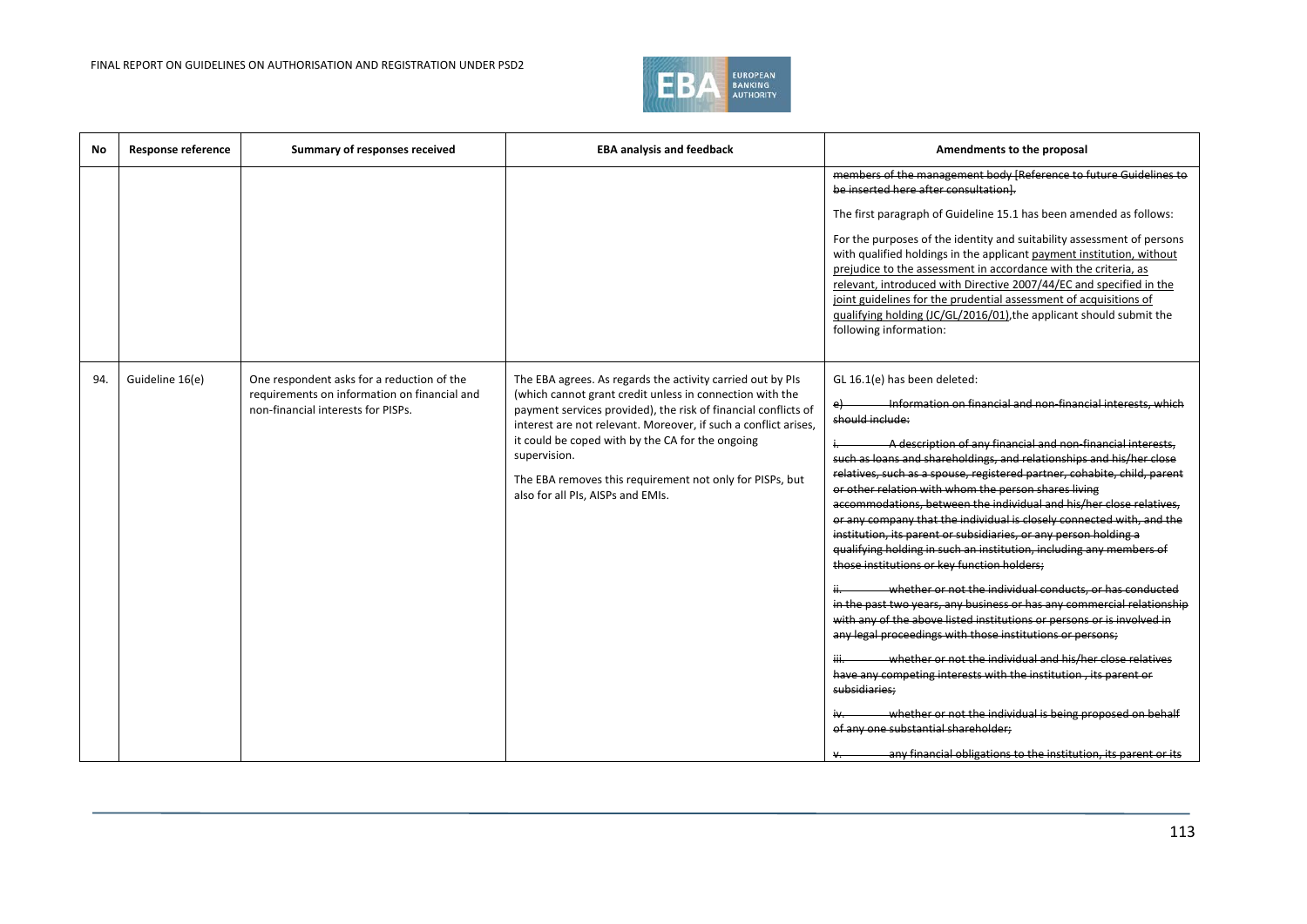

| No  | <b>Response reference</b>        | Summary of responses received                                                                                                                                                                                                                                                                                                                                                                                                                                                                                                                                                                                      | <b>EBA analysis and feedback</b>                                                                                                                                                                                                                                                                                                                                                                                                                                                                                                                                                                                                                                                                                                                                                                                                                                                                                                                           | Amendments to the proposal                                                                                                                                                                                                                                                                                                                                                                                                                                                                                                                                                                                                                                                                                                                                                                                                                                                                                                                                                                                                                                                                                                                                                   |
|-----|----------------------------------|--------------------------------------------------------------------------------------------------------------------------------------------------------------------------------------------------------------------------------------------------------------------------------------------------------------------------------------------------------------------------------------------------------------------------------------------------------------------------------------------------------------------------------------------------------------------------------------------------------------------|------------------------------------------------------------------------------------------------------------------------------------------------------------------------------------------------------------------------------------------------------------------------------------------------------------------------------------------------------------------------------------------------------------------------------------------------------------------------------------------------------------------------------------------------------------------------------------------------------------------------------------------------------------------------------------------------------------------------------------------------------------------------------------------------------------------------------------------------------------------------------------------------------------------------------------------------------------|------------------------------------------------------------------------------------------------------------------------------------------------------------------------------------------------------------------------------------------------------------------------------------------------------------------------------------------------------------------------------------------------------------------------------------------------------------------------------------------------------------------------------------------------------------------------------------------------------------------------------------------------------------------------------------------------------------------------------------------------------------------------------------------------------------------------------------------------------------------------------------------------------------------------------------------------------------------------------------------------------------------------------------------------------------------------------------------------------------------------------------------------------------------------------|
| 95. | Guideline 18                     | One respondent underlined that professional<br>indemnity insurance may turn into a market<br>barrier and that the consultation of guidelines<br>for professional indemnity insurance should be<br>taken into account before finalising GL 18 and<br>that the EBA should actively seek input from<br>European and international insurers.<br>Another respondent asks for clarification of<br>whether professional indemnity insurance is<br>mandatory for a company that is already a PI<br>and that is willing to offer PIS or AIS, even if the<br>company is largely meeting the minimum own<br>fund obligations. | According to PSD2, this requirement is a condition for<br>authorisation and so it cannot be disregarded in these GLs.<br>The EBA understands that a PI has to hold, in any case, a<br>professional indemnity insurance or comparable guarantee<br>if it decides to provide PIS/AIS.<br>The EBA guidelines on the criteria for calculating a<br>minimum monetary amount of professional indemnity<br>insurance or comparable guarantee provide that where an<br>undertaking provides any other payment service from<br>points 1 to 6, as referred to in Annex I to PSD2, in parallel<br>with either PIS or AIS, or both, CAs should calculate the<br>minimum monetary amount of the professional indemnity<br>insurance or comparable guarantee for providing PIS or AIS,<br>or both, without prejudice to requirements related to the<br>calculation of initial capital according to Article 7 of PSD2<br>and/or own funds according to Article 9 of PSD2. | subsidiaries<br>any national or local position of political influence held over<br>the past 2 years, and<br>if a material conflict of interest is identified, a statement as<br>to how this conflict has been satisfactorily mitigated or remedied.<br>GL 18 has been amended and reads:<br>an insurance contract or other equivalent document<br>b)<br>confirming the existence of professional indemnity<br>insurance or a comparable guarantee, with a cover<br>amount that is compliant with EBA<br>Guidelines CP/2016/12, showing the coverage of the<br>respective liabilities;<br>$\mathsf{C}$<br>documentation a record of how the applicant has<br>calculated the minimum amount in a way that is<br>compliant with EBA Guidelines CP/2016/12, including all<br>applicable components of the formula specified therein.<br>A new point (j) has been added to GL 3 that reads:<br>the information specified in 'EBA Guidelines on the criteria on how to<br>stipulate the minimum monetary amount of the professional<br>indemnity insurance or other comparable guarantee under Article 5(4)<br>of Directive (EU) 2015/2366' where the applicant intends to provide |
|     |                                  |                                                                                                                                                                                                                                                                                                                                                                                                                                                                                                                                                                                                                    |                                                                                                                                                                                                                                                                                                                                                                                                                                                                                                                                                                                                                                                                                                                                                                                                                                                                                                                                                            | services 7 and 8 (PIS and account information services (AIS)).                                                                                                                                                                                                                                                                                                                                                                                                                                                                                                                                                                                                                                                                                                                                                                                                                                                                                                                                                                                                                                                                                                               |
|     | Feedback responses to Question 5 |                                                                                                                                                                                                                                                                                                                                                                                                                                                                                                                                                                                                                    |                                                                                                                                                                                                                                                                                                                                                                                                                                                                                                                                                                                                                                                                                                                                                                                                                                                                                                                                                            |                                                                                                                                                                                                                                                                                                                                                                                                                                                                                                                                                                                                                                                                                                                                                                                                                                                                                                                                                                                                                                                                                                                                                                              |
| 96. | General responses                | Several respondents are of the opinion that the<br>information required from applicants is overly<br>detailed considering the PSD2 wording and<br>spirit. In their opinion, the EBA requests a<br>significant amount of information that puts an<br>unnecessary administrative burden on both the<br>AIS and the CAs which goes beyond the<br>mandates of PSD2. They ask for more                                                                                                                                                                                                                                  | See above Question 1.<br>The structure of the GLs already provides proportionality as<br>required by the Level 1 text, considering all the exemptions<br>provided to AISPs from the application of several<br>requirements, despite the fact that they are treated as PIs,<br>for instance by benefiting from the 'passporting' rules.<br>Moreover, the list is detailed because CA's don't have the                                                                                                                                                                                                                                                                                                                                                                                                                                                                                                                                                       |                                                                                                                                                                                                                                                                                                                                                                                                                                                                                                                                                                                                                                                                                                                                                                                                                                                                                                                                                                                                                                                                                                                                                                              |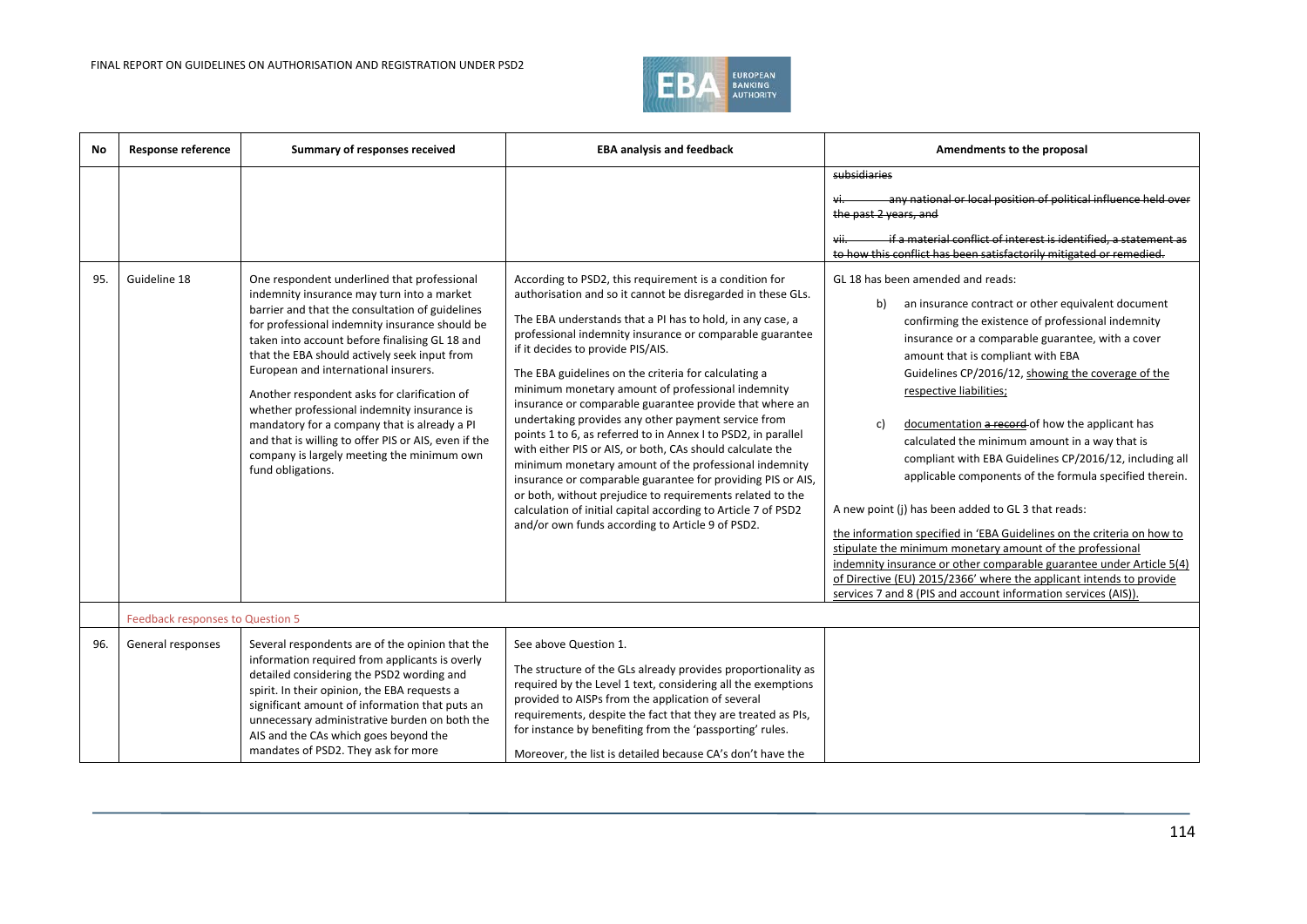

| No  | <b>Response reference</b>   | Summary of responses received                                                                                                                                                                                                                                                                                                                                                                                                            | <b>EBA analysis and feedback</b>                                                                                                                                                                                                                                                                                                                                                                                                                                                        | Amendments to the proposal                                                                                                                                                                                                                                                                                                                                                 |
|-----|-----------------------------|------------------------------------------------------------------------------------------------------------------------------------------------------------------------------------------------------------------------------------------------------------------------------------------------------------------------------------------------------------------------------------------------------------------------------------------|-----------------------------------------------------------------------------------------------------------------------------------------------------------------------------------------------------------------------------------------------------------------------------------------------------------------------------------------------------------------------------------------------------------------------------------------------------------------------------------------|----------------------------------------------------------------------------------------------------------------------------------------------------------------------------------------------------------------------------------------------------------------------------------------------------------------------------------------------------------------------------|
|     |                             | proportionality.<br>One respondent's key concern is the potential<br>stifling of innovation which would result from<br>barriers to entry for early-stage applicants.<br>One respondent suggests that GL 17 of section<br>4.1. (first set of Guidelines applicable to Payment<br>institutions) should also apply to AIS.<br>One respondent asks for clarification of whether<br>or not notification of every change would be<br>required. | power to request further information as per the maximum<br>harmonised nature of Article 5 of PSD2, and hence of the<br>GLs. Moreover, the detail helps applicants to understand<br>what is expected from them when applying for<br>authorisation.<br>The EBA does not agree that GL 17 should also apply to AIS.<br>The application of Article 5 information requirements to<br>AISPs is set out in Article 33 of PSD2. This Article exempts<br>AISPs from the referred to requirement. |                                                                                                                                                                                                                                                                                                                                                                            |
| 97. | Background and<br>rationale | One respondent asks the EBA to clarify why<br>ISO 270001 has not been recommended as a<br>standard to apply, having been mentioned in the<br>RTS and recommended by the UK's Open<br>Banking Standard.                                                                                                                                                                                                                                   | The EBA is of the view that regulation should be neutral<br>technologically.                                                                                                                                                                                                                                                                                                                                                                                                            | None.                                                                                                                                                                                                                                                                                                                                                                      |
| 98. | Background and<br>rationale | One respondent is of the opinion that the<br>modalities and delay of response in relation with<br>complaints of customers should be specified.                                                                                                                                                                                                                                                                                           | The modalities and delay of response are not applicable.<br>The CA is not competent regarding the relations with the<br>client. Moreover, this is out of the scope of the mandate.                                                                                                                                                                                                                                                                                                      | None                                                                                                                                                                                                                                                                                                                                                                       |
| 99. | Background and<br>rationale | One respondent thinks that the requirements for<br>the 'Business plan' exceed what is necessary for<br>a sound registration and it is not clear how the<br>analysis of the payments market and globally the<br>marketing plan will help the CA to assess an<br>application. This will limit the market to the<br>largest entities which have the internal<br>resources to elaborate those documents.                                     | See above Question 4, GL 4.1(a)<br>The EBA has streamlined GL 4 for proportionality reasons.<br>The EBA stresses that the complexity of those documents<br>should be proportional to the size, complexity and risk of<br>the entity.                                                                                                                                                                                                                                                    | Guideline 4 has been amended and reads:<br>4.1. The business plan to be provided by the applicant should<br>contain:<br>a marketing plan consisting of:<br>a)<br>an analysis of the payments market;<br>an analysis of the company's competitive<br>ii.<br>position in the payment market segment<br>concerned;<br>iii.<br>a description of payment service users clients, |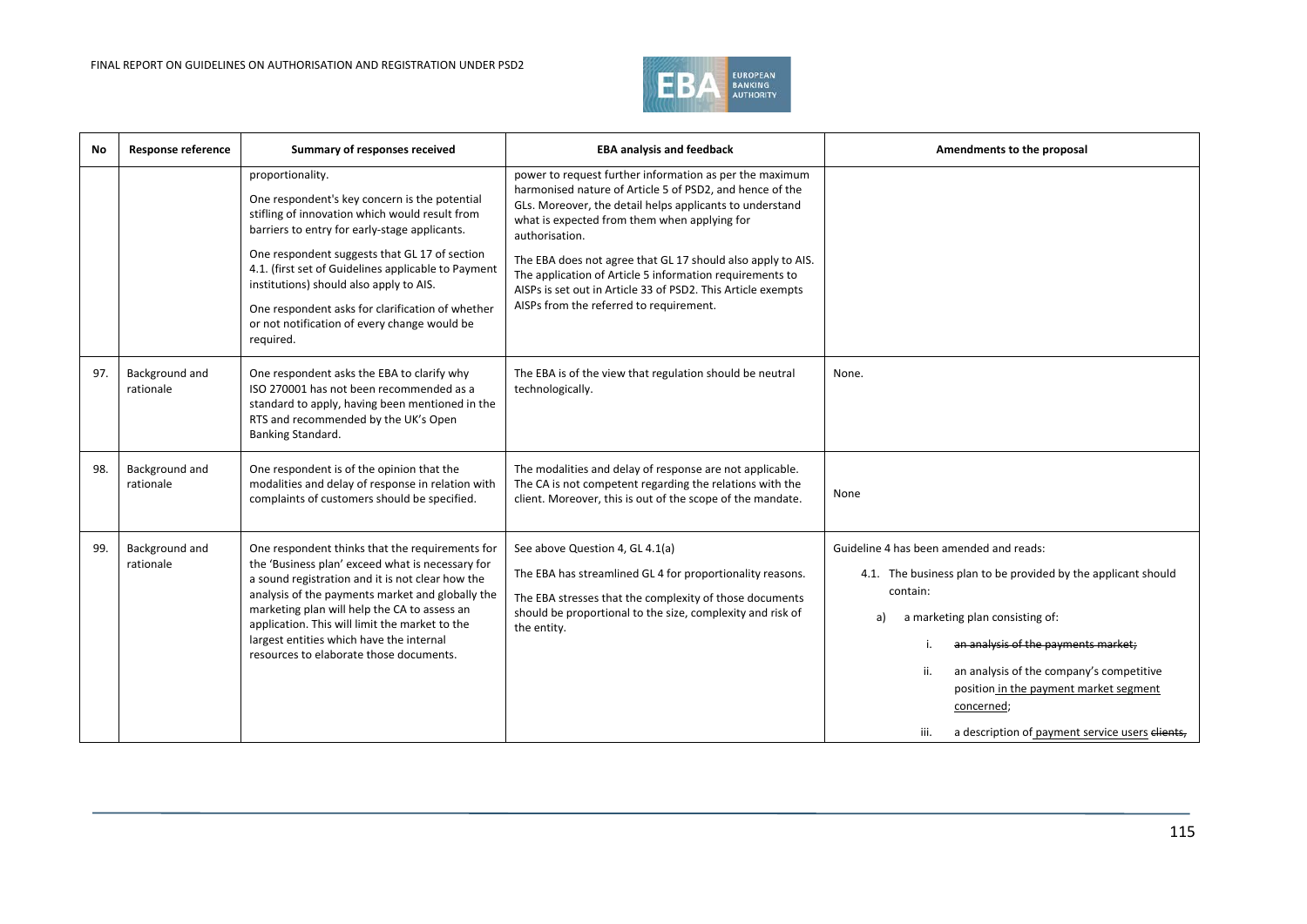

| No | Response reference | Summary of responses received | <b>EBA analysis and feedback</b> | Amendments to the proposal                                                                                                                                                                                                                                                                                     |
|----|--------------------|-------------------------------|----------------------------------|----------------------------------------------------------------------------------------------------------------------------------------------------------------------------------------------------------------------------------------------------------------------------------------------------------------|
|    |                    |                               |                                  | marketing materials and distribution channels;                                                                                                                                                                                                                                                                 |
|    |                    |                               |                                  | the main conclusions of any marketing<br>iv.<br>research carried out                                                                                                                                                                                                                                           |
|    |                    |                               |                                  | where available for existing companies, certified annual<br>b)<br>accounts of the previous three years, or a summary of<br>the financial situation for those companies that have not<br>yet produced annual accounts;                                                                                          |
|    |                    |                               |                                  | a forecast budget calculation for the first three financial<br>c)<br>years that demonstrates that the applicant is able to<br>employ appropriate and proportionate systems,<br>resources and procedures that allow the applicant to<br>operate soundly. It should include:                                     |
|    |                    |                               |                                  | an income statement and balance-sheet<br>i.<br>forecast, including target scenarios and stress<br>scenarios as well as their base assumptions,<br>such as volume and value of transactions,<br>number of clients, pricing, average amount<br>per transaction, expected increase in<br>profitability threshold; |
|    |                    |                               |                                  | explanations of the main lines of income and<br>ii.<br>expenses, the financial debts and the capital<br>assets;                                                                                                                                                                                                |
|    |                    |                               |                                  | iii.<br>a diagram and detailed breakdown of the<br>estimated cashfinancial flows for the next<br>three years.                                                                                                                                                                                                  |
|    |                    |                               |                                  | information on own funds, including the amount and<br>d)<br>detailed breakdown-breakdown of the composition of<br>initial capital as set out in Article 7 of PSD2.                                                                                                                                             |
|    |                    |                               |                                  | information on, and calculation of, minimum own funds<br>e)<br>requirements in accordance with the method(s) referred                                                                                                                                                                                          |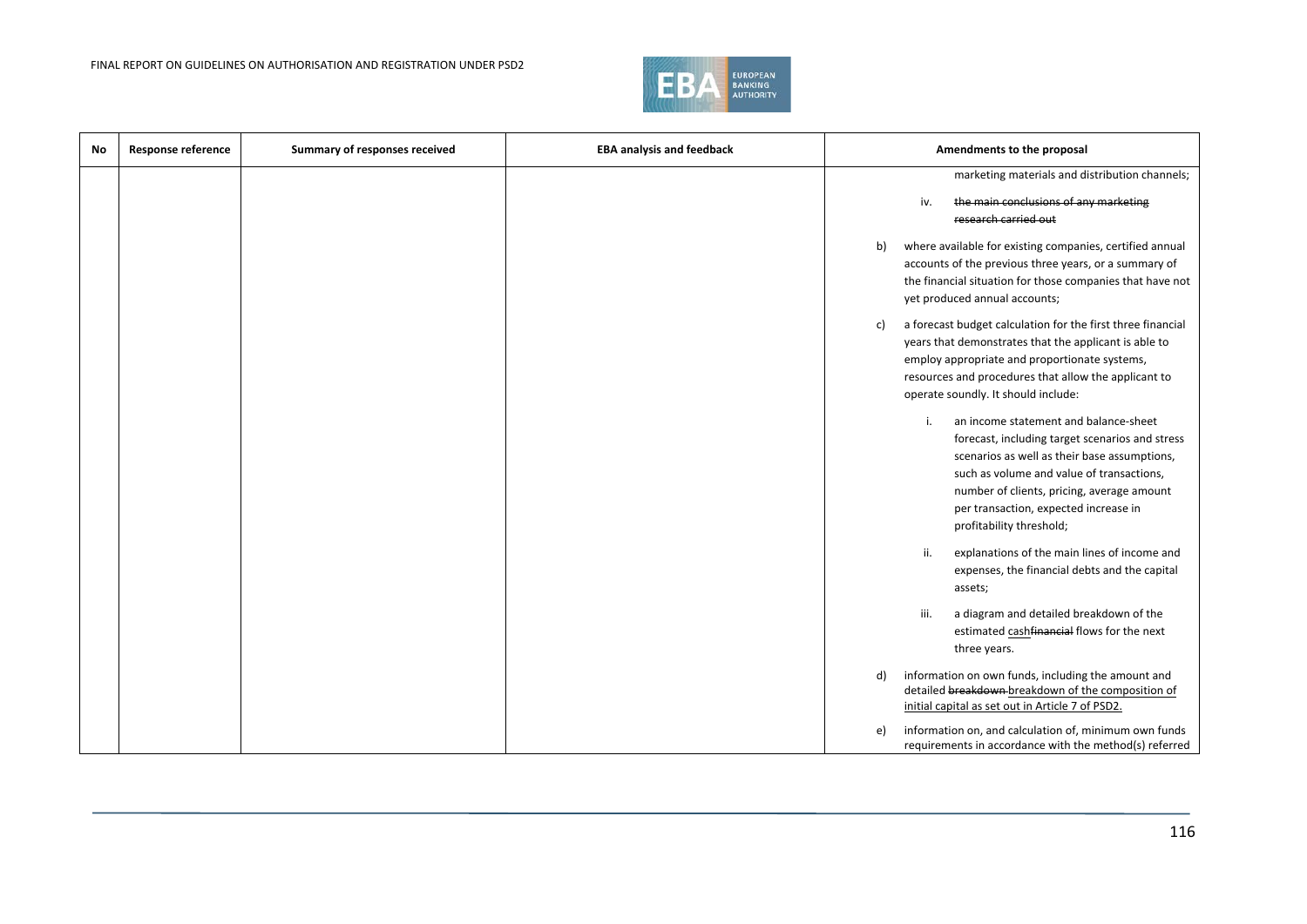

| No   | <b>Response reference</b>   | Summary of responses received                                                                                                                                                                                      | <b>EBA analysis and feedback</b>                                                                                                                                                                                                                                 | Amendments to the proposal                                                                                                                                                                                                                                                                                                                                                                                                                                                                                      |
|------|-----------------------------|--------------------------------------------------------------------------------------------------------------------------------------------------------------------------------------------------------------------|------------------------------------------------------------------------------------------------------------------------------------------------------------------------------------------------------------------------------------------------------------------|-----------------------------------------------------------------------------------------------------------------------------------------------------------------------------------------------------------------------------------------------------------------------------------------------------------------------------------------------------------------------------------------------------------------------------------------------------------------------------------------------------------------|
|      |                             |                                                                                                                                                                                                                    |                                                                                                                                                                                                                                                                  | to in Article 9 of Directive (EU) 2015/2366 (PSD2) as<br>determined by the competent authority, unless the<br>applicant intends to provide PIS only, including:<br>An annual projection of the breakdown of the<br>own funds for three years according to the<br>method used, monthly for the first year, and<br>annually for the subsequent two years; and<br>ii.<br>An annual projection of the own funds for<br>three years according to the other methods,                                                  |
|      |                             |                                                                                                                                                                                                                    |                                                                                                                                                                                                                                                                  | monthly for the first year, and annually for the<br>subsequent two years.                                                                                                                                                                                                                                                                                                                                                                                                                                       |
| 100  | Guideline 1.4               | One respondent is of the opinion that this is an<br>overstatement of the provision in PSD2, which<br>does not mention the impact of size, complexity,<br>etc.                                                      | The proportionality principle applies as a general principle<br>of law, and it is undisputed that the risk posed by an<br>institution may depend on its size, the complexity of its<br>activities and its organisation. The GLs simply specify the<br>principle. |                                                                                                                                                                                                                                                                                                                                                                                                                                                                                                                 |
| 101  | Guideline 1.5               | Two respondents criticise the fact that it is not<br>clear why 'personal data' are distinguished from<br>other types of data for confidentiality. The GL<br>should also refer to the use of non-sensitive<br>data. | The EBA agrees and deletes 'personal'.                                                                                                                                                                                                                           | GL 1.4 has been amended and now reads:<br>All personal data requested under these guidelines for registration as<br>account information service providers (AISPs) are needed for the<br>assessment of the application and will be treated by the competent<br>authority in accordance with the professional secrecy obligations set<br>out in PSD2, without prejudice to applicable Union law and rational<br>requirements and procedures on the exercise of the right to access,<br>rectify, cancel or oppose. |
| 102. | Guideline 2.2(h) and<br>(i) | One respondent asks for clarification of what<br>'other industry-specific regulatory body' means.<br>Besides, these requirements should be deleted.                                                                | The EBA agrees and deletes the requirement.                                                                                                                                                                                                                      |                                                                                                                                                                                                                                                                                                                                                                                                                                                                                                                 |
| 103. | Guideline 2.2(j)            | One respondent is of the opinion that the<br>register certificate of incorporation is costly for a<br>company and it is irrelevant for the registration.                                                           | The register certificate of incorporation is a proof of<br>existence and therefore is essential. Besides, normally the<br>fees are low. In addition, a certificate is delivered by the                                                                           | None.                                                                                                                                                                                                                                                                                                                                                                                                                                                                                                           |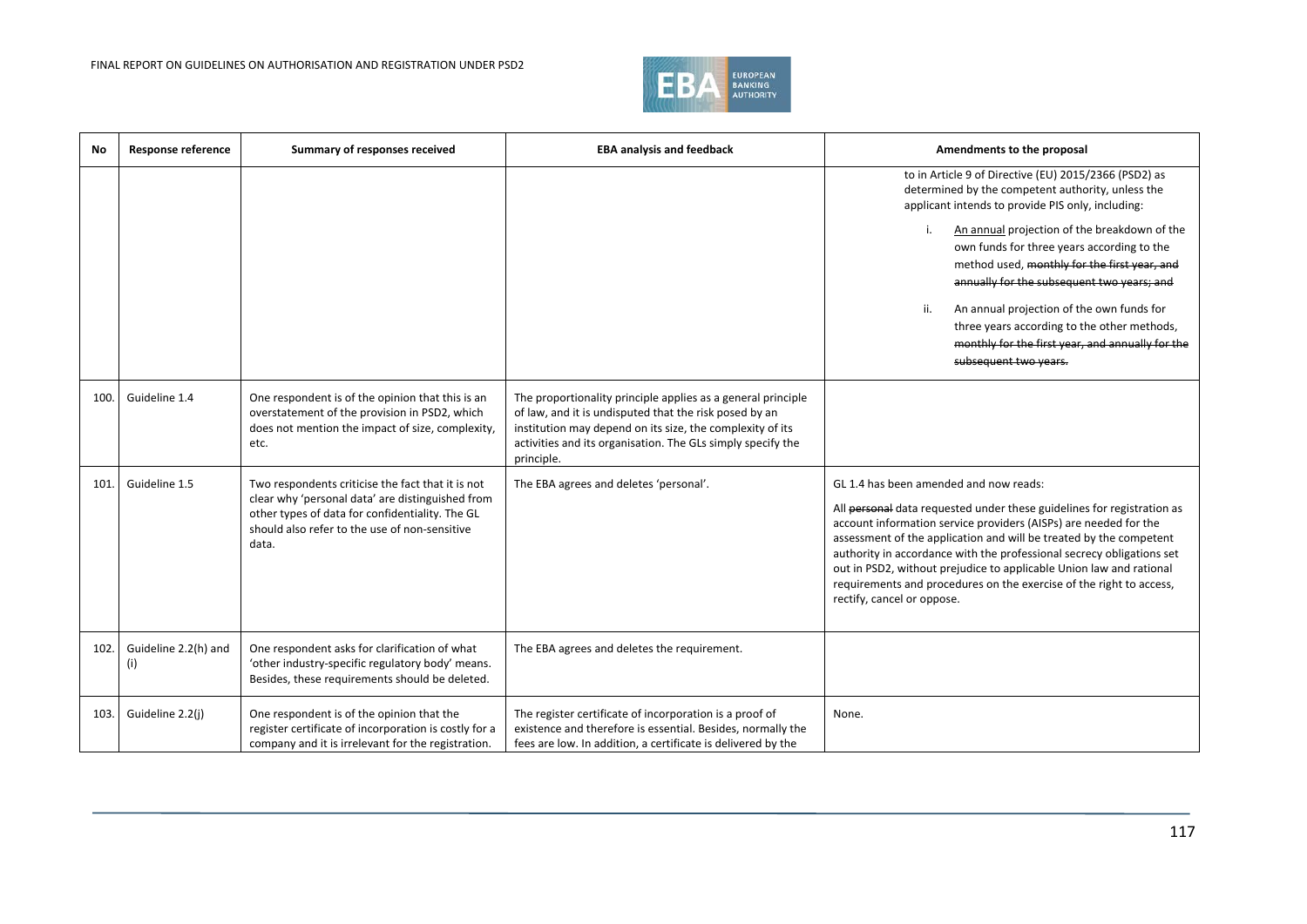

| No.  | <b>Response reference</b>                 | Summary of responses received                                                                                                                                                                                                                                                             | <b>EBA analysis and feedback</b>                                                                                     | Amendments to the proposal |
|------|-------------------------------------------|-------------------------------------------------------------------------------------------------------------------------------------------------------------------------------------------------------------------------------------------------------------------------------------------|----------------------------------------------------------------------------------------------------------------------|----------------------------|
|      |                                           | Besides, the respondent fears that fees<br>applicable under national law could impede the<br>level playing field across Europe, if fees are<br>applicable in some countries and not in others.                                                                                            | companies register when performing the registration.                                                                 |                            |
| 104. | Guideline 3.1(c)(i),<br>$(ii)$ and $(iv)$ | One respondent thinks that this requirement is<br>far too detailed for the application.                                                                                                                                                                                                   | See above Question 4, GL 3.1(c)(ii)-(vi)                                                                             |                            |
|      |                                           | Another respondent does not understand the<br>relevance of providing draft contacts between all<br>the parties involved. Besides, this requirement is<br>unclear.                                                                                                                         |                                                                                                                      |                            |
|      |                                           | One respondent thinks that ' different ways<br>through which these services are provided' is<br>unclear.                                                                                                                                                                                  |                                                                                                                      |                            |
|      |                                           | Two respondents are of the opinion that the<br>information of 'processing time' is very complex<br>to provide and find the notion 'processing time'<br>very vague.                                                                                                                        |                                                                                                                      |                            |
| 105. | Guideline 3.1(e)                          | Two respondents are of the opinion that this<br>requirement seems very difficult to accomplish<br>considering cloud-based solutions for online-<br>based solutions.<br>Another respondent suggests narrowing this<br>down to premises from which the payment<br>service would be offered. | See above Question 4, GL 3.1 e). This is information is<br>relevant to assessing the size and complexity of the AIS. |                            |
| 106. | Guideline 3.1(h)                          | One respondent suggests implementing a time<br>limit. Applicants would rarely know future<br>business plans with any certainty beyond two<br>years.                                                                                                                                       | See above Question 4, GL 3.1 i).                                                                                     |                            |
| 107. | Guideline 4.1(a)                          | One respondent thinks that there is no relevance<br>for a 'marketing plan'.                                                                                                                                                                                                               | See above Question 4, GL 4.1(a).                                                                                     |                            |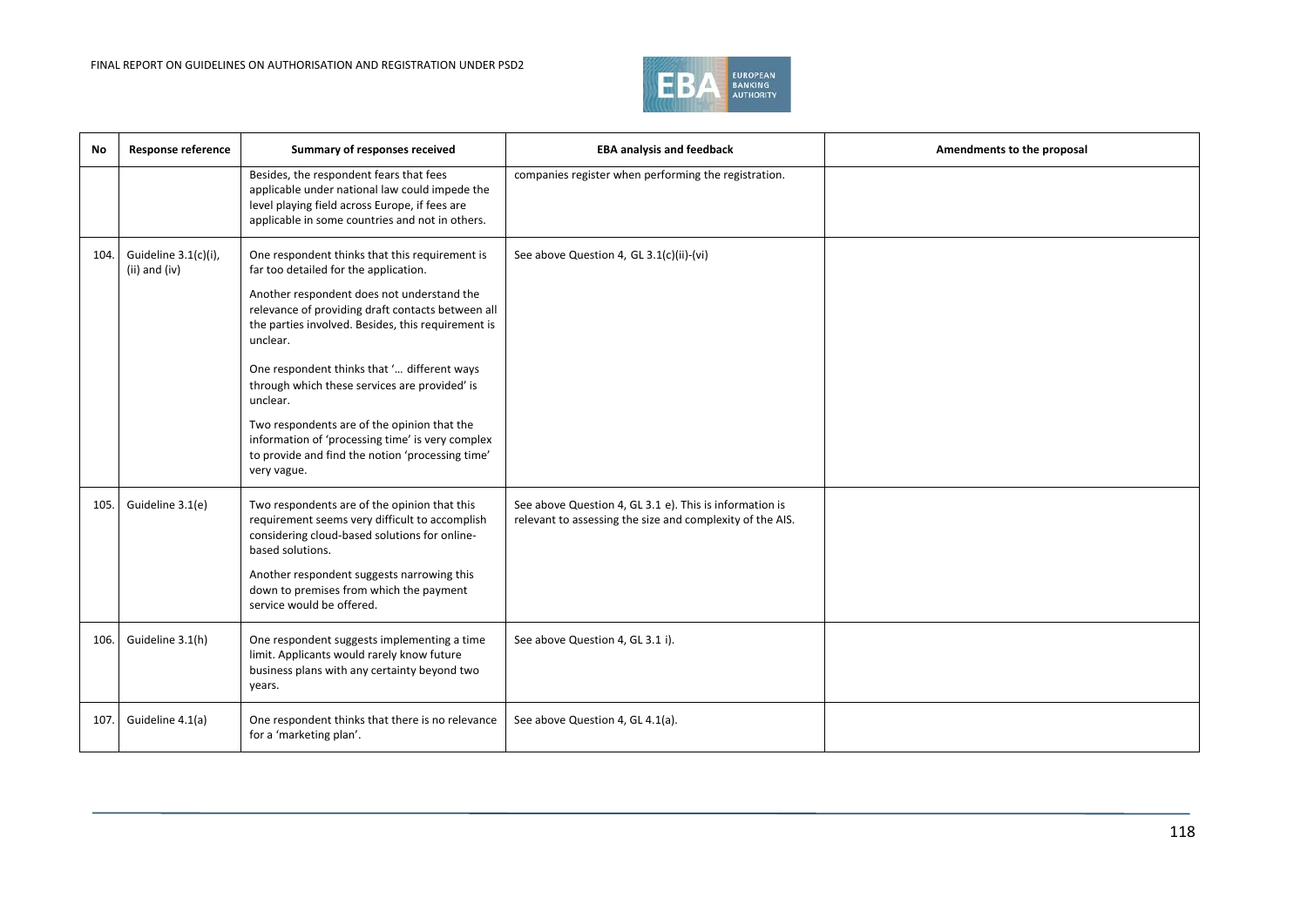

| No   | <b>Response reference</b>     | Summary of responses received                                                                                                                                                                                                                                                                                                                      | <b>EBA analysis and feedback</b>                                                                                                                                                                                                                                                                                                                                                                                                                                                                 | Amendments to the proposal |
|------|-------------------------------|----------------------------------------------------------------------------------------------------------------------------------------------------------------------------------------------------------------------------------------------------------------------------------------------------------------------------------------------------|--------------------------------------------------------------------------------------------------------------------------------------------------------------------------------------------------------------------------------------------------------------------------------------------------------------------------------------------------------------------------------------------------------------------------------------------------------------------------------------------------|----------------------------|
| 108. | Guideline 4.1(c)(i)-<br>(iii) | One respondent thinks that sub bullets (i), (ii)<br>and (iii) are not necessary.                                                                                                                                                                                                                                                                   | See above Question 4, 4.1(c) i)-(iii).                                                                                                                                                                                                                                                                                                                                                                                                                                                           |                            |
| 109. | Guideline 5.1(b) and<br>(c)   | One respondent asked this description to be<br>limited to only key outsourcing activities. A<br>personalised approach is not helpful.<br>Another respondent wishes a clarification of<br>what outsourcing arrangements are targeted.<br>The provisions on outsourcing should be clearly<br>limited to banking connection and transfer of<br>funds. | Art. 5.1(I) and Art. 19 of PSD2 mentions outsourcing<br>arrangements in general and there is no limitation to<br>banking connections and transfer of funds. The clarification<br>requested is addressed in the Level 1 text.                                                                                                                                                                                                                                                                     | None.                      |
| 110. | Guideline 5.1(d)(i)           | One respondent apparently wants the following<br>amendment: 'a mapping of the on site and off-<br>site checked on the branches/agent and<br>frequency'.                                                                                                                                                                                            | Changes shall be notified pursuant to PSD2.<br>The frequency applicable to PIs is at least yearly, as per the<br>Level 1 text.                                                                                                                                                                                                                                                                                                                                                                   | None.                      |
| 111. | Guideline 5.1(d)(ii)          | One respondent apparently wants the following<br>amendment: 'IT systems, processes, and<br>infrastructure used by applicant's agent to<br>perform activity'.                                                                                                                                                                                       | The EBA does not understand the difference, as GL 5.1(d)(ii)<br>states: the IT systems, the processes and the infrastructure<br>that are used by the applicant's agents to perform activities<br>on behalf of the applicant. In the EBA's view, the<br>amendment suggested by the respondent does not change<br>the meaning, since agents always work on behalf of the PI.<br>The provision is useful since it clarifies that the information<br>related to agents' self-activity is not needed. | None.                      |
| 112. | Guideline 5.1(d)(iii)         | One respondent asked for this information to be<br>deleted.                                                                                                                                                                                                                                                                                        | See above Question 4, GL 5.1(e)(i)-(iii).                                                                                                                                                                                                                                                                                                                                                                                                                                                        |                            |
| 113. | Guideline 5.2(e)              | One respondent criticises the fact that the<br>guideline suggests that a summary of the<br>mandate is required, but then requests the full<br>mandate.                                                                                                                                                                                             | See above Question 4, GL 5.1(e)(i)-(iii)                                                                                                                                                                                                                                                                                                                                                                                                                                                         |                            |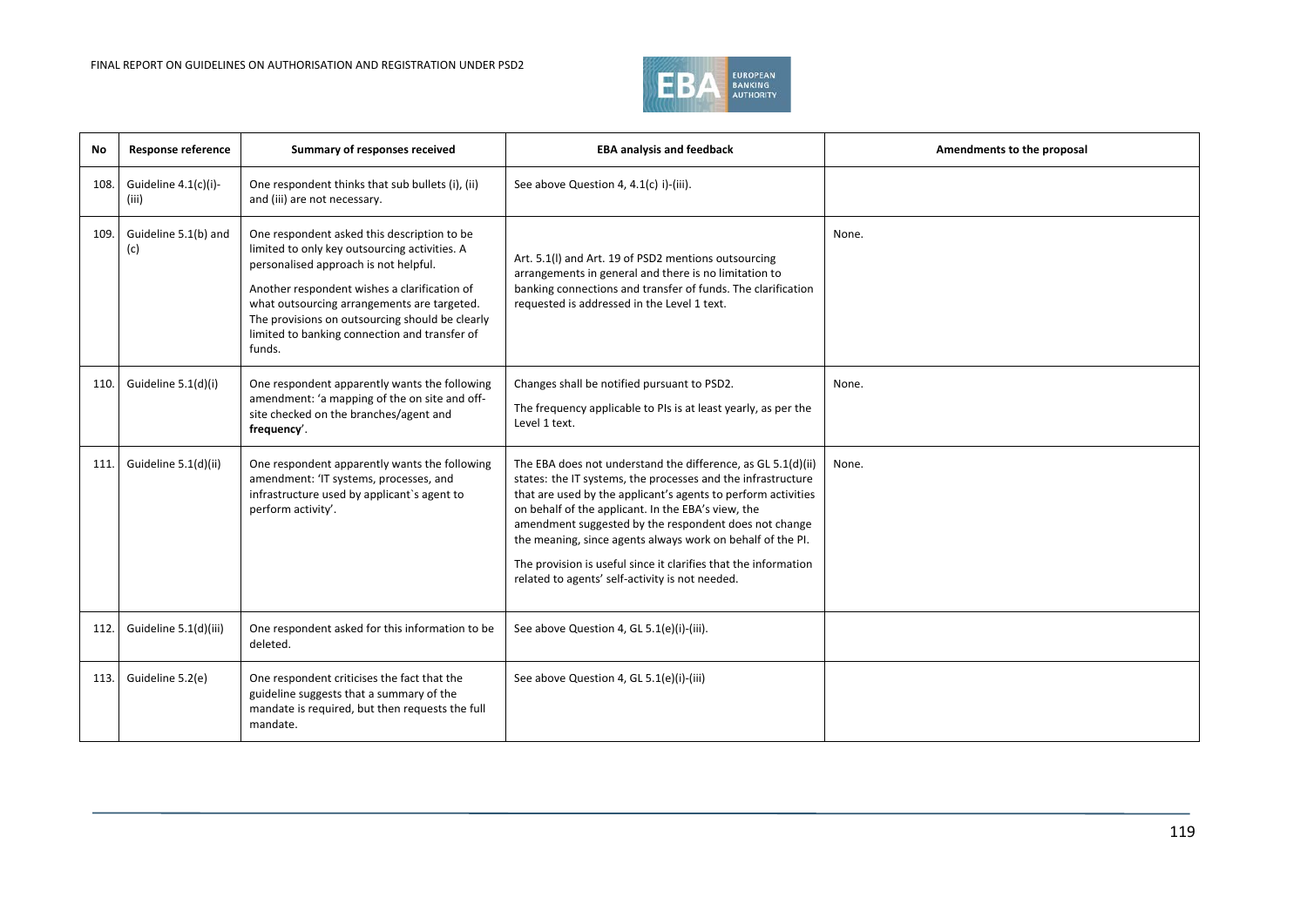

| No   | Response reference               | Summary of responses received                                                                                                                                                   | <b>EBA analysis and feedback</b>                                                                                                                                            | Amendments to the proposal                                                                                                                                                |
|------|----------------------------------|---------------------------------------------------------------------------------------------------------------------------------------------------------------------------------|-----------------------------------------------------------------------------------------------------------------------------------------------------------------------------|---------------------------------------------------------------------------------------------------------------------------------------------------------------------------|
| 114. | Guideline 5.2(f)                 | One respondent does not understand why AIS<br>should have a possibility to link to payment<br>systems if they are not intended to handle<br>money.                              | The applicant shall indicate if they have the possibility to<br>link to payment systems, so the application regarding this<br>requirement should be a 'yes' or 'no' answer. | None.                                                                                                                                                                     |
| 115. | Guideline 6.1(b)(j)<br>and $(k)$ | One respondent is of the opinion that the level<br>of requested information is far too detailed.                                                                                | See above Question 4, GL 8.1(b).                                                                                                                                            |                                                                                                                                                                           |
| 116. | Guideline 6.1(c)                 | One respondent criticises the fact that, given<br>that regulatory requirements are set by the CA,<br>it is not clear why the applicant would state<br>these in the application. | See above Question 4, GL 8.1(i) and (j).                                                                                                                                    |                                                                                                                                                                           |
| 117. | Guideline 7.1(a)                 | One respondent recommended that the<br>reference to individuals be removed.                                                                                                     | See above Question 4, General response.                                                                                                                                     |                                                                                                                                                                           |
| 118. | Guideline 8.1(c)                 | One respondent asked for clarification of what<br>'monitoring tool' means.                                                                                                      | See above Question 4, GL 10.1(c).                                                                                                                                           |                                                                                                                                                                           |
| 119. | Guideline 8.1(e) and<br>(f)      | One respondent asks for clarification of what is<br>expected and believes that the extension to the<br>relationship with counterparties goes too far.                           | See above Question 4, GL 10.1(e) and (f).                                                                                                                                   |                                                                                                                                                                           |
| 120. | Guideline 8.1(h)                 | One respondent is of the opinion that the list of<br>individuals is going into too much detail to<br>assess the AIS application.                                                | This is a requirement pursuant to Art. 5.1(n) PSD2 and the<br>GL should be detailed because CA's do not have the power<br>to request further information.                   | None.                                                                                                                                                                     |
|      |                                  |                                                                                                                                                                                 | The EBA underlines that the core function of AISPs is access<br>to data.                                                                                                    |                                                                                                                                                                           |
| 121  | Guideline 9.1(a)                 | One respondent sees this requirement as useless<br>for AIS.                                                                                                                     | This is necessary regarding the analysis of the operational<br>risk.                                                                                                        | None.                                                                                                                                                                     |
| 122. | Guideline 9.1(e)                 | One respondent is of the opinion that this<br>information should be requested of only<br>systemic actors.                                                                       |                                                                                                                                                                             | GL 9.1(e) has been removed:<br>(e)description of the mitigation measures to be adopted by the<br>applicant, in case of termination of its payment services activities, to |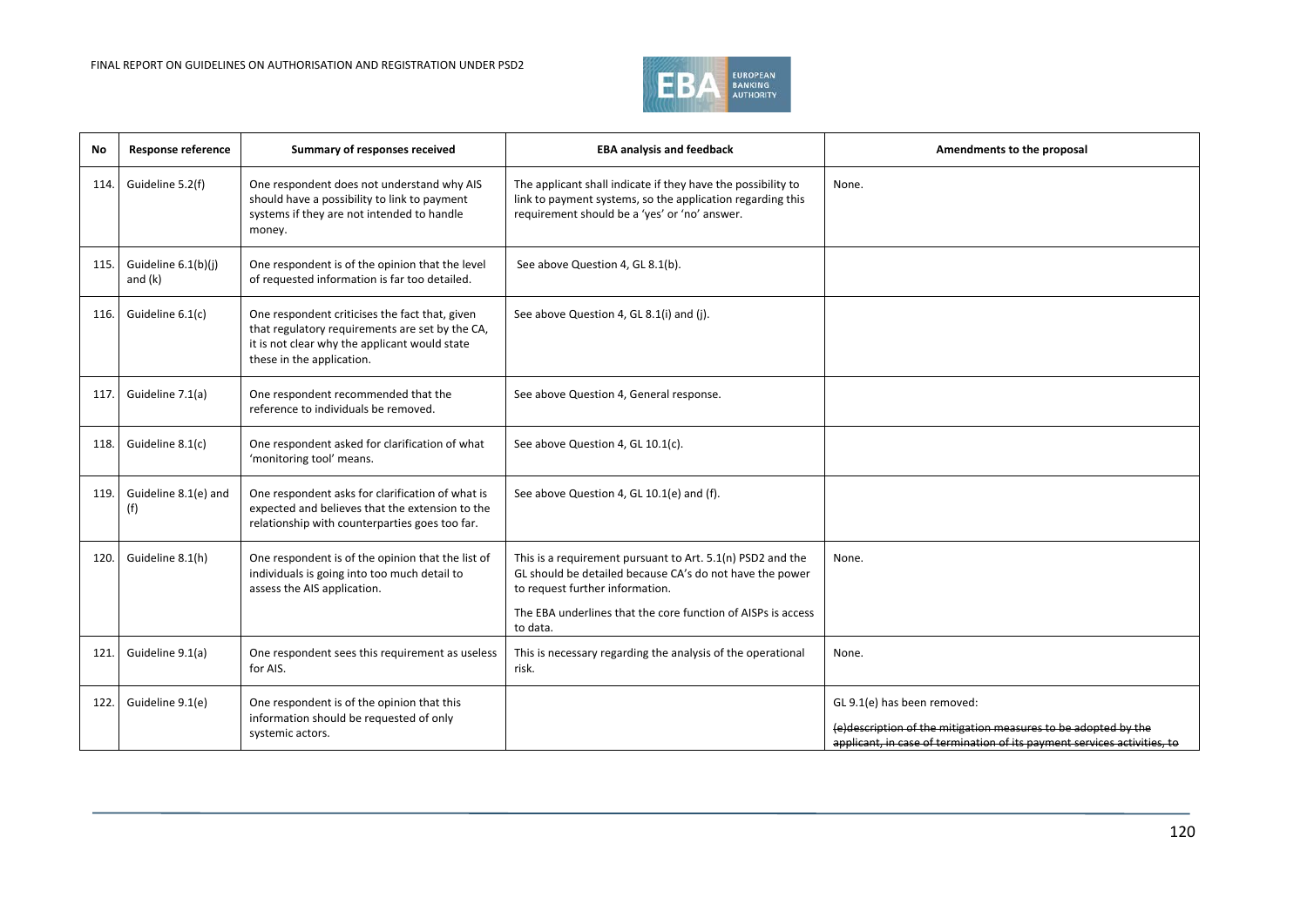

| No   | Response reference                             | Summary of responses received                                                                                                                                                                                                                                                                                                                                                                                                                                                                 | <b>EBA analysis and feedback</b>                                                                                                                                                                                                                                                                                                                                                                                                                                                                                                                                                                                                                    | Amendments to the proposal                                                                                                                                                   |
|------|------------------------------------------------|-----------------------------------------------------------------------------------------------------------------------------------------------------------------------------------------------------------------------------------------------------------------------------------------------------------------------------------------------------------------------------------------------------------------------------------------------------------------------------------------------|-----------------------------------------------------------------------------------------------------------------------------------------------------------------------------------------------------------------------------------------------------------------------------------------------------------------------------------------------------------------------------------------------------------------------------------------------------------------------------------------------------------------------------------------------------------------------------------------------------------------------------------------------------|------------------------------------------------------------------------------------------------------------------------------------------------------------------------------|
|      |                                                | Another respondent finds this information<br>irrelevant for AIS.                                                                                                                                                                                                                                                                                                                                                                                                                              |                                                                                                                                                                                                                                                                                                                                                                                                                                                                                                                                                                                                                                                     | avoid adverse effects on payment systems and on the payments<br>services users, ensuring execution of pending payment transactions<br>and termination of existing contracts. |
| 123. | Guideline 10.1(c)                              | One respondent thinks that the request for an<br>'exhaustive list of authorized connections'<br>including all employees is excessive.                                                                                                                                                                                                                                                                                                                                                         | See above Question 4, GL 13.1(c) and (d).                                                                                                                                                                                                                                                                                                                                                                                                                                                                                                                                                                                                           |                                                                                                                                                                              |
| 124. | Guideline 10.1(d),<br>$(g)$ , (h), (l) and (j) | Two respondents are of the opinion that (d) is<br>too detailed and redundant with (e) and (g). The<br>information requested in (I) and (j) is redundant<br>with the rest of the information already<br>requested in (g).<br>GL 10 should generally be simplified, as it relates<br>to very sensitive information.<br>Another respondent is of the opinion that,<br>regarding GL 10, too many details are requested.<br>Requirements (g) and (h) are applicable to only<br>PIS and not to AIS. | The detail is necessary to state the necessary information<br>regarding the registration. Without this itemisation, it<br>would not be clear for the applicant which documents are<br>required.<br>Those requirements are fundamental to assessing the<br>structure of the security measures adopted.<br>The use of data is the core business of AIS and therefore<br>these requirements should not be streamlined.                                                                                                                                                                                                                                 | None                                                                                                                                                                         |
| 125. | Guideline 11                                   | One respondent calls for more proportionality,<br>as several AIS have been developed by young<br>professionals or students who do not comply<br>with the typical profile described in the GLs.                                                                                                                                                                                                                                                                                                | The itemisation should ensure a harmonisation with PSD2.<br>The principle of proportionality is introduced in GL 1.4. and<br>allows the CA and the applicant to take into account their<br>size, internal organisation and the nature, scale and<br>complexity of their activities when developing and<br>implementing policies and processes. This allows a<br>proportionate treatment of smaller applicants. Moreover,<br>the consumers should be protected from the inexperience<br>of the applicants who should comply with the<br>requirements, given the fact that they shall be treated as<br>Pls, in accordance with Article 33(2) of PSD2. | None.                                                                                                                                                                        |
| 126. | Guideline 11.1(b)(ii)                          | One respondent criticises the reference to EBA-<br>ESMA GLs that are yet to be published. Their                                                                                                                                                                                                                                                                                                                                                                                               | See above Question 4, GL 16.                                                                                                                                                                                                                                                                                                                                                                                                                                                                                                                                                                                                                        |                                                                                                                                                                              |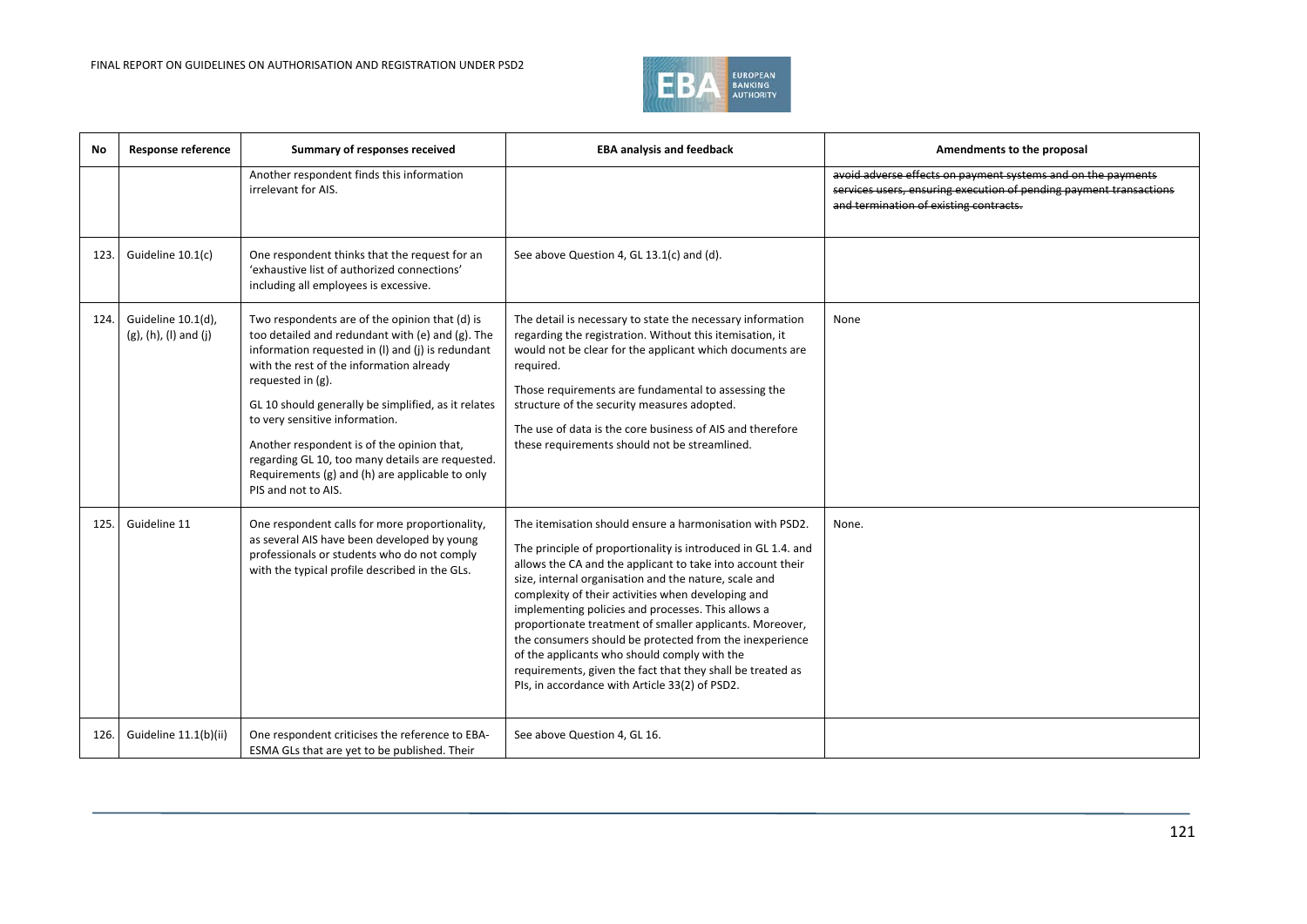

| <b>No</b> | Response reference                  | Summary of responses received                                                                                                                         | <b>EBA analysis and feedback</b>                                                                                                                                                                                     | Amendments to the proposal |
|-----------|-------------------------------------|-------------------------------------------------------------------------------------------------------------------------------------------------------|----------------------------------------------------------------------------------------------------------------------------------------------------------------------------------------------------------------------|----------------------------|
|           |                                     | application should be subject to a separate<br>consultation before they are incorporated into<br>the present GLs.                                     |                                                                                                                                                                                                                      |                            |
|           | Feedback on responses to Question 6 |                                                                                                                                                       |                                                                                                                                                                                                                      |                            |
| 127.      | General responses                   | Sixteen respondents answered 'yes'.                                                                                                                   | The respondents mostly agreed with the draft GLs.                                                                                                                                                                    |                            |
|           |                                     | Eleven of these respondents agree, some of<br>which requested additional information or<br>documents.                                                 |                                                                                                                                                                                                                      |                            |
|           |                                     | Five respondents do not expressly agree or<br>disagree, but request clarifications or minor<br>amendments.                                            |                                                                                                                                                                                                                      |                            |
|           |                                     | Three respondents answered 'no'.                                                                                                                      |                                                                                                                                                                                                                      |                            |
|           |                                     | Two of these respondents do not expressly<br>agree or disagree but request such significant<br>amendments that they can be considered to<br>disagree. |                                                                                                                                                                                                                      |                            |
|           |                                     | One respondent expressly disagrees and<br>requested amendments.                                                                                       |                                                                                                                                                                                                                      |                            |
|           |                                     | The answers of five respondents were n/a.                                                                                                             |                                                                                                                                                                                                                      |                            |
|           |                                     | four of these respondents are not concerned.                                                                                                          |                                                                                                                                                                                                                      |                            |
|           |                                     | The contribution of one respondent (a national<br>bank) is not relevant.                                                                              |                                                                                                                                                                                                                      |                            |
| 128.      | General responses                   | Several respondents consider that the level of<br>detail and volume of information required is<br>excessive and overly granular.                      | CAs do not have the power to request additional<br>information as per the full harmonisation nature of the<br>Level 1 text and of the GLs. This is why the list has to be as<br>exhaustive and detailed as possible. | n/a                        |
|           |                                     | Several respondents believe that CAs have the<br>power to request additional information.                                                             |                                                                                                                                                                                                                      |                            |
| 129.      | General responses                   | Two respondents request that the draft GLs<br>expressly provide that they do not apply to<br>credit institutions providing payment services or        | This is derived from the CRD IV provisions and should not<br>give rise to an explicit mention in the GLs.                                                                                                            | None.                      |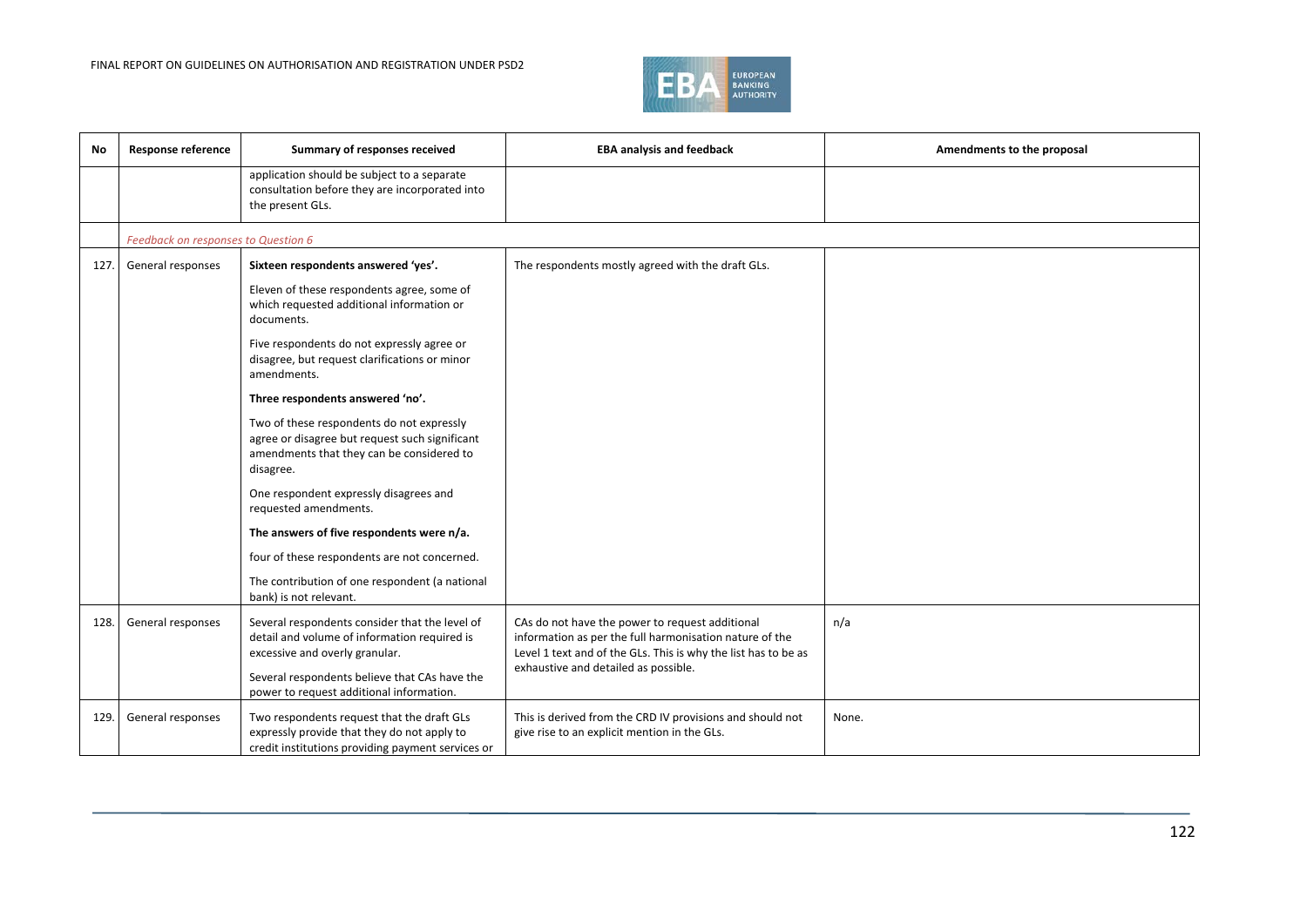## FINAL REPORT ON GUIDELINES ON AUTHORISATION AND REGISTRATION UNDER PSD2



| <b>No</b> | <b>Response reference</b> | Summary of responses received                                                                                                                                                                     | <b>EBA analysis and feedback</b>                                                                                                                            | Amendments to the proposal                                                                                                                                                                                                                                                                                                                                                                                                                                                                                                                                                                                 |
|-----------|---------------------------|---------------------------------------------------------------------------------------------------------------------------------------------------------------------------------------------------|-------------------------------------------------------------------------------------------------------------------------------------------------------------|------------------------------------------------------------------------------------------------------------------------------------------------------------------------------------------------------------------------------------------------------------------------------------------------------------------------------------------------------------------------------------------------------------------------------------------------------------------------------------------------------------------------------------------------------------------------------------------------------------|
|           |                           | electronic money services.                                                                                                                                                                        |                                                                                                                                                             |                                                                                                                                                                                                                                                                                                                                                                                                                                                                                                                                                                                                            |
| 130.      | General responses         | Three respondents ask for more consistency<br>between the draft guidelines and (i) the RTS on<br>SCA and CSC and (ii) the GLs on professional<br>indemnity insurance.                             | All the information needed to calculate professional<br>indemnity insurance has now been inserted into the GLs by<br>cross referencing to the referred GLs. | A new letter (j) has been added to Guideline 3.1<br>3.1 The programme of operations to be provided by the applicant<br>should contain the following information:()<br>j) the information specified in the EBA Guidelines on the criteria on<br>how to stipulate the minimum monetary amount of the professional<br>indemnity insurance or other comparable guarantee under Article 5(4)<br>of Directive (EU) 2015/2366 where the applicant intends to provide<br>services 7 and 8 (PIS and account information services (AIS)).                                                                            |
|           |                           |                                                                                                                                                                                                   |                                                                                                                                                             | Guideline 18 has been amended as follows:<br>As evidence of a professional indemnity insurance or comparable<br>guarantee that is compliant with EBA Guidelines on the criteria on<br>how to stipulate the minimum monetary amount of the professional<br>insurance or other comparable guarantee (EBA/gl/2017/08) [which at<br>time of publishing this document is under separate consultation as<br>EBA CP 2016 12], and Article 5 (2) and 5 (3) of PSD2, the applicant for<br>the provision of payment initiation services or account information<br>services should provide the following information: |
|           |                           |                                                                                                                                                                                                   |                                                                                                                                                             | a) an insurance contract or other equivalent document confirming the<br>existence of the professional indemnity insurance or comparable<br>guarantee, with a cover amount that is compliant with the EBA<br>Guidelines (EBA/gl/2017/08), showing the coverage of the relevant<br>liabilities; CP/2016/12; and                                                                                                                                                                                                                                                                                              |
|           |                           |                                                                                                                                                                                                   |                                                                                                                                                             | b) documentation a record of how the applicant has calculated the<br>minimum amount in a way that is compliant with EBA Guidelines<br>(EBA/gl/2017/08) CP/2016/12, including all applicable components of<br>the formula specified therein.                                                                                                                                                                                                                                                                                                                                                                |
| 131.      | General response          | One respondent asks for additional information<br>relating to (i) the erase procedure and (ii)<br>symmetrical on-boarding and off-boarding<br>procedures in accordance with GDPR<br>requirements. | The nature of the response is unclear to the EBA and<br>therefore no specific answer can be provided.                                                       |                                                                                                                                                                                                                                                                                                                                                                                                                                                                                                                                                                                                            |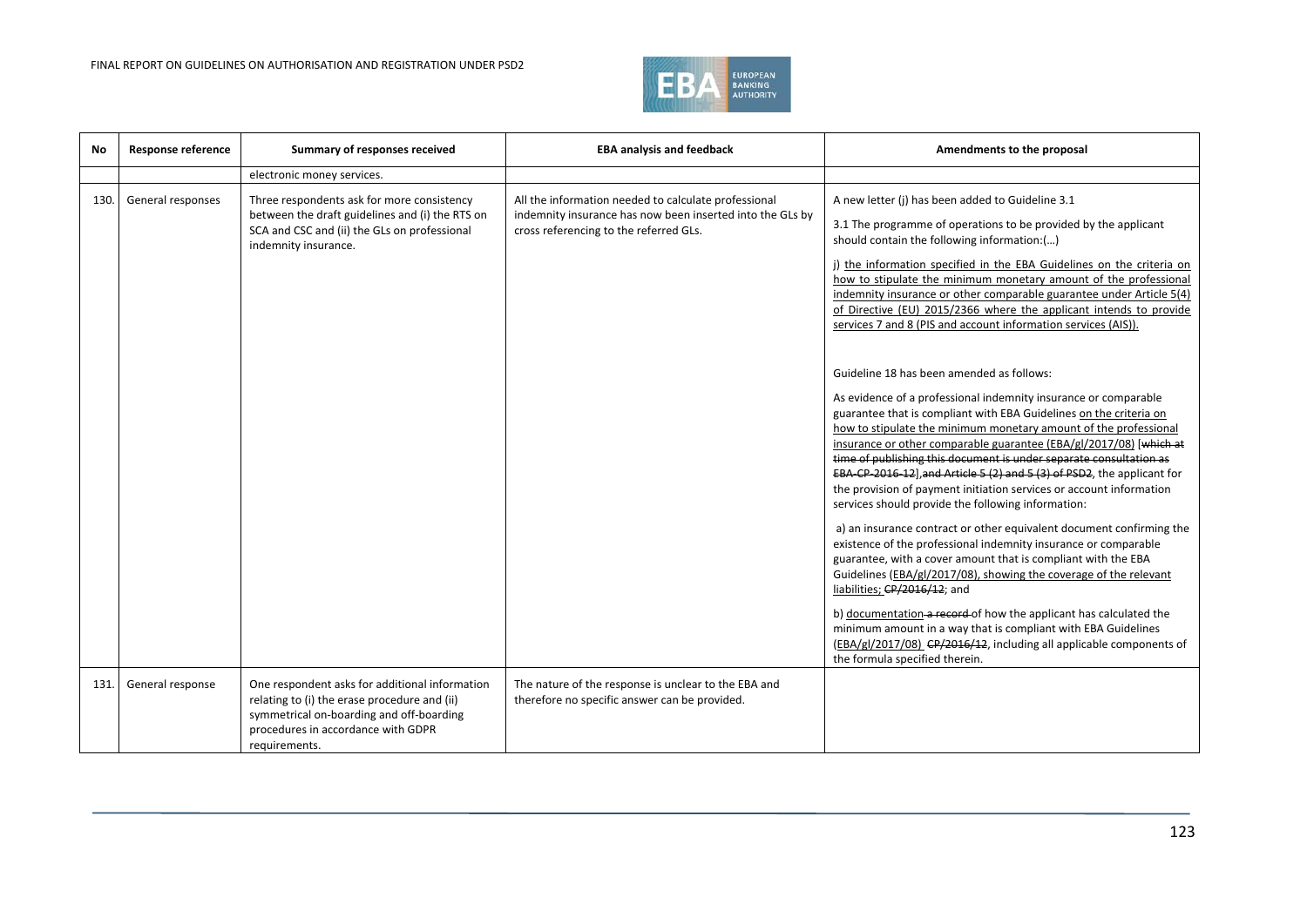

| <b>No</b> | <b>Response reference</b> | Summary of responses received                                                                                                                                                                                       | <b>EBA analysis and feedback</b>                                                                                                                                                                                                                                                                                                                                                                                                                                                                                              | Amendments to the proposal                                                                                                                                                                                                                                                                                                                                                                                                                                                                                                                                                                                                                                                                                                                                                                                                                                                                                                                                               |
|-----------|---------------------------|---------------------------------------------------------------------------------------------------------------------------------------------------------------------------------------------------------------------|-------------------------------------------------------------------------------------------------------------------------------------------------------------------------------------------------------------------------------------------------------------------------------------------------------------------------------------------------------------------------------------------------------------------------------------------------------------------------------------------------------------------------------|--------------------------------------------------------------------------------------------------------------------------------------------------------------------------------------------------------------------------------------------------------------------------------------------------------------------------------------------------------------------------------------------------------------------------------------------------------------------------------------------------------------------------------------------------------------------------------------------------------------------------------------------------------------------------------------------------------------------------------------------------------------------------------------------------------------------------------------------------------------------------------------------------------------------------------------------------------------------------|
| 132.      | General responses         | Two respondents ask for additional information<br>relating to the quality of the applicant's<br>information security management system, in<br>particular by adding references to ISO standards.                     | The EBA is of the view that regulation should be neutral.                                                                                                                                                                                                                                                                                                                                                                                                                                                                     | None.                                                                                                                                                                                                                                                                                                                                                                                                                                                                                                                                                                                                                                                                                                                                                                                                                                                                                                                                                                    |
| 133.      | General response          | One respondent suggests specifying the<br>notification requirements in case of changes to<br>the information provided by applicants.                                                                                | The EBA mandate as per Article 5 of PSD2 relates to the<br>information to be provided to CAs in the application for the<br>authorisation. It does not relate to the notification<br>requirement set out in Article 16 in cases of changes to the<br>information and evidence provided in accordance with<br>Article 5, which are governed by national law.                                                                                                                                                                    | None.                                                                                                                                                                                                                                                                                                                                                                                                                                                                                                                                                                                                                                                                                                                                                                                                                                                                                                                                                                    |
| 134.      | Guideline 1.4             | One respondent considers that the GL should<br>specify that experience and knowledge would be<br>expected to vary with the type of firm.                                                                            | GL 1.4 relating to (i) the elements to be taken into account<br>by institutions when developing and implementing policies<br>and processes, and (ii) the suitability of their managers falls<br>outside the EBA mandate as per Article 5 of PSD2. The<br>assessment is out of the scope of PSD2. However, the EBA<br>clarifies that the level of information expected depends on<br>the size, complexity and risk of the firm.<br>GL 1.4 has been removed and merged with GL 1.1. A new<br>GL 1.2 deals with proportionality. | GLs 1.1 and 1.4 have been merged into a new GL 1.2 that reads:<br>.21 The information provided by applicants should be true, complete,<br>accurate and up to date. All applicants should comply with all the<br>provisions in the set of guidelines that applies to them. The level of<br>detail should be proportionate, and to the applicant's size and internal<br>organisation, and to the nature, scope, complexity and riskiness of the<br>particular service (s) that the applicant intends to provide. In any<br>event, in accordance with Directive (EU) 2015/2366, the directors and<br>the persons responsible for the management of the payment<br>institution are of good repute and possess appropriate knowledge and<br>experience to perform payment services, regardless of the<br>institution's size, internal organisation and the nature, scope and<br>complexity of its activities and the duties and responsibilities of the<br>specific position. |
| 135.      | Guideline 1.5             | One respondent considers that all should be<br>subject to professional secrecy obligations as set<br>out under PSD2 Article 24(1).                                                                                  | Comment already addressed in relation to Question 4.                                                                                                                                                                                                                                                                                                                                                                                                                                                                          |                                                                                                                                                                                                                                                                                                                                                                                                                                                                                                                                                                                                                                                                                                                                                                                                                                                                                                                                                                          |
| 136.      | Guideline 2.1(h)          | One respondent considers as unclear what is<br>meant by 'other industry-specific regulatory<br>body'. In its view, an applicant is either regulated<br>or has been regulated by a CA or is not and has<br>not been. | Comment already addressed in relation to Question 4.                                                                                                                                                                                                                                                                                                                                                                                                                                                                          | GL 2.1(h) has been amended and reads:<br>an indication of whether or not the applicant has ever been, or is<br>currently being regulated, by a competent authority in the financial<br>services sector or by any other industry specific regulatory body;                                                                                                                                                                                                                                                                                                                                                                                                                                                                                                                                                                                                                                                                                                                |
| 137.1     | Guideline 2.1(i)          | One respondent considers as unclear what is                                                                                                                                                                         | Comment already addressed in relation to Question 4.                                                                                                                                                                                                                                                                                                                                                                                                                                                                          |                                                                                                                                                                                                                                                                                                                                                                                                                                                                                                                                                                                                                                                                                                                                                                                                                                                                                                                                                                          |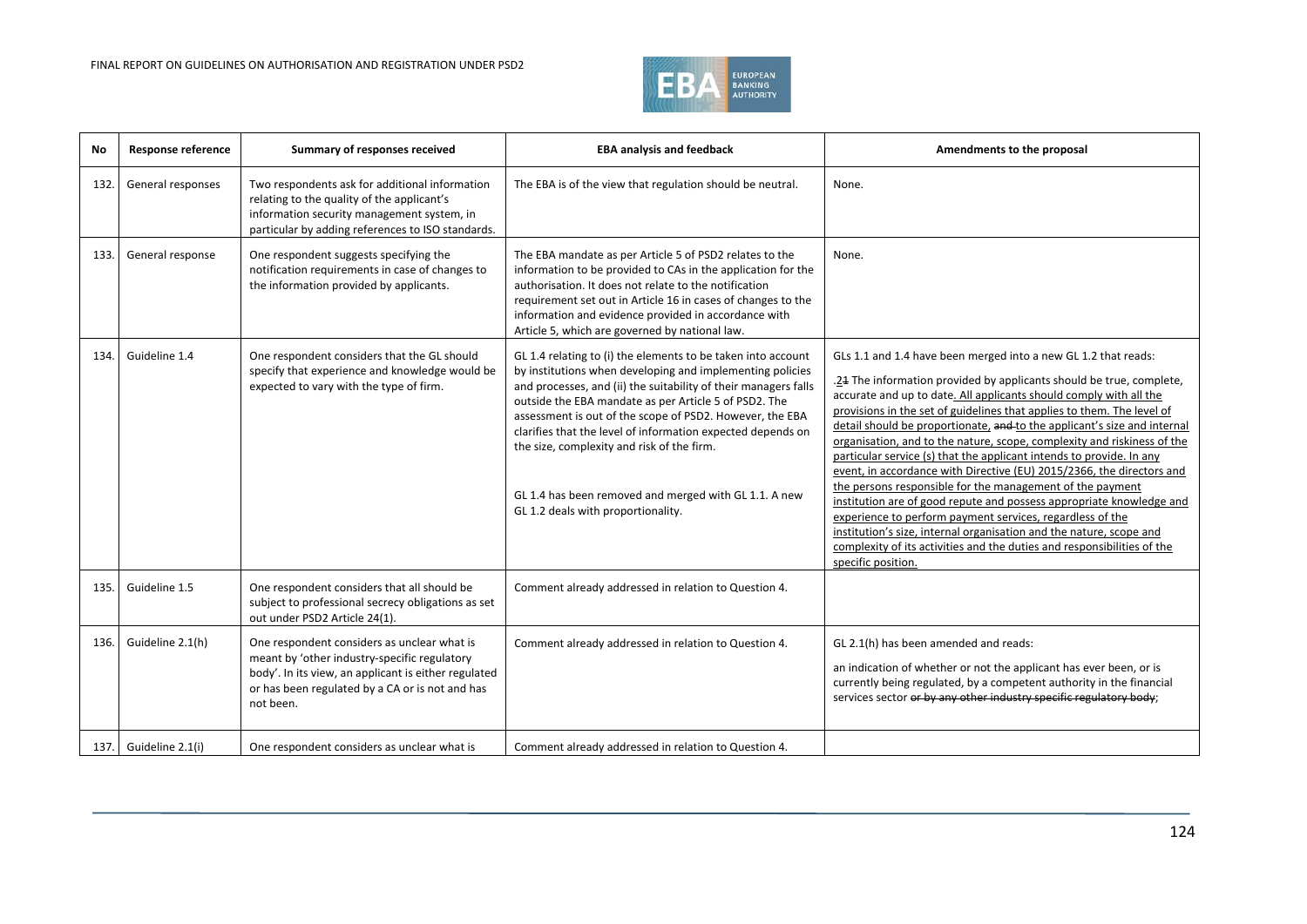

| No   | <b>Response reference</b> | Summary of responses received                                                                                                                                                                                                                                                                                                  | <b>EBA analysis and feedback</b>                                                                                                                                                                                                                                                                                                                       | Amendments to the proposal                                                                                                                                       |
|------|---------------------------|--------------------------------------------------------------------------------------------------------------------------------------------------------------------------------------------------------------------------------------------------------------------------------------------------------------------------------|--------------------------------------------------------------------------------------------------------------------------------------------------------------------------------------------------------------------------------------------------------------------------------------------------------------------------------------------------------|------------------------------------------------------------------------------------------------------------------------------------------------------------------|
|      |                           | expected in relation to trade associations.                                                                                                                                                                                                                                                                                    |                                                                                                                                                                                                                                                                                                                                                        |                                                                                                                                                                  |
| 138. | Guideline 3.1(b)          | One respondent suggests adding a definition of<br>'possession of funds'.                                                                                                                                                                                                                                                       | Comment already addressed in relation to Questions 1 and<br>4. Definitions are those of the Level 1 text. Terms included<br>in the provisions of the Level 1 text should retain their<br>meaning, also when used in the GLs, for reasons of legal<br>certainty. For that matter, GLs should, in principle, not<br>provide definitions for these terms. | None.                                                                                                                                                            |
| 139. | Guideline 3.1(c)          | One respondent considers as unclear what is<br>meant by 'a description of the procedures and<br>mechanisms taken in place for the issuance,<br>redemption and distribution of e-money'                                                                                                                                         | This is indeed redundant with GL 3.1(e) and should be<br>removed.                                                                                                                                                                                                                                                                                      | GL 3.1(c) has been removed:<br>3.1 c) a description of the procedures and mechanisms taken in place<br>for the issuance, redemption and distribution of e-money; |
| 140. | Guideline 3.1(e)(iii)     | Several respondents ask for the removal of the<br>provision of draft contracts agreed with all the<br>parties involved.<br>One respondent considers that finalised<br>contracts should be provided.                                                                                                                            | Comment already addressed in relation to Question 4.                                                                                                                                                                                                                                                                                                   |                                                                                                                                                                  |
| 141. | Guideline 3.1(g)          | Several respondents consider that the number<br>of premises is likely to become quickly obsolete.<br>One suggests indicating a range rather a precise<br>figure.                                                                                                                                                               | Comment already addressed in relation to Question 4.                                                                                                                                                                                                                                                                                                   |                                                                                                                                                                  |
| 142. | Guideline 3.1(k)          | One respondent considers that the indication of<br>other business activities in the future should be<br>accompanied by a time limit.                                                                                                                                                                                           | Comment already addressed in relation to Question 4.                                                                                                                                                                                                                                                                                                   |                                                                                                                                                                  |
| 143. | Guideline 4.1(a)          | One respondent considers that requesting a<br>marketing plan constitutes a barrier for small<br>entities.<br>Several respondents consider that competitive<br>analysis and main conclusions of the marketing<br>research are too subjective and is sensitive<br>information.<br>Several respondents consider that the scope of | Comment already addressed in relation to Question 4.                                                                                                                                                                                                                                                                                                   |                                                                                                                                                                  |
|      |                           | the marketing plan should be specified.                                                                                                                                                                                                                                                                                        |                                                                                                                                                                                                                                                                                                                                                        |                                                                                                                                                                  |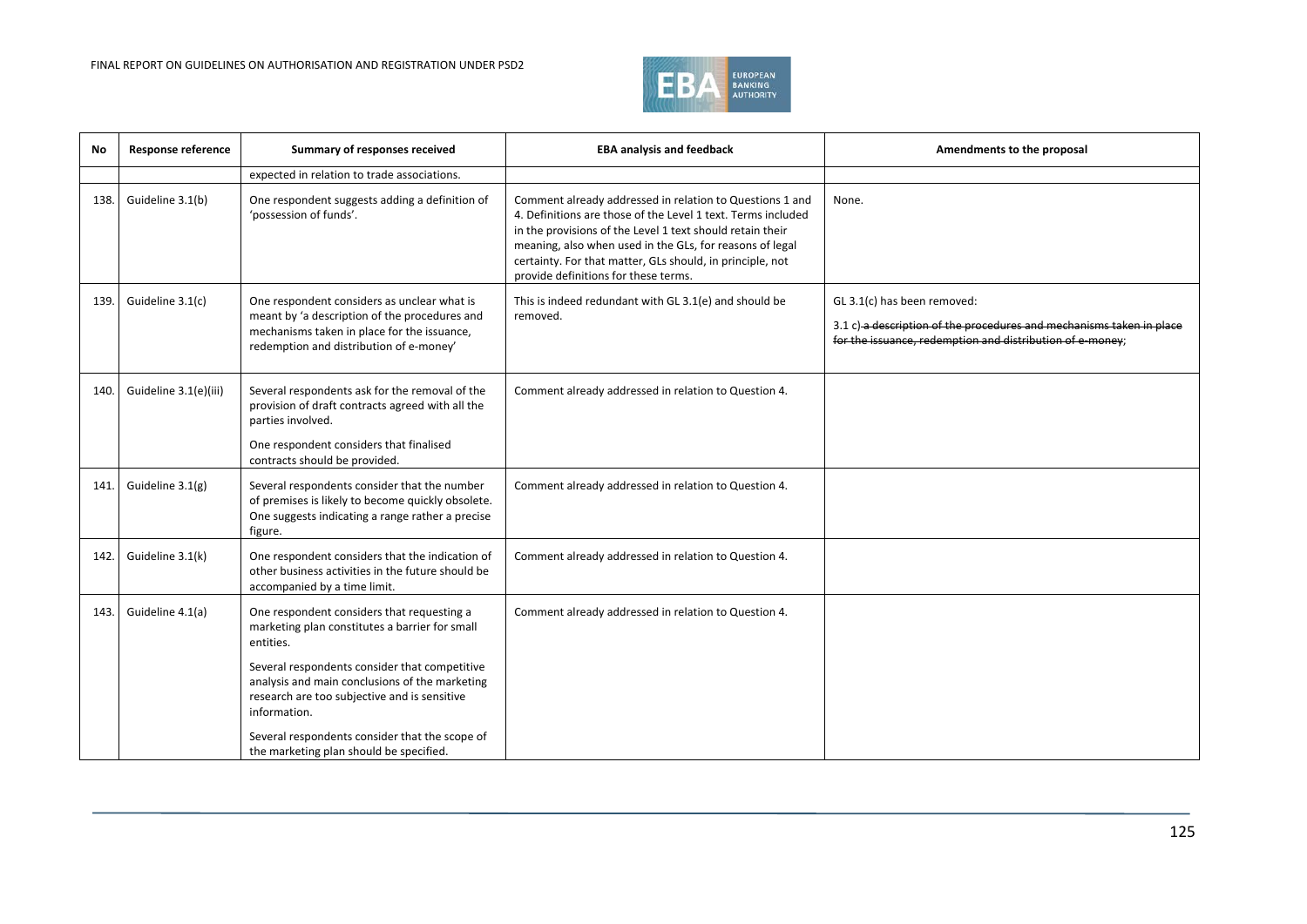

| No    | <b>Response reference</b> | Summary of responses received                                                                                                                                                                                                      | <b>EBA analysis and feedback</b>                                                                                                                                                                                                                                                                                                                            | Amendments to the proposal                                                                                                                                                                                                 |
|-------|---------------------------|------------------------------------------------------------------------------------------------------------------------------------------------------------------------------------------------------------------------------------|-------------------------------------------------------------------------------------------------------------------------------------------------------------------------------------------------------------------------------------------------------------------------------------------------------------------------------------------------------------|----------------------------------------------------------------------------------------------------------------------------------------------------------------------------------------------------------------------------|
| 144.  | Guideline 4.1(a)          | One respondent suggests adding a definition of<br>'client'.                                                                                                                                                                        | Comment already addressed in relation to Questions 1 and<br>4.                                                                                                                                                                                                                                                                                              |                                                                                                                                                                                                                            |
| 145.  | Guideline 5.1(c)          | Several respondents request the specification of<br>the information relating to outsourcing as<br>relating to only outsourcing of e-money service<br>functions.                                                                    | Comment already addressed in relation to Question 4.                                                                                                                                                                                                                                                                                                        |                                                                                                                                                                                                                            |
|       |                           | One respondent considers that an outsourcing<br>agreement should cover security and data<br>protection dispositions in great detail.                                                                                               |                                                                                                                                                                                                                                                                                                                                                             |                                                                                                                                                                                                                            |
| 146.  | Guideline 5.1(e)(i)       | One respondent considers that the meaning of<br>this paragraph requires clarification.                                                                                                                                             | Clarification can be added on the basis of the wording set<br>out in the GL applicable to PIs. There is alignment between<br>the set of GLs for EMIs and that for PIs on this point.                                                                                                                                                                        | GL 5.1(e)(i) has been amended and reads:<br>a mapping of the off-site and on-site checks that the applicant intends<br>to be performed, at least annually, of on branches, agents and<br>distributors and their frequency. |
| 147.  | Guideline 5.1(e)(iii)     | One respondent considers as unclear that a<br>summary of the mandate is required, but then<br>requests the full mandate.<br>One respondent understands that the provision<br>of the mandate agreement is required.                 | Comment already addressed in relation to Question 4.                                                                                                                                                                                                                                                                                                        |                                                                                                                                                                                                                            |
| 148.  | Guideline 5.1(g)          | Several respondents request the specification of<br>the concept of 'close links'.                                                                                                                                                  | Comment already addressed in relation to Question 4.                                                                                                                                                                                                                                                                                                        |                                                                                                                                                                                                                            |
| 149.  | Guideline 7.1(b)          | Several respondents consider that the contact<br>details of the persons with access to<br>safeguarding accounts are likely to become<br>quickly obsolete.                                                                          | Comment already addressed in relation to Question 4.                                                                                                                                                                                                                                                                                                        |                                                                                                                                                                                                                            |
| 150.  | Guideline 7.1(d)          | Several respondents consider that credit<br>institutions will refuse to provide in the<br>safeguarding account agreement that the<br>functioning modalities of this account comply<br>with the requirements of Article 10 of PSD2. | The contractual functioning modalities of the safeguarding<br>account shall comply with the requirements of Article 10 of<br>PSD2. It is therefore not so onerous to provide explicitly a<br>compliance statement in the safeguarding account<br>agreement. CAs may thus rely on such a statement and<br>avoid an extensive analysis of the full agreement. | None.                                                                                                                                                                                                                      |
| 151.1 | Guideline 8.1(c)          | Several respondents wonder why they should                                                                                                                                                                                         | The EBA agrees and removes the referred requirement                                                                                                                                                                                                                                                                                                         | GL 8.1(c) has been removed:                                                                                                                                                                                                |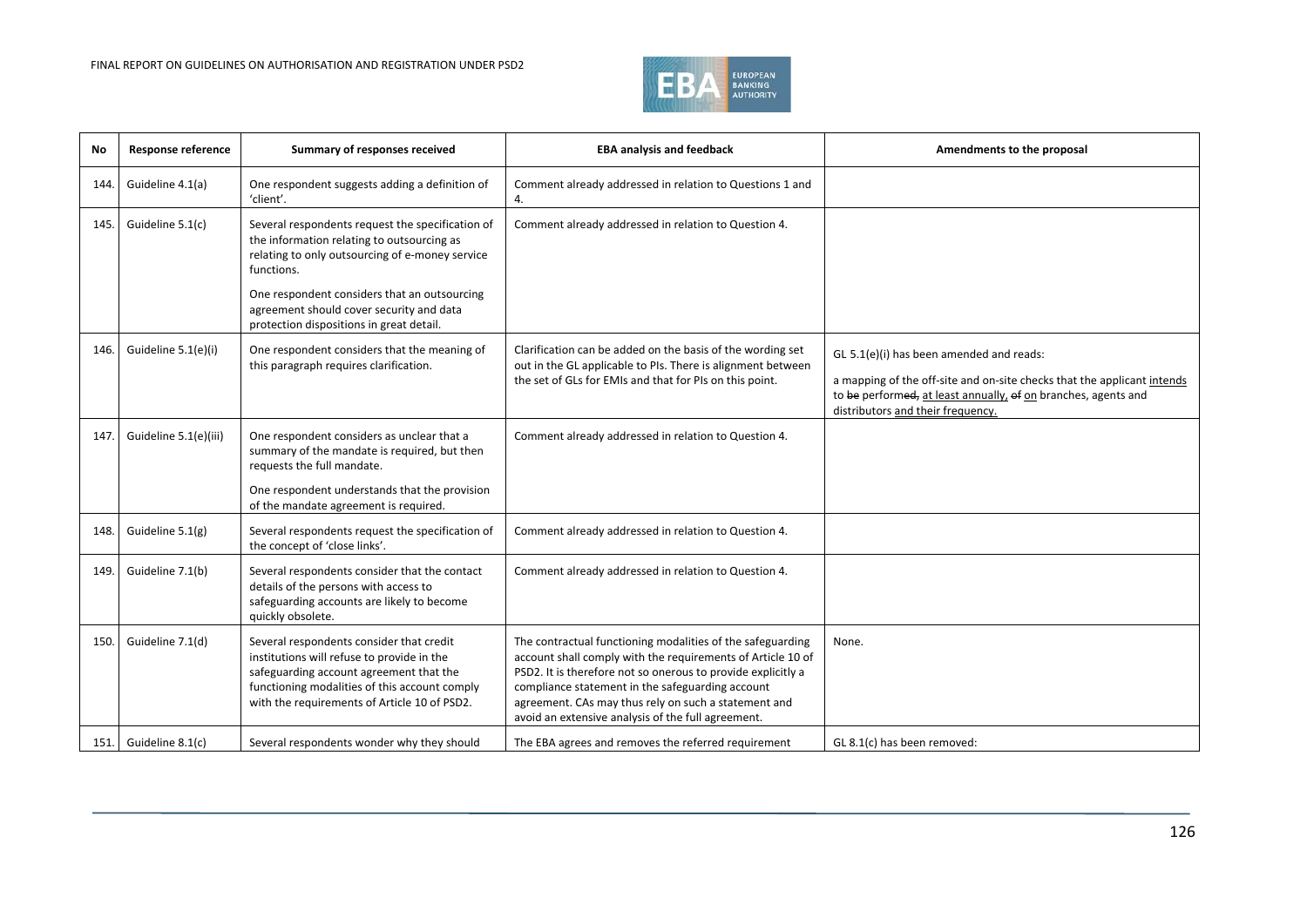

| No   | <b>Response reference</b>        | Summary of responses received                                                                                                                                                                                                                                                                                              | <b>EBA analysis and feedback</b>                                                                                                                                                                                                                                                                                                                                                                                                                                            | Amendments to the proposal                                                                                                                                                                                                                                                              |
|------|----------------------------------|----------------------------------------------------------------------------------------------------------------------------------------------------------------------------------------------------------------------------------------------------------------------------------------------------------------------------|-----------------------------------------------------------------------------------------------------------------------------------------------------------------------------------------------------------------------------------------------------------------------------------------------------------------------------------------------------------------------------------------------------------------------------------------------------------------------------|-----------------------------------------------------------------------------------------------------------------------------------------------------------------------------------------------------------------------------------------------------------------------------------------|
|      |                                  | confirm the regulatory reporting requirements<br>applicable to them, whereas it is supposed to be<br>known by the CAs.                                                                                                                                                                                                     |                                                                                                                                                                                                                                                                                                                                                                                                                                                                             | 'a confirmation of the regulatory reporting requirements that apply to<br>the applicant;'                                                                                                                                                                                               |
| 152. | General response                 | One respondent believes that an internal contact<br>point should also be indicated to facilitate<br>contact with the ASPSP as well as information on<br>the chosen 'Qualified Trust Service Provider'.<br>This respondent also believes that this should be<br>a prerequisite for filing on national and EBA<br>registers. | Comment already addressed in relation to Question 4.                                                                                                                                                                                                                                                                                                                                                                                                                        |                                                                                                                                                                                                                                                                                         |
| 153. | Guideline 10                     | Several respondents request the specification of<br>the concept of 'sensitive payment data'.                                                                                                                                                                                                                               | Comment already addressed in relation to Question 1.                                                                                                                                                                                                                                                                                                                                                                                                                        |                                                                                                                                                                                                                                                                                         |
| 154. | Guideline 12.1(f)                | One respondent considers that GL 10 should<br>apply to not only 'sensitive data', but any data<br>used and possibly held by the institutions in this<br>scope and that institutions should be required to<br>appoint a data protection officer.                                                                            | This proposal goes beyond the PSD2 requirement.                                                                                                                                                                                                                                                                                                                                                                                                                             | None.                                                                                                                                                                                                                                                                                   |
| 155. | Guidelines 13.1 (c)<br>and $(d)$ | Several respondents consider that providing<br>supporting documents to illustrate the principles<br>and definitions applicable to the collection of<br>statistical data on performance, transactions and<br>fraud, such as manuals, is premature at the<br>authorisation stage.                                            | The provision of this information is a PSD2 requirement for<br>authorisation purposes set out in Article 5(1)(i). The<br>provision of 'a supporting documents such as manual that<br>describes how the system works' is not unreasonable from<br>this perspective.                                                                                                                                                                                                          | None.                                                                                                                                                                                                                                                                                   |
| 156. | Guideline 14.1(c)                | Several respondents consider that providing the<br>detailed list of all authorised connections from<br>outside is too onerous.                                                                                                                                                                                             | External access to institutions' data may give rise to<br>significant risks, in particular in relation to sensitive<br>payment data. It is therefore necessary to ensure that such<br>external access be subject to appropriate logical security<br>measures and mechanisms. Whereas CAs indeed do not<br>need to know each particular external connection, they<br>need to be provided with the list of each kind of external<br>connection. Clarification can be brought. | GL 13.1(c) has been amended and reads:<br>an exhaustive list the type of authorised connections from outside,<br>such as with partners, service providers, entities of the group and<br>employees of the applicant working remotely, including the rationale<br>for such connection; () |
| 157  | Guideline 14.1(g)                | One respondent considers that the GL goes<br>beyond what is required for banks and would<br>introduce a non-level playing field for PIs.                                                                                                                                                                                   | Credit institutions are subject to requirements similar to<br>those applicable to payment institutions; there is no non-<br>level playing field.                                                                                                                                                                                                                                                                                                                            | None.                                                                                                                                                                                                                                                                                   |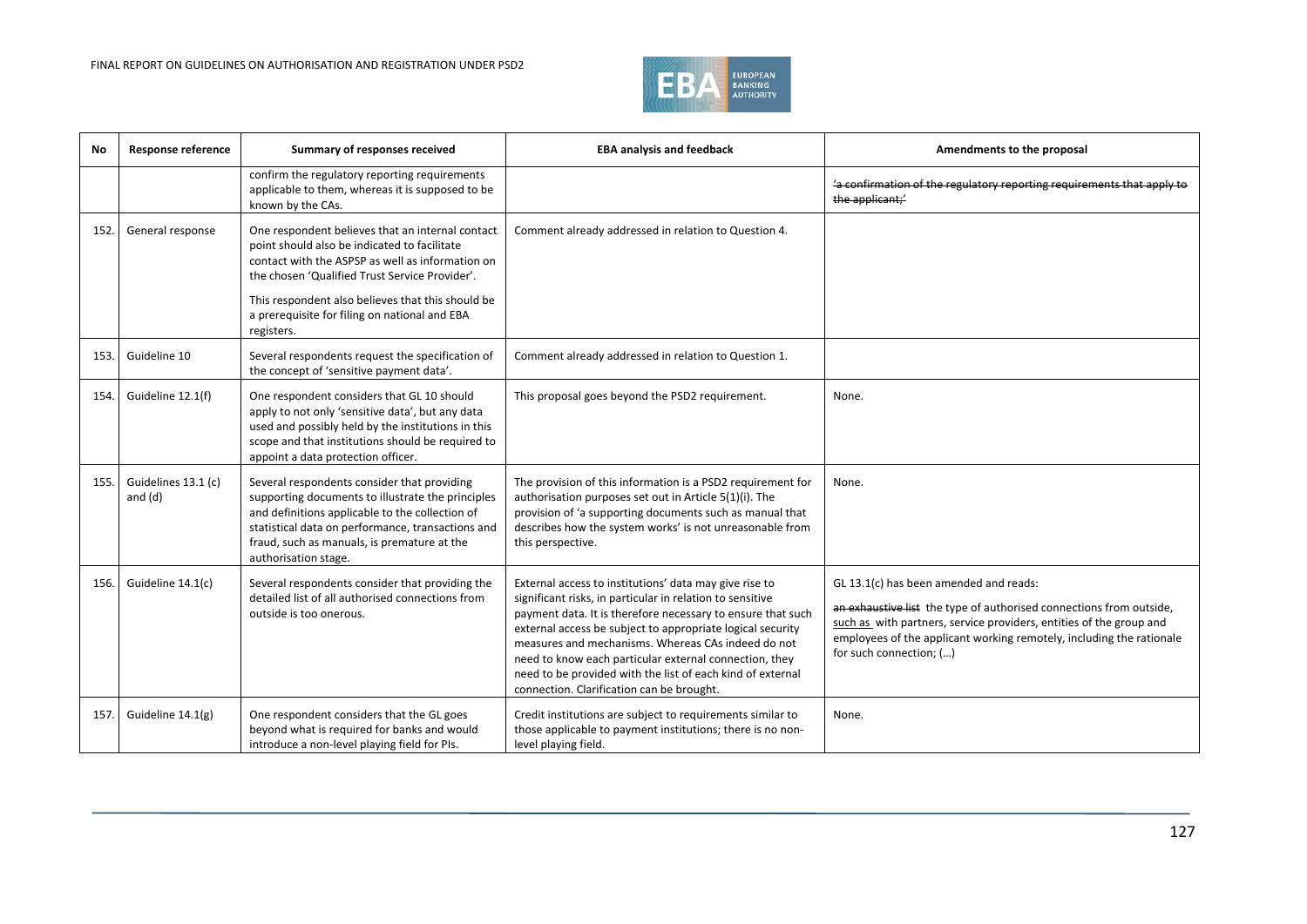

| No   | <b>Response reference</b>                           | Summary of responses received                                                                                                                                                                                                                                                                                                           | <b>EBA analysis and feedback</b>                                                                                                                                                                                                                                                                              | Amendments to the proposal                                                                                                                                                                                                                                                                                                                                                                                                                                                                                                                                                                                                                                                                                                                                                                                                                                                                                                                                                                                                                                                                                 |
|------|-----------------------------------------------------|-----------------------------------------------------------------------------------------------------------------------------------------------------------------------------------------------------------------------------------------------------------------------------------------------------------------------------------------|---------------------------------------------------------------------------------------------------------------------------------------------------------------------------------------------------------------------------------------------------------------------------------------------------------------|------------------------------------------------------------------------------------------------------------------------------------------------------------------------------------------------------------------------------------------------------------------------------------------------------------------------------------------------------------------------------------------------------------------------------------------------------------------------------------------------------------------------------------------------------------------------------------------------------------------------------------------------------------------------------------------------------------------------------------------------------------------------------------------------------------------------------------------------------------------------------------------------------------------------------------------------------------------------------------------------------------------------------------------------------------------------------------------------------------|
|      |                                                     |                                                                                                                                                                                                                                                                                                                                         | However, the GLs are subject to PSD2 and there are some<br>requirements that differ from those of CRD IV that need to<br>be taken into account.                                                                                                                                                               |                                                                                                                                                                                                                                                                                                                                                                                                                                                                                                                                                                                                                                                                                                                                                                                                                                                                                                                                                                                                                                                                                                            |
| 158. | Guideline 14.1(g)                                   | One respondent suggests replacing the wording:<br>'do not expose the applicant to increased money<br>laundering and terrorist financing risk' by 'are<br>monitored to address money laundering and<br>terrorist financing risk'.                                                                                                        | The EBA disagrees.                                                                                                                                                                                                                                                                                            | None.                                                                                                                                                                                                                                                                                                                                                                                                                                                                                                                                                                                                                                                                                                                                                                                                                                                                                                                                                                                                                                                                                                      |
| 159. | Guidelines 15.1(a)<br>;15.2 and<br>16.1(a)(i)(e)(f) | Several respondents consider that business and<br>financial information requested in relation to<br>natural persons with qualifying holdings is<br>excessive and likely to dissuade potential<br>investors. The same applies to the information<br>requested for persons responsible for the<br>management of the payment institutions. | The EBA has streamlined GLs 15 (1) and (2) and $16.1(a)(i)$ .<br>Specifically in Guideline 15.2 (c) the EBA has removed all<br>the information relating to the undertakings that the<br>person directs or controls contained in points i-xi and<br>added a new point (d) with significantly less information. | GL 15.1 has been amended and reads:<br>a list of the names of all persons and other entities that have<br>c)<br>or, in the case of authorisation, will have qualifying holdings<br>in the applicant's capital, indicating for each such person or<br>entity:<br>the number and type of shares or other holdings<br>subscribed or to be subscribed;<br>ii.<br>the nominal value of such shares or other<br>holdings;<br>any premium paid or to be paid.<br>any security interests or encumbrances created<br>over such shares or other holdings, including the<br>identity of the secured parties: and<br>where applicable, any commitments made by such<br>persons or entities aimed at ensuring that the<br>applicant will comply with applicable prudential<br>requirements.<br>Guideline 15.2 has been amended and reads:<br>15.2 Where a person who has or, in case of authorisation, will have a<br>qualifying holding in the applicant's capital is a natural person, the<br>application should set out all of the following information relating to<br>the identity and suitability of that person: |
|      |                                                     |                                                                                                                                                                                                                                                                                                                                         |                                                                                                                                                                                                                                                                                                               | personal details including the person's name and name at<br>a)                                                                                                                                                                                                                                                                                                                                                                                                                                                                                                                                                                                                                                                                                                                                                                                                                                                                                                                                                                                                                                             |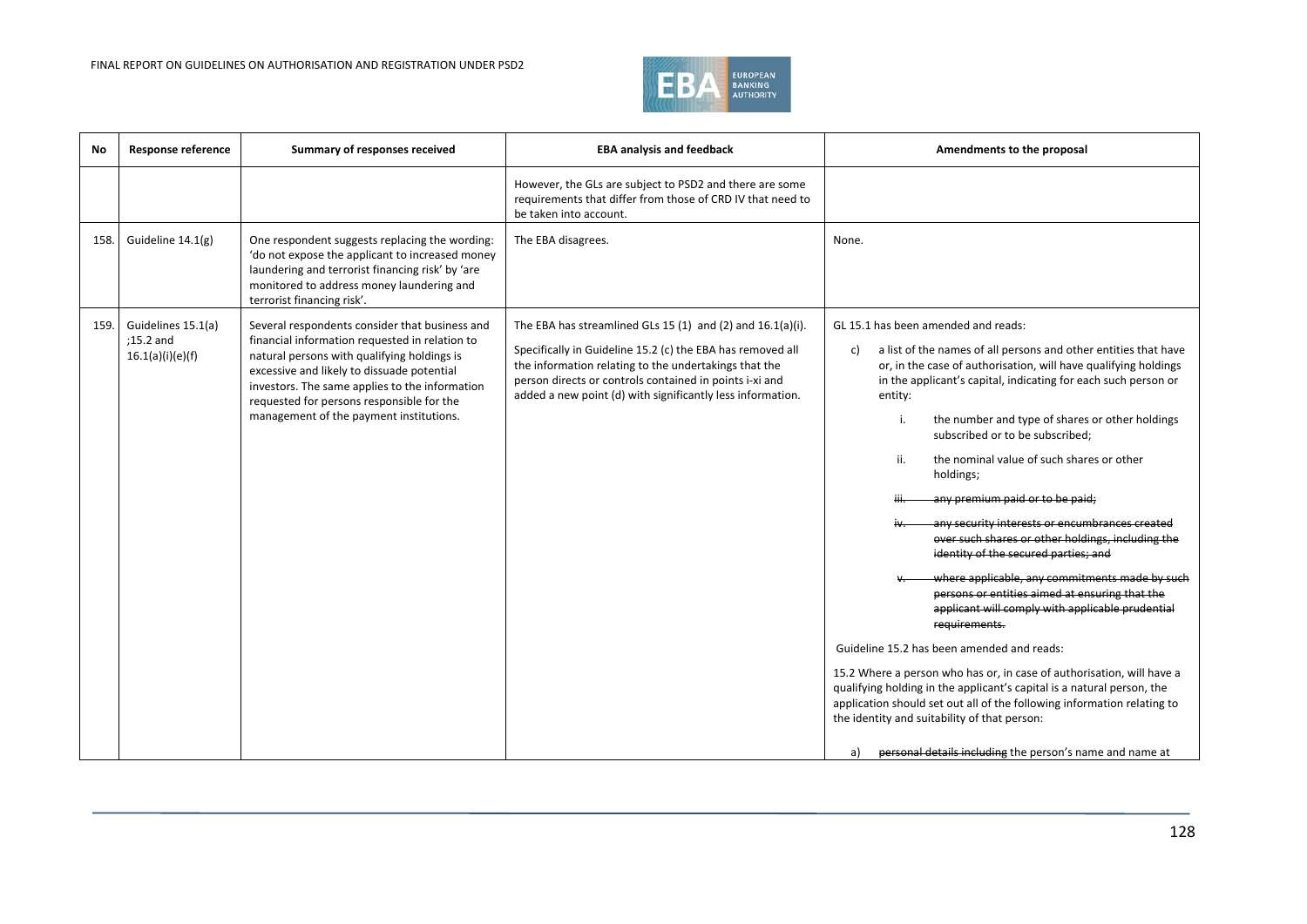

| No | Response reference | Summary of responses received | <b>EBA analysis and feedback</b> | Amendments to the proposal                                                                                                                                                                                                                                                                                                                      |
|----|--------------------|-------------------------------|----------------------------------|-------------------------------------------------------------------------------------------------------------------------------------------------------------------------------------------------------------------------------------------------------------------------------------------------------------------------------------------------|
|    |                    |                               |                                  | birth, date and place of birth, citizenship, personal national<br>identification number (where available), address, contact<br>details and a copy of an official identity document;                                                                                                                                                             |
|    |                    |                               |                                  | a detailed curriculum vitae, stating the education and<br>b)<br>training, previous professional experience and any<br>professional activities or other functions currently<br>performed;                                                                                                                                                        |
|    |                    |                               |                                  | a statement, accompanied by supporting documents,<br>c)<br>containing the following information concerning the person<br>and any undertaking which the person directs or controls and<br>of which the applicant is aware after due and careful enquiry:                                                                                         |
|    |                    |                               |                                  | a list of undertakings that the person directs or controls and<br>d)<br>of which the applicant is aware of after due careful enquiry,<br>the percentage of control either direct or indirect in these<br>companies; their status (whether or not they are active,<br>dissolved, etc); and a description of insolvency or similar<br>procedures; |
|    |                    |                               |                                  | GL 16.1(a)(i) has been amended and reads:                                                                                                                                                                                                                                                                                                       |
|    |                    |                               |                                  | personal details, including:                                                                                                                                                                                                                                                                                                                    |
|    |                    |                               |                                  | the full name, gender, place and date of birth, address and<br>ii.<br>contact details, nationality, and personal identification<br>number or copy of ID card or equivalent;                                                                                                                                                                     |
|    |                    |                               |                                  | Guidelines 16.1 (e) and (f) have been removed:                                                                                                                                                                                                                                                                                                  |
|    |                    |                               |                                  | (e) Information on financial and non-financial interests, which should<br>include:                                                                                                                                                                                                                                                              |
|    |                    |                               |                                  | a description of any financial and non-financial interests, such<br>as loans and shareholdings, and relationships and his/her<br>close relatives, such as a spouse, registered partner,<br>cohabite, child, parent or other relation with whom the<br>person shares living accommodations, between the individual                               |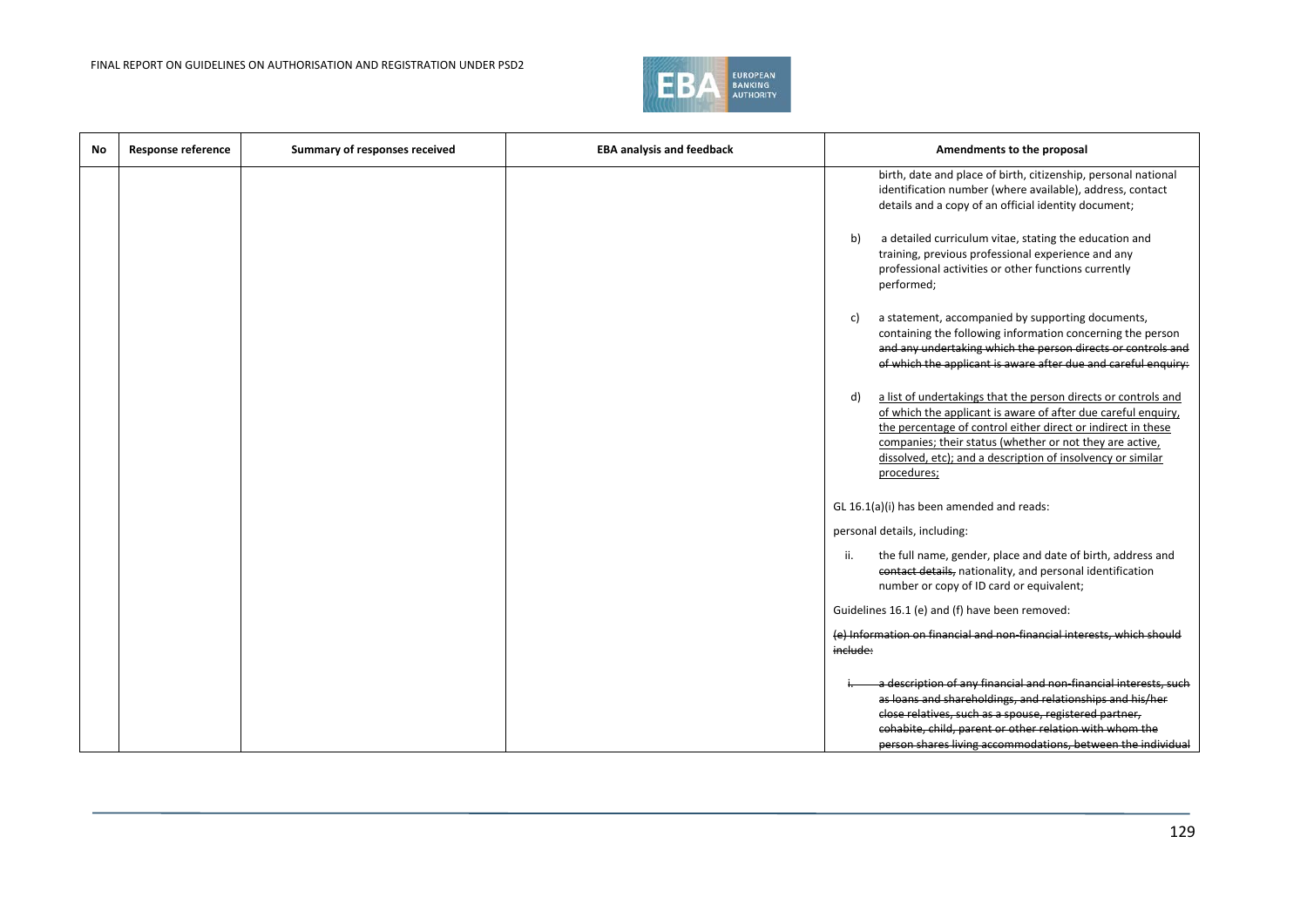

| No   | <b>Response reference</b>               | Summary of responses received                                                    | <b>EBA analysis and feedback</b>                                                                                                                                                   | Amendments to the proposal                                                                                                                                                                                                                                                                      |
|------|-----------------------------------------|----------------------------------------------------------------------------------|------------------------------------------------------------------------------------------------------------------------------------------------------------------------------------|-------------------------------------------------------------------------------------------------------------------------------------------------------------------------------------------------------------------------------------------------------------------------------------------------|
|      |                                         |                                                                                  |                                                                                                                                                                                    | and his/her close relatives, or any company that the<br>individual is closely connected with, and the institution, its<br>parent or subsidiaries, or any person holding a qualifying<br>holding in such an institution, including any members of<br>those institutions or key function holders; |
|      |                                         |                                                                                  |                                                                                                                                                                                    | whether or not the individual conducts, or has conducted in<br>the past two years, any business or has any commercial<br>relationship with any of the above listed institutions or<br>persons or is involved in any legal proceedings with those<br>institutions or persons;                    |
|      |                                         |                                                                                  |                                                                                                                                                                                    | whether or not the individual and his/her close relatives have<br>any competing interests with the institution, its parent or<br>subsidiaries;                                                                                                                                                  |
|      |                                         |                                                                                  |                                                                                                                                                                                    | whether or not the individual is being proposed on behalf of<br>any one substantial shareholder;                                                                                                                                                                                                |
|      |                                         |                                                                                  |                                                                                                                                                                                    | any financial obligations to the institution, its parent or its<br>subsidiaries                                                                                                                                                                                                                 |
|      |                                         |                                                                                  |                                                                                                                                                                                    | any national or local position of political influence held over<br>the past 2 years, and                                                                                                                                                                                                        |
|      |                                         |                                                                                  |                                                                                                                                                                                    | if a material conflict of interest is identified, a statement as to<br>how this conflict has been satisfactorily mitigated or<br>remedied including a reference to the                                                                                                                          |
|      |                                         |                                                                                  |                                                                                                                                                                                    | f) information on any other professional activities carried out.                                                                                                                                                                                                                                |
| 160. | Guidelines 15.2(a)<br>and $16.1( a)(i)$ | One respondent challenges the fact that the GLs<br>require a copy of an ID card. | It is crucial for persons of qualified holding and managers to<br>provide this information. The Level 1 text requires proof of<br>identity and assessment of suitability for both. | None.                                                                                                                                                                                                                                                                                           |
|      | Feedback on responses to Question 7     |                                                                                  |                                                                                                                                                                                    |                                                                                                                                                                                                                                                                                                 |
| 161. | General responses                       | Five respondents agree that the GLs are helpful,                                 | n/a                                                                                                                                                                                | n/a                                                                                                                                                                                                                                                                                             |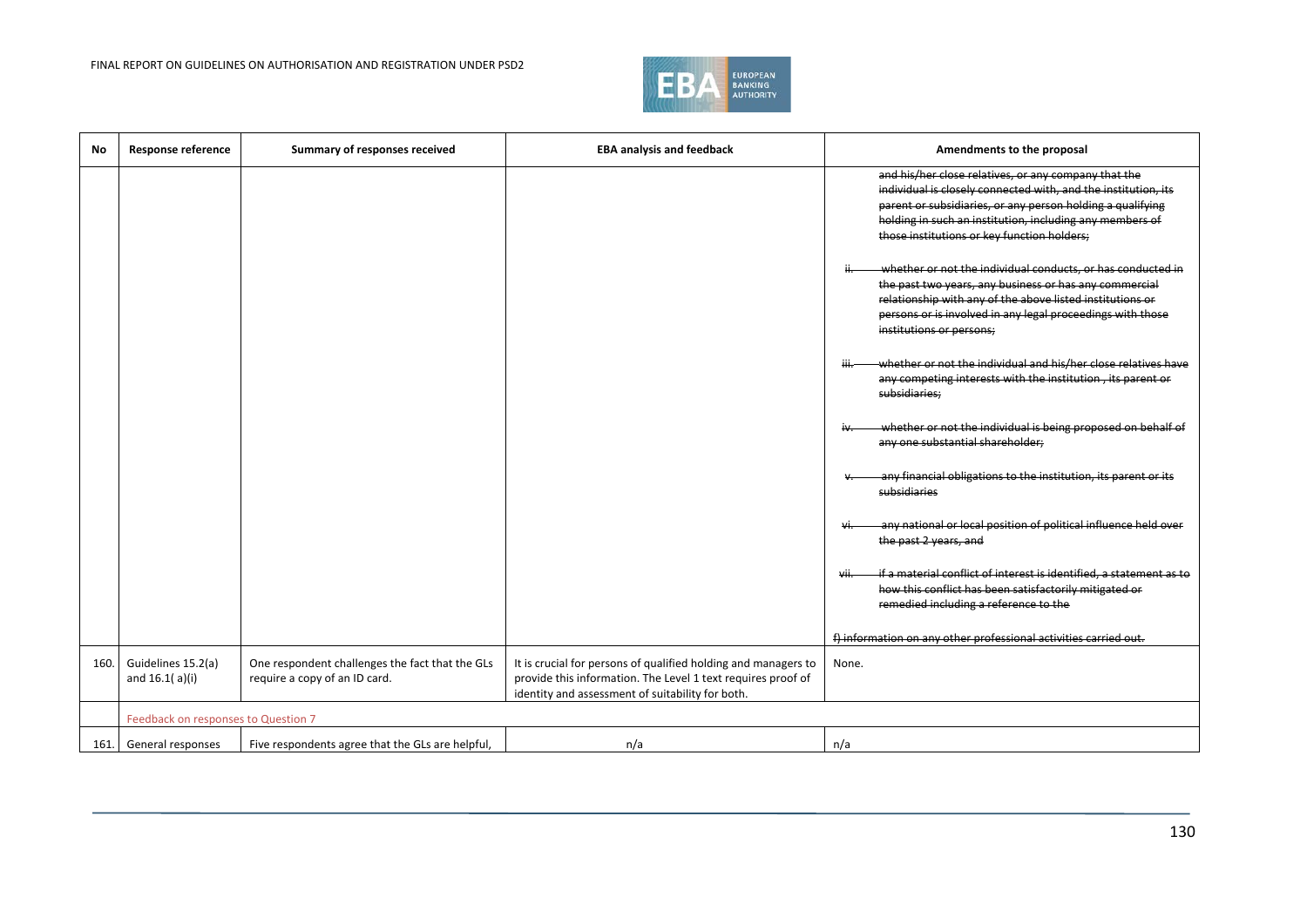

| No   | <b>Response reference</b> | Summary of responses received                                                                                                                                                                                                                                                                                                                                                                                                                                                                                    | <b>EBA analysis and feedback</b>                                                                                                                                                                                                                                                                                                                                                                                                                                                                                                                                                                                                            | Amendments to the proposal |
|------|---------------------------|------------------------------------------------------------------------------------------------------------------------------------------------------------------------------------------------------------------------------------------------------------------------------------------------------------------------------------------------------------------------------------------------------------------------------------------------------------------------------------------------------------------|---------------------------------------------------------------------------------------------------------------------------------------------------------------------------------------------------------------------------------------------------------------------------------------------------------------------------------------------------------------------------------------------------------------------------------------------------------------------------------------------------------------------------------------------------------------------------------------------------------------------------------------------|----------------------------|
| 162. | General responses         | without further comments.<br>Five respondents indicated that the GLs are non<br>applicable.<br>Four respondents did not have any comments.<br>Ten respondents expressed the specific<br>comments on the GLs outlined below.<br>One respondent suggested adding a provision on<br>how long an incomplete application can be<br>pending before it is invalidated, after which a<br>new application would be required.                                                                                              | This is not provided for in PSD2. As a consequence, it is not<br>included in the mandate given to the EBA by PSD2 and<br>therefore not something that the EBA can address in these<br>GLs.                                                                                                                                                                                                                                                                                                                                                                                                                                                  | None.                      |
| 163. | General responses         | Two respondents raised a question regarding the<br>treatment of existing market players. One of<br>these two respondents proposed that priority<br>treatment should be granted to existing market<br>players in order to not penalise the final<br>customers by depriving them of the services<br>provided during the assessment period by the<br>CA. The other respondent wanted to know what<br>kind of information will be required by already<br>licensed PIs/EMIs which intend to expand their<br>licenses. | The treatment of existing PIs and EMIs licensed under<br>Directive 2007/64/EC (PSD1) is regulated by Article 109 of<br>PSD2 and Article 115(5) of PSD2 for existing AISPs and<br>PISPs. Regarding the expansion of the license, Article 16 of<br>PSD2 obliges licensed entities to inform the CA of any<br>changes to their business model.<br>It is up to the CA to specify which information has to be<br>provided by already licensed PIs and EMIs.<br>This issue should be dealt with in the transposition groups<br>organised by the European Commission.<br>The national law transposing PSD2 should provide clarity on<br>the issue. | None.                      |
| 164. | General responses         | One respondent suggested introducing a shorter<br>procedure for AISPs turning into PISPs, so that<br>only the additional items will have to be<br>provided instead of submitting a completely new<br>application file. The rationale would be to speed<br>up the process, meet clients' expectations and<br>allow a level playing field among start-ups and<br>traditional players.                                                                                                                              | The treatment of existing AISPs and PISPs is regulated by<br>Article 115(5) of PSD2.<br>Regarding the changes in the activities, Article 16 of PSD2<br>obliges licensed entities to inform the s of any changes to<br>their business model.<br>It is up to the CAs to specify which information has to be<br>provided by AISPs turning into PISPs.<br>This issue should be dealt with in the transposition groups                                                                                                                                                                                                                           | None.                      |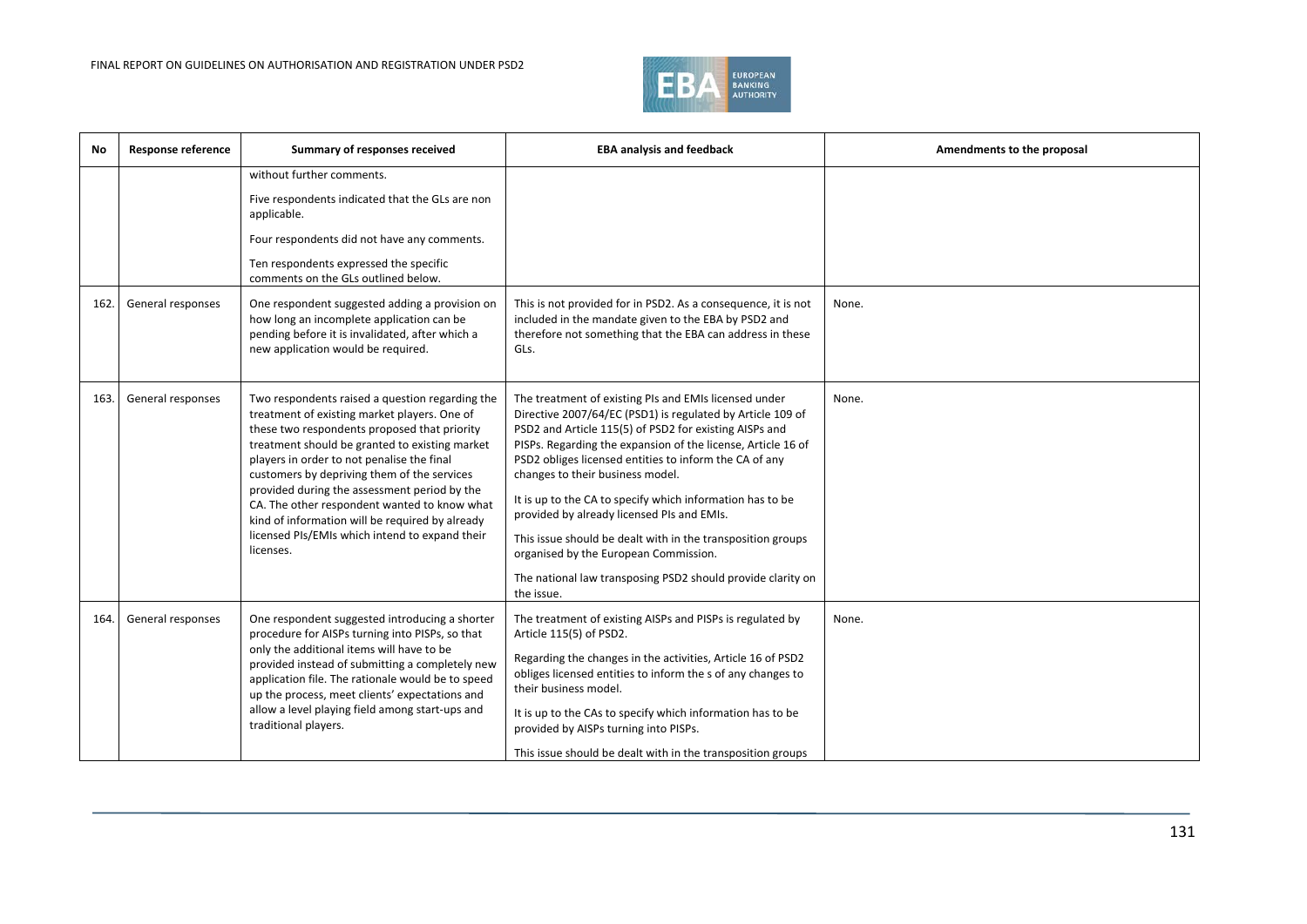

| No   | <b>Response reference</b> | Summary of responses received                                                                                                                                                                                                                                                                                                                                                                                                                                                                                                                                                                                                         | <b>EBA analysis and feedback</b>                                                                                                                                                                                                                                                                                                                                                                                                                                                                                                                                                                                                                                                                     | Amendments to the proposal                                                                                                                                                                                                                                                                                                                                    |
|------|---------------------------|---------------------------------------------------------------------------------------------------------------------------------------------------------------------------------------------------------------------------------------------------------------------------------------------------------------------------------------------------------------------------------------------------------------------------------------------------------------------------------------------------------------------------------------------------------------------------------------------------------------------------------------|------------------------------------------------------------------------------------------------------------------------------------------------------------------------------------------------------------------------------------------------------------------------------------------------------------------------------------------------------------------------------------------------------------------------------------------------------------------------------------------------------------------------------------------------------------------------------------------------------------------------------------------------------------------------------------------------------|---------------------------------------------------------------------------------------------------------------------------------------------------------------------------------------------------------------------------------------------------------------------------------------------------------------------------------------------------------------|
|      |                           |                                                                                                                                                                                                                                                                                                                                                                                                                                                                                                                                                                                                                                       | organised by the European Commission.<br>The national law transposing PSD2 should provide clarity on<br>the issue.                                                                                                                                                                                                                                                                                                                                                                                                                                                                                                                                                                                   |                                                                                                                                                                                                                                                                                                                                                               |
| 165. | Guideline 1.1             | Three respondents considered that the GLs<br>should set out the obligations of the CAs<br>regarding the evaluation of the completeness of<br>the application. In particular, the three-month<br>timeline for granting an authorisation according<br>to Article 12 of PSD2 should be contained in the<br>GLs. Two of these three respondents also<br>pointed out that CAs have an obligation to justify<br>refusals of authorisations, which should also be<br>mentioned in the GLs.                                                                                                                                                   | The three-month deadline runs from completion of the<br>application file and there is no requirement under PSD2 to<br>confirm the date of completion within a certain timeframe.<br>Regarding the request relating to the obligation to justify a<br>refusal of authorisation, the EBA considers that this is not<br>included in the mandate given to the EBA by PSD2 and<br>therefore not something that the EBA can address in these<br>GLs.<br>In addition, the wording used in the present GLs is the<br>same wording as that used in the RTS on the authorisation<br>of credit institutions.                                                                                                    | None.                                                                                                                                                                                                                                                                                                                                                         |
| 166. | Guideline 1.1             | One respondent considered that the reference<br>to 'all the information needed' should be<br>clarified, by referring to 'all the information set<br>out in the Guidelines'.                                                                                                                                                                                                                                                                                                                                                                                                                                                           | This is stated in GL 1.1: 'all the information needed by the<br>competent authorities in order to assess the application in<br>accordance with these Guidelines'.<br>The EBA agrees to further clarify this in the same provision.                                                                                                                                                                                                                                                                                                                                                                                                                                                                   | GL 1 has been amended and reads:<br>1.1 An application should be deemed to be complete for the<br>purpose of Article 12 of Directive (EU) 2015/2366 if it<br>contains all the information needed by the competent<br>authorities in order to assess the application in accordance<br>with these guidelines and with Article 5 of Directive (EU)<br>2015/2366. |
| 167. | Guideline 1.1             | According to two respondents, proportionality<br>should be applied. Indeed, the information<br>requested should depend on the size and<br>complexity of the applicant's business. The<br>consequence of requesting too broad<br>information is that application procedures will<br>be long and costly and the AIS/PIS business risks<br>to develop first outside of Europe. One of these<br>two respondents advised the EBA to compare<br>the documents requested in the GLs with those<br>requested for insurance providers and credit<br>institutions, in order to get a real understanding<br>of the mandatory documentation to be | The rationale for the detailed nature of the GLs is the<br>maximum harmonisation nature of PSD2 (Article 107) and<br>to provide a level playing field.<br>Another reason for the amount of detail is to provide<br>reassurance to the applicant as to the information that is<br>expected during the authorisation procedure.<br>In order to ensure a proportionate treatment of smaller<br>and less complex applicants, compared with large-scale and<br>complex applicants, the principle of proportionality has<br>been introduced in the GLs (GL 1.4 of each of the guidelines<br>relating to payment services 1-8, only payment service 8<br>and electronic money). Pursuant to this principle, | None.                                                                                                                                                                                                                                                                                                                                                         |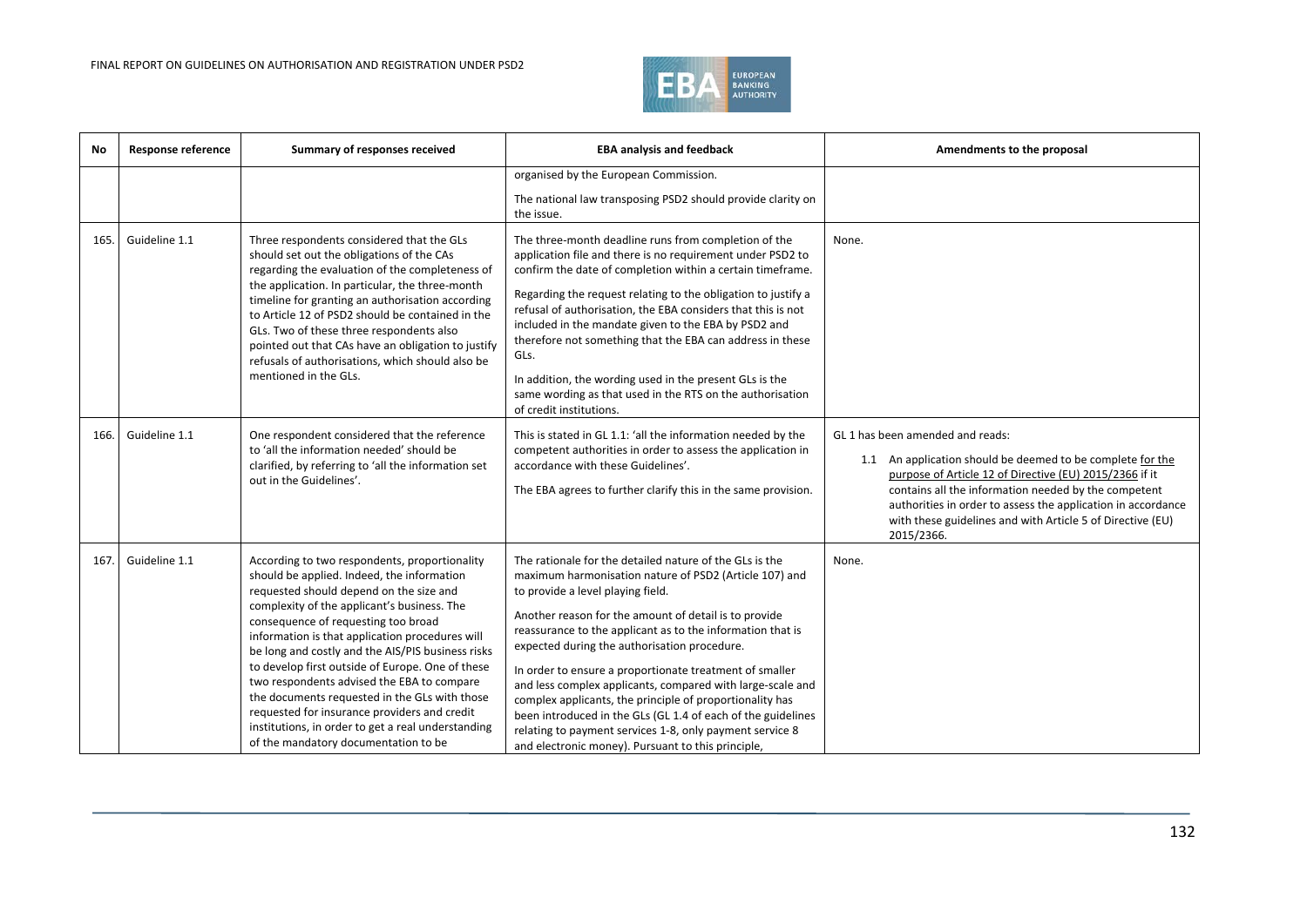

| No   | <b>Response reference</b> | Summary of responses received                                                                                                                                                                                                                                                                                                                                                                                                                                         | <b>EBA analysis and feedback</b>                                                                                                                                                                                                                                                                                                 | Amendments to the proposal                                                                                                                                                                                                                                                                                                      |
|------|---------------------------|-----------------------------------------------------------------------------------------------------------------------------------------------------------------------------------------------------------------------------------------------------------------------------------------------------------------------------------------------------------------------------------------------------------------------------------------------------------------------|----------------------------------------------------------------------------------------------------------------------------------------------------------------------------------------------------------------------------------------------------------------------------------------------------------------------------------|---------------------------------------------------------------------------------------------------------------------------------------------------------------------------------------------------------------------------------------------------------------------------------------------------------------------------------|
|      |                           | provided.                                                                                                                                                                                                                                                                                                                                                                                                                                                             | institutions should take into account their size, internal<br>organisation and the nature, scale and complexity of their<br>activities when developing and implementing policies and<br>processes.                                                                                                                               |                                                                                                                                                                                                                                                                                                                                 |
| 168. | Guideline 1.1             | As opposed to the previous two respondents,<br>one respondent considered that detailed GLs<br>have merits for applicants and for CAs, as they<br>will help to reduce delays. The GLs should<br>contribute to a consistent approach between<br>CAs in terms of the level of detail, information<br>and supporting documentation required by CAs<br>prior to the submission of a formal application,<br>as well as following the submission of a formal<br>application. | The EBA agrees that detailed GLs contribute to a more<br>harmonised approach among CAs and to a better<br>preparation of the application files by applicants, which<br>may reduce delays.                                                                                                                                        | None.                                                                                                                                                                                                                                                                                                                           |
| 169. | Guideline 1.1             | Regarding the completeness of information, one<br>respondent pleaded in favour of a regulated<br>cooperation and, as far as possible, a<br>standardised exchange process between<br>competent authorities regarding the<br>identification and application of payment<br>services. This would enhance the level playing<br>field and the efficiency of the authorisation<br>procedure.                                                                                 | The exchange process among CAs is not included in the<br>present mandate given to the EBA by PSD2. It is outside the<br>scope of the mandate. It will however be dealt with under<br>the mandate given to the EBA by Article 29(6) of PSD2, to<br>be developed by another EBA workstream 'ACBPS - Cross-<br>border supervision'. | None.                                                                                                                                                                                                                                                                                                                           |
| 170. | Guideline 1.1             | One respondent noted that, in terms of a level<br>playing field, it may be useful to ask CAs to<br>maintain records of timelines for the completion<br>of applications for authorisation and<br>registration, so that any deficiencies and/or<br>inconsistencies between Member States may be<br>reported to the EBA.                                                                                                                                                 | This is not provided for in PSD2. As a consequence, it is not<br>included in the mandate given to the EBA by PSD2 and is<br>therefore not something that the EBA can address in these<br>GLs. Each CA may, however, on a voluntary basis, maintain<br>records of timelines.                                                      | None.                                                                                                                                                                                                                                                                                                                           |
| 171. | Guideline 1.2             | One respondent asked for the GLs to contain<br>clear deadlines for the submission of missing<br>information by the applicant.                                                                                                                                                                                                                                                                                                                                         | This is not provided for in PSD2. As a consequence, it is not<br>included in the mandate given to the EBA by PSD2 and<br>therefore not something that the EBA can address in these<br>GLs.<br>However the EBA rewords the GLs in order to clarify that                                                                           | GL 1.2 has been amended and reads:<br>Where the information provided in the application is deemed to be<br>incomplete, the competent authority should send, in paper format or<br>by electronic means, a request to the applicant, indicating in a clear<br>way information is missing, and should provide to the applicant the |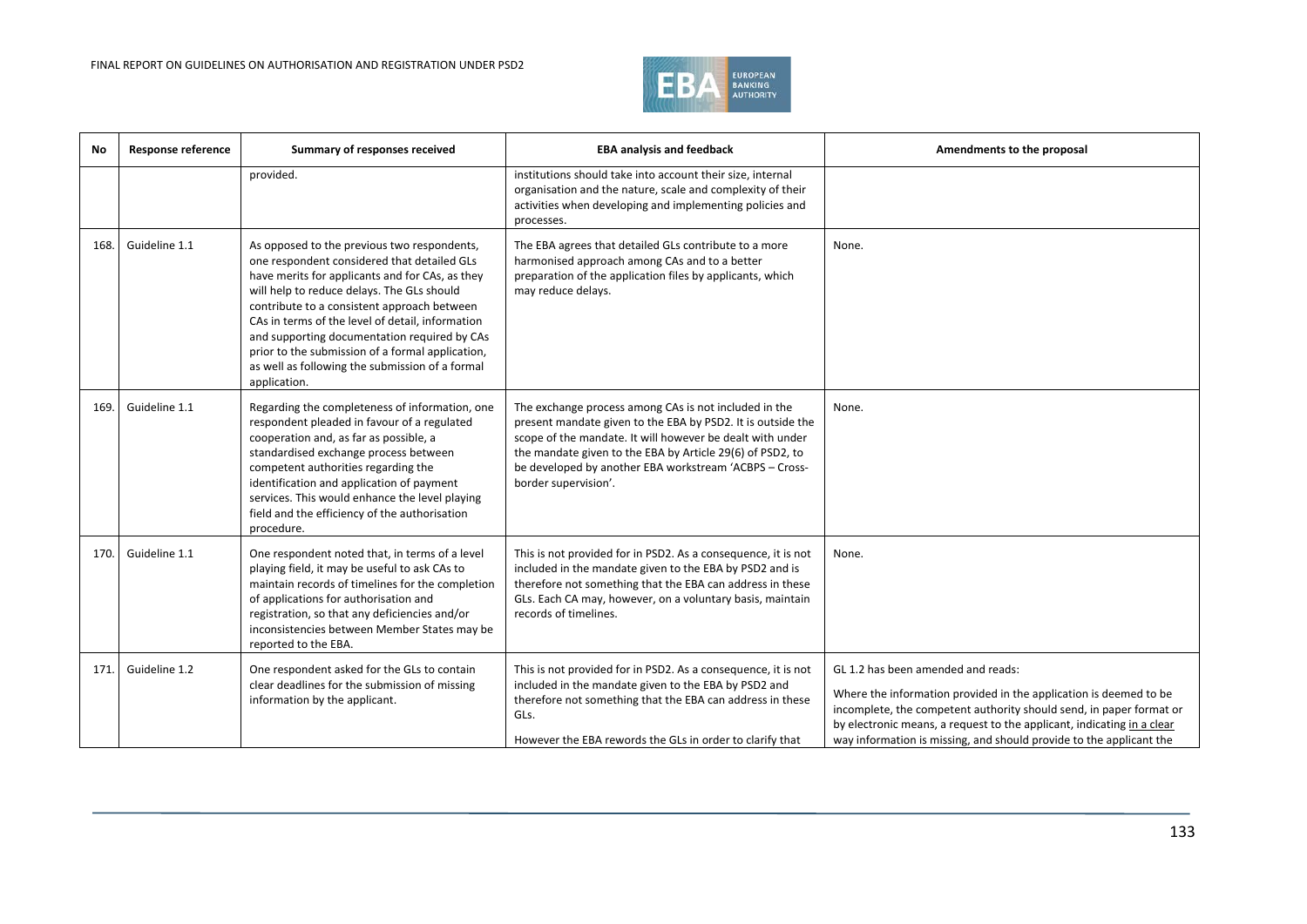

| No   | <b>Response reference</b> | Summary of responses received                                                                                                                                                                                                                                                                                                   | <b>EBA analysis and feedback</b>                                                                                                                                                                                                                                                                                                                                                                                                                                                                                                                                                                         | Amendments to the proposal                     |
|------|---------------------------|---------------------------------------------------------------------------------------------------------------------------------------------------------------------------------------------------------------------------------------------------------------------------------------------------------------------------------|----------------------------------------------------------------------------------------------------------------------------------------------------------------------------------------------------------------------------------------------------------------------------------------------------------------------------------------------------------------------------------------------------------------------------------------------------------------------------------------------------------------------------------------------------------------------------------------------------------|------------------------------------------------|
|      |                           |                                                                                                                                                                                                                                                                                                                                 | the missing information should be requested in a clear and<br>detailed way.                                                                                                                                                                                                                                                                                                                                                                                                                                                                                                                              | opportunity to submit the missing information. |
| 172. | Guideline 1.2             | One respondent also considered that CAs should<br>communicate in a clear and transparent way<br>with applicants during the application process, in<br>order to clearly express their expectations.                                                                                                                              | This is covered by GL 1.2, which asks CAs to exactly indicate<br>what information is missing to the applicant.                                                                                                                                                                                                                                                                                                                                                                                                                                                                                           | None.                                          |
| 173. | Guideline 1.2             | One respondent requested that the GLs require<br>CAs to provide a shorter path for the submission<br>of missing information for an application that<br>was refused because it was incomplete or<br>mistaken. It might be particularly difficult for<br>AISPs/PISPs to start the whole process anew.                             | This is not provided for in PSD2. As a consequence, it is not<br>included in the mandate given to the EBA by PSD2 and<br>therefore not something that the EBA can address in these<br>GLS. It should therefore be up to CAs to decide according to<br>which path missing information has to be submitted.                                                                                                                                                                                                                                                                                                | None.                                          |
| 174. | Guideline 1.3             | n/a                                                                                                                                                                                                                                                                                                                             | n/a                                                                                                                                                                                                                                                                                                                                                                                                                                                                                                                                                                                                      | n/a                                            |
| 175. | Guideline 1.4             | One respondent asked that the GLs contain clear<br>deadlines for the submission of information by<br>the applicant (same comment as that related to<br>point 1 under GL 1.2 above).                                                                                                                                             | This is not provided for in PSD2. As a consequence, it is not<br>included in the mandate given to the EBA by PSD2 and<br>therefore not something that the EBA can address in these<br>GLs.                                                                                                                                                                                                                                                                                                                                                                                                               | None.                                          |
| 176. |                           | One respondent noted that the applicant may<br>not be aware of the 'information held by the<br>competent authorities'. The respondent<br>therefore suggests that reference should be<br>made to 'information held by the competent<br>authorities of which the applicant is aware and<br>which is relevant to the application'. | The EBA agrees that only information that is relevant to the<br>application should be taken into account by the CAs in their<br>assessment of the application file. This is addressed in<br>GL 1.1, which refers to 'all the information needed  in<br>order to assess the application in accordance with these<br>Guidelines'. However, this information is not necessarily<br>known by the applicant, as CAs may have different sources<br>of information of which the applicant may not be aware,<br>i.e. exchanges among CAs, information received by the FIU,<br>internal databases, research, etc. | None.                                          |
| 177. | Guideline 1.5             | One respondent was of the view that updating<br>the application is a reasonable request, but that<br>updates should be subject to proportionality, so<br>that only information relevant to the<br>authorisation request should have to be<br>communicated to the CAs.                                                           | The EBA agrees that updates of information should only be<br>provided if relevant to the application file. The EBA<br>considers that this is addressed in GL 1.5, which refers to<br>'an update to the application'.<br>The EBA clarifies that these updates would be covered by<br>the proportionality provisions set out in the GLs.                                                                                                                                                                                                                                                                   | None.                                          |